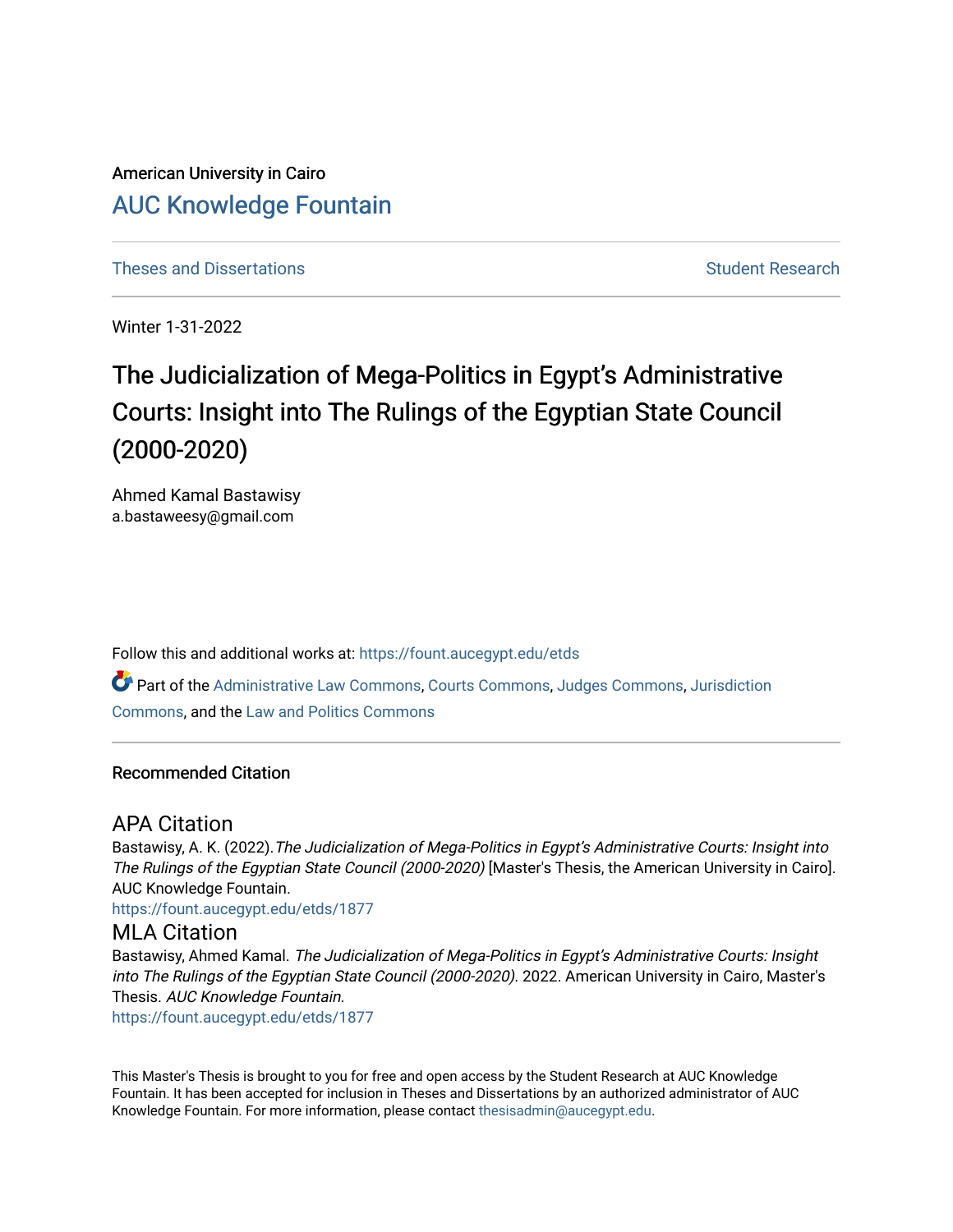**The American University in Cairo** 

**School of Global Affairs and Public Policy** 

# **THE JUDICIALIZATION OF MEGA-POLITICS IN EGYPT'S ADMINISTRATIVE COURTS: INSIGHT INTO THE RULINGS OF THE EGYPTIAN STATE COUNCIL (2000-2020)**

**A Thesis Submitted by** 

**Ahmed Kamal Bastawisy** 

**To the Department of Law** 

**Fall 2021** 

**in partial fulfillment of the requirements for the LL.M. Degree in international and Comparative Law**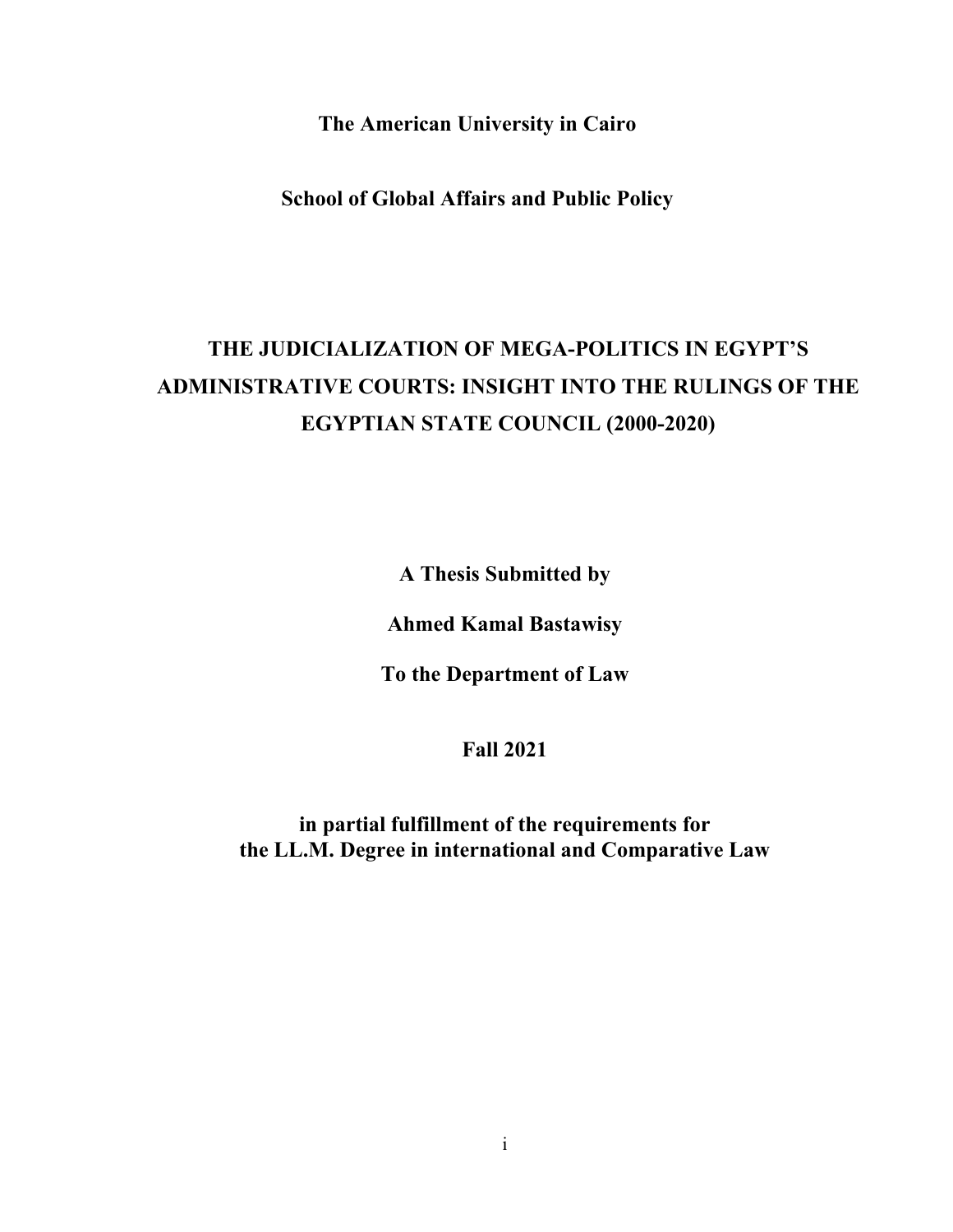# The American University in Cairo School of Global Affairs and Public Policy

# THE JUDICIALIZATION OF MEGA-POLITICS IN EGYPT'S ADMINISTRATIVE COURTS: INSIGHT INTO THE RULINGS OF THE EGYPTIAN STATE COUNCIL (2000-2020)

# A Thesis Submitted by

# *Ahmed Kamal Bastawisy*

to the Department of Law

Fall 2021

in partial fulfillment of the requirements for the LL.M. Degree in International and Comparative Law has been approved by

*Nesrine Badawi* (Supervisor) *Associate Professor* Political Science Department The American University in Cairo

 *Thomas Skouteris* (First Reader) *Associate Professor* Law Department The American University in Cairo

*Zubair Abbasi* (Second Reader) *Visiting Professor* Law Department The American University in Cairo

| <b>Graduate Program</b><br><b>Director</b> | Date | <b>School Dean</b>    | Date |
|--------------------------------------------|------|-----------------------|------|
| Thomas Skouteris                           |      | Ambassador Dean Fahmy |      |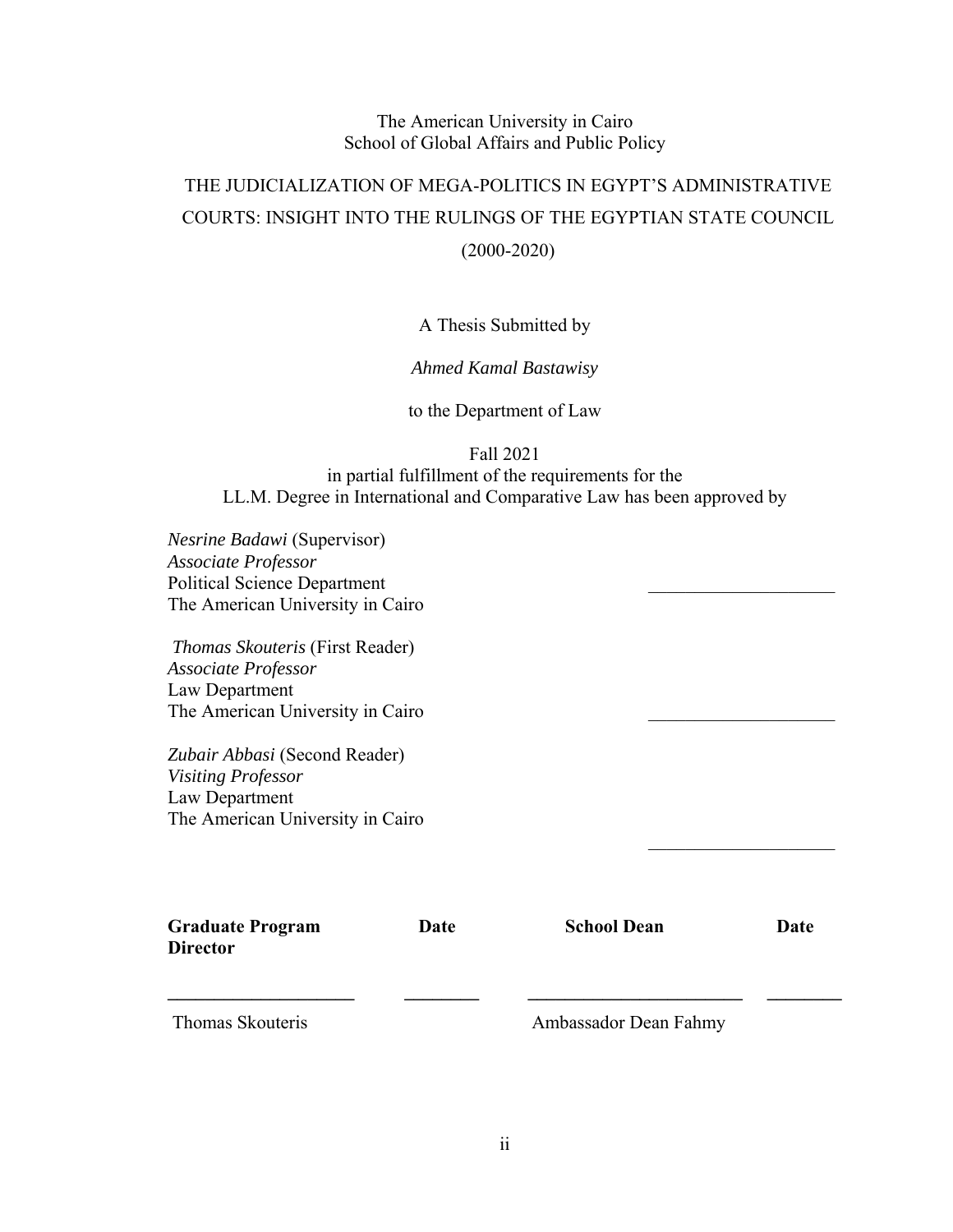#### **DEDICATION**

I dedicate my thesis work to the souls of my mother and elder brother who died together and left our souls torn forever. May you rest in peace. I pray that we meet in Heaven and live happily ever after, as promised by the words of the Almighty:

"And those who believed and whose descendants followed them in faith - We will join with them their descendants, and We will not deprive them of anything of their deeds" (*Surah At-Tûr*-*Verse 21*)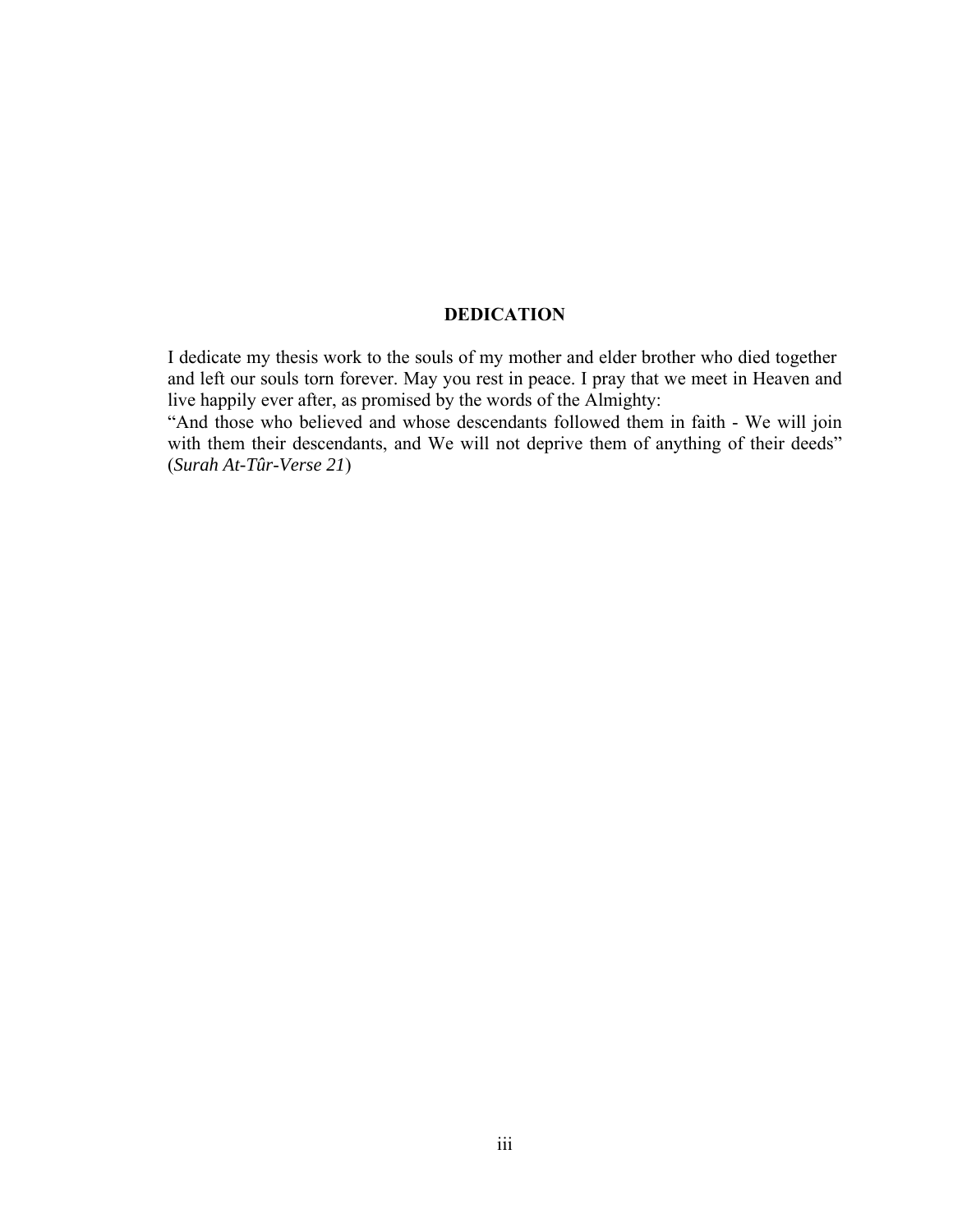### **ACKNOWLEDGEMENTS**

First and Foremost, I would like to thank Allah, for letting me through all the difficulties. I have experienced your guidance day by day. You are the only one praised. All credit goes to You.

I must express my deep and sincere gratitude to my lovely wife for providing me with endless support and continuous encouragement throughout my years of study and through the process of researching and writing this thesis. Without her being there for me in the toughest period in my life, after loss of my mother and elder brother, I would not have been able to get over the ordeal. I am forever indebted to her. This accomplishment would not have been possible without her. Thank you.

My profound gratitude to my father and two sisters for their continuous and unparalleled love, help and support. I am grateful to them for always being there for me as. They selflessly encouraged me to explore new directions in life and seek my own destiny. I am forever indebted to my father for giving me the opportunities and experiences that have made me who I am. This journey would not have been possible if not for all members of my family, and I dedicate this work to them. Thank you.

I express my warmest gratitude to my supervisor Professor Nesrine Badawi for her invaluable advice and continuous support. Her guidance through the process of researching and writing has been a valuable input for this thesis. The meetings and conversations were vital in inspiring me to generate new ideas and boost my arguments.

I am extremely grateful to my Chief Justice Salah Khalil for his understanding and encouragement throughout the whole period of writing the thesis. I would like to express my gratitude for him twice. First, if not for his constant support, accomplishment of this thesis would not have been possible. Second, I am forever thankful to him for being a role model of a judge who fears no one but Allah, believes in nothing but justice, pursues nothing but morals. Thank you.

Finally, I am extremely grateful to Professor Laila El-Baradei for her unconditional support, precious advice throughout the years of study. She has always been the one to resort when encountering any obstacles. She has constantly been the utmost source of support and solidarity in the tough times I went through during my period of study. Thank you.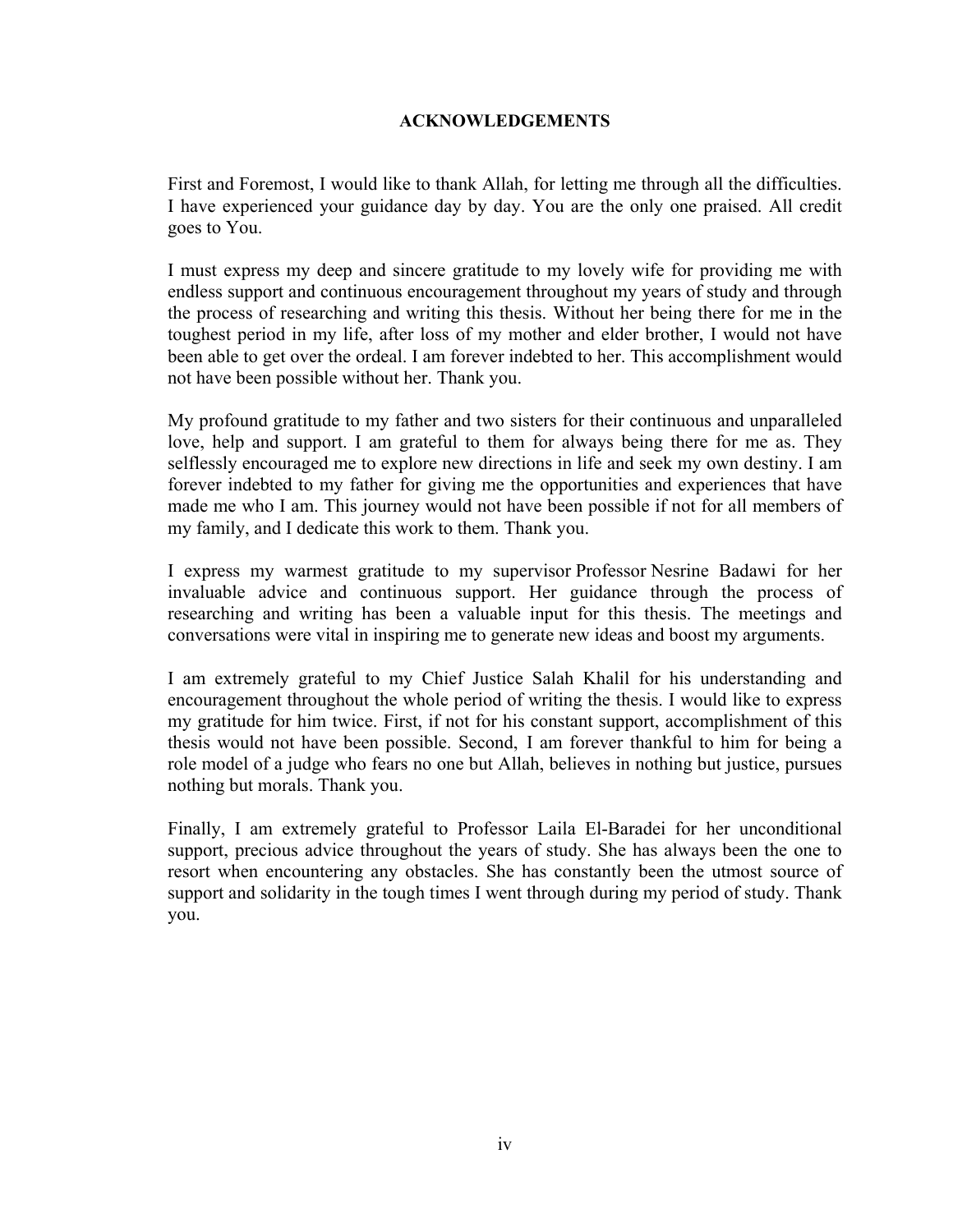## The American University in Cairo School of Global Affairs and Public Policy Department of Law

# HE JUDICIALIZATION OF MEGA-POLITICS IN EGYPT'S ADMINISTRATIVE COURTS: INSIGHT INTO THE RULINGS OF THE EGYPTIAN STATE COUNCIL (2000-2020)

#### *Ahmed Kamal Bastawisy*

#### Supervised by Professor Nesrine Badawi

#### ABSTRACT

The interrelationship between law, courts and politics has always been complex and multidimensional. The role and political significance of courts are prominent dimensions of this interrelationship. Over the past decades, there has been global expansion of judicial power, in parallel with the proliferation of modern constitutionalism principles. One of the fundamental manifestations of this trend is the judicialization of politics- the reliance on courts for addressing pivotal social, economic, moral and political controversies and public policy questions. This phenomenon manifests profound transfer of power from representative institutions, mainly legislatures and executives, to judiciaries. Political importance of courts expanded, in scope, to comprise "megapolitics"- the most crucial social, economic predicaments as well as controversies of utmost political prominence that influence the entire society. This research portrays the definitions and explanations of the judicialization of mega-politics globally. Then, analyzes judgments of the Egyptian State Council in the past two decades (2000-2020) to inspect the occurrence, forms and reasons of this phenomenon. The judicialization of pure politics is manifested in three forms, when courts: 1) Narrow the doctrine of sovereignty acts, that are immune of judicial review. 2) Perform explicit judicial law-making 3) Establish/abolish a major public policy. The phenomenon is attributed to institutional factors, mainly the constitutional framework that facilitates judicial activism, besides legal mobilization practiced by activists seeking for social change via strategic litigation. Furthermore, the main driving force behind the phenomenon is the judges' professional perception of their role as guarantor of rights and liberties and a fundamental constitutional check on the executive authority. This perception is the result of accumulated progressive judicial practice- what I describe as "progressive judicial legacy."

KEY WORDS: State Council, administrative courts, judicialization of politics, judicialization of mega-politics, pure politics, judicial politics, law and courts, acts of sovereignty, judicial role perception.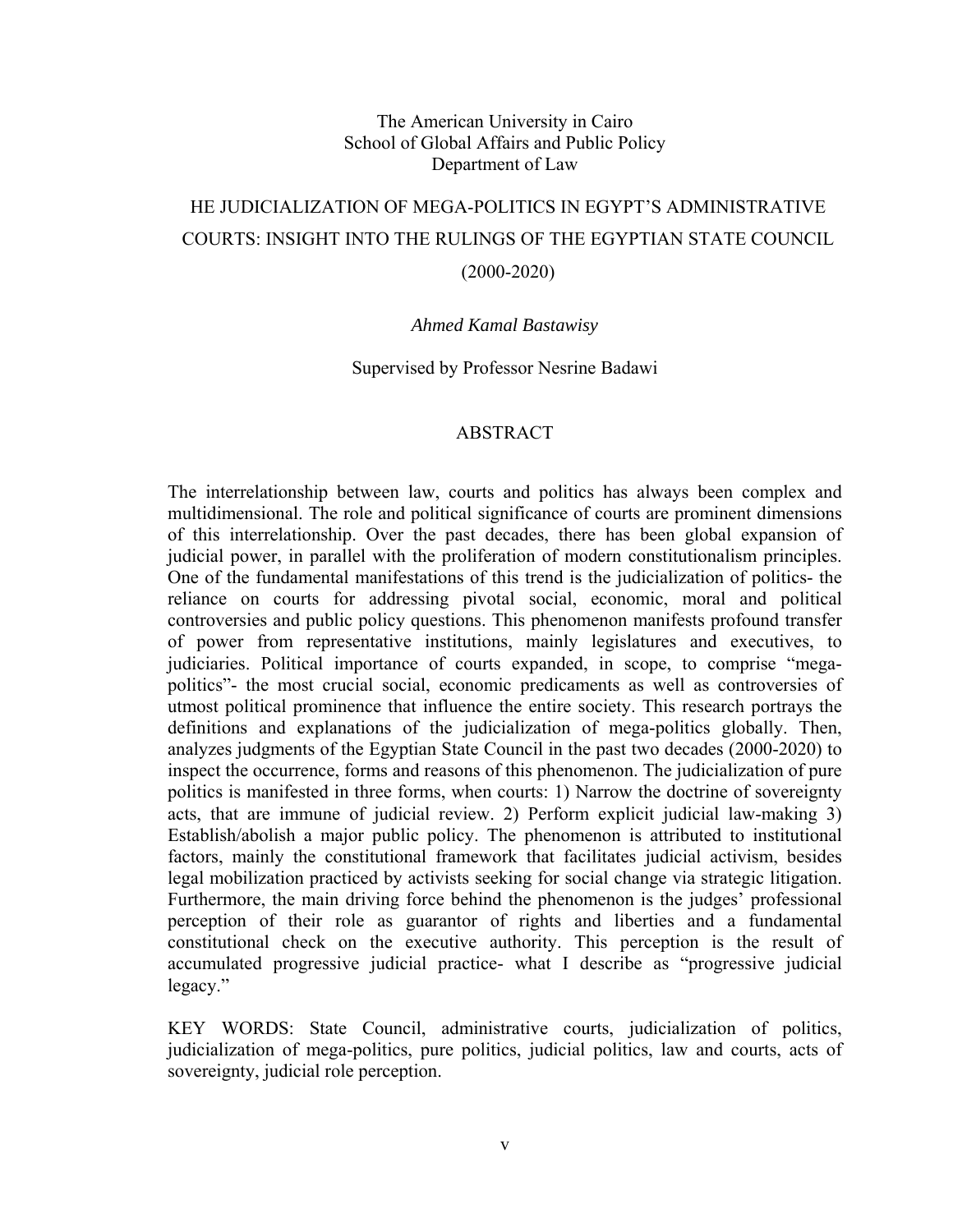# **TABLE OF CONTENTS**

|                                                                              | 1  |  |
|------------------------------------------------------------------------------|----|--|
|                                                                              | 5  |  |
| A. Judicialization of Mega-Politics as a Global Trend                        | 5  |  |
| B. Jurisdiction and Traditional Functions of Administrative Courts in Egypt  |    |  |
| II. Forms of The Judicialization of Mega-Politics in Administrative Courts   |    |  |
| A. Narrowing The Doctrine of Sovereignty Acts                                | 18 |  |
| 1.                                                                           | 25 |  |
| Case 2. Retaliation for Egyptian victims of 1967 War Crimes (2008)<br>2.     | 29 |  |
| Case 3. Revoking presidential decision calling for holding the<br>3.         |    |  |
|                                                                              | 32 |  |
| 4. Case 4. Egyptian Saudi Maritime Border Demarcation Treaty (2016)          | 34 |  |
|                                                                              |    |  |
| Case 5. The Civil Servant's Right to Strike (2016)<br>1.                     | 39 |  |
| Case 6. Good Repute of Candidates for the Parliament (2015)<br>2.            | 44 |  |
| Case 7. Physical and Mental Clearance of Candidates for the Parliament<br>3. |    |  |
|                                                                              | 46 |  |
| C- Making/Abolishment of a Crucial Public Policy.                            | 49 |  |
| 1.                                                                           | 51 |  |
| 2.                                                                           | 53 |  |
| Case 10. Omar Effendi Sale Contract (Privatization of Public Sector<br>3.    |    |  |
|                                                                              | 55 |  |
| III. Factors Contributing to The Judicialization of Mega-Politics            |    |  |
|                                                                              |    |  |
|                                                                              | 64 |  |
|                                                                              | 66 |  |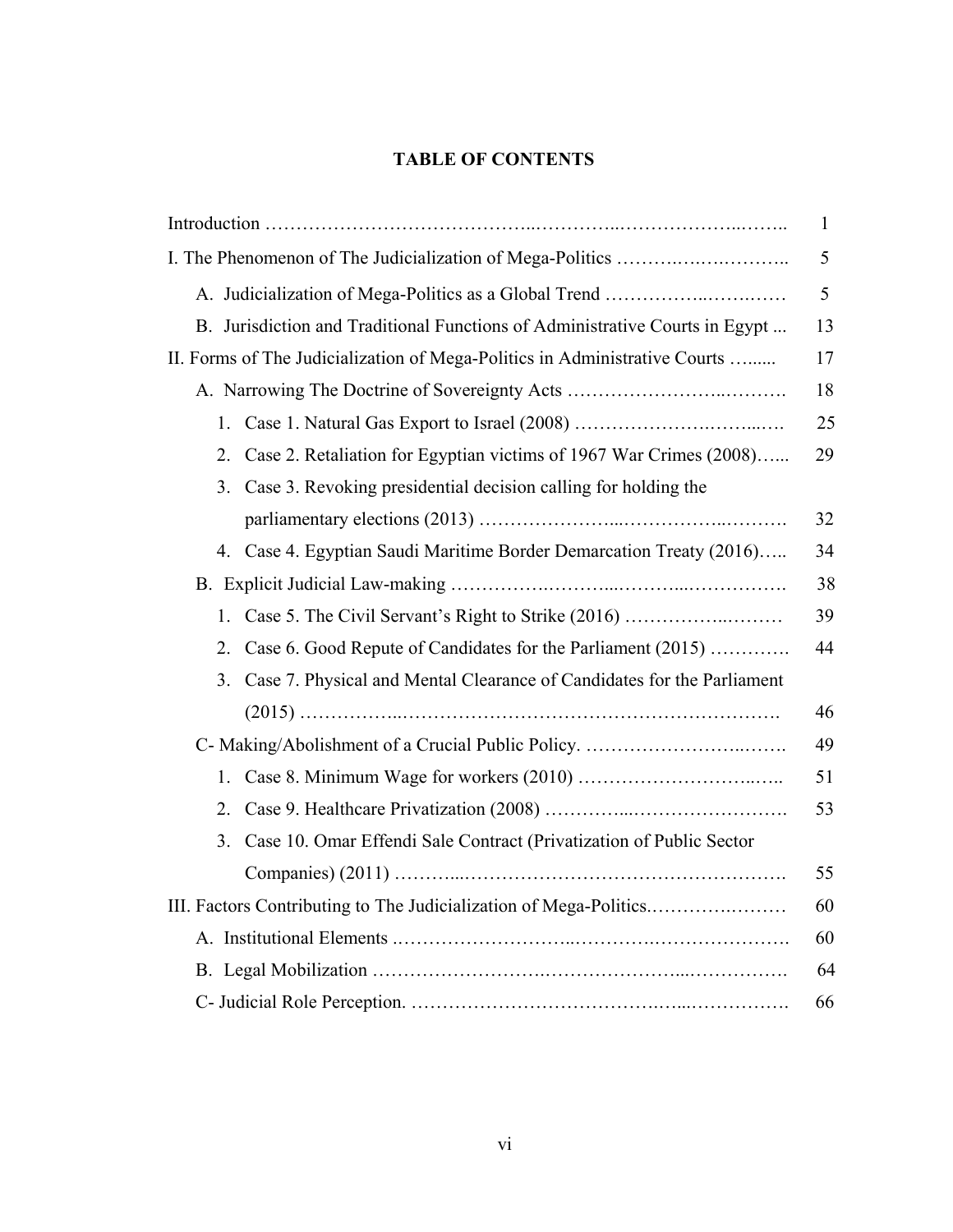#### **Introduction**

 $\overline{a}$ 

The interrelationship between law, courts and politics has always been complex and multidimensional. The role and significance of courts as a political actor are prominent dimensions of this interrelationship. In this regard, the world has witnessed a profound transfer of power from representative institutions to judiciaries over the last decades.<sup>1</sup> Courts all over the world are making significant policy decisions that were previously perceived as the purview of politicians.<sup>2</sup> The judiciary increasingly gains more authority as an influential institution interacting with other political actors in a society. The range of activities over which courts exercise considerable authority has immensely expanded quantitatively and qualitatively. The increasing political significance of courts has expanded in scope to comprise the most core political, moral, social and economic controversies.

Theoretically, the Separation of Powers doctrine connotes that judges are competent with resolving disputes. Their fundamental function is to apply law. On the other hand, politicians, mainly the elected representative of the people, are responsible for making law. Accordingly, the process of policy-making is essentially entitled to politicians. Establishment of public policies is the outcome of political interactions that take place within the representative institutions of a society. Politicians are supposedly the ones responsible for providing solutions to social, economic and political quandaries through democratic means.

Over the past decades, judicial power has expanded all over the world. $3$  In the context of separation of powers, while practicing their main function i.e. judicial review, courts gradually expand their authority and constantly issue rulings pertaining to the most

<sup>&</sup>lt;sup>1</sup> Ran Hirschl, *The New Constitutionalism and the Judicialization of Pure Politics Worldwide*, 75 FORDHAM L. REV. 721 (2006).

<sup>2</sup> Tom Ginsburg, *The judicialization of administrative governance: Causes, consequences and limits*, 2008 at 1

<sup>3</sup> Tom Ginsburg, *The Global Spread of Constitutional Review*, *in* THE OXFORD HANDBOOK OF LAW AND POLITICS 81, 82-87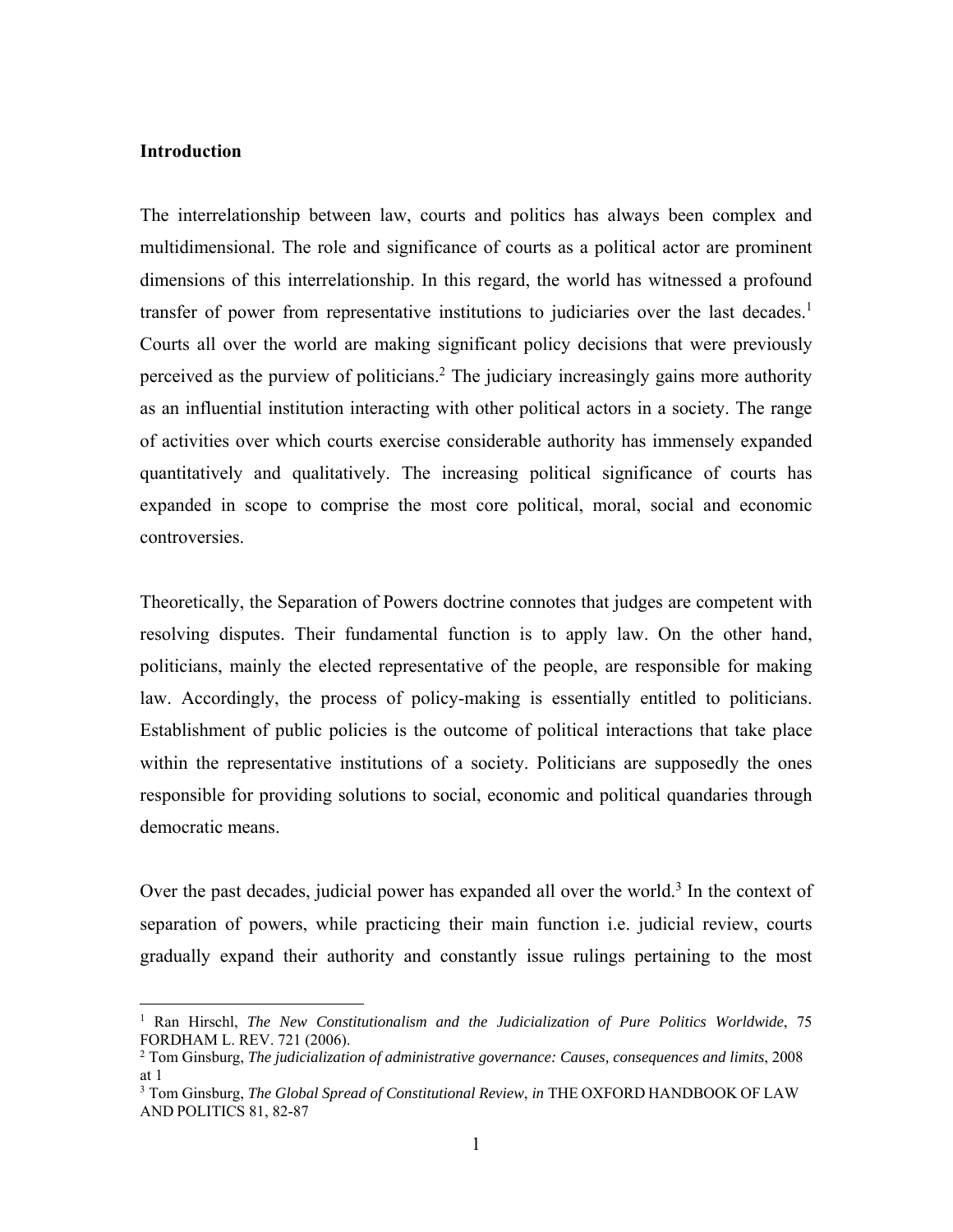pivotal social, economic and political predicaments in many countries. Hence, the process of policy-making has been deeply integrated with the core function of judges to interpret and apply the law. This led to the emergence of what may be termed the "judicialization of politics". The locus of political activity and making public policies, regarding fundamental matters in almost all aspects, has been transferred to courtrooms. The judicialization of politics has expanded its ambit to comprise what is termed "megapolitics"- matters of ultimate political significance in a society. The ever-increasing judicialization of politics and mega-politics is considered one of the most striking phenomena in late-20<sup>th</sup> and early-21<sup>st</sup> century government.<sup>4</sup> It is argued that:

Core political controversies are framed as predominantly constitutional ones, with the concomitant assumption that courts are the suitable forum to deal with them. The list of examples seems endless: the fate of the American presidency or national health care plan; what is the exact meaning of Israel's self-definition as a Jewish and democratic state; the legitimacy of the German bailout deal or the status of German sovereignty in the larger EU; the validity of Russia's war in Chechnya or accession to the WTO; the dollarization plan in Argentina; disqualification of political parties in Turkey, Belgium and Spain; the scope of Islamic law as a source of legislation in Egypt or Malaysia; whether sending Korean troops to Iraq is allowed; whether violation of term limits by incumbent leaders in Colombia, Uganda, or Venezuela is constitutional.<sup>5</sup>

There have been constant endeavors to explore and assess the tendency towards the judicialization of politics. These attempts mainly focus on the situation in established democracies like the US and European countries,<sup>6</sup> and in nascent democracies.<sup>7</sup> What is usually at stake is the democratic credentials of judicial review. Tremendous controversies are raised about the expansion of judicial review and whether it is a

1

<sup>4</sup> Ran Hirschil, *The Fuzzy Boundaries of (Un)Constitutionality: Two Tales of Political Jurisprudence*, 31 U. Queensland L.J. 319 (2012).

<sup>5</sup> *Id.*

<sup>6</sup> *See, e.g.*, Martin Shapiro, *Juridicalization of Politics in the United States*, 15 INT'L POL. SCI. REV. 101 (1994); Cristine Landfried*, The Judicialization of Politics in Germany*, International Political Science Review, 1994; Russell A. Miller, Lords of Democracy: *The Judicialization of Pure Politics in the United States and Germany*, 61 Wash. & LEE L. REV. 587 (2004); Barry Holmstrom, *The Judicialization of Politics in Sweden.* International Political Science Review, 1994.

<sup>7</sup> *See, e.g.*, JUDICIALIZATION OF POLITICS IN LATIN AMERICA (Rachel Sieder et al., eds. 2005); Chien-Chih Lin, *The Judicialization of Politics in Taiwan*, 3 AsianJLS 299 (2016); CHIEN-CHIH LIN, THE JUDICIALIZATION OF POLITICS IN NEW DEMOCRACIES.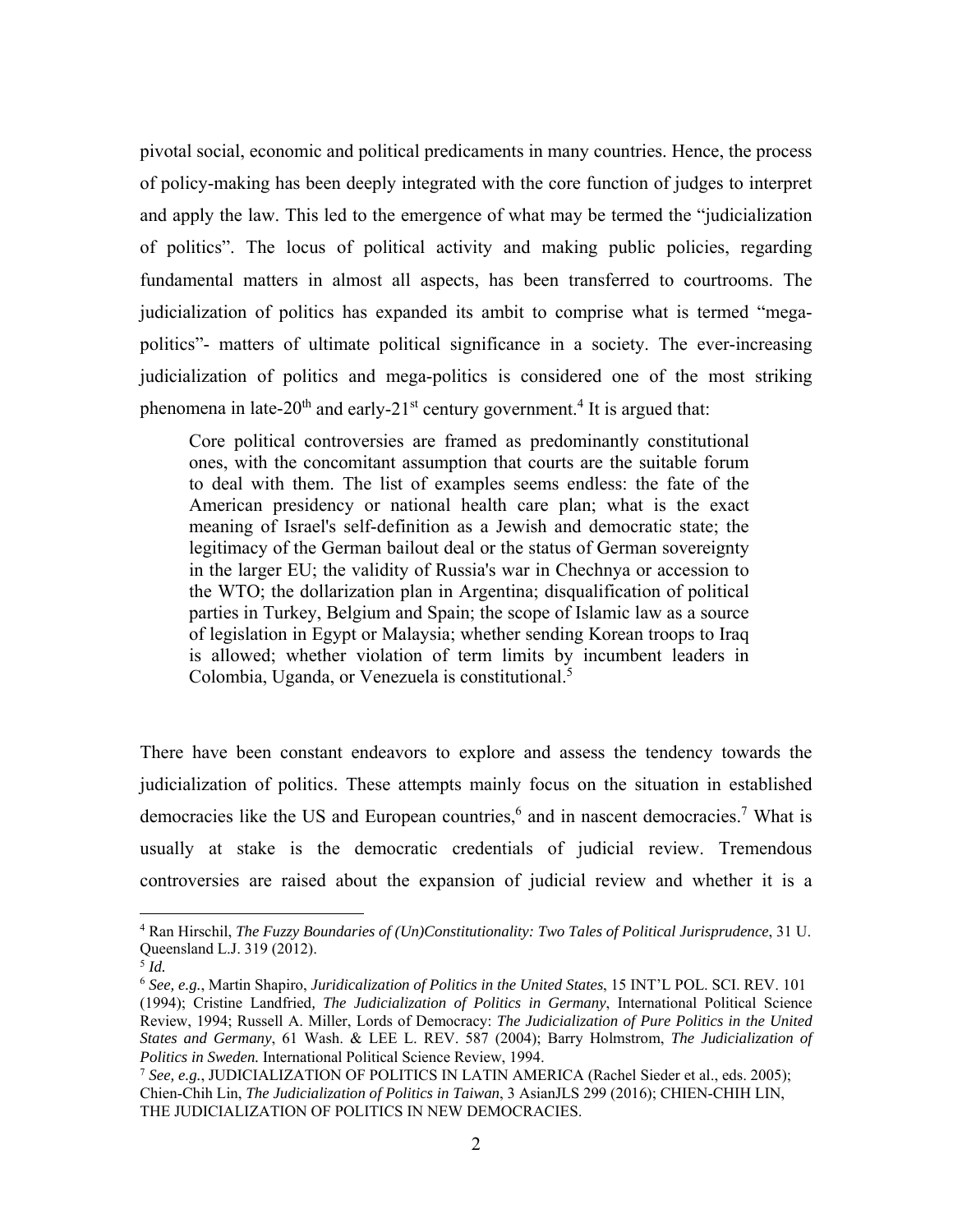counter-democratic practice or it can be reconcilable with democracy. The fact that courts have been promoted and gained more authoritative power than before has precipitated fierce debates on whether this power increase at the expense of the representative institutions. On the other hand, unfortunately, the judicialization of politics in authoritarian regimes rarely receives plausible attention in the academic work and if so, focus is mainly directed to constitutional courts.8

This work endeavors to analyze cases of the Egyptian State Council's involvement in mega-politics i.e. core political, social and economic controversies. The purpose if this work is of tripartite significance. First, it seeks to enrich the literature on the judicialization of mega-politics through examination of the phenomenon in Egypt as a part of the understudied region of the Arab World. In the meanwhile, it fills in a pivotal gab by studying administrative courts instead of concentrating only on the Supreme Constitutional Court (hereinafter referred to as the SCC). Second, this work explores the interrelationship between administrative courts, law and politics to determine whether the engagement by courts in the policy-making process reflects the occurrence of the judicialization of mega-politics in a comparable way to the situation in consolidated democracies. Third, this work attempts to trace the development of the judicialization of mega-politics not only through examining the final declaration of courts' rulings, but also via thorough legal examination of the verdicts substance to point out the mindset of judges and their legal and judicial means to judicialize pure politics. Such dual examination provides a more comprehensive and profound understanding of the proliferation of judicialized mega-politics and help to specify the factors which fundamentally affects its emergence and progress. Furthermore, this work proposes that the occurrence of the judicialization of mega-politics in the State Council courtrooms has been constantly observed all over the past twenty years from 2000 to 2020. Administrative judges have clearly exhibited robust engagement in matters of utmost social, economic and political significance.

<sup>8</sup> *See, e.g.*, Duncan McCargo, *Competing Notions of Judicialization in Thailand*, Contemporary Southeast Asia Vol. 36, 2014; Alexei Trochev, *Less Democracy, More Courts: A Puzzle of Judicial Review in Russia*, 2004.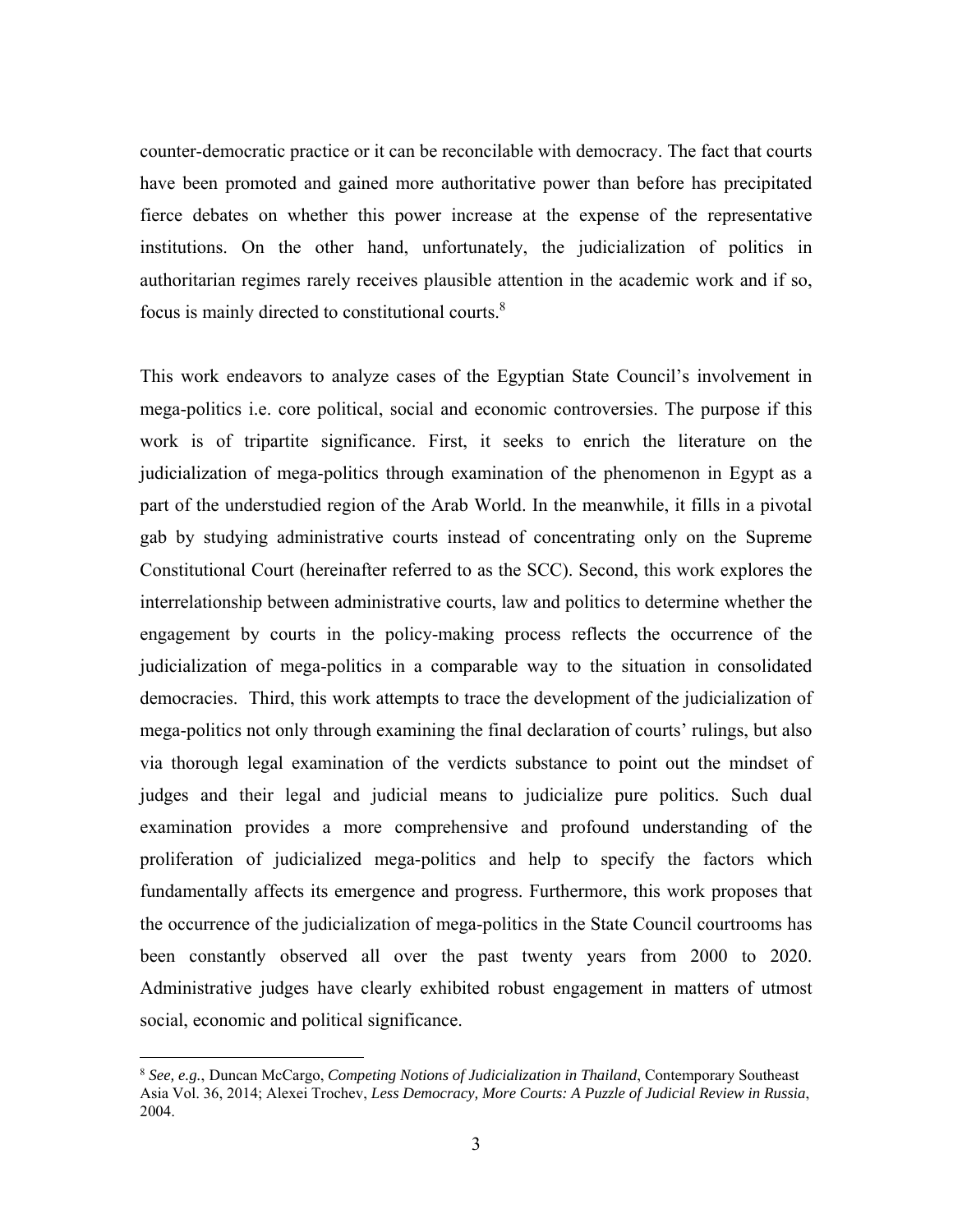This thesis proceeds in three parts. Part 1 illustrates the definition of the phenomena of judicialization of politics and mega-politics and their proliferation as global trends and then move to the situation in Egypt to demonstrate the jurisdiction and functions of the State Council (administrative judiciary) in Egypt. Part 2 indicates the forms of judicialization of mega-politics in administrative justice through analysis of some major judgments that represent the engagement of administrative courts in major social, economic and political quandaries. Part 3 articulates the factors contributing to the administrative courts' judicialization of mega-politics.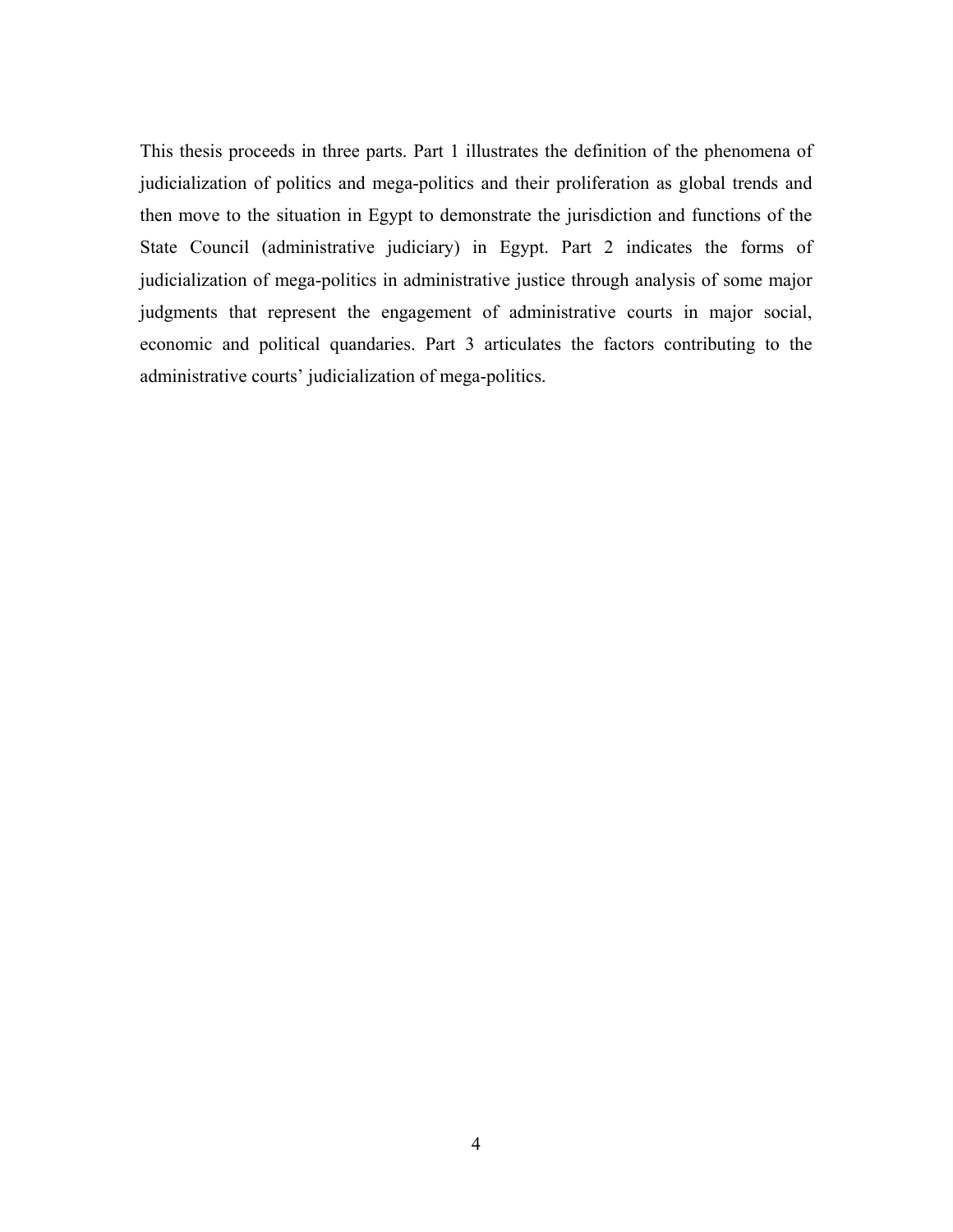# **Chapter I. The phenomenon of the judicialization of mega-politics.**

This chapter seeks to illustrate the global tendency towards the judicialization of politics and mega-politics and depict the common literature's main theories for explaining this phenomenon. Besides, it elaborates the emergence of the judicialization of politics in Egypt in the past two decades especially in the judgments of the Supreme Constitutional Court (SCC). Then it explores the judicial competence and functions of the State Council in Egypt as an endeavor to explain why a nondemocratic regime may empower administrative courts to the extent that they are capable of judicializing mega-politics.

#### **A. The judicialization of politics and mega-politics as global trends.**

To "judicialize" is to "treat judicially, make judicial in character, to subject to judicial process or decision."<sup>9</sup> In this regard, "judicially" refers to "capacity of judge, in relation to the administration of justice by legal process, by sentence of a court.  $"^{10}$  Accordingly, judicialization simply refers to the expansion of treating a wide range of aspects judicially. On the other hand, undoubtedly there is no universal or legally accepted definition of "politics. In other words, it has a numerous number of definitions according to the lens through which it is perceived. $11$ 

In the context of this research, I address the term "politics" as the art of government. The word "politics" originates from the Greek word "*polis*", which means city-state. Therefore, politics mainly relate to what concerns the state; its aims, purposes and institutions. A narrow definition of politics in this regard is the study of the governmenta collection of officers who make, interpret and enforce rules for the whole community.<sup>12</sup>

<u>.</u>

<sup>9</sup> Lexico Dictionary, Powered by Oxford, available at https://www.lexico.com/definition/judicialize (last visited Jan. 14, 2022).

<sup>10</sup> Torbjorn Vallinder, *The judicialization of politics- A worldwide phenomenon*, International Political Science Review 1994.

<sup>&</sup>lt;sup>11</sup> Eugene F. Miller, *What Does "Political" Mean?* 42 The Review of Politics. 56 (1980).<br><sup>12</sup> Valeri Modebadze, *The term politics reconsidered in the light of recent theoretical developments, IBSU* Scientific Journal (IBSUSJ), 2010 at 41.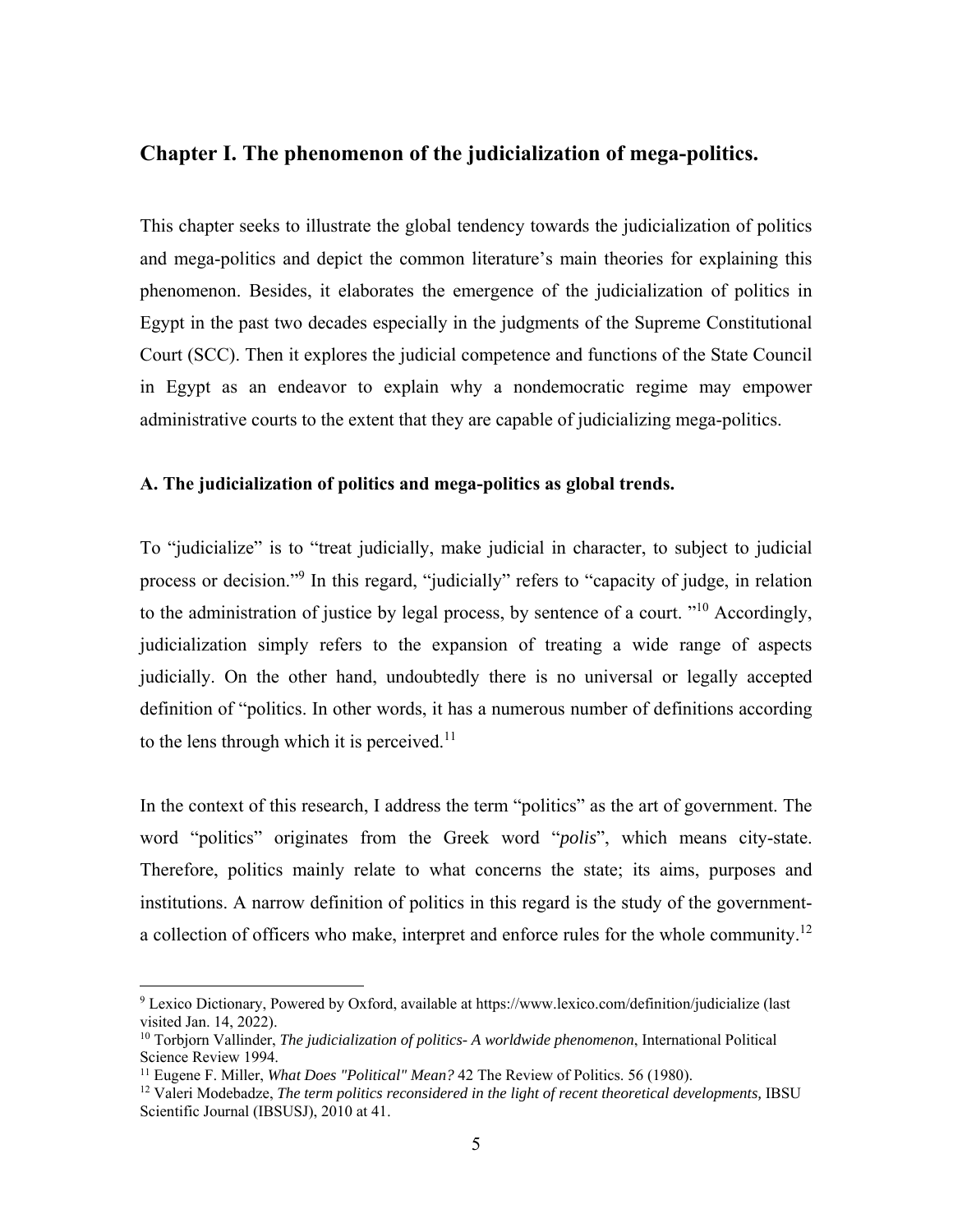According to this definition, politics occur only within the government departments, cabinet rooms and legislative chambers. Hence, only civil servants, politicians and lobbyists are involved in politics and the vast majority of the people are not engaged. All the institutions that are not "running the country" are considered as "non-political."13 At the top of these institutions is the judiciary.

 Judicialization of politics is a multifaceted concept that has not been inclusively defined. There are two main approaches attempting to define this phenomenon. The first One depicts the phenomenon by concentrating on the proliferation of judicial decision-making methods and legal discourse in every aspect of modern life. Accordingly, the judicialization of politics refers to "the spread of legal discourse, jargon, rules, and procedures into the political sphere and policy-making forums and processes."<sup>14</sup> It reflects the situation in which law, litigation, and legal discourse have permeated every corner of society as a feature of the complexity of modern societies.<sup>15</sup> It is manifested by the subordination of almost all decision-making forums in modern societies, especially those adhering to the rule of law, to quasi-judicial procedures and rules. It is genuinely related to law's expropriation of social conflicts and its control of social relations, and accordingly is sometimes described as "judicialization of social relations."16

The other approach of defining the judicialization of politics focuses on the expansion of the judiciary's role and the increasing significance of courts as an actor in the political field compared to other main actors i.e. the legislatures and executives. In this regard, the judicialization of politics is defined as "the process by which courts and judges come to make or increasingly dominate the making of public policies that had been previously made by other governmental agencies, especially legislatures and executives."<sup>17</sup> It characterizes "the reliance on courts and judicial means for addressing core moral

1

<sup>13</sup> *See* HeywoodAndrew, *Politics*, Macmillan Press LTD, London, (1997).

<sup>14</sup> Ran Hirschl, *Supra* note 1, at 723.

<sup>15</sup> Rachel Sieder, *Introduction to The Judicialization of Politics in Latin America*, at 5.

<sup>16</sup> Ran Hirchil *Supra* note 1, at 724-725.

<sup>&</sup>lt;sup>17</sup> TAMIR MOUSTAFA, THE STRUGGLE FOR CONSTITUTIONAL POWER: LAW, POLITICS, AND ECONOMIC DEVELOPMENT IN EGYPT, CAMBRIDGE UNIVERSITY PRESS, 2007 at 26.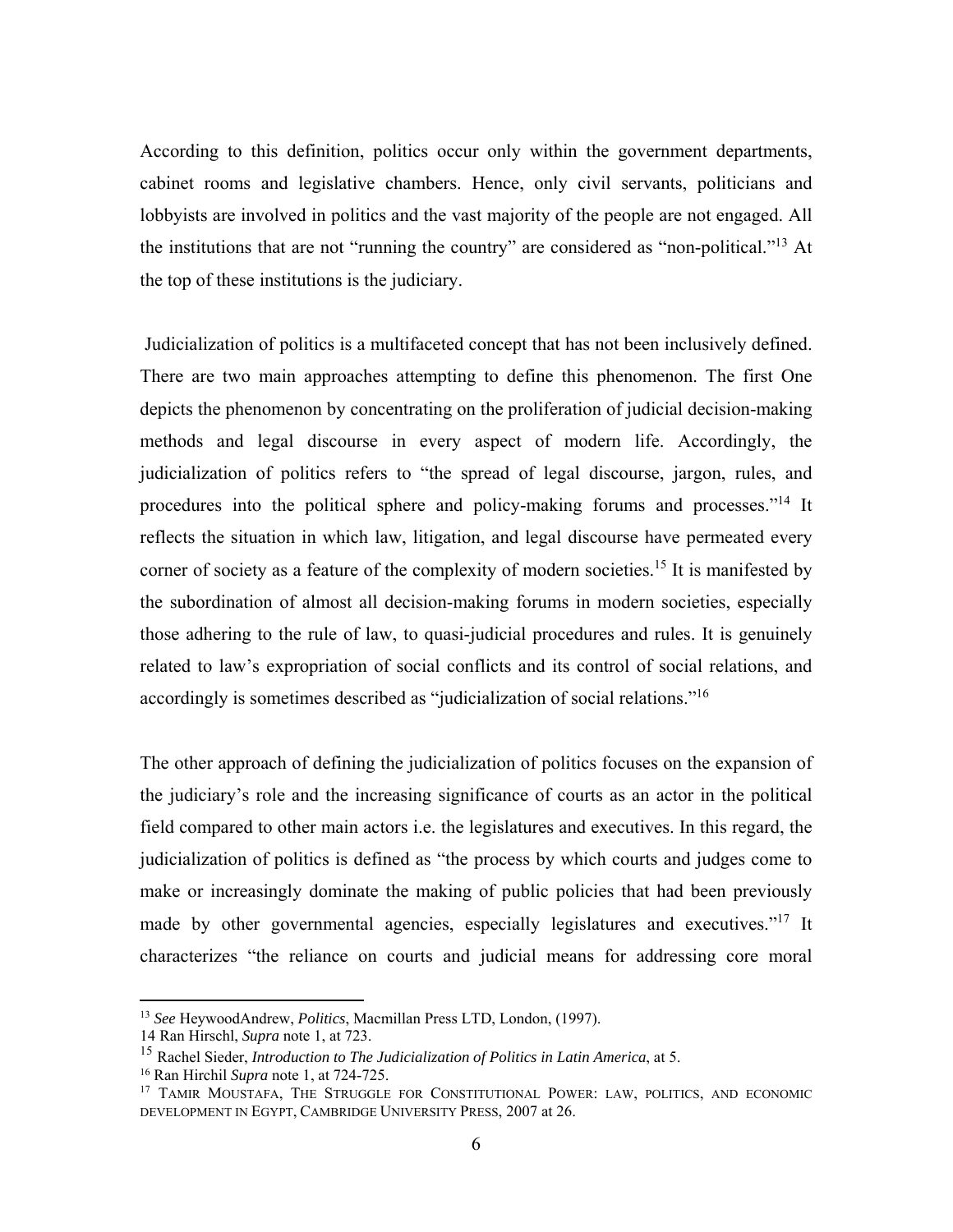predicaments, public policy questions, and political controversies.<sup>18</sup> Accordingly. the judicialization of politics represents the expansion of the judiciary's power at the expense of the legislatives and executives. Decision-making authority regarding crucial social, economic, moral or political controversies is transferred to courts from politicians and/or administrators.<sup>19</sup>

In my perspective, the second approach provides more proper definition of the tendency towards the judicialization of politics as it focuses on the expansion of judicial review at the expense the executives and legislatures, which results in courts determination of the outcomes of major social, economic and political quandaries and public policy questions. Amplification of judicial review is the focal point of the phenomenon of the judicialization of politics. In terms of separation of powers, judicial review is entitled to courts mainly to preserve this separation. However, judges' jurisdiction has been largely expanded. Although judges have to base their decisions on pre-existing constitutional and statutory texts, their discretion and interpretative authority of these texts are so huge that they get embroiled in making public policy decisions as well as establishing judge-made laws. Hence, they are essentially legislating, not adjudicating.<sup>20</sup>

On the other hand, the first approach of defining the judicialization of politics does not depict the genuine elements of the phenomenon. Rather, it provides for a contributory factor of judicialized politics. The proliferation of law and legal discourse in all aspects of the society is not the core of the global trend towards the judicialization of politics. Instead, it substantially leads to providing more opportunities to courts to deeply involve in public policy questions, and political controversies, and consequently judicialize politics. The current situation in which law, litigation and legal discourse prevails in modern societies represents a favorable political environment enabling judges to get embroiled in core social, economic and political dilemmas.

<sup>18</sup> Ran Hirschil, *The judicialization of politics*, THE OXFORD HANDBOOK OF POLITICAL SCIENCE, 2011, at 1. 19 Torbjorn Vallinder, *Supra* note 10, at 1.

<sup>20</sup> STONE SWEET, *GOVERNING WITH JUDGES: CONSTITUTIONAL POLITICS IN EUROPE 1 (2000).* at 61.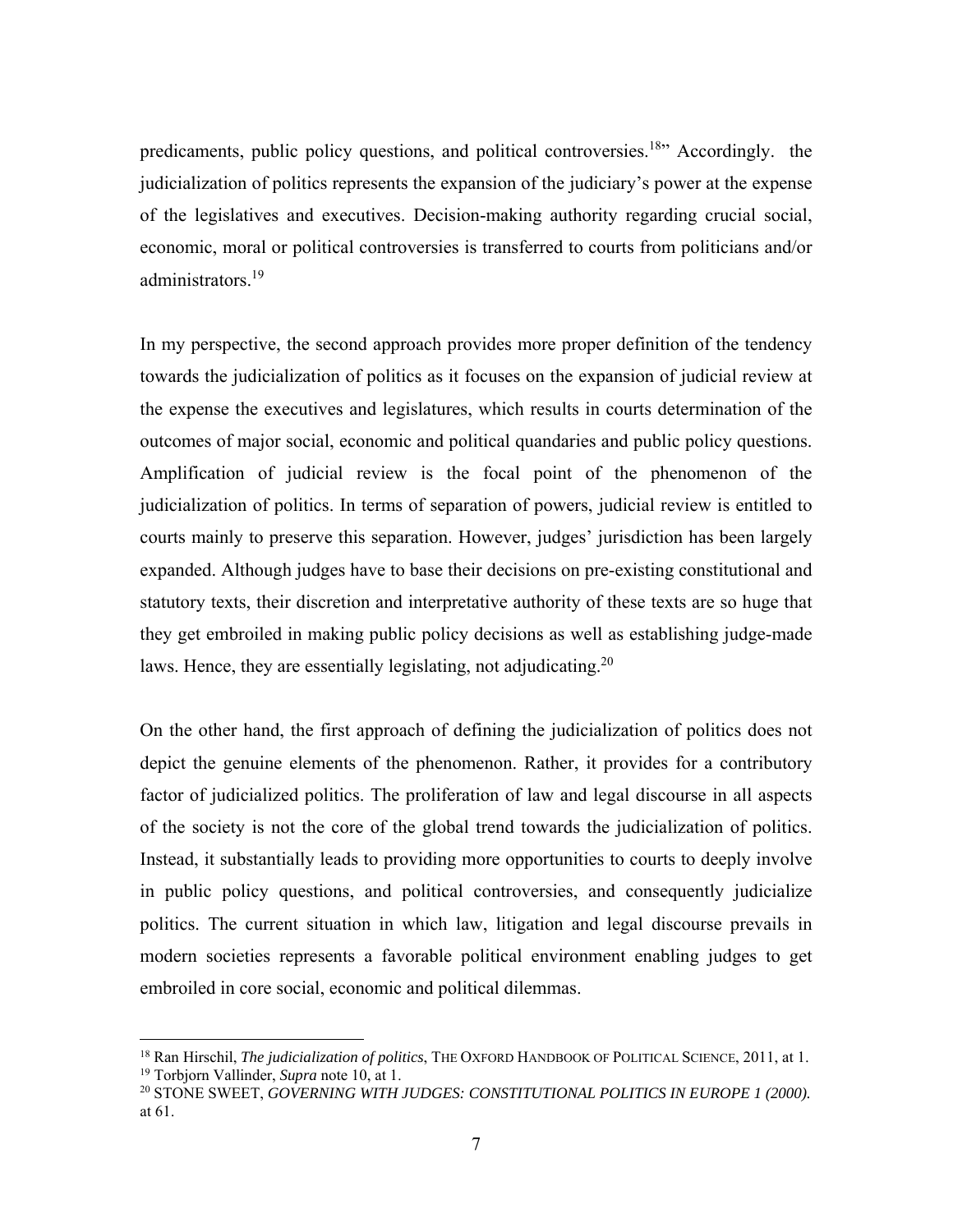Ran Hirschil introduces a distinct category of the judicialization of politics, which he terms "the judicialization of mega-politics." It refers to "the reliance on courts and judges for dealing with core political controversies that define (and often divide) whole polities."<sup>21</sup> He indicates that it comprises a few subcategories such as judicialization of electoral processes; judicial review of executives' prerogatives in the fields of macroeconomic planning or national security; core restorative justice controversies; judicial corroboration of regime transformation; and, most importantly, the judicialization of formative collective identity, nation-building processes, and struggles over the very definition of the polity as such. $^{22}$ 

Hirschil differentiates between the judicialization of mega-politics on the one side, and on the other side, the judicialization of "ordinary" public policy making. The latter refers to the involvement of judges in determining public policy outcomes, mainly through "ordinary" constitutional rights jurisprudence and the judicial redrawing of boundaries between state organs.23 It is sometimes also described as "judicialization from below" as it is often initiated by rights plaintiffs who challenge the public policy decisions or practices of the executives or legislatures. The judicialization of "ordinary" public policy making is usually related to expanding the ambit of constitutional rights protection, if threatened by encroachment of the executives and/or legislatures. Therefore, its common examples are the cases related to civil liberties and procedural justice in decisionmaking.<sup>24</sup>

The substantial difference between the two categories of judicialization is political salience. The judicialization of "ordinary" public policy may appear in cases related to determination of the right to a speedy trial or to a fair hearing in criminal justice, but they are not considered as politically prominent as the cases in which courts determine the

<u>.</u>

<sup>&</sup>lt;sup>21</sup> Ran Hirschil, *supra* note 18, at 4-5.<br><sup>22</sup> *Id.* 

<sup>23</sup> Ran Hirschil, *supra* note 1. 24 *Id.*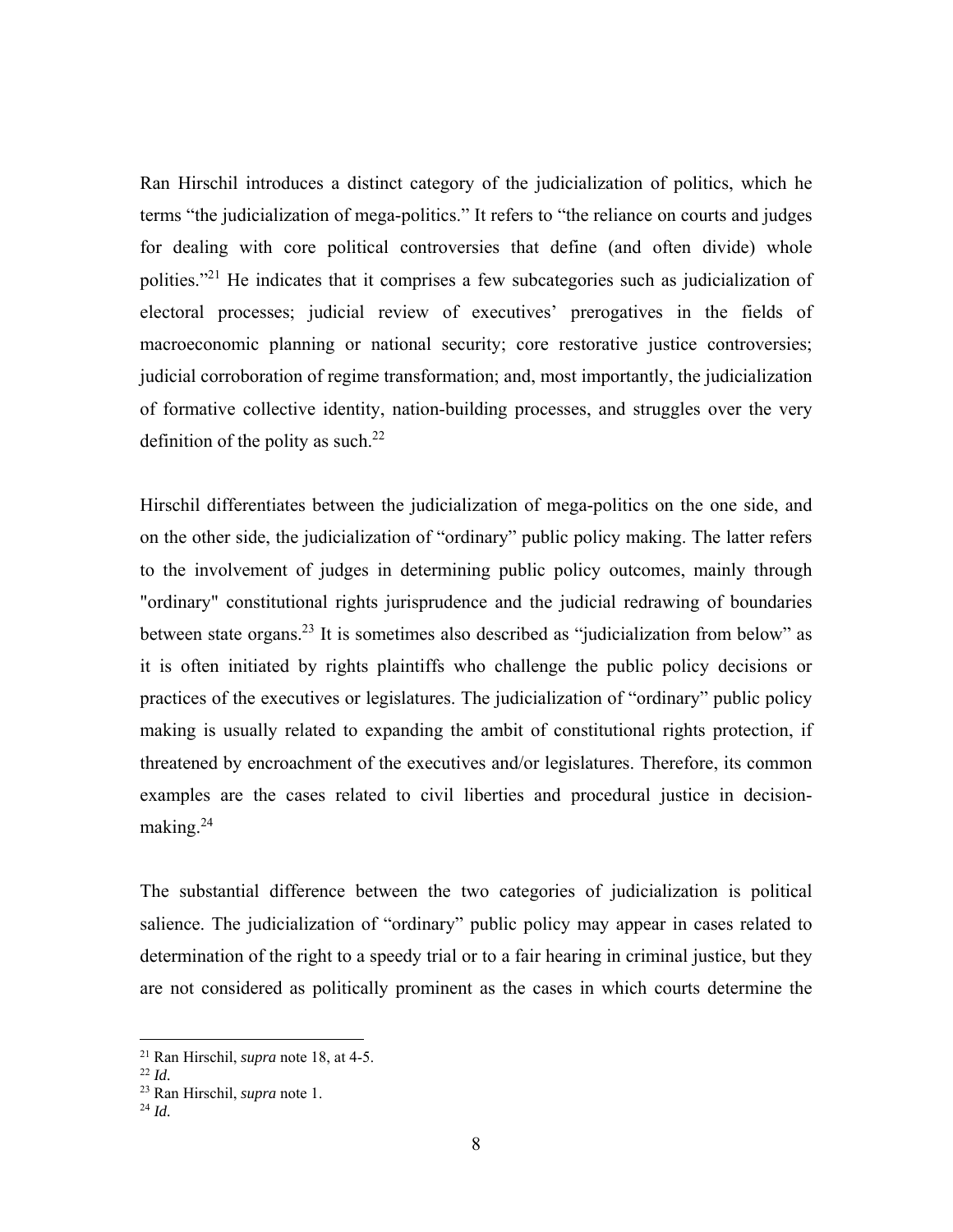legitimacy of a certain polity or a nation's collective identity, which manifest the judicialization of mega politics (sometimes termed judicialization of pure politics). It has to be put into consideration that the political salience may relatively vary in different circumstances. What is conceived as a controversial matter of a political significance in a given regime (like the right to abortion) may be considered a nonissue in another polity. As a result, the criterion of political salience for distinguishing what is considered a judicialization of mega-politics is "elusive yet intuitive."25

Works that attempt to give explanation of the global tendency towards the judicialization of politics can be divided into four main approaches. The first approach explains the phenomenon through the lens of rights jurisprudence. According to this rights-centred perspective, the judicialization of politics stems mainly from the ever-growing awareness of rights issues and constitutional protection of these rights. Courts are perceived by civil society groups and political activists as effective and nonpartisan authority for claiming their rights and freedoms.<sup>26</sup> The ascendancy of civil rights and liberties contributes to the judicialization of politics. Such ascendancy is attributed not only to active judges but to the existence of "support structure" consisted of the influence of advocacy groups, the establishment of governmental enforcement agencies, the growth of financial and legal resources for ordinary citizens, and the strategic planning of grass roots organizations.<sup>27</sup> This support structure boosts the access of individuals and interest groups to courts, which provide them with tremendous privileges. For instance, they are not in need of forming broad coalitions and seeking for strong political parties to defend and boost their demands and interests in political field. Courts provide an easier, more rapid and effective opportunity for them to raise their voice and share in the governance of their society. Consequently, the growing reliance on courts by individuals and social movements leads to the involvement of the judiciary in making public policy decisions and hence judicializing politics.

1

<sup>25</sup> *Id.* at 728.

<sup>26</sup> C. NEAL TATE AND TORBJORN VALLINDER (eds). 1995. *The Global Expansion of Judicial Power*. New York Univ. Press, 1995.

<sup>27</sup> Charles Epp, *The Rights Revolution: Lawyers, Activists and Supreme Courts in Comparative Perspective,*  Chicago: Univ. Chicago Press 1998.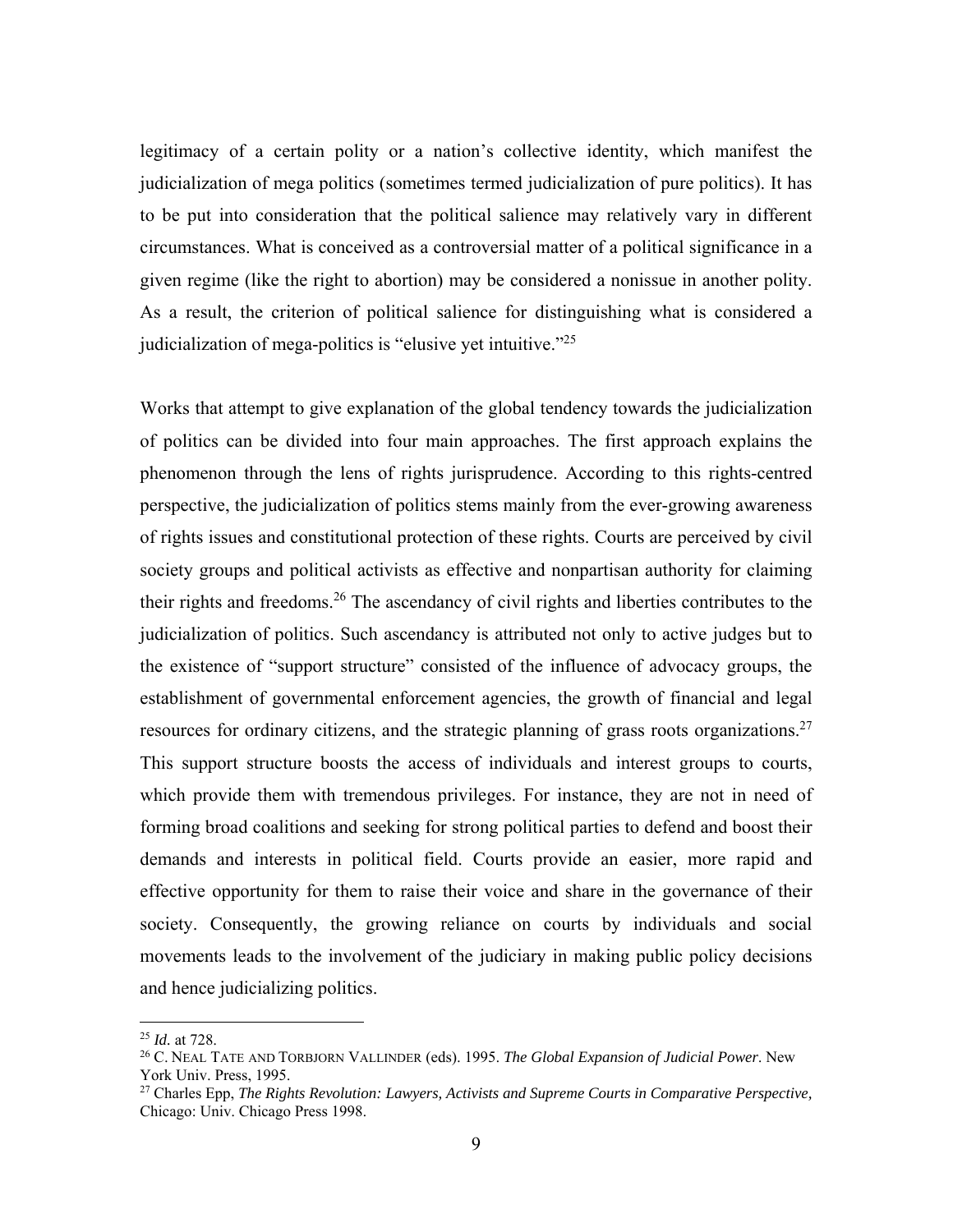A second approach, which is a functionalist one, attributes the judicialization of politics to the increasing complexity of modern societies. States comprises increasingly many administrative agencies with policy making authorities. For proper government, they necessitate standardized legal norms and active judiciary as policy makers not just arbiter.<sup>28</sup> On the supranational level, the same tendency towards the judicialization of politics results, for example in the European Union, from the need for unified legal and administrative norms across all member states which encounter major coordination problems.29

A third approach, which is a court-centered one, argues that courts are the main pillar of the tendency towards judicialization of politics. They expand their scope of judicial review at the expense of other organs raising controversies about the traditional principles of separation of power. In some cases, courts and judges are the ones who largely amplify the ambit their judicial competence and adjudicate on major public policy questions and then the same courts may opt to impose self-made judicial restraints on their judicial review.30 These judicial restraints may be grounded on limited capacity of courts to decide on some pure political controversies and preserving the courts public image.

A forth approach, which is a realist one, contends that the judicialization of politics is, first and foremost, a political not a juridical phenomenon.<sup>31</sup> Courts are political institutions which work within the same social, political, and economic spheres, like other political institutions, in a given society. Based on this perception, political support is a prerequisite for the judicialization of politics, especially that of mega-politics.<sup>32</sup> The phenomenon is largely the outcome of the intentional delegation of policy making authority to courts by politicians. There are a number of reasons for this delegation by the

<u>.</u>

<sup>28</sup> MARTIN SHAPIRO & ALEC STONE SWEET, *On Law, Politics, and Judicialization*. New York: Oxford Univ. Press 2002.

<sup>29</sup> Stone-Sweet. *Governing with Judges: Constitutional Politics in Europe*, Oxford Univ. Press A. 2000.

<sup>30</sup> Jasdeep Randhawa, *Understanding The Judicialization of Mega-Politics: The Basic Structure Doctrine and Minimum Core*, 2011.

<sup>31</sup> Ran Hirschil, *supra* note 1 at 753

<sup>32</sup> Ran Hirschil, *supra* note 18 at 17.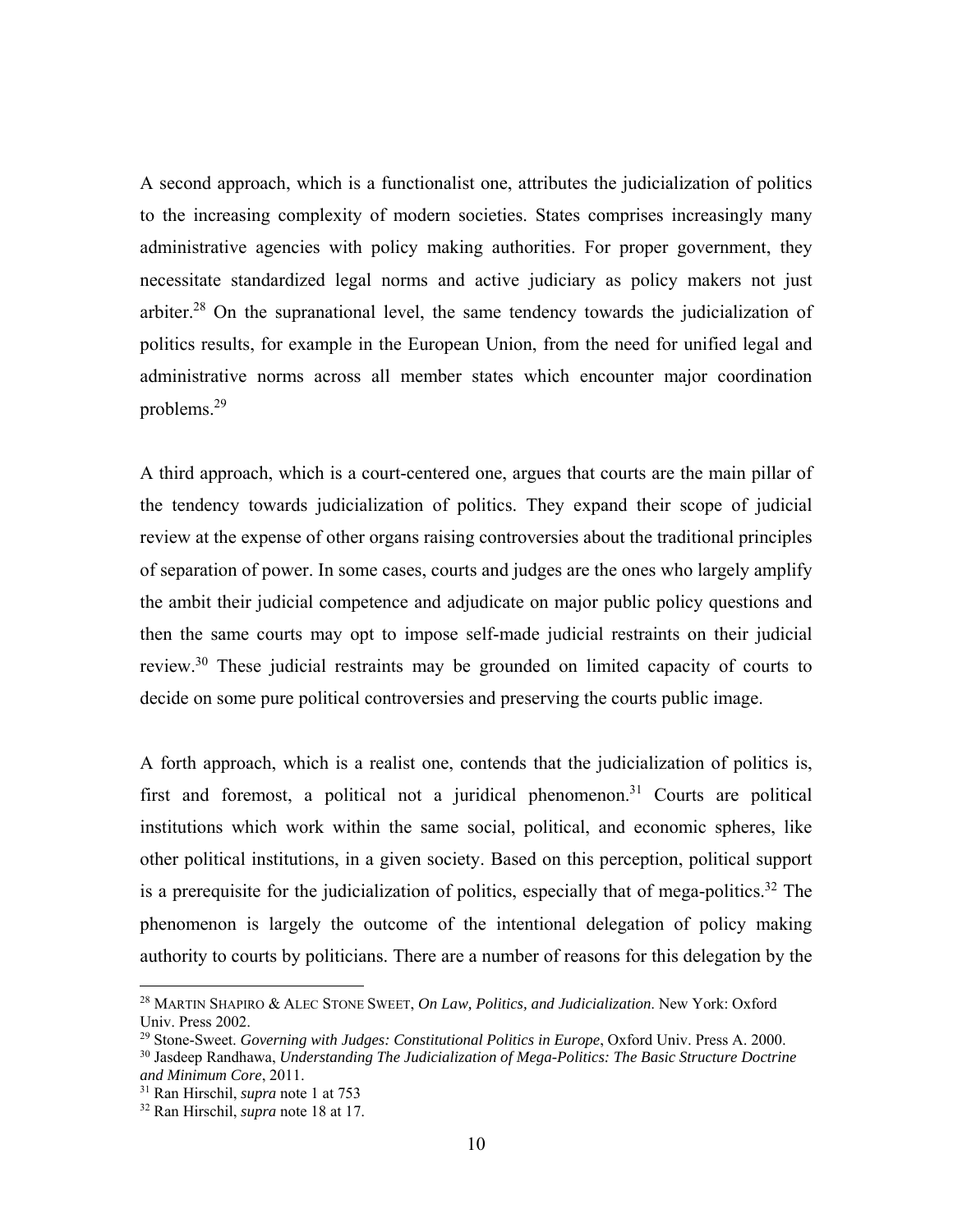political stakeholders including minimizing risk by transferring political responsibility to courts, avoiding difficult and thorny decisions. On the other hand, political opposition may seek for judicializing politics via resorting to courts in order to obstruct government and challenge its policies. The absence of a political environment that is conducive to the judicialization of politics, especially that of mega-politics, would result in a legislative and/or executive backlashes against courts. They comprise legislative overrides of controversial verdicts, encroachment on judicial appointment procedures to ensure the appointment of "compliant" judges, in addition to establishment of constraints on the scope of judicial review.

In my view, courts are the main driving force leading to the judicialization of politics. A convergence of social, legal and political factors is necessary for the existence and continuity of judicialized politics. However, all variables are the same, judges are the cornerstone of the tendency towards the judicialization of politics. The scope of judicial review is, first and foremost, determined by judges. In both civil-law and common-law states, judges are entitled the competence of judicial interpretation of constitutional and statutory rules. The amplification of the ambit of judicial review and engagement of judges in crucial social, moral and political controversies are basically contingent on the strategic choice by judges to explicitly or implicitly declare their judicial competence over the subject-matter of the dispute and adjudicate on the outcome of the controversies.33

Undoubtedly, the explosive growth of government power at every level, which necessitates the escalation of judicial review over various agencies and institutions of the government, as well as the proliferation of rights discourse all over the society contribute to the judicialization of politics. However, they do not solely account as the main grounds for the emergence of this phenomenon. On the other hand, the need of political support as a prerequisite for the judicialization of politics and the intentional delegation of public

 $33$  In chapter 3 of the thesis, I will provide further elaboration and consolidation of the argument that courts are the main driving force leading to the judicialization of politics.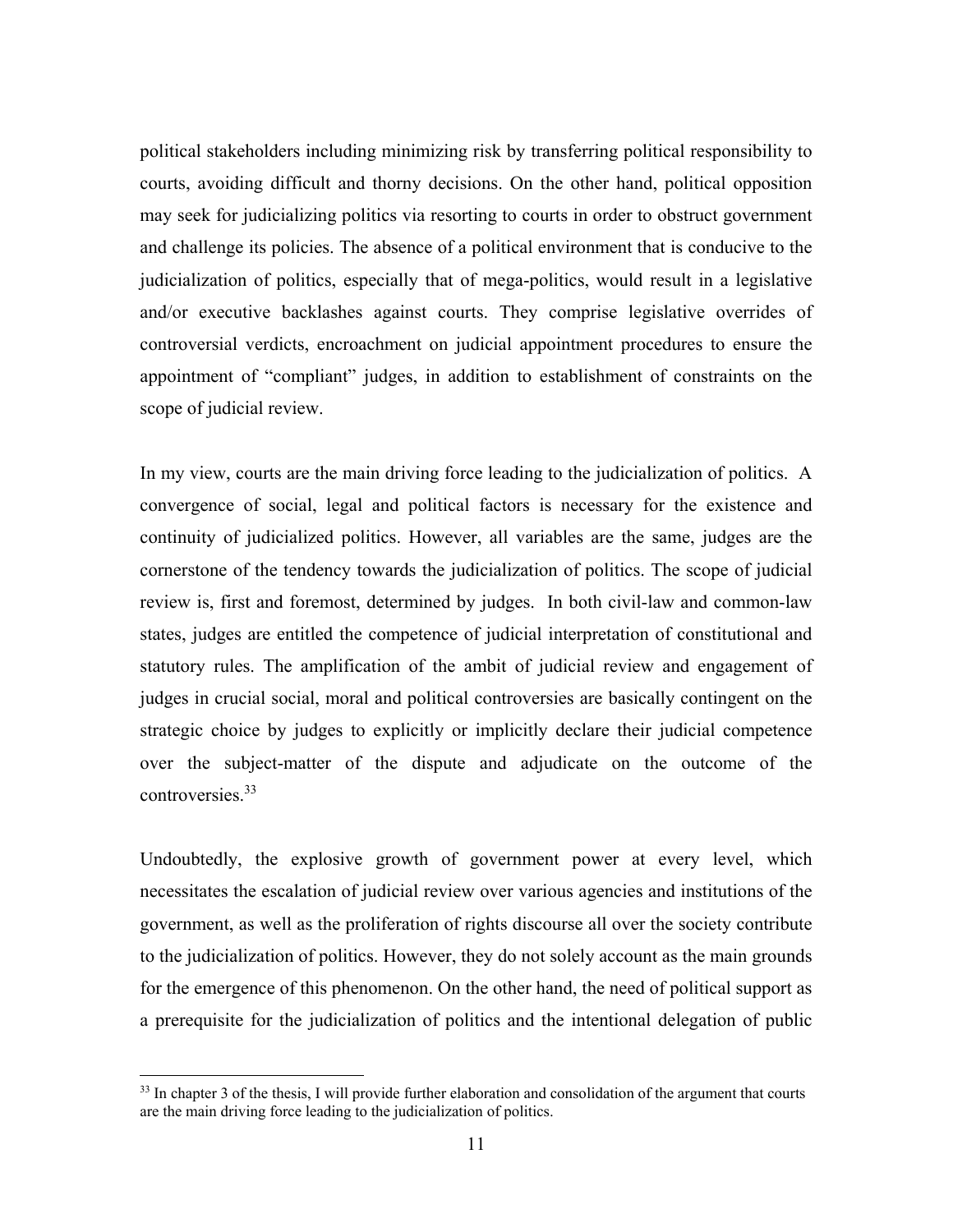policy making authority to judges by politicians do not explain the appearance of judicialization of politics, let alone that of mega-politics, in authoritarian polities like Egypt,<sup>34</sup> Russia,<sup>35</sup> an Thailand,<sup>36</sup> where "political support" is unlikely to be provided to courts by politicians in power.

In Egypt, the judicialization of politics has been constantly and evidently manifested in the SCC's decisions. The SCC has managed to expand it powers and decide on the outcomes of numerous social, economic and political controversies. It is argued that the SCC was, at first, empowered by the controlling regime mainly for economic considerations related to the objective of attracting foreign direct investment by providing credible commitment that property rights would be protected through an independent process of judicial review.<sup>37</sup> However, the Court gained additional leverage with which it intervened in other policymaking spheres, including civil and political rights and humanrights-related controversies. Analysing the SCC's decisions indicates that it served as a "dual-use" institution. On the one hand, it has corroborated the regime's fundamental economic objectives and accommodated its political interests.<sup>38</sup> On the other hand, it served as the most significant resort for human rights groups, opposition parties and political activists to boost civil and human rights safeguards.<sup>39</sup> Furthermore, the scope of involvement in crucial moral and political controversies extended to the collectiveidentity contentions like the core question of the status of *Shari'a* rules as the primary source of legislation in addition to various prominent questions related to religion.<sup>40</sup> The

1

<sup>34</sup> *See* Tamir Moustafa, *Supra* note 17.

<sup>35</sup> See Armen Mazmanyan, *Judicialization of Politics: The Post-Soviet Way,* Oxford University Press, 2015*.*

<sup>36</sup> See Duncan McCargo, *supra* note 8.

<sup>&</sup>lt;sup>37</sup> Tamir Moustafa, *Law versus the State: The Judicialization of Politics in Egypt*. LAW & SOCIAL INQUIRY, vol. 28, no. 4 at 885.

<sup>&</sup>lt;sup>38</sup> As for the economic interest of the regime, the Court, for example, supported the regime's transition from socialist-oriented economy to capitalism by striking down socialist-era legislation. As for the political arena, the Court, for example, ruled that the Egyptian Security Courts constitutional and permanently delayed issuing a ruling on the constitutionality of civilian transfers to military courts.

<sup>39</sup> Tamir Moustafa, *supra* note 37.

<sup>40</sup> Ran Hirschil, *The Judicialization of Mega-Politics and the Rise of Political Courts*, The Annual Review of Political Science, 2008, at 104; Examples of these cases are the following: al-Mah. kamah al-Dustūrīyah al-'Ulyā [Supreme Constitutional Court], case no. 20, session of 4 May 1985, year 1; al-Mah. kamah al-Dustūrīyah al-'Ulyā [Supreme Constitutional Court], case no. 8, session of 18 May 1996, year 17.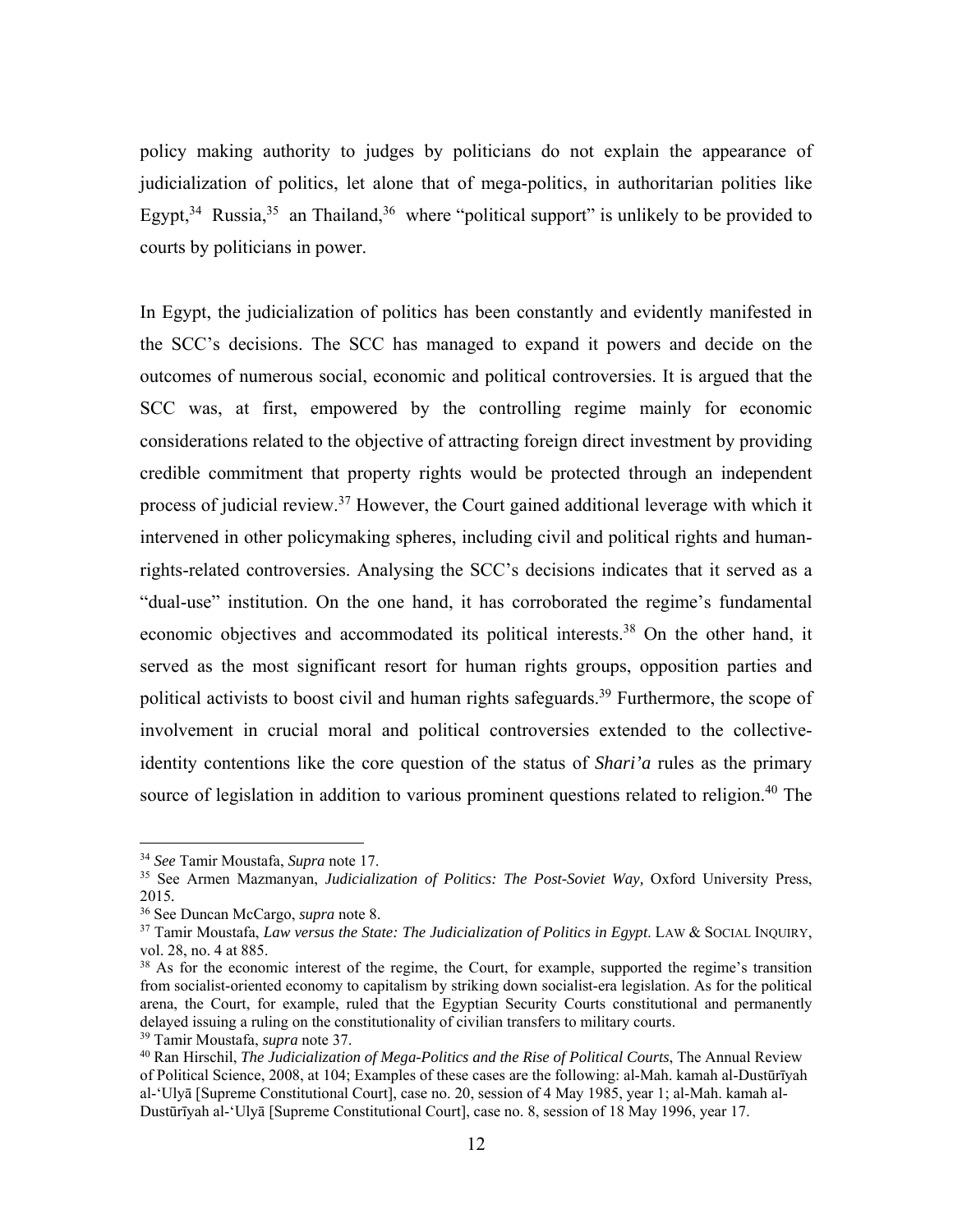apparent tendency towards the judicialization of politics in Egypt is consistent with, and actually provides an empirical evidence in support of, the proclamation that in the "nonconstitutional" Arab World, written constitutions can provide a ground work for possible limited constitutional government.<sup>41</sup> Although these constitutions are perceived to have a relatively limited effect in regard to imposing restraints on the exercise of the government power, they may effectively contribute, with other mechanisms, to the establishment of some sort of accountable government.

The embroilment of the SCC in fundamental political quandaries through a series of decisive verdicts was also prominent in the transition period after the revolution of 2011. The court is criticized for its plain intervention in pure political controversies "in a manner that would have been unthinkable prior to the Revolution."<sup>42</sup> The SCC empowered itself and supported judicial despotism over core political questions simply through stating that it is practicing no more than its judicial competence of the constitution interpretation. The judicialization of pure politics by the SCC took part in a series of ever-escalating constitutional crisis that could have been avoided if the Court embraced constitutional silence, by which constitutional courts in other authoritarian regimes like Chile and Serbia managed to create apolitical judicial culture to their respective regimes.<sup>43</sup>

#### **B- Jurisdiction and Functions of administrative courts in Egypt**

 $\overline{a}$ 

Prior to engaging with the cases manifesting the judicialization of mega-politics in administrative courts, it is of paramount importance to briefly elucidate, first, the State Council's judicial competence according to its statute (law no. 47/1972) and the constitution. Second, I depict roles and functions of administrative courts as influential institutions interactive with other components of the society.

<sup>41</sup> See NATHAN J. BROWN. THE RULE OF LAW IN THE ARAB WORLD: COURTS IN EGYPT AND THE GULF, CAMBRIDGE UNIVERSITY PRESS 1997.<br><sup>42</sup> Mohammad H. Fadel, *The sounds of silence: The Supreme Constitutional Court of Egypt, constitutional* 

*crisis, and constitutional silence*, OXFORD UNIVERSITY PRESS, 2018, at 938*.* <sup>43</sup> *Id.* at 937.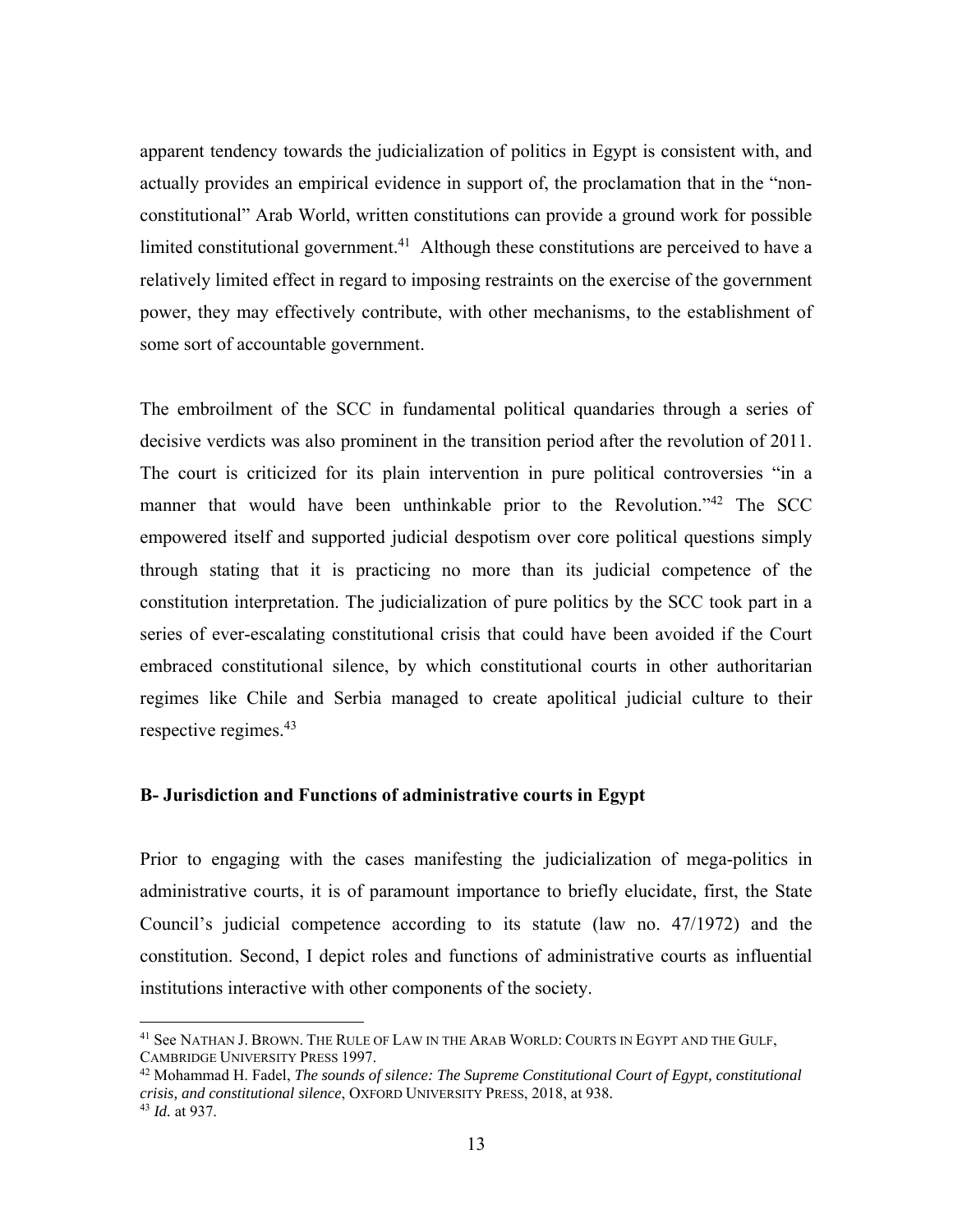Egypt is a civil-law state that follows the Latin model of the judiciary structure; composed of three main judicial bodies: ordinary courts, administrative courts, and at the top, one constitutional court (the SCC). On the other hand, the Egyptian legal system embraces a tripartite hierarchy of legal rules. First, the Constitution, which all other rules have to be in conformity with. Second, legislative (statutory) rules: which are those enacted by the legislature. Third, bylaws (regulations): which are detailed rules issued by the executive branch's ministries, agencies and departments. They have to comply with the two superior categories of legal rules (constitutional and statutory ones).

Constitutional Review is exclusively entitled to the SCC by virtue of consecutive Egyptian constitutions. Striking down statutory rules falls exclusively within the scope of the SCC's judicial review rather than any other judicial institution. The only ground for invalidating a legislation is to be declared unconstitutional by the SCC. Accordingly, administrative courts have no judicial review of any action of the legislature and not authorized to strike down a legislation.

In 1946, the State Council (administrative judiciary) was established and entitled to limited jurisdiction over certain administrative disputes.<sup>44</sup> In 1972, The State Council's jurisdiction was expanded to encompass all administrative disputes.<sup>45</sup> It has comprehensive judicial review over actions and decisions of the executive's agents and departments. It was, at first, affiliated to the executive branch, but in 1984, it acquired institutional independence by virtue of a legislative amendment and was declared an "independent judicial authority" pursuant to the provisions of the 1971 constitution.<sup>46</sup>

As for the functions of administrative courts, there used to be a widely accepted assumption in comparative law literatures that democracy is a prerequisite for the

<sup>&</sup>lt;sup>44</sup> Law no.112/1946 on the establishment of the State Council.

<sup>&</sup>lt;sup>45</sup> Article 10 of Law no.47/1972 states that "The State Council has jurisdiction over  $\ldots$  and all administrative disputes.

<sup>46</sup> Article 2 of Law no. 136/1984.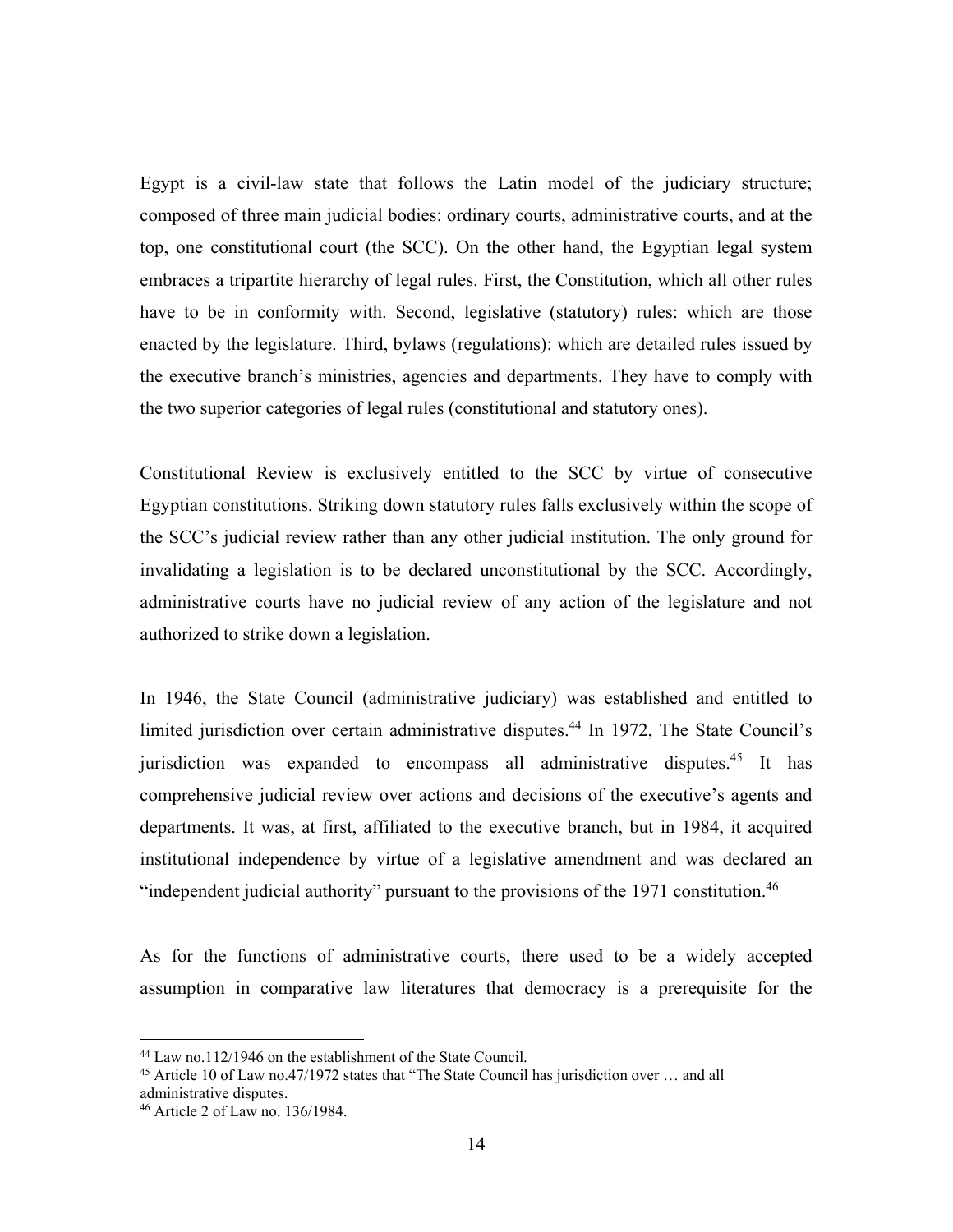emergence of judicial power.<sup>47</sup> This is attributed to the hypothesis that courts in authoritarian polities are perceived to be puppets, and often claws, in the hands of the controlling regimes that are not likely to possess reasonable independence. Some scholars advocated this perception claiming that "It is hard to imagine a dictator, regardless of his or her uniform or ideological stripe, inviting or allowing even nominally independent judges to increase their participation in the making of major public policies."<sup>48</sup> Recently, there has been a recognition that even in highly-restricted political regimes, courts increasingly gain judicial authority. The empirical study in such polities indicate that courts are not irrelevant to political life. Rather, they perform various roles that are influential and interactive with other political institutions of an autocratic state.<sup>49</sup> In this regard, courts are perceived to help regimes pursue significant objectives such as maintaining social control, attracting capital, maintaining bureaucratic discipline, adopting unpopular policies, and enhancing regime legitimacy.<sup>50</sup>

In this regard, I argue that Egyptian administrative courts have been entitled relatively extensive scope of judicial review in order to perform three fundamental roles: managerial, economic and political. First, they provide significant means to boost discipline in the immense bureaucratic machinery. Although a restrictive regime is likely to pay little attention to safeguards of individual rights and basic freedoms, its need of an efficient functioning of the entire administrative apparatus is apparent. Administrative courts provide effective channels for reinforcing bureaucratic compliance and monitoring the executive's officials. In the 1970s, administrative courts' competence was expanded to "restore discipline to a rapidly expanding and increasingly unwieldy bureaucracy."<sup>51</sup>

<sup>47</sup> Tamir Moustafa, *supra* note 37 at 885.

<sup>48</sup> Tate, C. Neal. 1995. *Why the Expansion of Judicial Power* in THE GLOBAL EXPANSION OF JUDICIAL POWER. New York Univ. Press, 1995at 28.

<sup>49</sup> Tamir Moustafa and Tom Ginsburg, *Introduction: The Functions of Courts in Authoritarian Politics*, 2012, in LAW AND COURTS IN AUTHORITARIAN REGIMES, Annual Review of Law and Social Science**,** 2004 at 2.

<sup>50</sup> *See* generally i*d.*

<sup>51</sup> Tamir Moustafa, *Law and Courts in Authoritarian Regimes*, 10 Annu. Rev. Law Soc. Sci. 2014. 281–99, at 284.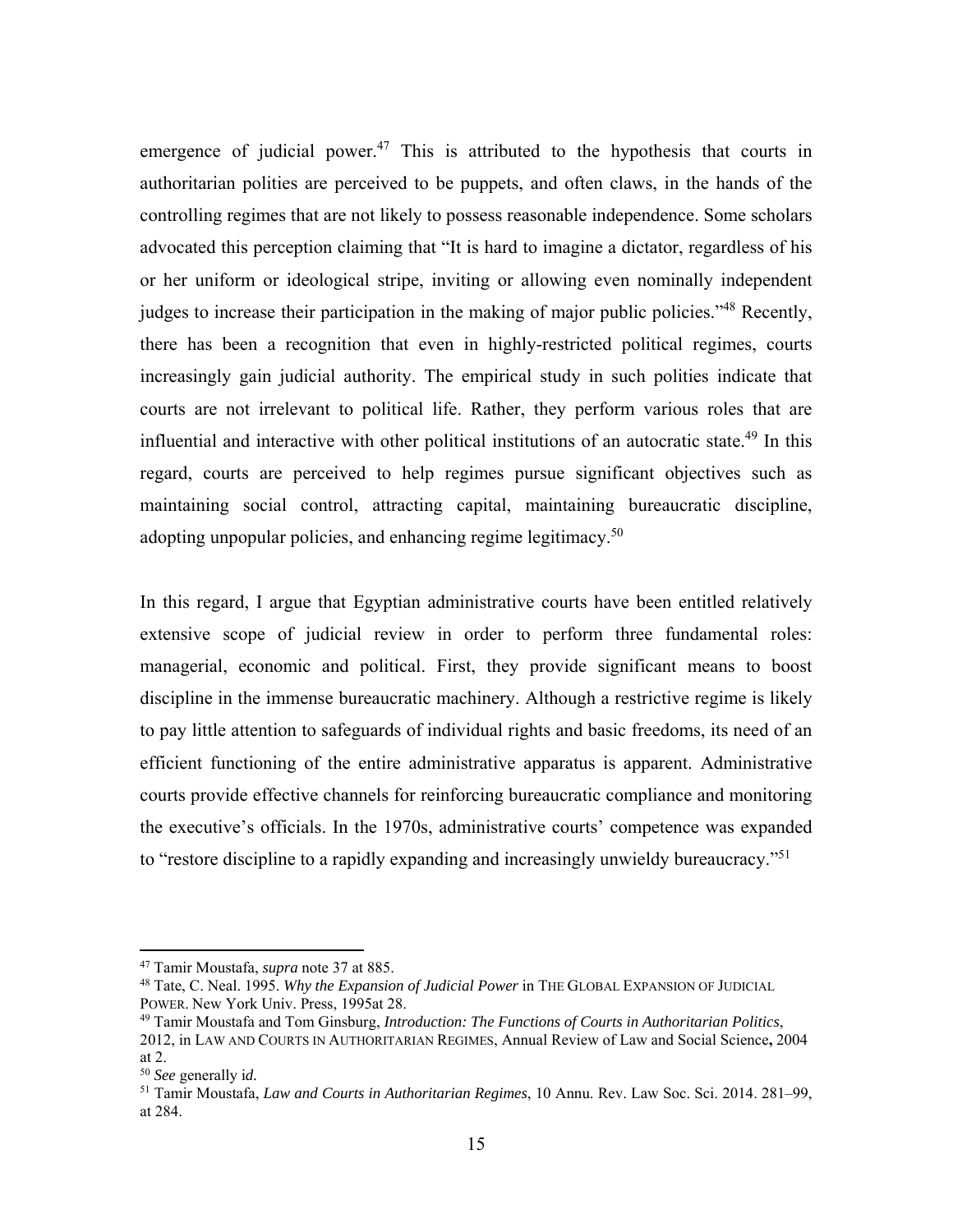Second, in 1972, administrative courts were entitled, pursuant to legislative amendment of their statute, to comprehensive review over the executive branch's agencies and departments. Empowerment of administrative courts was in consistency with a more overall strategic judicial empowerment tendency of the regime. It was deployed as an economic motivation to entice foreign investors to establish their private investments. After Nasser era, the Egyptian regime was transformed from a state-monopolized economy to a liberal one. Accordingly, there was genuine need of direct investments especially that of a large scale. Administrative judiciary provided, along with the SCC, authentic legal security for both national and international investors, who were totally aware of the oppressive process of capital nationalization that took place during Nasser's era. Alongside with other constitutional and legal guarantees, administrative courts have been serving as a substantial check on the executive's potential encroachment on property rights. $52$ 

Third, consecutive Egyptian regimes have often deployed administrative courts to bolster their political legitimacy. In Egypt, some scholars contend that law primarily serves as an efficient and disciplined exercise of state power- a feature described as "rule by law."<sup>53</sup> One of the main characteristics of this feature is to constantly maintain the appearance of a "liberal" and "democratic" state, in which the judiciary is, in legal terms, capable of reining in the executive authority via practicing judicial review. Administrative courts were granted comprehensive review of the executive's actions to boost and enhance the image of effective checks and balances to sustain the regimes' political legitimacy.

1

<sup>52</sup> Tamir Moustafa, *supra* note 37 at 885.

<sup>53</sup> Tamir Moustafa, *supra* note 51, at 282.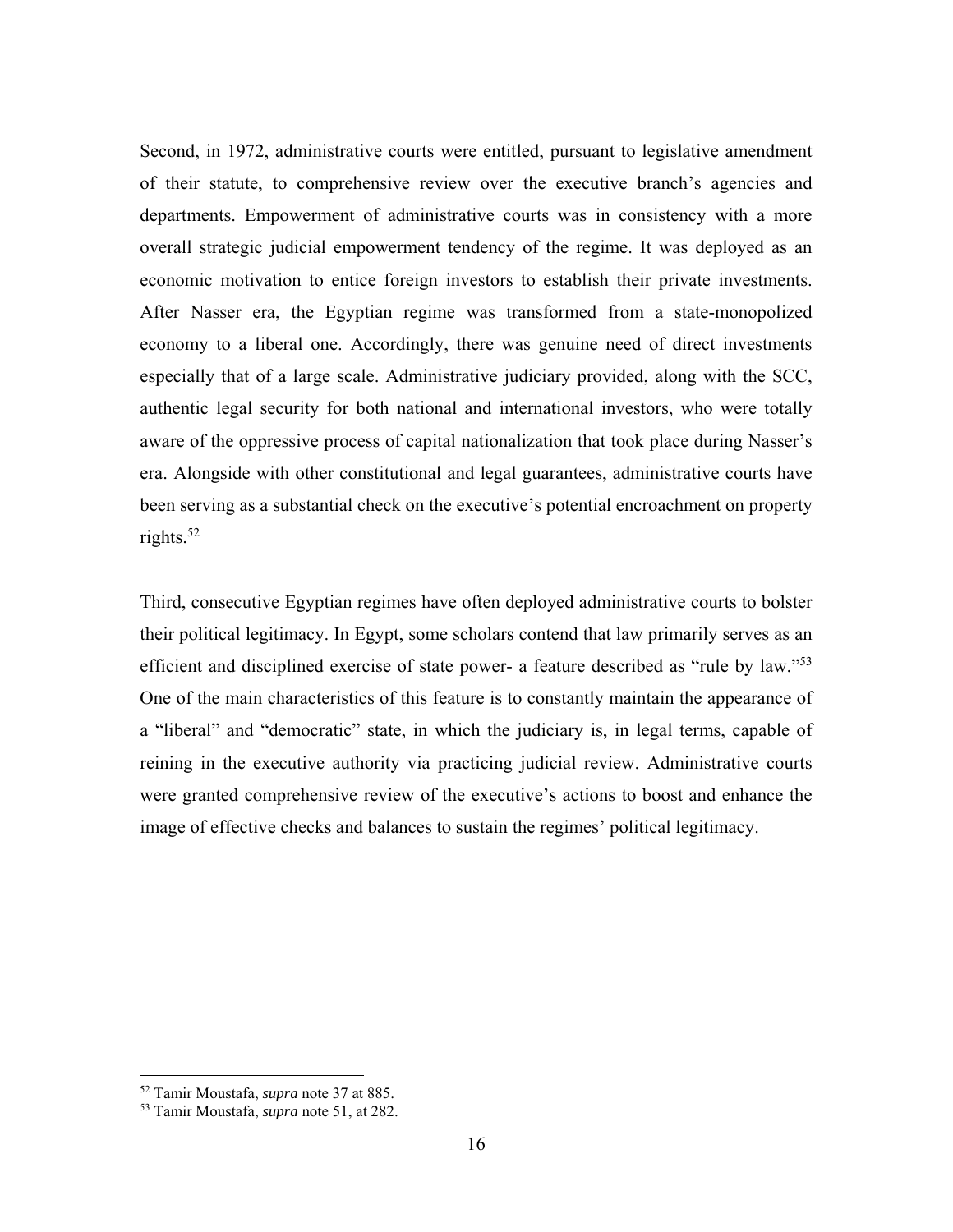# **Chapter II. Forms of the judicialization of mega-politics in the Egyptian State Council:**

This Chapter analyses a number of remarkable administrative courts' judgments that apparently involve judicialization of mega-politics. Given the fact that these courts issue thousands of verdicts all over the state, it is important to define certain criteria to distinguish judgments that manifest judicialized mega-politics. In my view, a given verdict highlights the judicialization of mega-politics when it possesses one or more of the following characteristics: 1) narrows the doctrine of sovereignty acts, considered as one of the cornerstone prerogatives of the executives because it falls outside the realm of judicial review. 2) encompasses explicit judicial law-making concerning pivotal matters, as an intervention of the judiciary in the substantial prerogative of the legislatures i.e. enacting law. 3) involves adoption or abolition of a public policy related to substantial social, economic, or political questions. All these situations represent the transfer to the judiciary of the public policy-making authority, previously held by legislatures and executives.

It should be emphasized that the following three forms of judicialization of mega-politics should not be subject to binary-model of assessment; either representing constantly excessive expansion of judicial review or permanently falling within the legitimate scope of judicial competence. Rather, all forms of judicialization of mega-politics ought to be assessed on a case-by-case basis according to the facts of the case, the nature of the actions in question, and the relevant constitutional and statutory framework. Accordingly, in the following chapter I analyze each verdict separately to indicate the legal grounds and judicial techniques deployed by administrative judges to expand the conventional realm of judicial control over the executive's actions whether relevant to crucial social, economic or political matters. Besides, I evaluate the judgment in order to indicate whether the court trespassed borders of judicial control and encroached on the jurisdiction of the executive and/or the legislature, or the court exercised its competence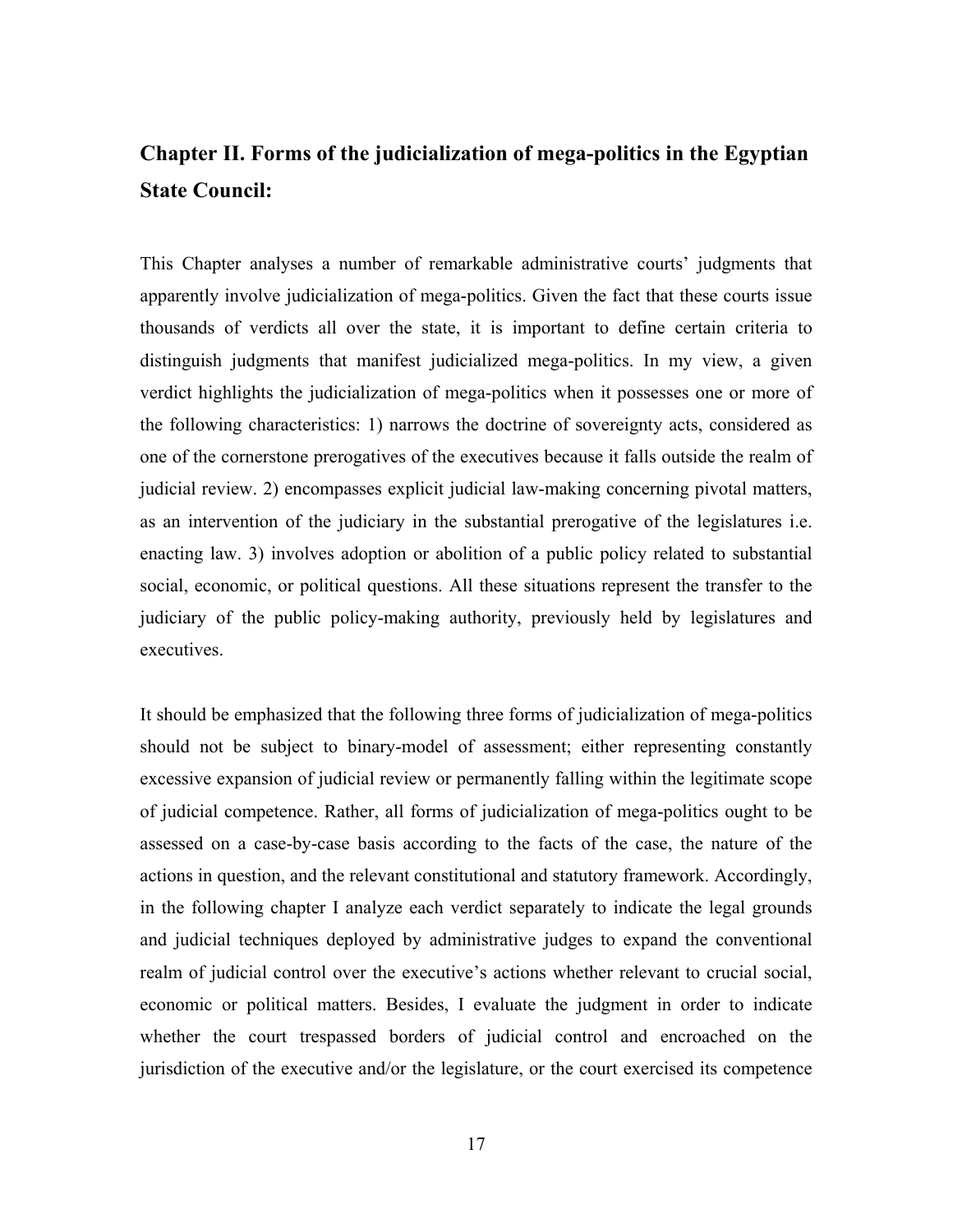in consistency with the constitution without infringement of another authority's jurisdiction.

It should be pointed out that the suggested criteria for determination of forms of the judicialization of mega-politics are basically related to the legal substance of the following judgments rather than their actual political implications. These criteria are contingent upon the constitutional and legal bases of these verdicts engaging in core social, economic and political matters. Hence, it is outside the scope of this research to trace social and political outcomes of these judgments. Besides, it is beyond its scope to evaluate values, social backgrounds, ideological approaches of judges. Research scope is limited to engaging with the legal grounds, judicial techniques and legal reasoning of judges in establishing their jurisdiction over various disputes and consequently judicializing mega-politics.

#### **A- Narrowing the doctrine of sovereignty acts:**

The "Acts of Sovereignty" doctrine refers to a set of actions performed by the executive branch that are exempted from judicial review. The doctrine has been explicitly stated in all the statutes regulating the State Council. Law no.112/1946 that established the Egyptian State Council provided for the exclusion of sovereignty acts from administrative courts' judicial review.<sup>54</sup> The same doctrine is embraced by all consecutive statutes regarding the State Council including the current law in force no. 47/1972 which regulates the structure, organization and competence of the State Council.<sup>55</sup> However, none of these laws provides a definition of the acts of sovereignty.

A number of approaches attempt to set a criterion for determination of what is meant by the acts of sovereignty in order to differentiate them from ordinary administrative acts subject to judicial control. One approach adopts the "political motive" criterion, which

<sup>54</sup> Article 6 of law no.112/1946.

<sup>55</sup> Article 7 of law no. 9/1949, article 12 of law no. 165/1955, article 12 of law no. 55/1959.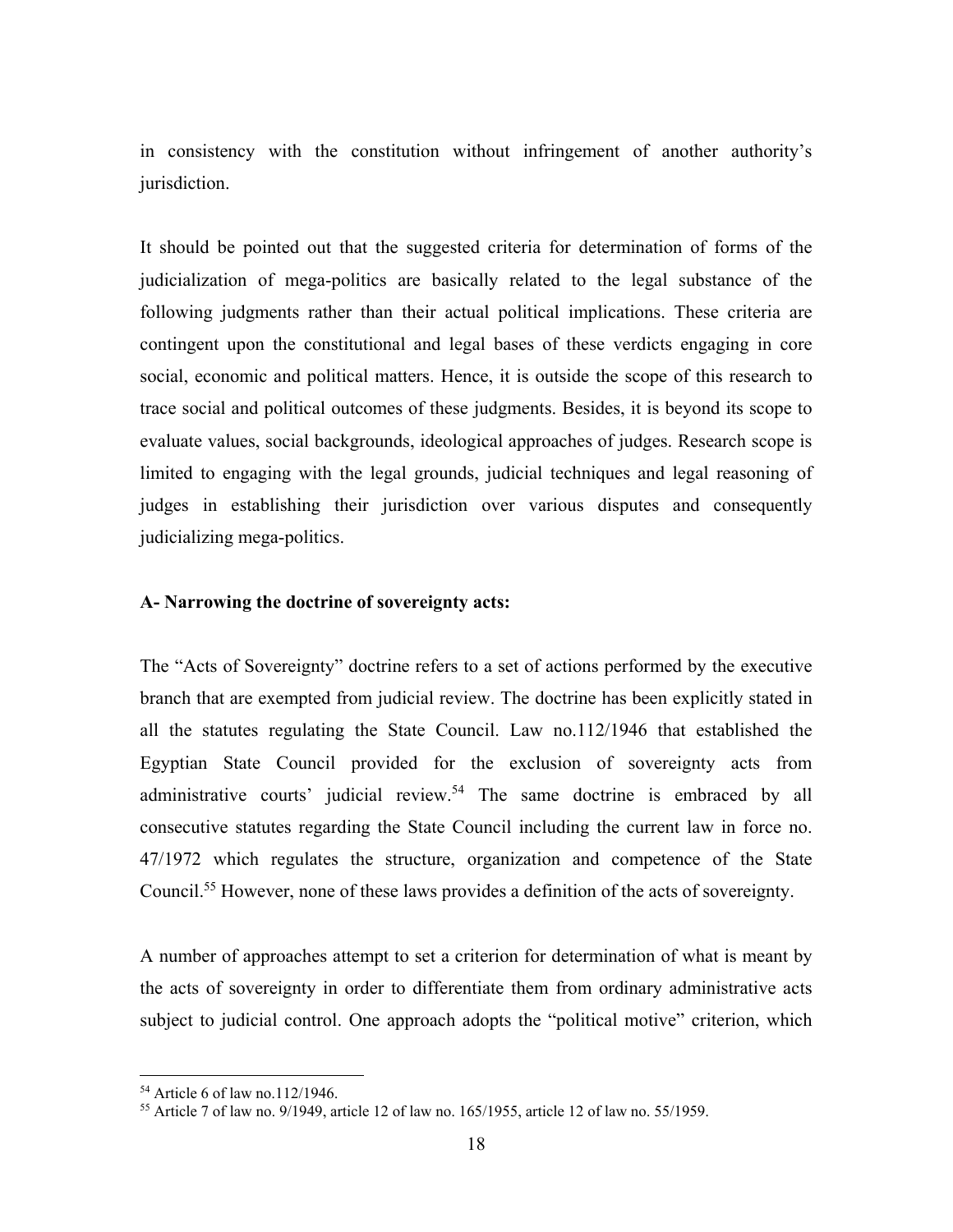relies on the motive behind the executives' actions. The action is considered an act of sovereignty when the motive that induced executive authority to take it is "political" and hence falls outside judicial control. Otherwise, it is an administrative action when the motive behind it is administrative, and consequently it is subject to judicial review. This approach was first introduced by the French judiciary which chose not to engage in matters of political nature and implications in order to maintain its authority of judicial review over other governmental acts.<sup>56</sup> This approach was heavily criticized for being inaccurate in determining the acts of sovereignty, especially as there are plenty of governmental actions that have both political and administrative motives. Second, this criterion enables the executive branch to exclude judicial review over administrative actions by declaring there is a political motive for performing these actions when in fact there is not.<sup>57</sup>

A second approach argues for the "nature of act" criterion. Since both administrative and sovereignty actions are taken by the executive branch, an objective criterion contingent upon the nature of the act itself is helpful in distinguishing acts of sovereignty.<sup>58</sup> According to this criterion, the executive authority performs two main functions, governmental and administrative. The actions taken by the executive branch as "a government" authority are considered acts of sovereignty. The "governmental" function is apparent in all major actions taken by the state as a political unified entity as well as decisions protecting its supreme national interests.<sup>59</sup> On the other hand, When the executive authority acts as an "administrative" authority, its actions are therefore administrative and subject to judicial review. The administrative function of the executives is what relates to the daily application of law and the relations between

<sup>56</sup> *See* MOHAMMED R. ABDELWAHAB, *Al-Kada' Al-Idari* (ADMINISTRATIVE JUDICIARY), Arabic, Dar Elgamaa El-gadida, 2011 at 233 (Explaining the approach and elucidating its aspects of criticism). 57 *See id.*

<sup>58</sup> *See* Justice KHALED HAMMAD, *Hodud al-reqaba al-qada'ea ala soltat al-idara al-taqdiria*,

<sup>(</sup>BOUNDARIES OF JUDICIAL REVIEW OF THE ADMINISTRATION'S DISCRETIONARY POWER), Arabic, 2<sup>nd</sup> Edition, 2013, at 427 ((providing plenty of cases as examples of the approach and indicating its aspects of criticism).

<sup>59</sup> MOHAMMED R. ABDELWAHAB, *supra* note 56 at 236.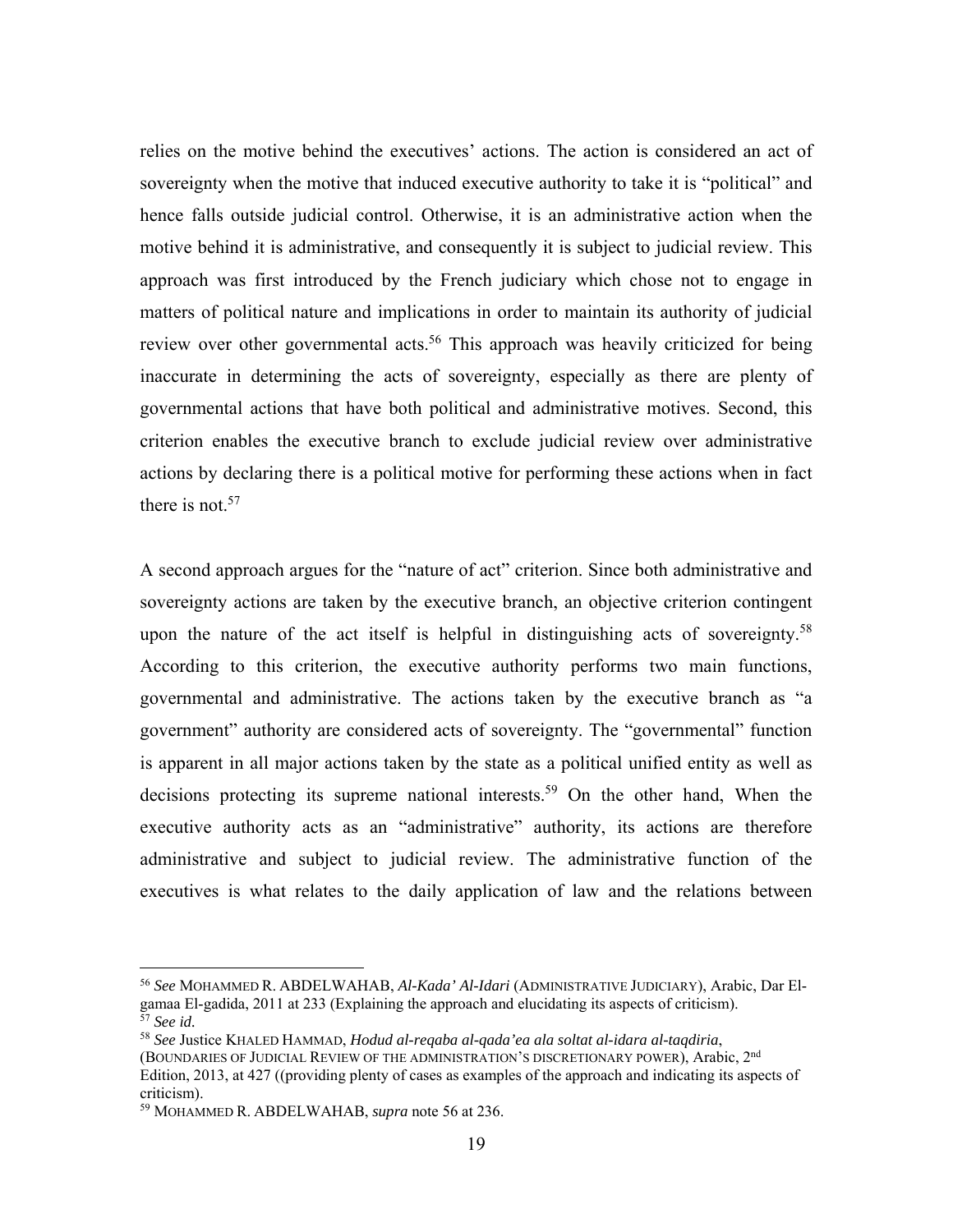individuals and local and central departments of the executive authority.<sup>60</sup> This approach is criticized for ambiguity. It is incapable of providing a clear and decisive tool of differentiating between the two main functions of the executive as they are overlapping in many actions.

A third approach argues for a "judicial list criterion" for determination of sovereignty acts. As the doctrine of sovereignty acts was basically created by the judiciary, resorting to judgments would clearly reveal the nature and forms of these acts. Jurists analyze verdicts related to acts of sovereignty to classify them according to the judges' perspectives into one inclusive list. According to this approach, acts of sovereignty are those performed by the executive power and not subject to if judicial power control if the court so decides. $61$ 

Based on reviewing judgments of the State Council, Law scholars classified sovereign acts into four main groups: 1) acts related to foreign affairs and international relations with other countries 2) acts related to war actions 3) acts related to safety and internal security of the state 4) acts related to the relationship between executive and legislative authorities.<sup>62</sup> Jurisprudence provides some examples of the State Council case-law since its establishment for each of the four categories as following.

#### **1) Acts related to foreign affairs:**

 $\overline{a}$ 

Actions of the executives related to foreign affairs are considered acts of sovereignty. This include all actions pertaining to negotiations with other states, concluding and signing international treaties and conventions. Also, actions related to international relations with other states or international organizations falls in the realm of sovereignty

<sup>60</sup> WAHEED RAAFAT, *Reqabat al kada' lea'mal al-dawla* (JUDICIAL REVIEW OF THE STATE'S ACTIONS), Arabic, at 142.

<sup>61</sup> SOLIMAN TAMAWI, *Al-Kada' Al-Idari* (ADMINISTRATIVE JUDICIARY), Arabic, 1967, at 421.

<sup>62</sup> Justice RAMADAN S.NEGM, *Dur al-kadaa al-idari fi reqabat al-sulta al-taqdiria lel-idara*, (ROLE OF ADMINISTRATIVE JUDICIARY IN REVIEW OF THE ADMINISTRATION'S DISCRETIONARY POWER), Arabic, Dar Al-Nahda Al-arabia, 2016, at 118 ((providing plenty of cases as examples of the approach)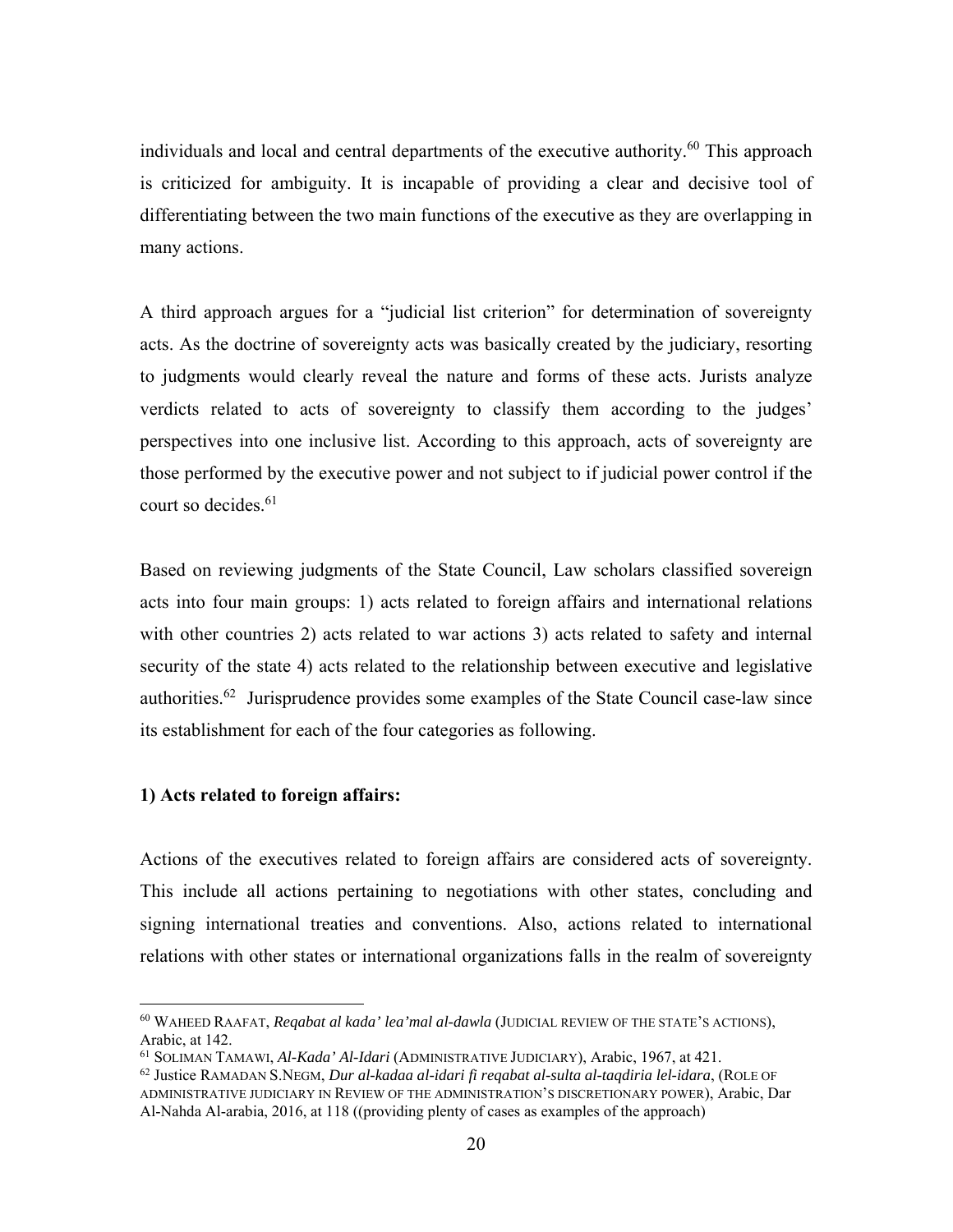acts. Establishment or cutting diplomatic relations with a state or an international organization and joining, withdrawal from an international entity are examples of actions performed by the executive branch as a "government" authority and accordingly are exempted from judicial review.

The Egyptian State Council declared non-competence over the presidential decree to conclude the 1979 Peace Treaty with Israel for being an act of sovereignty.<sup>63</sup> In addition, administrative courts declared that they lack jurisdiction over the application for cutting diplomatic relation with Germany.<sup>64</sup> The State Council adopted the same approach and held that it has no jurisdiction to order the executive branch to close the Israeli embassy and expel the ambassador<sup>65</sup> and the same for Turkish embassy and ambassador and considered all these actions as sovereignty acts.<sup>66</sup>

#### **2) Acts related to war actions:**

1

Actions pertaining to war are considered acts of sovereignty that are immune from judicial control. Declaration of war, decisions related to military operations, and seizure of ships by force in the time of war are examples of these actions. The Egyptian State Council ruled that inspection of ships in war time falls in the realm of sovereignty acts as it is connected to military procedures taken by the state for its security.<sup>67</sup> Similarly, it ruled that it has no jurisdiction over the order by the Minister of Interior to police officers to fight the British troops which attacked police stations after revoking the 1936 Treaty.<sup>68</sup> Following the same approach, the State Council ruled that the decree of acquisition of a

<sup>63</sup> Mah-kamah al-Qadda' al-Idāry [Administrative Judicial Court], case no. 287, session of 1 May. 1979, year 33 (Egypt).

<sup>64</sup> Mah-kamah al-Qadda' al-Idāry [Administrative Judicial Court], case no. 1202, session of 29 May. 2007, year 61 (Egypt).

<sup>65</sup> Mah-kamah al-Qadda' al-Idāry [Administrative Judicial Court], case no. 78330, session of 26 Oct. 2019, year 69 (Egypt).

<sup>66</sup> Mah-kamah al-Qadda' al-Idāry [Administrative Judicial Court], case no. 17701, session of 26 Oct. 2019, year 69 (Egypt).

<sup>67</sup> MOHAMMED R..ABDELWAHAB, Supra note 56 at 247.

<sup>68</sup> Mah-kamah al-Qadda' al-Idāry [Administrative Judicial Court], case no. 13, session of 19 Jan. 1956, year 7 (Egypt).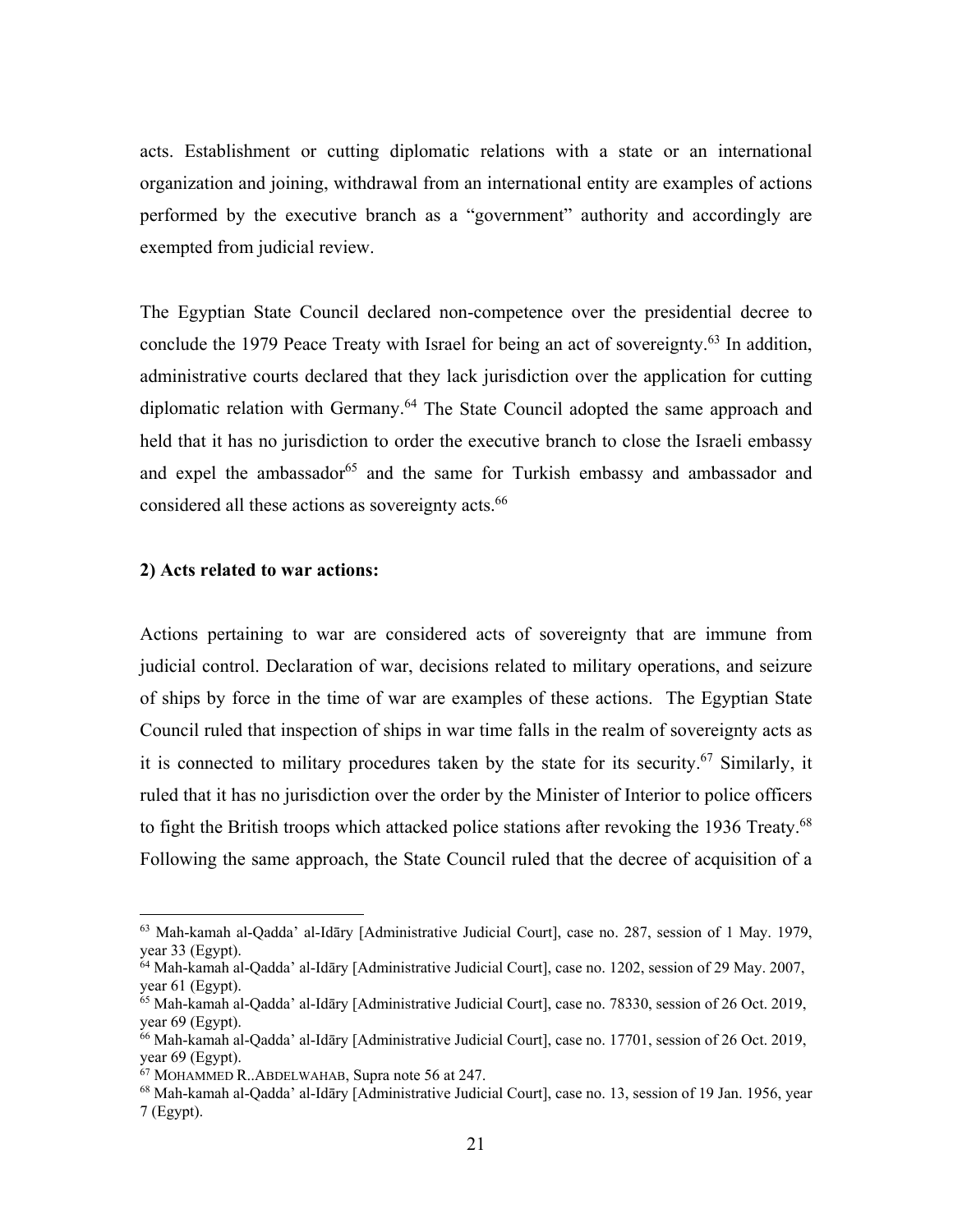piece of land, belonging to the Egyptian territory, by the Army Commander is not considered an act of sovereignty because it is neither related to war actions nor a defending the territory of the state. As the challenged decree is issued in regard to a regular administration of the Egyptian armed forces, it is considered an administrative act that is subject to the review of administrative courts.<sup>69</sup>

#### **3) Acts related to safety and internal security of the state:**

The third group of actions considered as acts of sovereignty are those related to safety and internal security of the state. Declaration of martial law and declaration of the "emergency state" are one of the most evident examples of these actions. Nevertheless, as this group of actions are more directly related to protection of individual rights and freedoms, courts have attempted to limit the scope of sovereignty acts related to internal security of the state.

The Egyptian State Council ruled that the presidential decree of declaration of the "emergency state "is immune form judicial control for being an act of sovereignty as it is taken by the executive as a government authority for internal security of the state. However, the decisions and measures taken by the executive to implementation of the state of emergency are not considered acts of sovereignty and shall be subject to review of administrative courts to determine its compliance with law.<sup>70</sup> These measures include detention, seizure and confiscation of property, and revoking the license of newspapers.<sup>71</sup>

1

<sup>69</sup> Al-Mah. kamah al-Id. ārīyah al-'Ulyā [Supreme Administrative Court], case no. 1942, session of 25 Dec. 1982, year 27 (Egypt).

<sup>70</sup> Al-Mah. kamah al-Id. ārīyah al-'Ulyā [Supreme Administrative Court], case no. 1438, session of 6 Mar. 1983, year 31 (Egypt).

<sup>71</sup> Mah-kamah al-Qadda' al-Idāry [Administrative Judicial Court], case no. 3123, session of 22 Dec. 1981, year 35 (Egypt)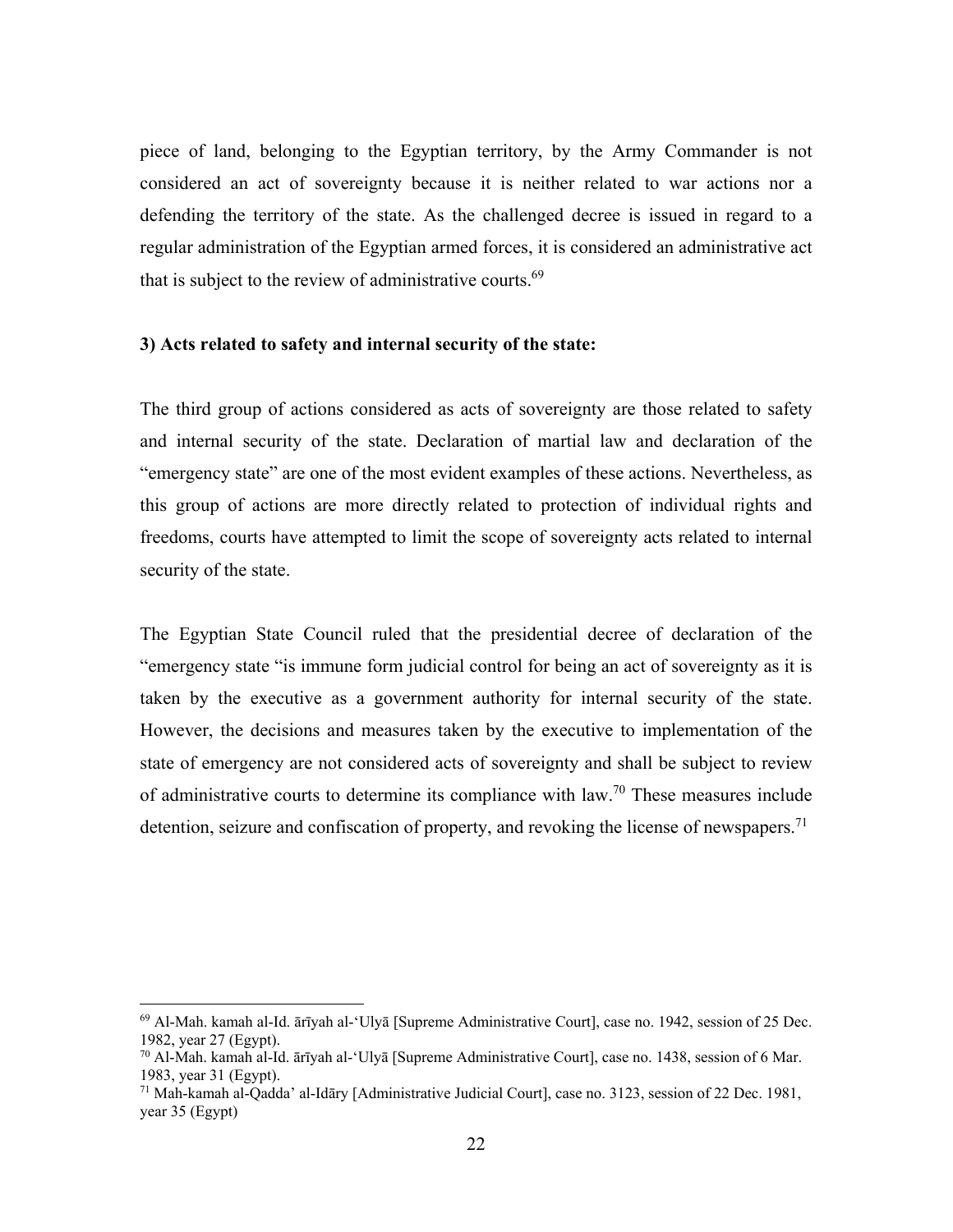#### **4) Acts related to the relationship between executive and legislative authorities:**

Actions of the executives in connection with the legislative authority, especially measures and decisions prescribed by the constitution and election statutes are considered acts of sovereignty. They comprise the decisions calling for holding or adjourning parliamentary elections as well as dissolution of the parliament. Draft laws submitted by the executive to the legislature in addition to the promulgation of law are also beyond judicial review.

The State Council ruled that the presidential decision calling for holding the parliamentary elections is an act of sovereignty that falls outside judicial control.<sup>72</sup> It also held that the presidential decision calling for referendum on constitutional amendments is an act of sovereignty.<sup>73</sup>

The previously illustrated list of sovereignty acts, classified and categorized by jurists, has been constantly embraced by administrative courts for decades. The court of Administrative Justice (CAJ) ruled in many cases that

Sovereignty acts are those actions taken by the government as a governing authority, not an administrative one. They include actions of the government in relationship with the two houses of the Parliament, foreign affairs with other countries, defending public security from internal disturbance or an external enemy. The criterion of sovereignty acts is an objective one contingent upon the nature of the actions themselves not the incidental circumstances surrounding them.<sup>74</sup>

In my view, I agree with the judicial list criterion of sovereignty acts. However, two points have to be put into consideration. First, the Egyptian constitutions prohibit

 $72$  Al-Mah. kamah al-Id. ārīyah al-'Ulyā [Supreme Administrative Court], case no. 1939, session of 12 Dec. 1987, year 30 (Egypt).

<sup>73</sup> Mah-kamah al-Qadda' al-Idāry [Administrative Judicial Court], case no. 26206, session of 23 May. 2005, year 59 (Egypt)

<sup>74</sup> Mah-kamah al-Qadda' al-Idāry [Administrative Judicial Court], case no. 587, session of 26 Sep. 1951, year 5 (Egypt)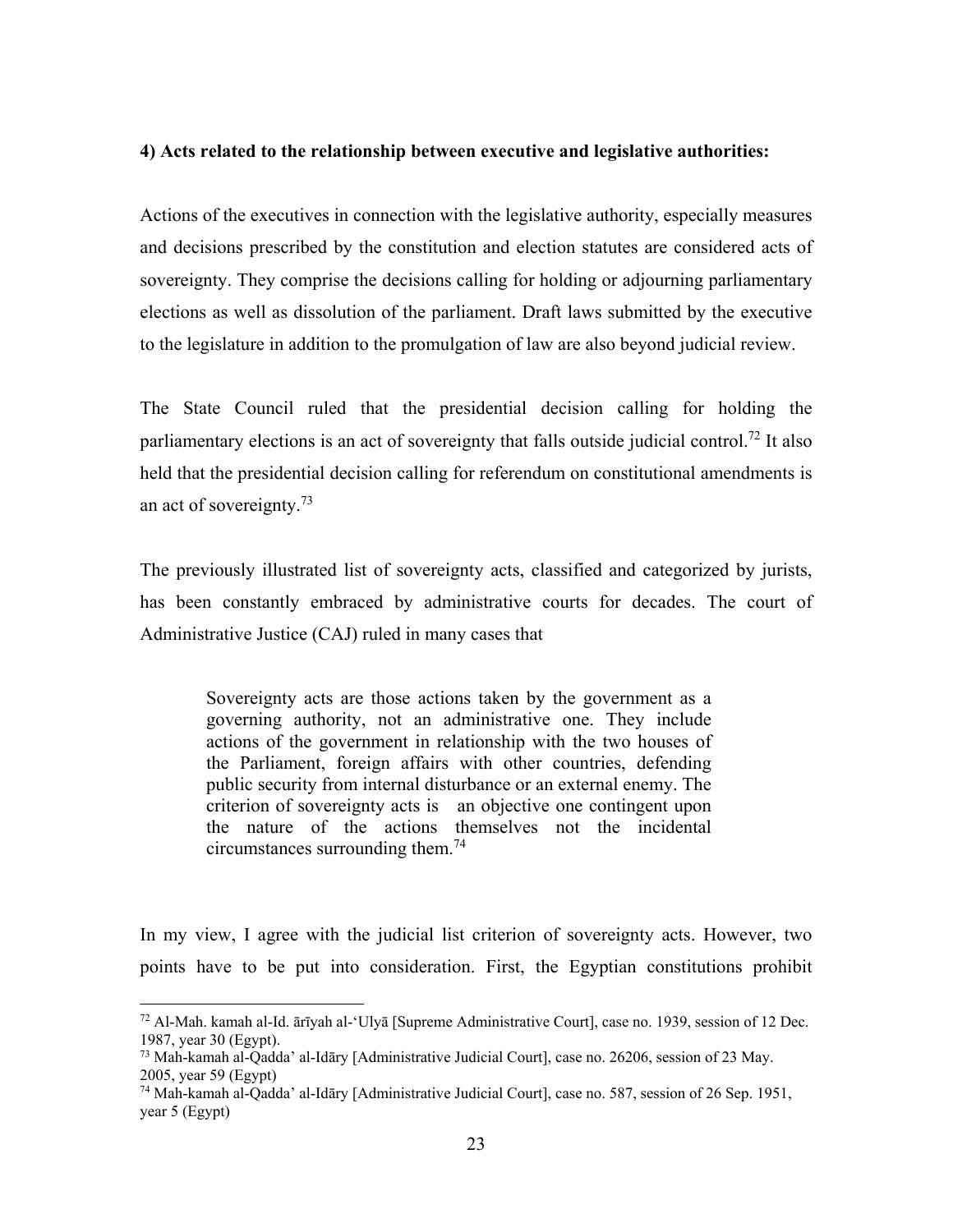exempting any administrative action or decision from judicial control.<sup>75</sup> As acts of sovereignty are exercised by the executive, they have to be perceived as an exception of the constitutional prohibition to exclude administrative acts from judicial control. Therefore, the scope of sovereignty acts has to be largely narrowed to comprise only the pure political actions that are not justiciable according to their nature. They are so considered if the judiciary has no credible tools to legally assess these acts and decide on whether they are in conformity with the constitutional and legal rules. For instance, governmental decisions of international recognition of a new state, cutting diplomatic relations with another state, or declaration of war are considered non-justiciable actions because judiciary does not acquire comprehensive and reliable knowledge and tools to assess their legality or constitutionality. Conventional legal grounds of assessment of administrative actions like reasonableness, legitimacy, necessity, or proportionality would be considered invalid and inappropriate if utilized by courts in order to consider these actions. Second, the judicial list of sovereignty acts develops through time and varies according to the constitutional framework on one side and the degree of political freedom on the other side. The more constitutional rights are guaranteed and genuinely protected, the less acts are perceived to be sovereignty acts.

As previously elaborated, acts of sovereignty are a set of actions performed by the executive branch that are exempted from judicial review.<sup>76</sup> In the past two decades from 2000 to 2020, administrative courts have narrowed the doctrine of sovereignty acts, especially regarding the two categories of 1) acts related to foreign affairs and 2) acts related to the relationship between the executive and the legislature. Some prominent governmental actions that used to be considered as sovereignty acts according to the conventional judicial list are subject to judicial review and perceived as administrative actions. The cases in which administrative courts narrow the scope of sovereignty acts manifest a form of judicialization of mega-politics because sovereignty acts are

<sup>75</sup> *See* Article 68 of the Egyptian Constitution of 1971 and article 97 of the 2014 constitution.

 $76$  As stated earlier, law scholars classified sovereign acts into four main groups: 1) acts related to foreign affairs and international relations with other countries 2) acts related to war actions 3) acts related to safety and internal security of the state 4) acts related to the relationship between executive and legislative authorities.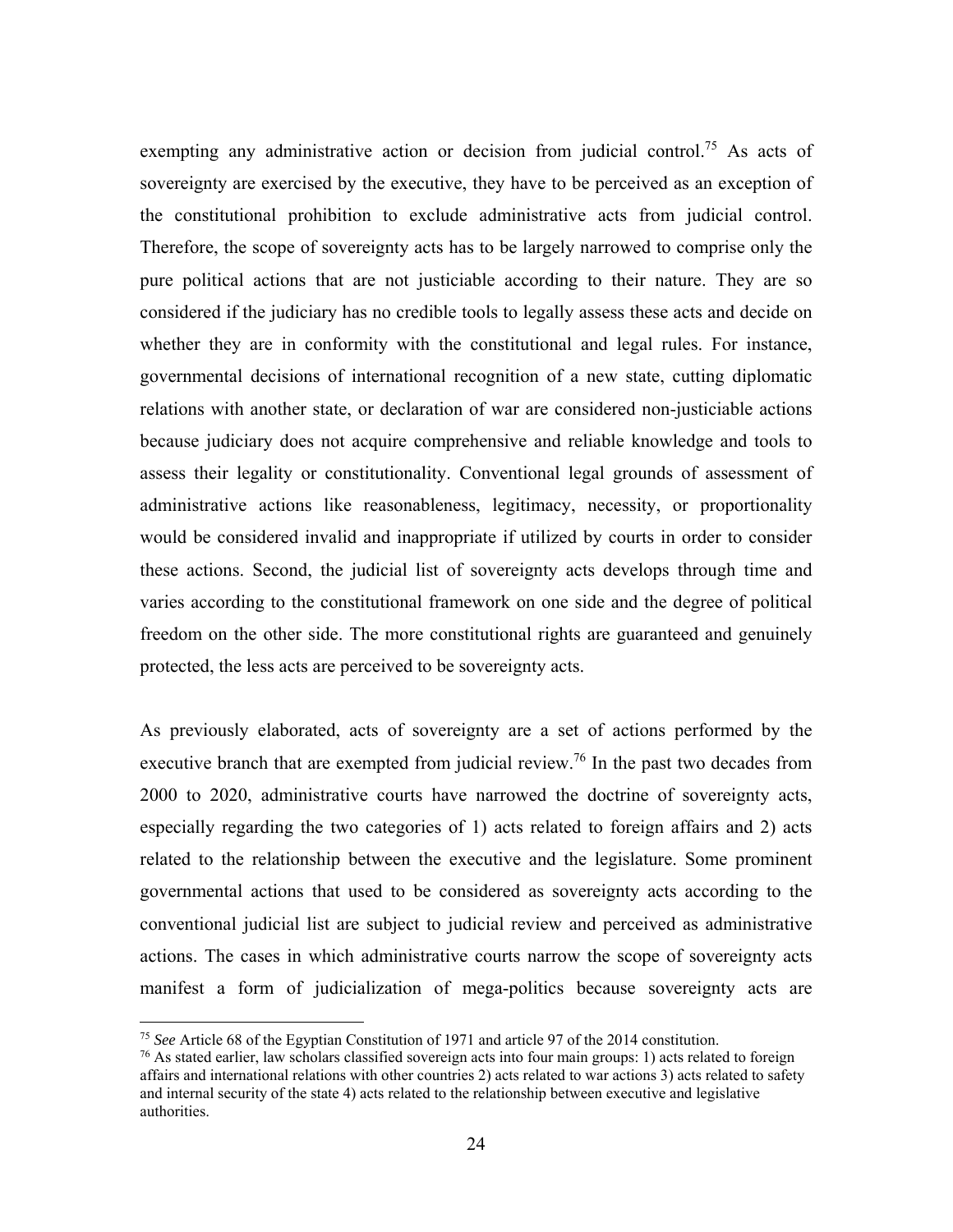considered one of the cornerstone prerogatives of the executives and are very often of outright political appearance. In these cases, although the governmental actions in question obviously belonged to Egyptian foreign affairs and international relations with other countries, and in other instances to the relation with the legislative branch, the State Council courts deviated from the conventional characterization of these actions as sovereignty acts and subjected them to judicial review. This represents a noticeable redrawing by administrative courts of the boundaries between the judiciary and the executives through expanding the scope of judicial review. As I stated earlier, judicialization of mega-politics ought to be assessed on a case-by-case basis according to the facts of the case, the nature of the actions in question, and the relevant constitutional and statutory framework.

I examine below four cases manifesting the judicialization of mega-politics through expansion of judicial review to include some acts formerly perceived as sovereignty acts. The four cases are examined in a chronological order. However, it should be noted that cases no. 1, 2 and 4 are related to narrowing the doctrine of acts of sovereignty pertaining to some acts related to foreign affairs. Case no. 3 indicates limiting the doctrine of sovereignty acts in regard to the relationship between the executive and the legislature.

#### **Case 1. Natural Gas Export to Israel (2008):77**

 $\overline{a}$ 

Ibrahim Yousry, a former Egyptian ambassador, filed a lawsuit before the Court of Administrative Justice (hereinafter referred to as the CAJ) seeking to declare null and void the Minister of Petroleum and Mineral Resources Decree No.100/2004 and all the affiliated international agreements and memorandums of understanding. He claimed that Egypt and Israel signed a memorandum of understanding, by which Egyptian authorities promised to export natural gas to Israel at an extremely lower price (that does not exceed 1.25 USD per million British Thermal Units) than its real market value (exceeding 9

<sup>77</sup> Mah-kamah al-Qadda' al-Idāry [Administrative Judicial Court], case no. 33418, session of 18 Nov. 2008, year 62 (Egypt).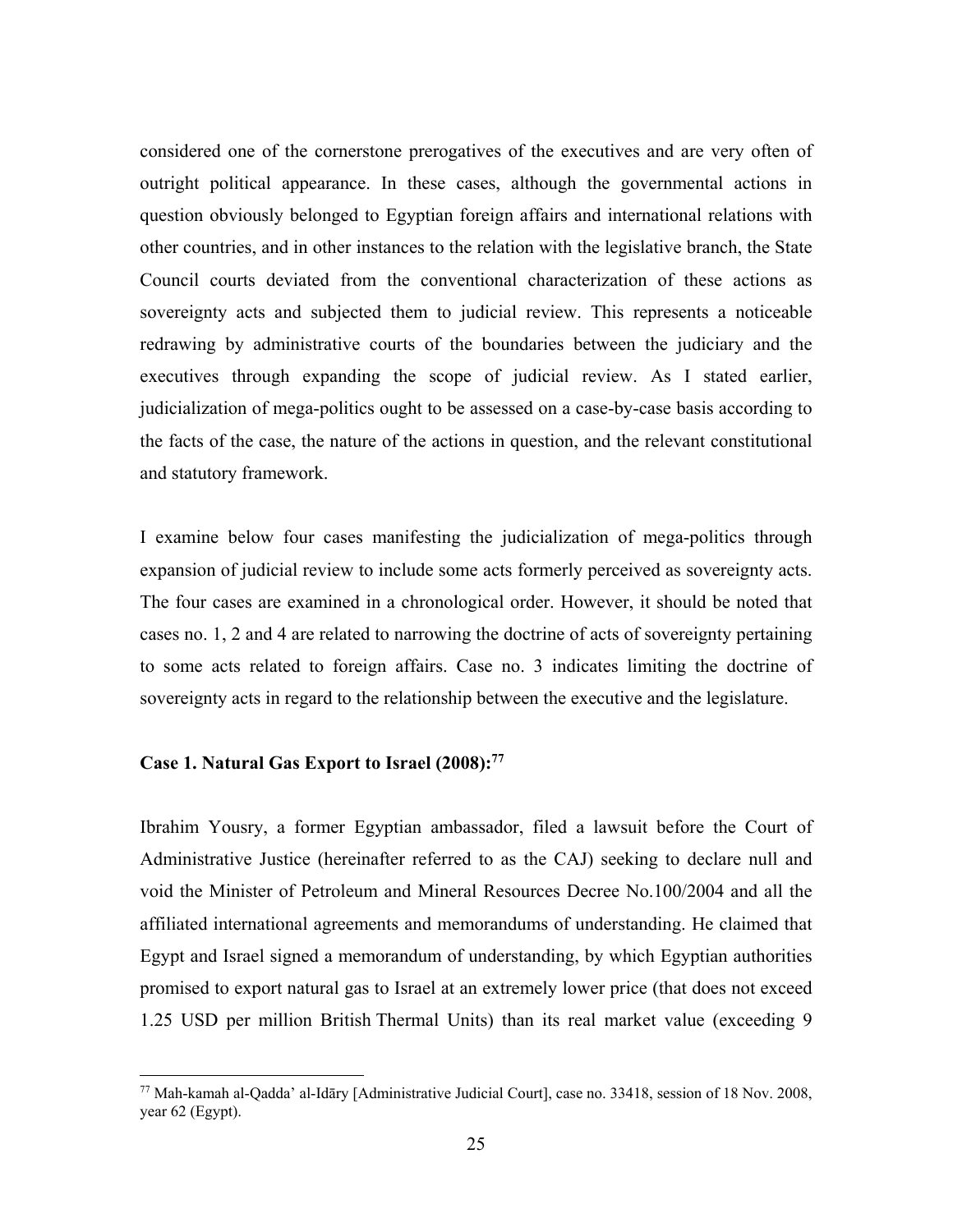USD per million British Thermal Units). The plaintiff added that according to this memorandum, the Council of Ministers delegated the Minister of Petroleum and Mineral Resources to negotiate and conclude natural gas supply contracts with a private company called "East Mediterranean Gas Company," which in turn would export natural gas to Israel.

The CAJ revoked the aforementioned decree of the Minister of Petroleum and Mineral Resources and all the affiliated acts of the government related to the export of natural gas to Israel. First, the Court declared that the challenged decrees and actions of exporting natural gas to Israel by the government are related to the regulation and exploitation of a significant national resource: natural gas. Accordingly, these actions are not deemed a matter of international relations, and consequently an act of sovereignty, over which the court may lack jurisdiction.

The Court then established its decision on two main pillars. On the one hand, the challenged decrees and actions of the government were not initially submitted to parliament for ratification. This abstention constitutes a gross infringement of the constitutional obligation imposed over the executive authority whose actions related to the natural resources are subject to the parliamentary scrutiny by virtue of article 123 of the Egyptian Constitution.78 On the other hand, the Court stated that the judiciary had always possessed the right to review the "objective" of the government's actions to verify that they pursued the public interest of the people. The court noticed that executive authorities did not publish the challenged ministerial decree in the Official Gazette, although bound to do. In addition, the secrecy and simultaneous unjustified velocity that wrapped all the measures and procedures of the executive authority contradict transparency and hence raise doubts about the real objective of the government.

<sup>&</sup>lt;sup>78</sup> Article 123 of the Egyptian Constitution states that "The rules and procedures for granting concessions relating to the investment in the sources of natural wealth and in public utilities shall be determined by law"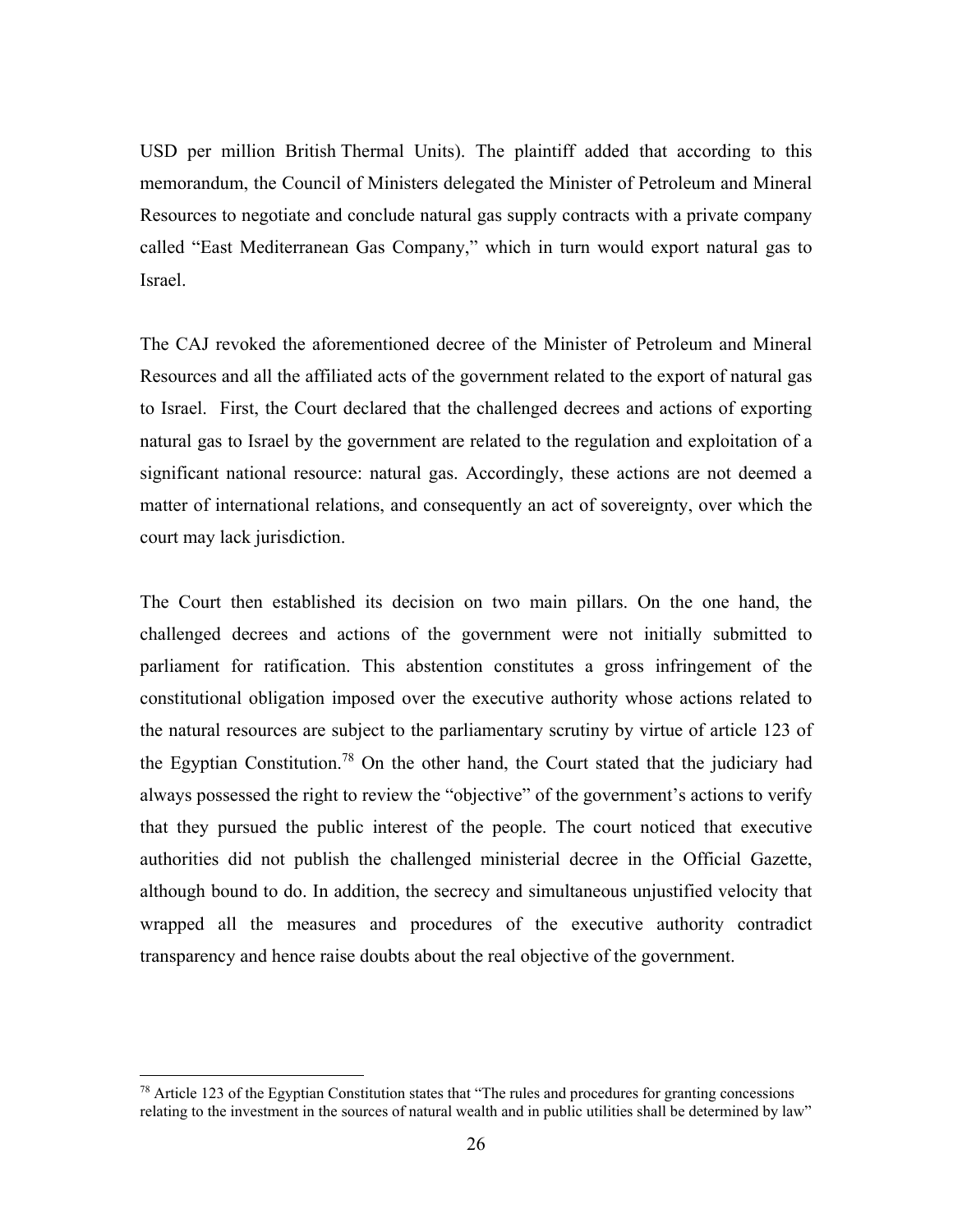The aforementioned judgment was challenged before the Supreme Administrative Court (hereinafter referred to as the SAC) which upheld it in its substance.<sup>79</sup> However, it split the subject matter of the lawsuit into two main constituent parts. On the one hand, it stated that engagement in international and diplomatic relations with Israel is, in itself, an act of sovereignty that goes beyond the scope of judicial review. On the other hand, the quantity, prices and other conditions of natural gas export contracts are subject to the scrutiny of administrative judiciary. The SAC held that the executive authority is obligated to set a particular mechanism for periodic revision of the conditions of the export transaction especially those related to the quantities and prices of the natural gas. It is also forbidden for the executive to agree with the other contracting party on a maximum price for export.

The judicialization of mega-politics is apparently manifested in this lawsuit as on the one hand, the judiciary narrowed the realm of sovereignty acts, declaring that the only matter that goes beyond judicial review is the executive authority's approval to export natural gas to Israel i.e. the decision to have international commercial relations with Israel. On the other hand, the State Council deeply engaged in setting the general conditions, requirements and framework of the Egyptian public policy regarding exploiting one of its scarce natural resources: natural gas. The judiciary substantially contributed in making a crucial public policy, which reveals the judicialization of mega-politics in this case.

In my perspective, administrative courts have been always creating their own judicial techniques in order to immensely expand judicial review of the executive's actions and decrees. These instruments facilitate the courts' intrusion in making public policy decisions and the judicializing of mega-politics. One of these techniques is what we may term "dispute fragmentation." While hearing a case that may be claimed to fall outside the scope of judicial review, the court divides the subject matter of the dispute into two or more main parts and declare its competence over the most significant part. This technique

<sup>79</sup> Al-Mah. kamah al-Id. ārīyah al-'Ulyā [Supreme Administrative Court], cases no. 5546, 6013, 7975, session of 27 Feb. 2010, year 55 (Egypt).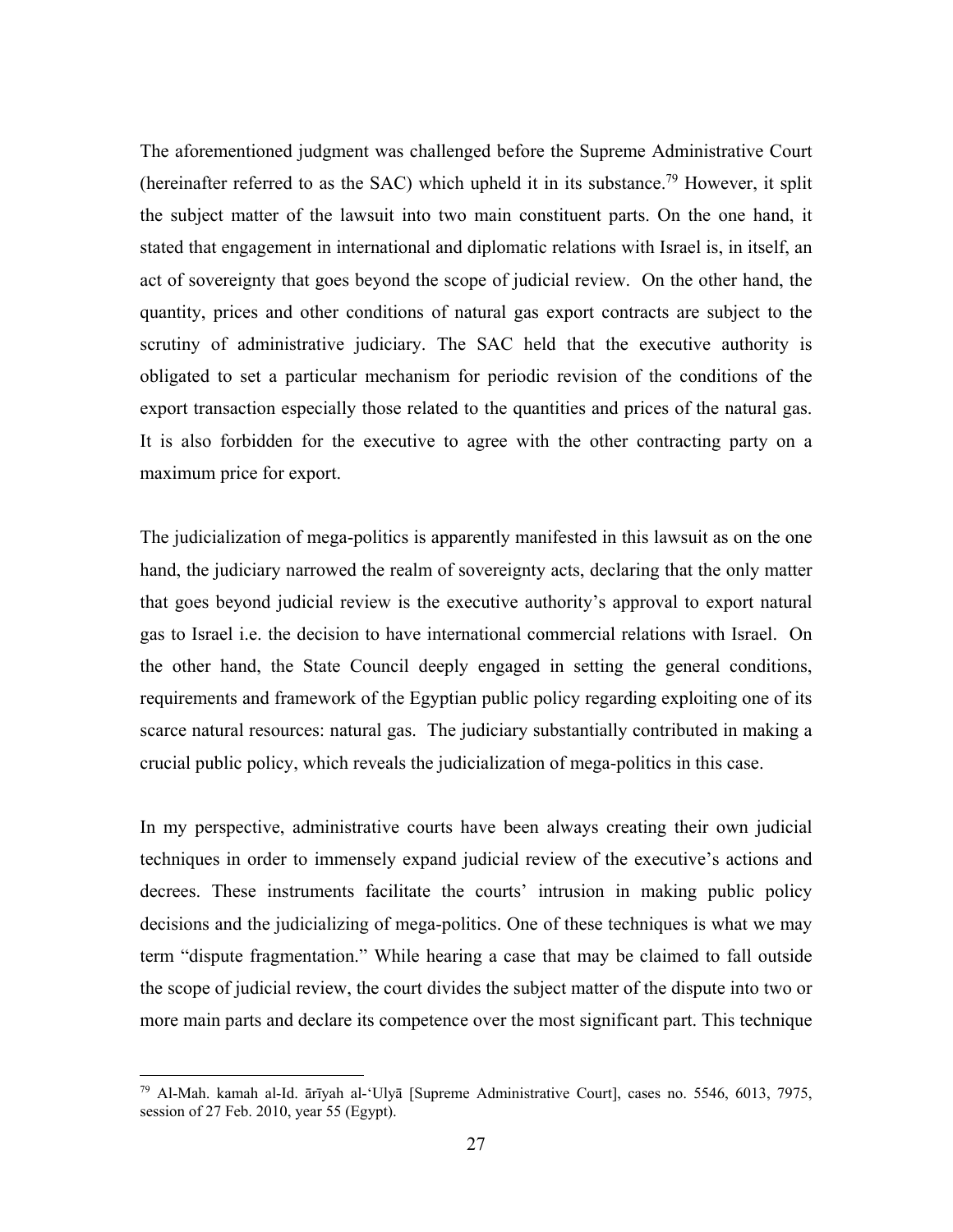is based on the theory of "detachable decisions," initially invented by the French State Council and then adopted by the Egyptian administrative judiciary. The theory addresses any complex action of the executive that comprises multiplicity of integrated and intertwined decisions, some of which fall within the ambit of judicial review and the other decisions do not.

In this case, the State Council split the subject matter of the dispute i.e. the complex actions of the executive, and declare its judicial review over the separable decisions subject to its scrutiny. The SAC explicitly adopted this technique in its ruling on the natural gas export to Israel. It ruled that it has no competence to review the sovereignty act of the Egyptian government to establish international commercial relations with Israel but it has jurisdiction to review the details and conditions of the concluded contracts. The legal reasoning of the SAC is praiseworthy because although this case deals with an international agreement between Egypt and Israel, the SAC delicately differentiated between the "international" political aspect of the agreement- the decision to establish ordinary relations with Israel on one side and, on the other side, the "commercial" nature of the agreement- its relevance to natural gas as a scarce natural resource. Accordingly, the Court considered the former aspect as an act of sovereignty and the extended its scrutiny to the latter. It considered that the constitutional obligation of the executives to make the best use of the state's national economic resources is what really counts and hence, the degree to which the executives fulfil this obligation has to be subject to judicial control.

This judgment indicates that the technique of dispute fragmentation is a very fruitful tool of judicial review. First, it enables the judiciary to extend its scope of review to disputes whose international element is not the core of the subject-matter. Second, amplification of the ambit of judicial review to such disputes via this technique serves as an effective mechanism to reveal information about crucial public policies that lack transparency in all its aspects.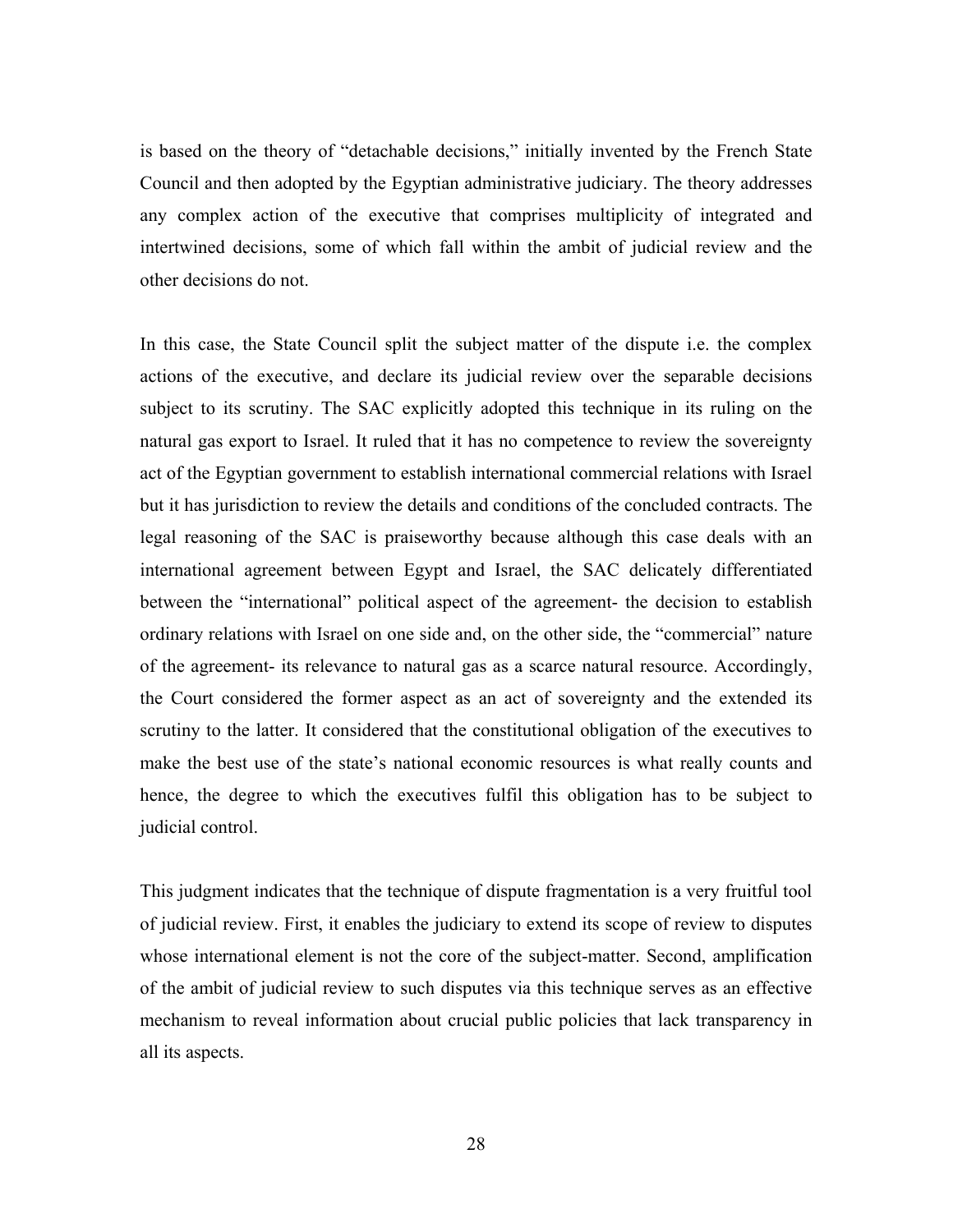#### **Case 2. Retaliation for Egyptian victims of 1967 War Crimes (2008):80**

A group of political activists including Wahid Fakhry, the Secretary-General of the "Socialist Arab Egypt Party", filed a lawsuit asking the court to issue a verdict obligating Egyptian authorities, especially the Ministry of Foreign Affairs, to ask the Israeli government to extradite its citizens accused of war crimes, during 1956 and 1967 wars, to be adjudicated before the Egyptian Criminal Courts. In addition, the court was asked to obligate Egyptian government to recourse to the UN organs, especially the Security Council, to issue a resolution convicting the Israeli perpetrators of war crimes during the aforementioned wars and establishing a special international criminal tribunal for their adjudication.

The CAJ accepted the case and ruled that Egyptian government may fully accomplish all the required actions to guarantee retribution, against Israeli military officers, for war crimes committed against Egyptian civilians and prisoners of wars. The Court assured that both human rights to life and bodily integrity are embedded in the consecutive Egyptian constitutions and international agreements. Once these rights are violated, the state shall provide legal protection for its citizens not only within its municipal judicial system, but also at the international level. Moreover, the court stated that Israeli troops committed various forms of war crimes including mass killing of war prisoners, inhumane acts of torture and murder of Egyptian civilians in Sinai Peninsula. These actions are considered imprescriptible offences that constitute gross violations of Geneva Conventions. Accordingly, all branches of the Egyptian government, especially the Ministry of Foreign Affairs, are obliged to take legal and administrative procedures for determination of the committed war crimes, their perpetrators, and victims. Then, they have to recourse to the international community in order to exhibit these crimes as violations of international law and attain global condemnation. The verdict asserted that Egyptian authorities are legally bound to enable Egyptian victims of war crimes to sue

<sup>80</sup> Mah-kamah al-Qadda' al-Idāry [Administrative Judicial Court], case no. 7691, session of 4 Mar. 2008, year 55 (Egypt).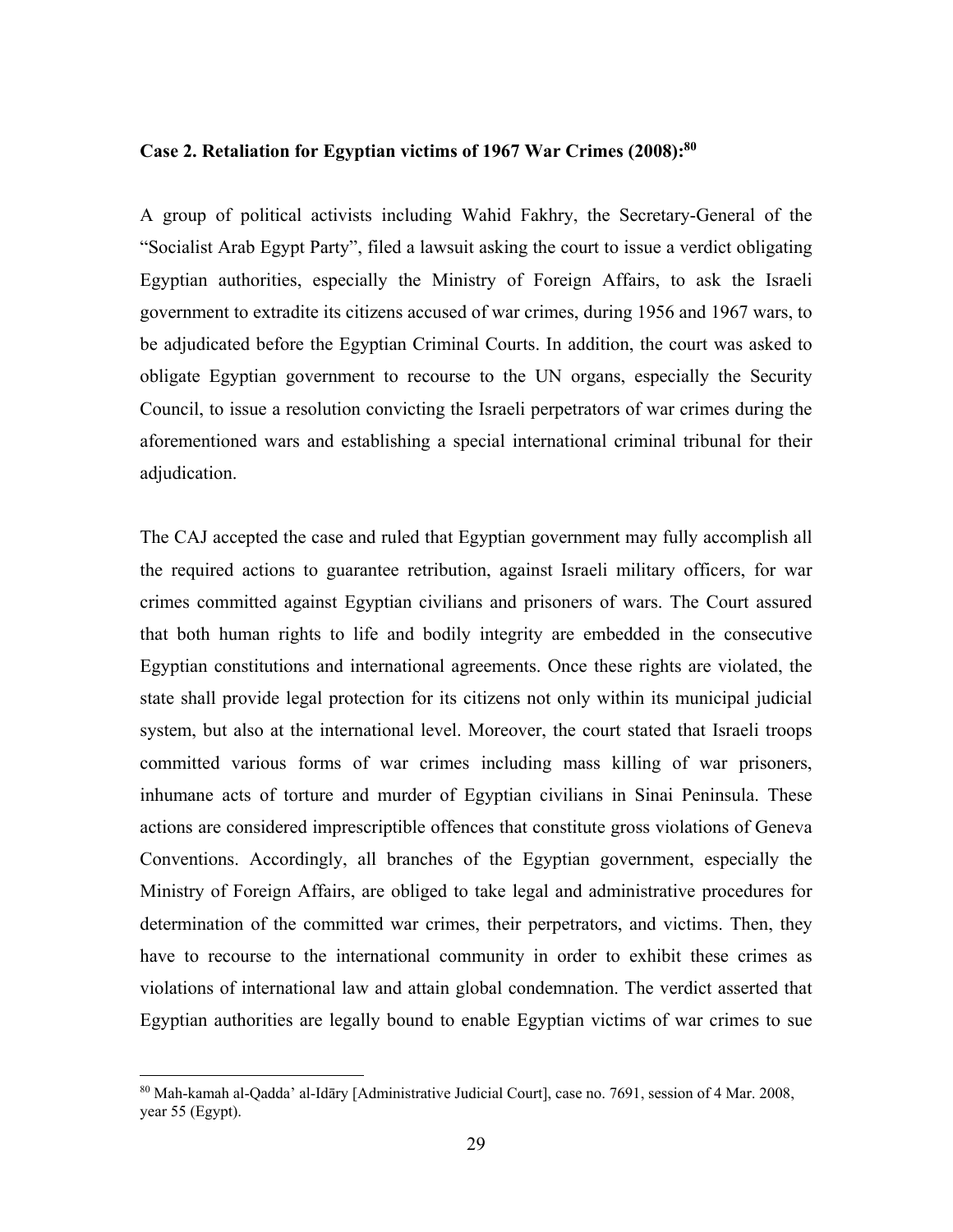the Israeli war criminals before national criminal courts and to pave the way of their adjudications before international courts. The Court asserted that:

> The Egyptian authorities are responsible for citizens' protection whether municipally or in case of infringement of their personal freedoms and bodily integrity rights by an aggressor state. Abstention from seeking implementation of the Geneva Conventions and other international agreements to such infringement is considered illegal. In addition, such abstention hurts the Egyptian public sentiment that appreciates the prominent role of wartime prisoners as well as the entire armed forces in performing the sacred obligation of defending their country. Cooperation among executives and all relevant institutions to obtain the rights of wartime prisoners nationally and internationally is legally required.<sup>81</sup>

The CAJ in this case extensively narrowed the scope of sovereignty acts although the dispute was genuinely connected to the Egyptian international relations with Israel, the UN and international tribunals. As previously illustrated, judicial precedents demonstrate that acts related to foreign affairs with other states and international organizations are inherited in the judicial list of acts of sovereignty. However, the CAJ adopted a very restrictive approach of determination of acts of sovereignty related to the State's foreign affairs. The Court perceived that the constitutional duty of Egyptian authorities to guarantee the two human rights to life and bodily integrity of the Egyptian people imposes a constitutional obligation to take all the required actions to guarantee retribution, against Israeli military officers, for war crimes committed against Egyptian civilians and prisoners of 1954 and 1967 wars.

Analyzing the legal grounds of this verdict and that of the coming two cases (cases no.3 and 4) clearly indicates that the constitutional framework is one of the main pillars on which administrative courts expand their jurisdiction over executive actions that was traditionally perceived as sovereignty acts. Successive Egyptian constitutions has

 $\overline{a}$ امتناع جهة الإدارة عن إعمال أحكام اتفاقيات جنيف والاتفاقيات الدولية بما تملكه من سلطات :Arabic in reads original The 81 باعتبارها القوامة على حماية المواطنين، سواء في الداخل أو حال حدوث اعتداء من دولة أجنبية على حقوقهم خاصة تلك المتعلقة بحقوقهم الشخصية والجسدية، يكون مسلكها والحال كذلك مخالفا للمشروعية، فضلا عن مساسه المباشر بالشعور العام للمصريين، الذي يقدر هؤلاء الأسرى ومعهم القوات المسلحة والمدنيين العاملين بها دورهم البارز في الدفاع عن الوطن الذي يمثل التزاما مقدسا يستدعي من الجهات الإدارية والمؤسسات ذات الصلة التعاون لاقتضاء حقوق الأسرى وذويهم دوليا وداخليا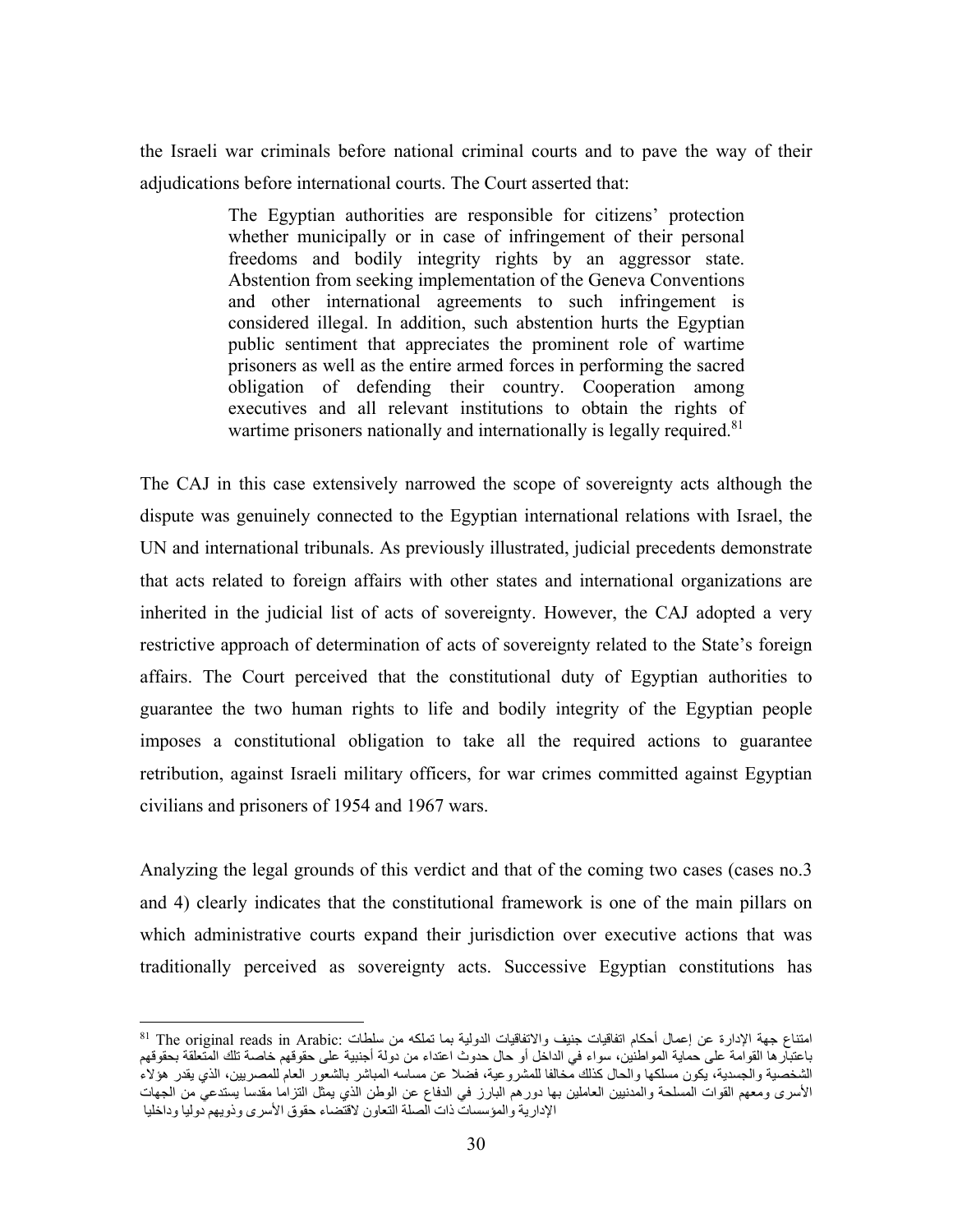included robust written provisions on safeguarding basic rights and freedoms in addition to articles specifically prescribing the jurisdiction and functions of the main state organs. These two categories of articles have been perceived and employed by administrative courts as the focal point of extending scope of judicial review. The objective of strengthening and consolidating the governmental compliance with constitutional protection of rights enables administrative courts to stand as a vigorous safeguard of these rights. Based on these constitutional provisions, administrative courts define, on the one hand, the constitutionally protected ambit for individuals to enjoy and practice their rights and, on the other hand, the obligations of the executive in order to guarantee these rights. During this process, the State Council involves in pure crucial political controversies and hence the judicialization of mega-politics is highly manifested.

In my view, this judgment entails encroachment on the executives' prerogative of sovereignty acts. The CAJ excessively interpreted the constitutional obligation of the executive to protect human rights to life and bodily integrity and turned a blind eye to the fact that the dispute is genuinely related to foreign affairs although the latter is the core substance of the dispute not the former. Taking legal actions to guarantee retribution, against Israeli military officers, for war crimes committed against Egyptian civilians and prisoners of wars is, first and foremost, contingent upon certain political international considerations. The executive branch, not the judiciary, is the only authority aware and capable of weighing these considerations in order to determine which measures ought to be taken and their proper timing for maximizing effectivity both internationally and domestically.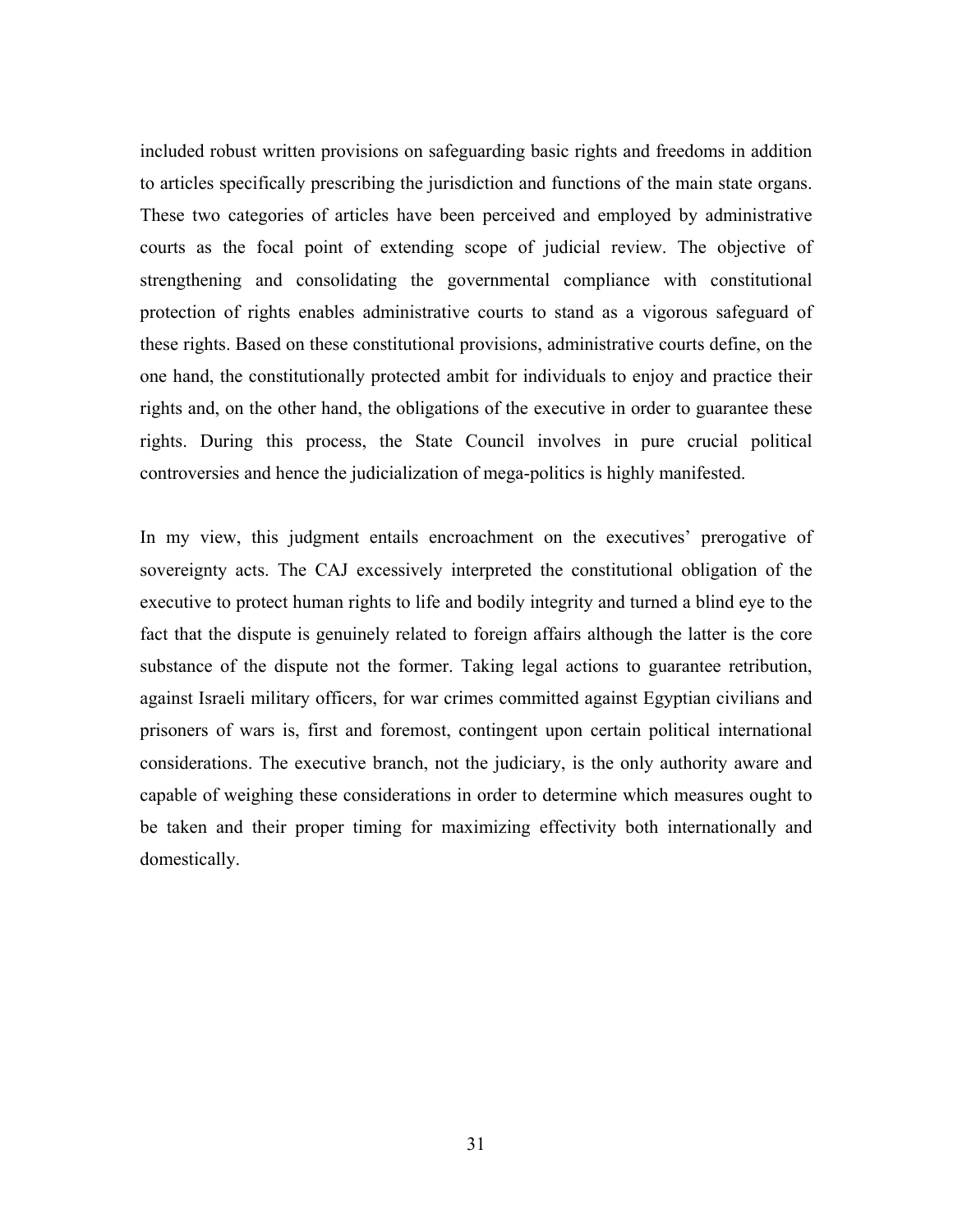# **Case 3. Revoking presidential decision calling for holding the parliamentary elections (2013):**<sup>82</sup>

As previously illustrated, administrative courts case-law consider the presidential decision calling for holding the parliamentary elections as an act of sovereignty.<sup>83</sup> It falls, according to the conventional judicial list of sovereignty acts, outside judicial control because it is related to the relationship between the executive and the legislature. Nevertheless, in 2013 the CAJ struck down the presidential decree of initiating the parliamentary elections and inviting the voters to cast their votes. The judgment implication was so immense that it suspended the entire electoral process all over the country. In this case, the State Council got embroiled in a significant political controversy previously perceived to be immune from judicial review, and went as far as to judicialize acts at the core of the political process.

The CAJ founded its verdict on the fact that the challenged decree lacks a formal requirement stipulated by the constitution of 2012, in force at the time of the judgment. The new constitution, after the revolution of 2011, provided that the President must obtain the approval of the Cabinet before issuance of such decision. The court illustrated that the 2012 Constitutional framework established a mixed system of government (presidential and parliamentary) on the contrary of the previous constitution of 1971 which embraced a presidential one. According to the Constitution of 2012, the President became constitutionally bound, with few exceptions, to possess the approval of the Cabinet before taking numerous measures as part of his constitutional authority. The presidential decision calling for holding the parliamentary elections is one of these actions in which the President shares its authority with the Cabinet.<sup>84</sup>

<sup>82</sup> Mah-kamah al-Qadda' al-Idāry [Court of Administrative Justice], case no. 28560, session of 6 Mar. 2013, year 67 (Egypt).

<sup>83</sup> *See e.g.,* Al-Mah. kamah al-Id. ārīyah al-'Ulyā [Supreme Administrative Court], case no. 1939, session of 12 Dec. 1987, year 30 (Egypt).

<sup>&</sup>lt;sup>84</sup> It is worth mentioning that the implementation process of this judgment started immediately on 7 March 2013, one day after its issuance. The Higher Committee of Elections issued its decision no.20/2013 declaring the suspension of the parliamentary election procedures all over the state  $84$ .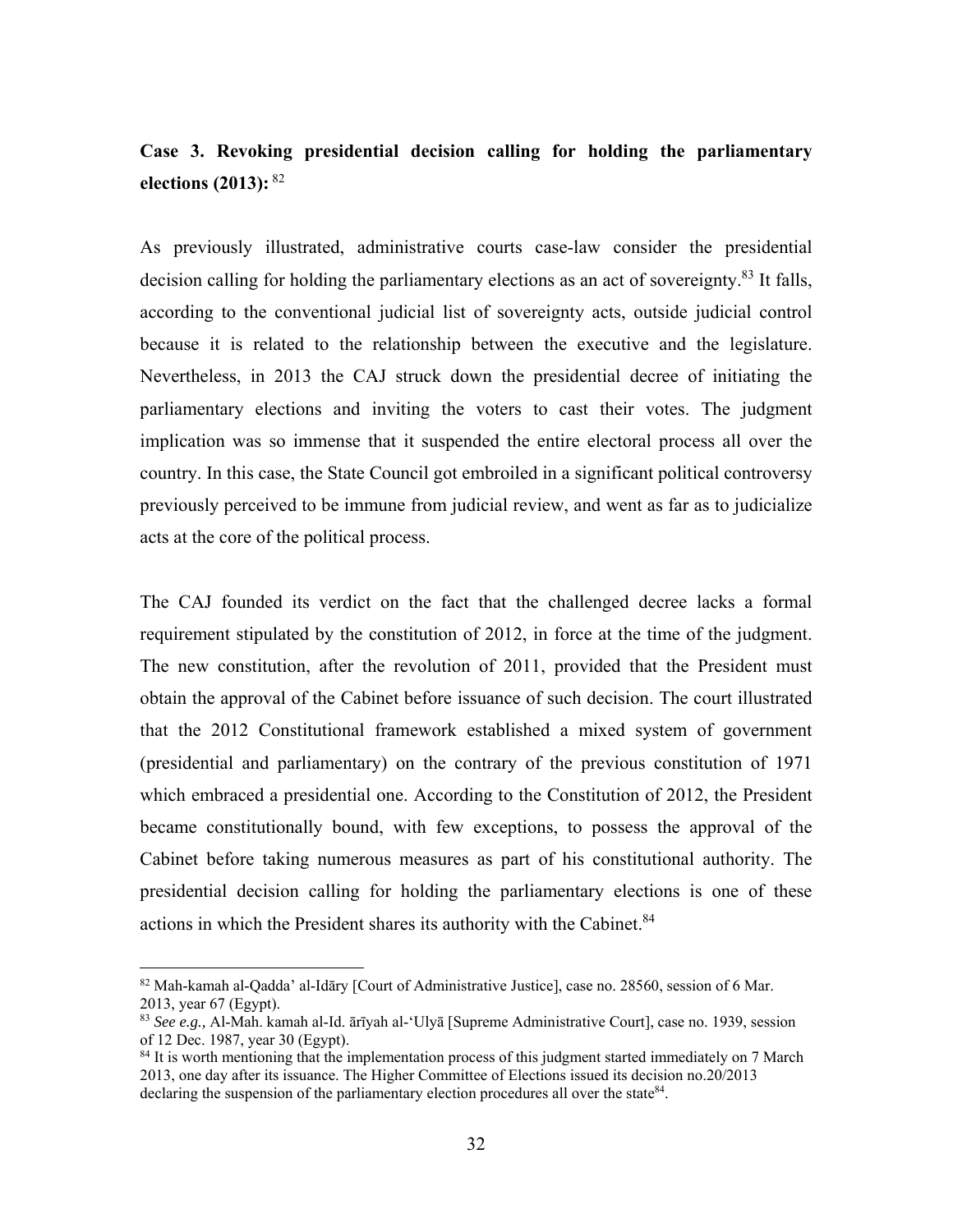In my perspective, conceiving the outcome of the verdict would falsely lead to think that the State Council ignores precedents which consider the acts related to the relationship between the executive and the legislature as sovereignty acts. Nevertheless, this verdict represents a new approach of administrative courts pertaining to sovereignty acts. This legal approach claims that the constitutional framework in force is vital in determining which acts to be considered sovereignty acts. According to this approach, the judiciary possess jurisdiction over executive actions, although formerly perceived as sovereignty acts, if the constitution provides for formal or substantive requirements of these actions. The role of the judiciary is to verify the compliance of the executive to these conditions whether in the form of procedural stipulation for taking such acts or substantive requirements pertaining to the subject-matter of the actions.

In my view, this approach is laudable because first, it attempts to narrow the doctrine of sovereignty acts based on valid constitutional grounds. As a civil-law state, the provisions of constitution that specifically determines the jurisdiction and functions of the main state organs, including those on the jurisdiction of the President, must be given imperative connotation when interpreted. They are not stated in the constitution in vain, Consequently, when the constitution impose certain constrains on the executive in taking an action, they must be adhered to. The judiciary is the main organ entitled to assure that constitutional constraints and limitations are obeyed by the executive. Second, the State Council approach remarkably boost the rule of law which stipulates that the government as well as individuals are accountable under the law. The compliance of the executive branch to constitutional requirements is fundamental to promote accountability of the government to law. Exempting such actions from judicial review despite the constitutional framework which stipulates procedural or substantive conditions would enable the executive branch to evade substantial form of accountability i.e. judicial control.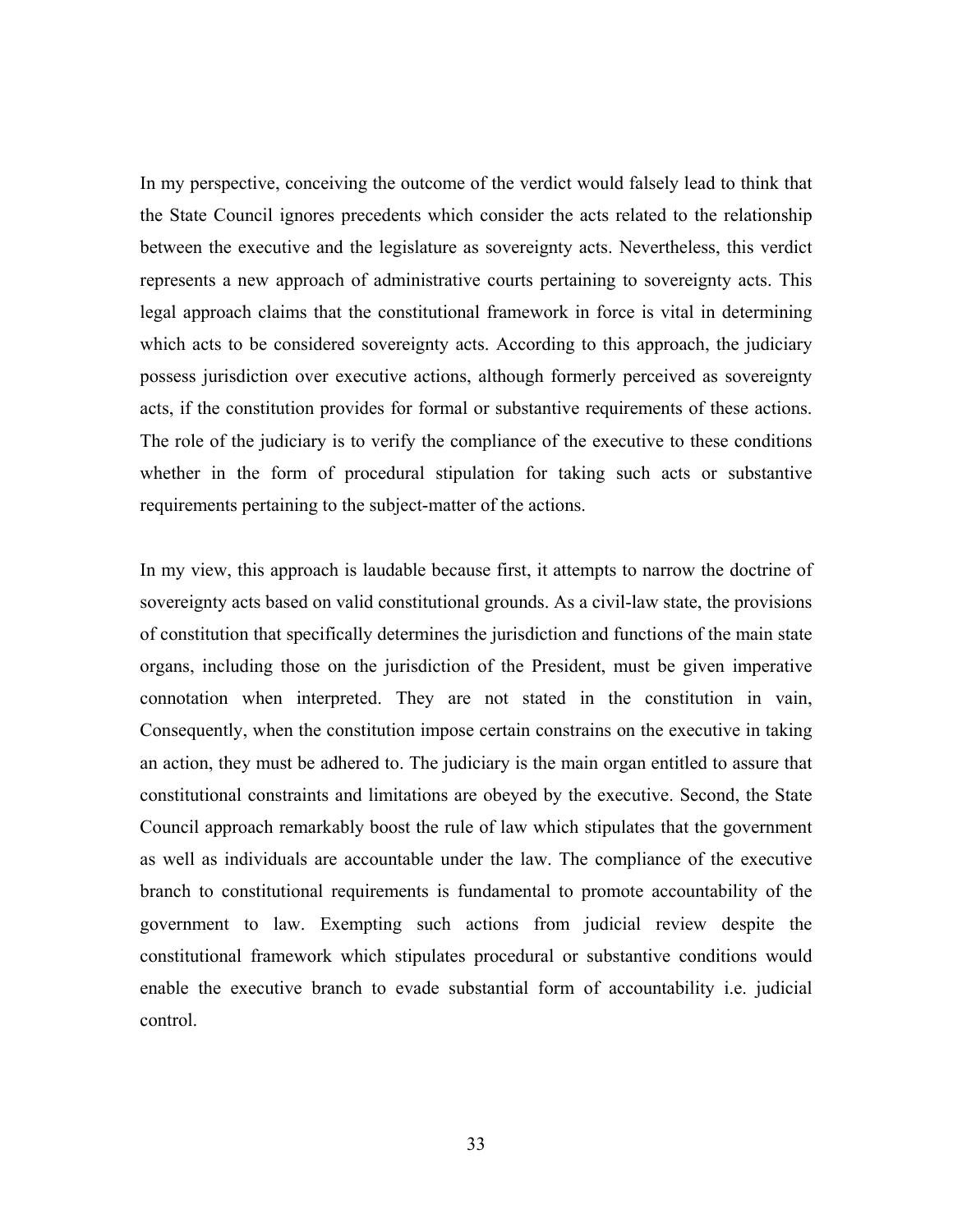## **Case 4. The Egyptian Saudi Maritime Border Demarcation Treaty (2016):85**

The State Council verdict on the Egyptian-Saudi maritime border demarcation treaty, known as the case of "Tiran" and "Sanafir" islands, is perceived as a historic sentence that represents the extent to which the State Council has been expanding its jurisdiction in the realm of Egyptian foreign affairs. On April  $10<sup>th</sup> 2016$ , Each of Ali Ayoub and Khaled Ali, two lawyers and political activists, separately filed two lawsuits before the CAJ demanding annulment of the delimitation of maritime boundaries agreement between Egypt and Saudi Arabia. Both lawyers claimed that this agreement implied a waiver of the two islands to Saudi Arabia in violation of article 151 of the Egyptian Constitution of 2014 which prohibits ceding any part of state territories. They also claimed that the challenged agreement infringes all previous conventions that considered the two islands as part of the Egyptian territory. They emphasized that Egypt has always explicitly exhibited its sovereignty over the two islands for decades through dispersing military troops and police officers as well as administering the islands via various decrees and executive decisions.

After combining the two cases to be settled by one sentence, the CAJ declared null and void the governmental act of signing the delimitation of maritime boundaries agreement between Egypt and Saudi Arabia in 2016, which includes ceding of "Tiran" and "Sanafir" islands to the latter. The Court traced the change in constitutional framework regarding concluding international agreements in the consecutive constitutions of 1971, 2012 and 2014. Then, it established its ruling on the new constitutional framework provided by the 2014 constitution. It includes explicit prohibition of ceding any part of Egyptian territories by virtue of article 151 of the Egyptian Constitution of  $2014<sup>86</sup>$  The Court

<sup>85</sup>Mah-kamah al-Qadda' al-Idāry [Court of Administrative Justice], case no. 43866, session of 21 Jun. 2016, year 70 (Egypt).

<sup>86</sup> Article 151 of the Egyptian Constitution of 2014 states that

The President of the Republic shall represent the State in its foreign relations and conclude treaties and ratify them after the approval of the House of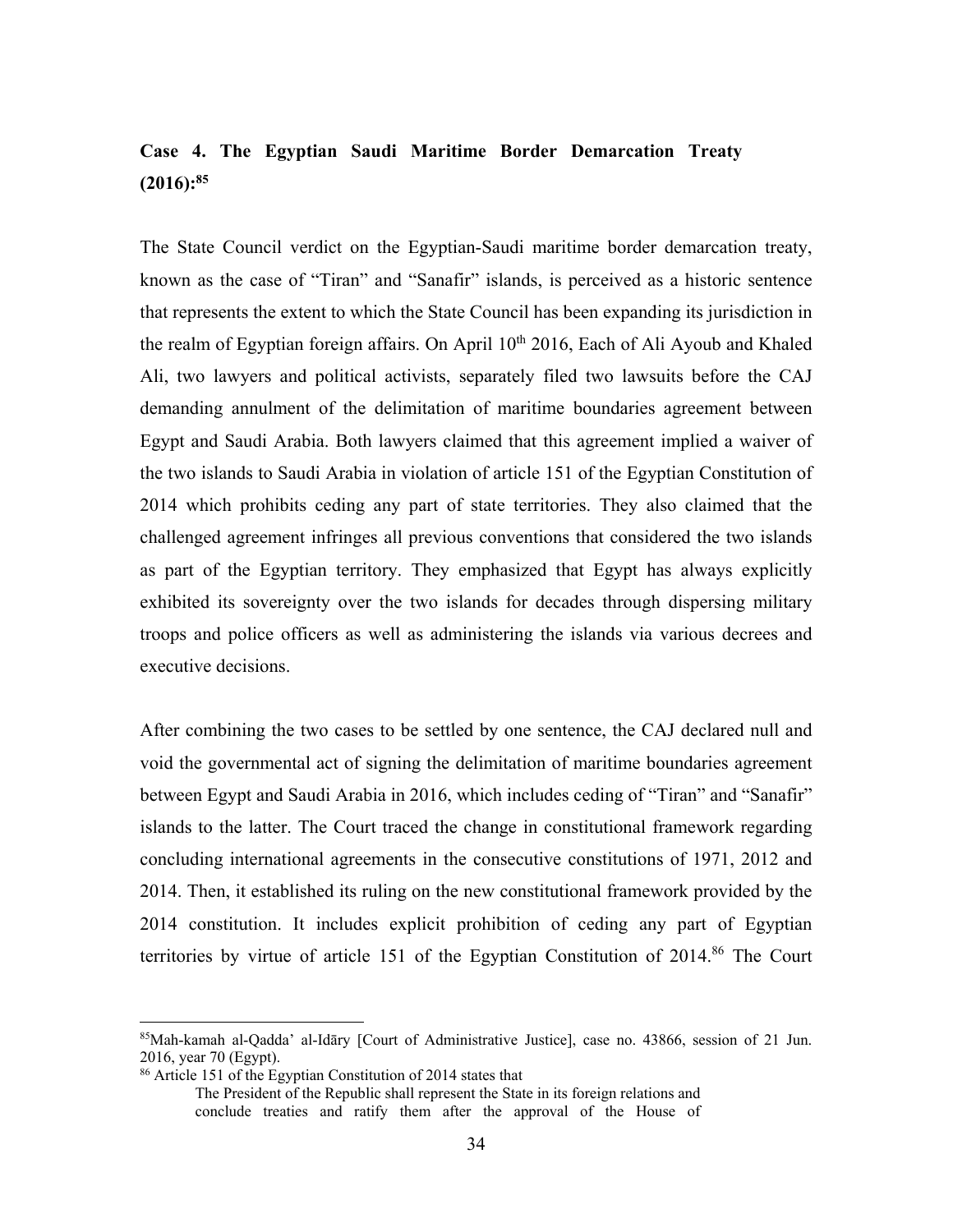affirmed that the constitution defined the scope of the executive branch's "prohibited jurisdiction" in the international agreements domain. The constitutional prohibition of executive authority to cede any part of the territory is absolute and thus cannot be eluded under any circumstances or justifications. This forbiddance emanates from the territory's sanctity, which necessitates legal and judicial protection.

The Court refuted the allegation that the challenged governmental action is an "act of sovereignty" as it belongs to the international relations domain and thus falls outside the scope of judicial review. The verdict emphasized that the prerequisite for any international affairs action to be considered an "act of sovereignty" is compatibility with the Egyptian constitution. Infringing constitutional provisions entitles the judiciary to revoke any unconstitutional governmental action or decision. Accordingly, the main basis on which the court declared its jurisdiction over the dispute, despite being related to an international agreement with another state, is the constitutional prohibition imposed on the executives to cede any part of the territory.<sup>87</sup>

 Representatives. Such treaties shall acquire the force of law following their publication in accordance with the provisions of the Constitution. Voters must be called for referendum on the treaties related to making peace and alliance, and those related to the rights of sovereignty. Such treaties shall only be

ratified after the announcement of their approval in the referendum.

The court asserted that …. the traditional interpretation of the acts of sovereignty as a theory should be replaced by a new one, one that reflects a consistent understanding of the recent constitutional amendments and its effect on the legal system as a whole. The judgment reasoning asserted on the transcendental value of the people's revolutions of January 25th and June 30th, that implied new constitutional reforms leading to a new legal system that changed the preconception of the Separation of Powers concept, manifested in the great value restored to the people in exercising their right to participate in the political, social and economic life in Egypt. Henceforward, the legal interpretation has to respond to this understanding, which is introduced by the recent constitutional amendment affecting the foundations of the Egyptian legal system.

In all cases, no treaty may be concluded which is contrary to the provisions of the Constitution or which results in ceding any part of state territories.

<sup>&</sup>lt;sup>87</sup> It is important to point out that the Supreme Administrative court upheld the judgment of the Court of Administrative Justice and refuted the appeal of the Egyptian government in its judgment on the case no. 74236, session of 16 Jan. 2017, year 62 (Egypt). The SAC re-emphasized the same legal grounds of the CAJ and added additional ones. For further elaboration of the grounds of this verdict, *see*, Abouelfetouh ElSammak. *To politicize or depoliticize, is that really the question of administrative adjudication?: A study of the state council judicial interpretation in Egypt*. 2019. American University in Cairo, Master's Thesis. AUC Knowledge Fountain, (He elucidate one of the main grounds of the verdict by stating that: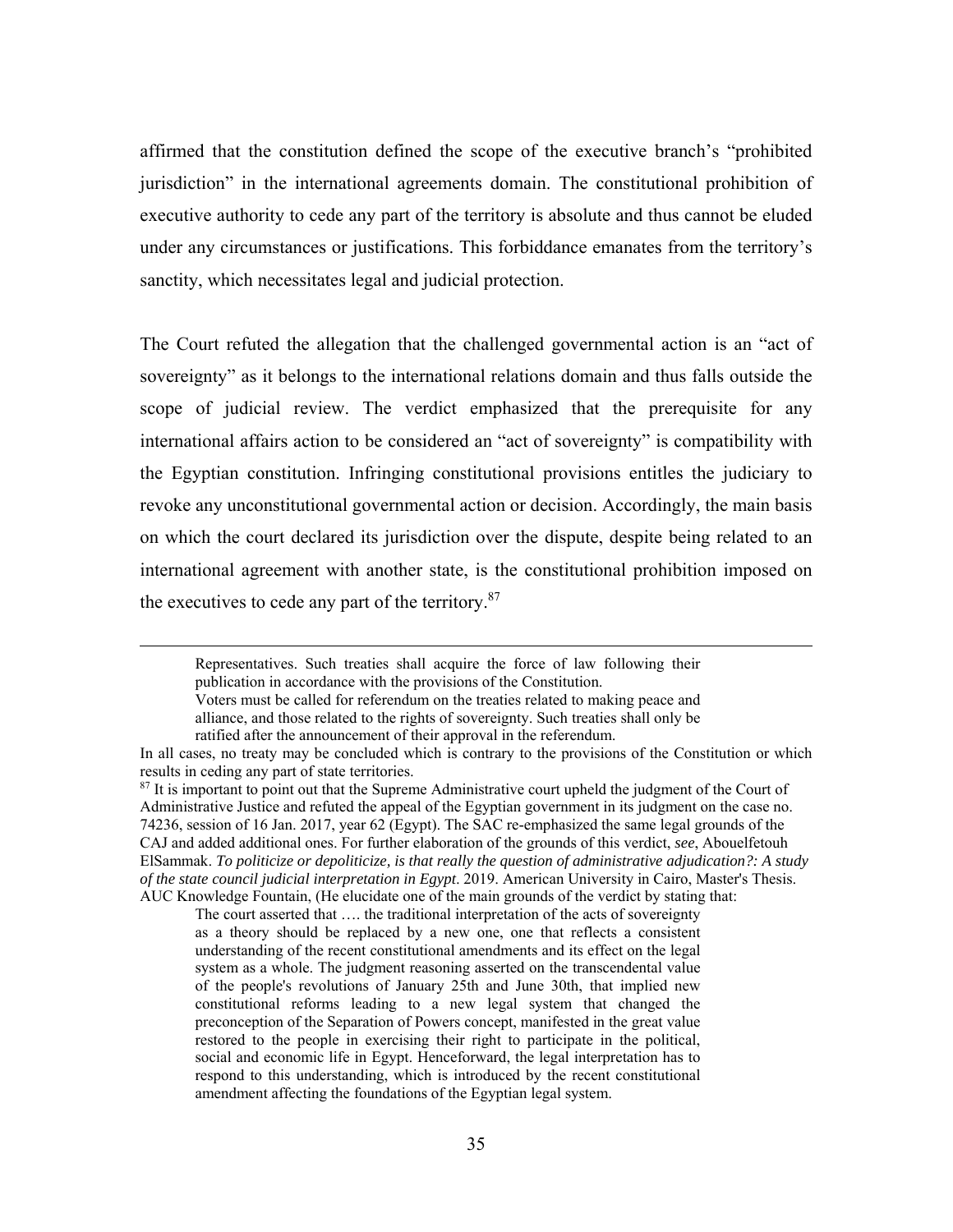The Court asserted that Egypt has always manifested its sovereignty over the two islands and effectively implemented its municipal statutes and executive regulations. Moreover, Egyptian police troops have always existed on the land of the two islands. The two islands have been part of "Strategic Areas of Military Significance" as declared by virtue of the Egyptian Minister of Defense Decree No. 367/1986. The court concluded that:

> Undoubtedly, the two islands of "Tiran" and "Sanafir" are Egyptian lands and part of the Egyptian territory, that lies within the Egyptian State frontiers. Egypt has always practiced constant sovereignty over the two islands. They have always been subject to the Egyptian statutes and regulations. The Egyptian sovereignty over the two islands is completely attained according to the international judiciary and jurisprudence criteria. Consequently, ceding these islands is constitutionally forbidden by virtue of the last paragraph of article 151 of the constitution. As a result, the governmental act of signing the delimitation of maritime boundaries agreement between Egypt and Saudi Arabia in April 2016, which includes ceding of the two islands to the latter on the allegation that they lie in the Saudi territorial waters, constitutes a gross violation of the Egyptian Constitution and thus shall be declared null and void. Concealment of the unconstitutional waiver of the two islands in the form of an international agreement for maritime boundaries delimitation does not render it legitimate.<sup>88</sup>

In my opinion, the Court of Administrative Justice adopted the same approach as the previous sentence on the declaration for holding parliamentary elections (case no.3). Whenever there are constitutional conditions for practicing certain executive competence, administrative courts possess jurisdiction to review the adherence to these conditions and the plea of sovereignty acts would not be acceptable. As previously stated, this approach

من المقطوع به أن كلا من جزيرة تيران وجزيرة صنافير أرض مصرية من ضمن الإقليم البري Arabic in reads original The 88 لمصر، وتقعان ضمن حدود الدولة المصرية، وقد مارست مصر السيادة على الجزيرتين بصفة دائمة ومستمرة، وتخضع الجزيرتان للقوانين واللوائح المصرية، كما أن سيادة مصر عليها متحققة طبقا للمعايير المستقرة في الفقه والقضاء الدوليين، وتبعا لذلك يحظر التزاما بحكم المادة (151) من الدستور الحالي التنازل عنهما، ومن ثم يكون ما قام به ممثل الحكومة المصرية من التوقيع على اتفاقية ترسيم الحدود البحرية بين مصر والمملكة العربية السعودية في أبريل 2016 والتي تضمنت تنازل مصر عن الجزيرتين للملكة العربية السعودية بحجة أنهما تقعان داخل المياه الإقليمية السعودية قد انطوى على مخالفة جسيمة للدستور تبطله، وذلك بالرغم من محاولة ستر هذا التنازل المحظور خلف اتفاق على ترسيم الحدود البحرية.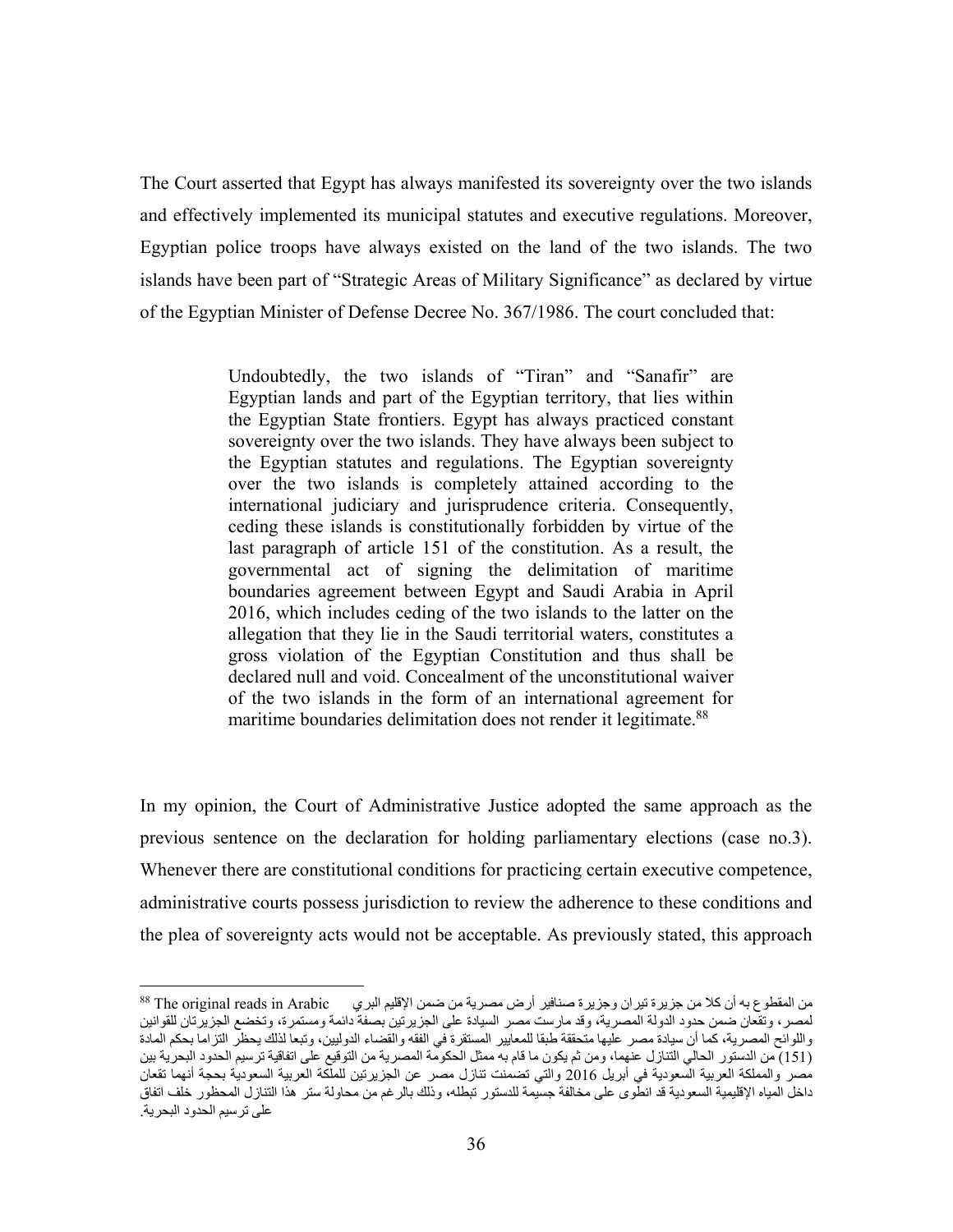is commendable because it maximizes the adherence of the executives to constitutional requirements and consequently promote accountability of the government to law. It should be emphasized that the main difference between the two judgments is that in the case of initiating parliamentary elections (case no.3), the constitutional stipulation for issuance the presidential decree was a "formal" or a "procedural" one: the approval of the cabinet. Therefore, the judgement reviewed only the compliance with this condition. On the other hand, in Tiran and Sanafir case, the constitutional requirement for concluding any international agreement was a "substantive" one: forbiddance of ceding a part of the territory. Accordingly, the Court had to scrutinize the subject-matter of the case in order to decide on whether the constitutional requirement was obeyed by the executive branch or not. The Court traced the historical evidence of practicing the Egyptian territory over the two islands especially through police and military forces as well as the previous international agreements that dealt with the situation of the two islands. As the Court found that the constitutional prohibition was infringed by the challenged agreement, it declared it null and void based on this constitutional ground. Therefore, the scrutiny of the enormous pieces of evidence by the court, with the objective of determining whether the two islands belonged to the Egyptian territory, falls within its judicial competence. Checking the commitment of the executives to the constitutional forbiddance to cede any part of the territory lies intrinsically on the judiciary.<sup>89</sup>

<sup>&</sup>lt;sup>89</sup> It should be emphasized that there were two fundamental responses of the legislative authority to the two judgements of the State Council on the Egyptian-Saudi maritime border demarcation treaty. First, the legislature (House of Representative) ratified the treaty including the transfer of the two islands to the sovereignty of Saudi Arabia on June 14<sup>th</sup> 2017 and totally overlooked the two judgments of the State Council. Second, On April 18th.2017, the law no. 13/2017 on the appointment of the heads of judicial bodies was enacted by the Legislature to grant the Egyptian President discretionary power to select the Chief Justice of each of the four judicial entities, including the State Council. The president has to choose one of the three nominees of General Assembly. In the case that no candidates or fewer than three candidates were nominated, the President possesses the right to select the Chief Justice from among the seven eldest deputies<sup>89</sup>. This law completely sets aside the obvious criterion of seniority that was constantly adopted in the four judicial bodies for decades. It is beyond doubt that this statute constitutes a serious encroachment on the judiciary independence, including that of the State Council judges.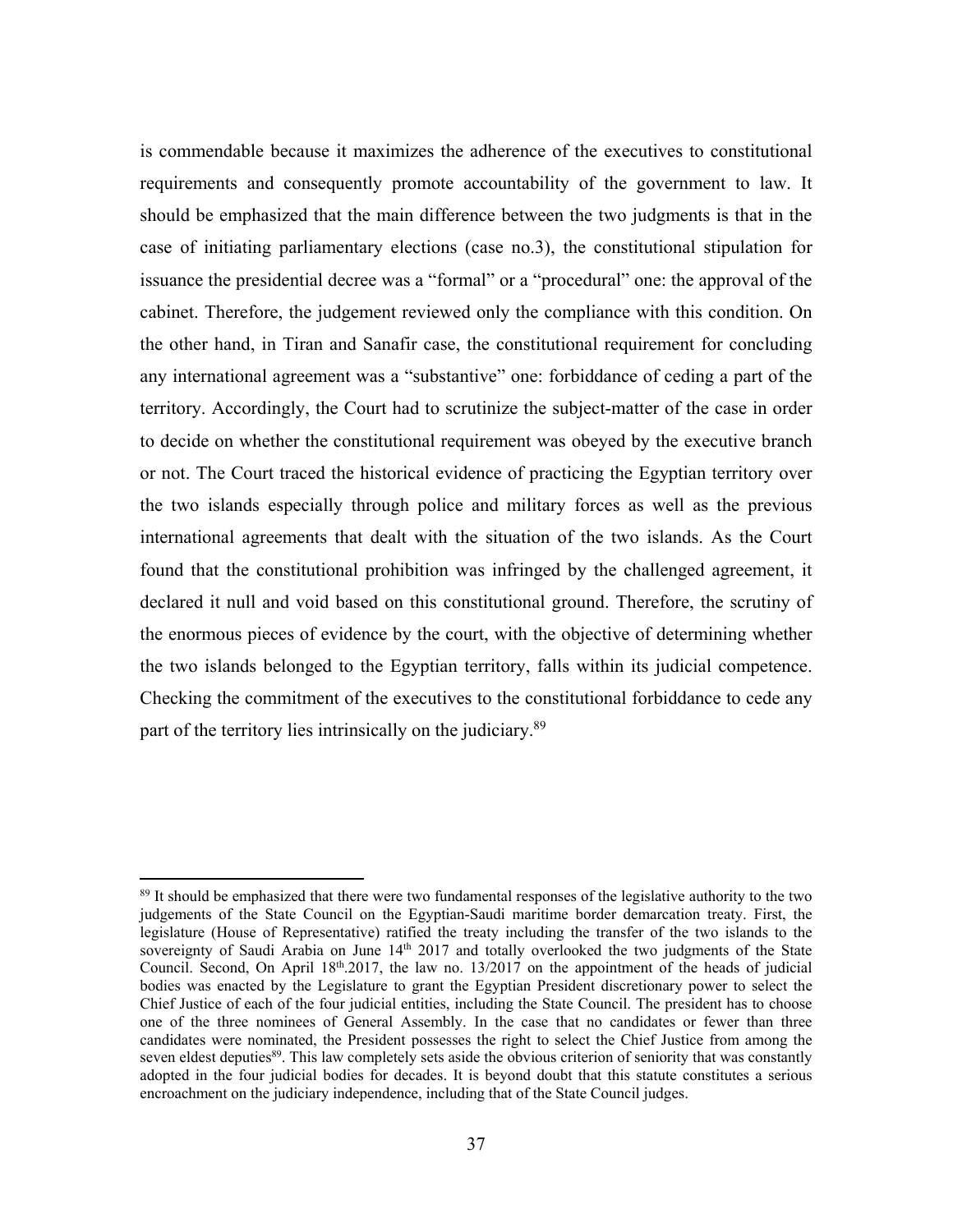#### **B) Explicit Judicial Law-making:**

Judicialization of mega-politics is apparent when courts explicitly "make" laws concerning pivotal social, economic or political matters. Explicit judicial law-making constitutes an intervention of the judiciary into the substantial prerogative of the legislatures i.e. enacting law. Conventionally, the State Council's judicial review is limited to applying legal rules, whether constitutional or statutory, to disputes. Judicial review entitles administrative courts to the function of interpreting law. Judicialization of mega-politics is often manifested when courts are not confined to interpreting and applying law. Instead, they explicitly "create" laws pertaining to core political, social or economic matters. It is well-known that while practicing judicial review, judges may narrowly or extensively interpret specific legal rules. In this case, the question that may arise is whether courts interpret or make law. This is not what this research focus on. In fact, judicialization of mega-politics is more likely to occur when the court explicitly creates rules without engaging into interpretation of existing legislative ones. This is why this form of judicialization of politics may be termed "explicit" judicial law-making as an indication of the outright intervention into the fundamental prerogatives of the legislature.

Explicit Judicial law making may occur when there is legal vacuum in regard to a certain matter. In this case, the State Council plays the role of a legislator and elaborate a detailed nature, scope and conditions of this matter. In this case, courts do not decide on a particular dispute, but they create a full elaborated rules to be applied in this case and any similar cases related to the same subject-matter. In other scenarios, there may be no legal vacuum. Rather, there are statutory rules applicable to the dispute but administrative courts explicitly create a specific legal rule and add it to the existing applicable statutory rules. When the State Council practices explicit judicial law-making in regard to a very crucial matter like elections, it often entails judicialization of mega-politics as it performs substantial role in determining who is eligible to run for office and consequently affects the outcome of the entire electoral process.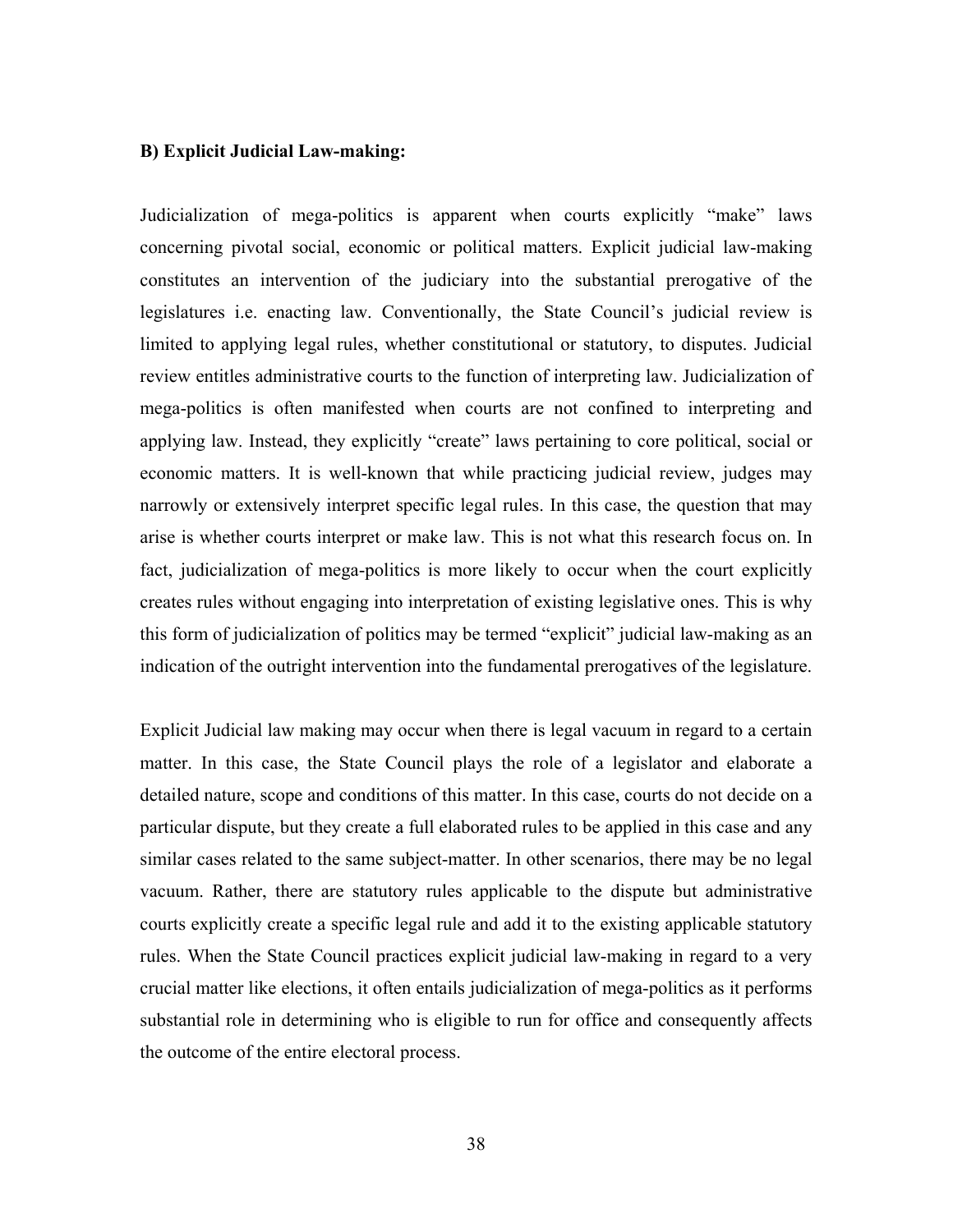It should be emphasized that proper assessment of explicit judicial law-making by administrative courts, like other forms of judicialization of mega-politics, necessitates moving beyond the binary perspective of permanently advocating for or arguing against the involvement of the judiciary into realm of "legislating" or "establishment of legal rules." Rather, it should be assessed on a case-by-case basis according to the facts of the case, the existence of statutory rules applicable to the facts, and the relevant constitutional framework. Accordingly, in the following part, I analyze three judgments that encompass explicit judicial law-making in pivotal matters and manifest judicialization of mega-politics. I evaluate each judgment in order to indicate whether the court trespassed borders of judicial control and encroached on the jurisdiction of the legislature, or its creation of new rules fall within the legitimate scope of judicial competence.

### **Case 5. The Civil Servant's Right to Strike (2016):90**

 $\overline{a}$ 

A civil servant working for a Court in Ismailia was tried before the Disciplinary Court in Ismailia91 because she participated in strike for three days and therefore was subjected to a disciplinary sanction. The objective of the strike was to raise the employees' salaries to be equivalent to their rivals in other departments belonging to the same entity they are working for i.e. the Ministry of Justice.

The Disciplinary Court in Ismailia revoked the disciplinary sanction establishing its verdict on the fact that the aforementioned strike did not constitute infringement of laws. Afterwards, the Administrative Prosecution challenged this judgment asking for upholding the sanction imposed on the civil servant.

<sup>90</sup>Al-Mah. kamah al-Id. ārīyah al-'Ulyā [Supreme Administrative Court], case no. 22314, session of 12 Mar. 2016, year 59 (Egypt). See generally similar verdicts such as Al-Mah. kamah al-Id. ārīyah al-'Ulyā [Supreme Administrative Court], case no. 21992, session of 9 Jan. 2016, year 59 (Egypt) and Al-Mah. kamah al-Id. ārīyah al-'Ulyā [Supreme Administrative Court], case no. 27047, session of 17 Jun. 2017, year 61 (Egypt)

<sup>&</sup>lt;sup>91</sup> Disciplinary courts are an integral part of the State Council courts. They are competent with the disciplinary trials of civil servants once they are indicted for committing disciplinary offences. Their verdicts are challengeable before the Supreme Administrative Court.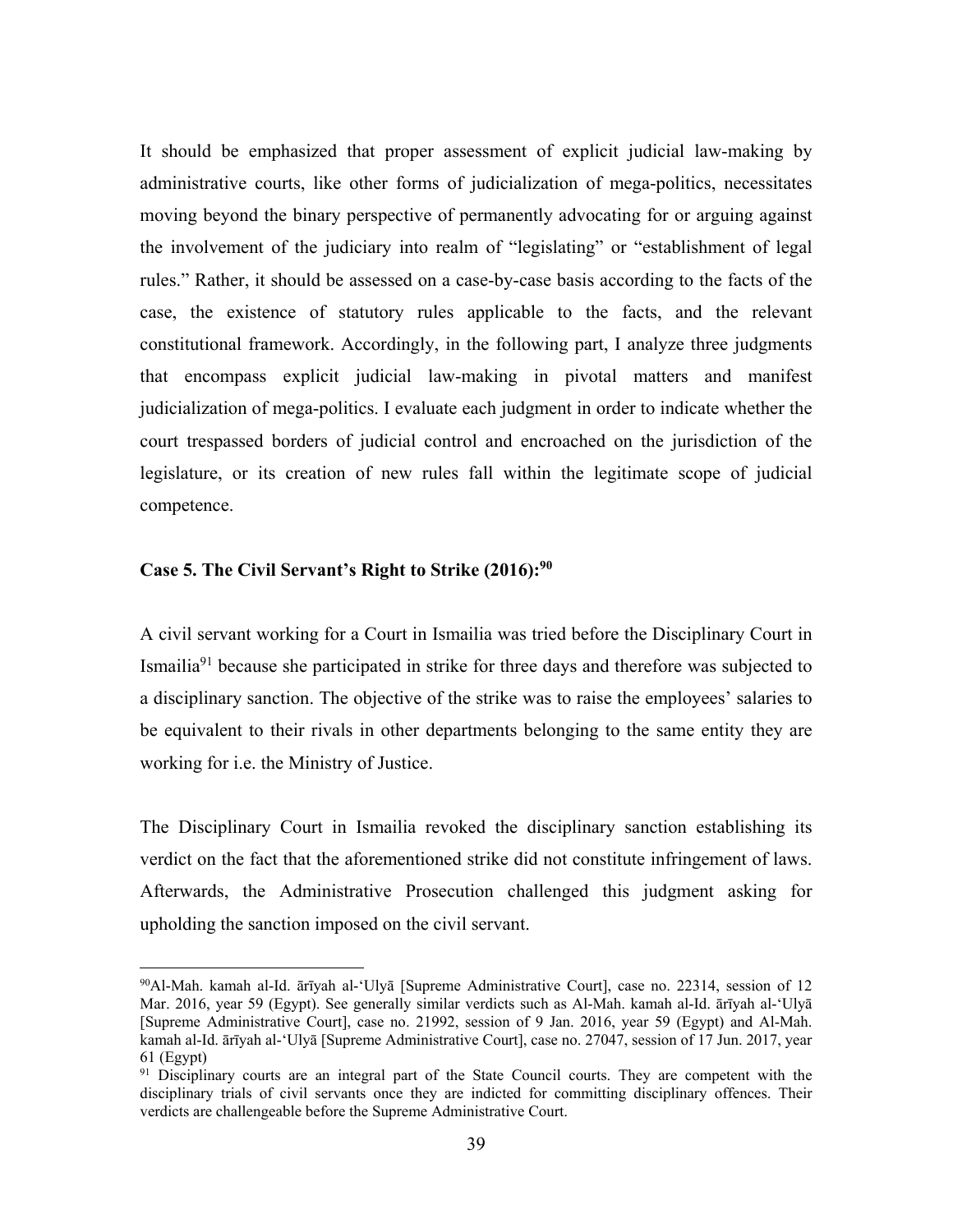The SAC upheld the verdict of the first instance court. It established its sentence on three pillars. First, the Egyptian constitution has recognized the right to strike, and considered it one of the constitutional rights of the Egyptian worker, and mandated the law to regulate it<sup>92</sup>. The Constitution obviously states that the right to strike is entitled to all employees whether those working for the government and its authorities i.e. public officials or those working in the private sector. In addition, the International Covenant on Economic, Social and Cultural Rights (ICESCR), ratified by the Egyptian authority in 1981, provides for the right to strike. The constitution grants international conventions the same binding force as municipal laws if ratified by Egyptian authorities. Therefore, the right to strike must be perceived as a legitimate right entitled to all employees as an aspect of freedom of expression.

Second, the Court stated that the strike recognized by the constitution is the peaceful one to which the employee resorts in order to express legitimate rights and demands. When employees are on strike, they have to refrain from affecting their work regularity and continuity, resorting to violence in any way, and forcing nonparticipant employees to refrain from work. A non-peaceful strike constitutes violation of laws, for which participant employee must be held disciplinarily and criminally accountable.

Third, the legislative authority should enact law that regulates the right to practice peaceful strike, seeking for achieving two parallel objectives: the public interest and the employees' legitimate rights. The law should organize certain aspects. On the one hand, it has to define the obligations of the striking employees via determination of the strike's scope. Employees have to recourse to strike to claim legitimate rights and demands related to their work. It is not permissible to go on strike claiming unlawful demands or claims not related to the employee's job. Moreover, legislative statutes may determine the prerequisites to be followed before going on strike such as submission of requests to

 $92$  Article 15 of the Egyptian Constitution of 2014 states that "Peaceful strike is a right regulated by Law."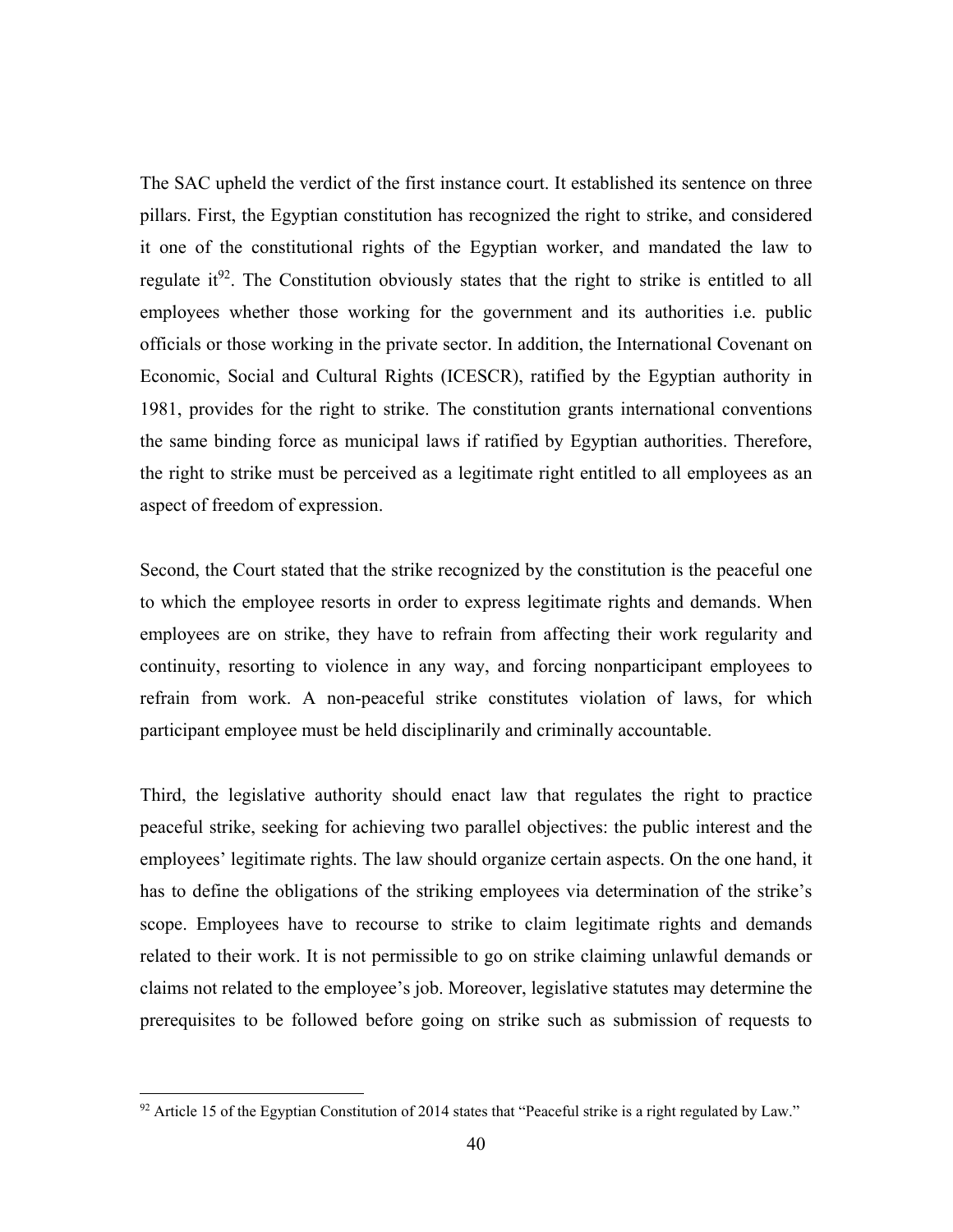superior executives, without getting response, notifying the managing authority of conducting a peaceful strike early enough before Initiating it.

On the other hand, the law has to define the administrative authority obligations. These duties include respecting the employees' right to strike and not to confront this peaceful strike with violence. In addition, the administration has to gradually discuss the striking employees' demands and negotiate with them, within certain time specified according to the nature of work. Also, it is bound not to arbitrarily leave striking employees without a response and not to deny them any of their rights and benefits as a punishment for their resort to peaceful strikes.

The SAC concluded that as long as the legislative authority does not enact the law regulating the right to peaceful strike, the court will constantly apply the aforementioned rules, considered as general principles, attempting to achieve balance between the public interest and the employee's rights. It assured that

> Until this legislation is issued by the legislative authority, what was previously mentioned falls within the general rules and principles imposed by common sense, taking into account the two parties to the relationship and trying to achieve balance between the public interest of the state, the right of society and the rights and duties of the employee. Hence, if the worker abides by these general conditions and principles when exercising his right to peaceful strike in order to express his legitimate demands, then he notifies the competent authorities in the way indicated, did not resort to violence in order to present these demands, and did not affect the progress of work and its regularity in the public facility or the workplace, he would have exercised this right within the framework of constitutional legitimacy and shall be legally protected, and thus may not be held accountable for his exercise of this legitimate right. $93$

ولحين صدور هذا التشريع عن السلطة التشريعية، فإن ما سبق ذكره يندرج ضمن القواعد :The original reads in Arabic <sup>93</sup> والأصول العامة التي يفرضها المنطق السليم القائم على مراعاة طرفي العلاقة والموازنة بين المصلحة العامة للدولة وحق المجتمع، وحقوق العامل وواجباته، ومن ثم فإذا التزم العامل بهذه الضوابط والأصول العامة عند ممارسته حقه في الإضراب السلمي للتعبير عن مطالبه المشروعة، فقام بإخطار الجهات المختصة على النحو المشار إليه، ولم يلجأ إلى العنف في سبيل عرض هذه المطالب، ولم يؤثر في سير العمل وانتظامه بالمرفق العام أو بمكان العمل، فإنه يكون قد مارس هذا الحق في إطار من الشرعية الدستورية، ويكون جديرا بالحماية، ومن .ثم لا تجوز مساءلته تأديبيا عن ممارسته لهذا الحق المشروع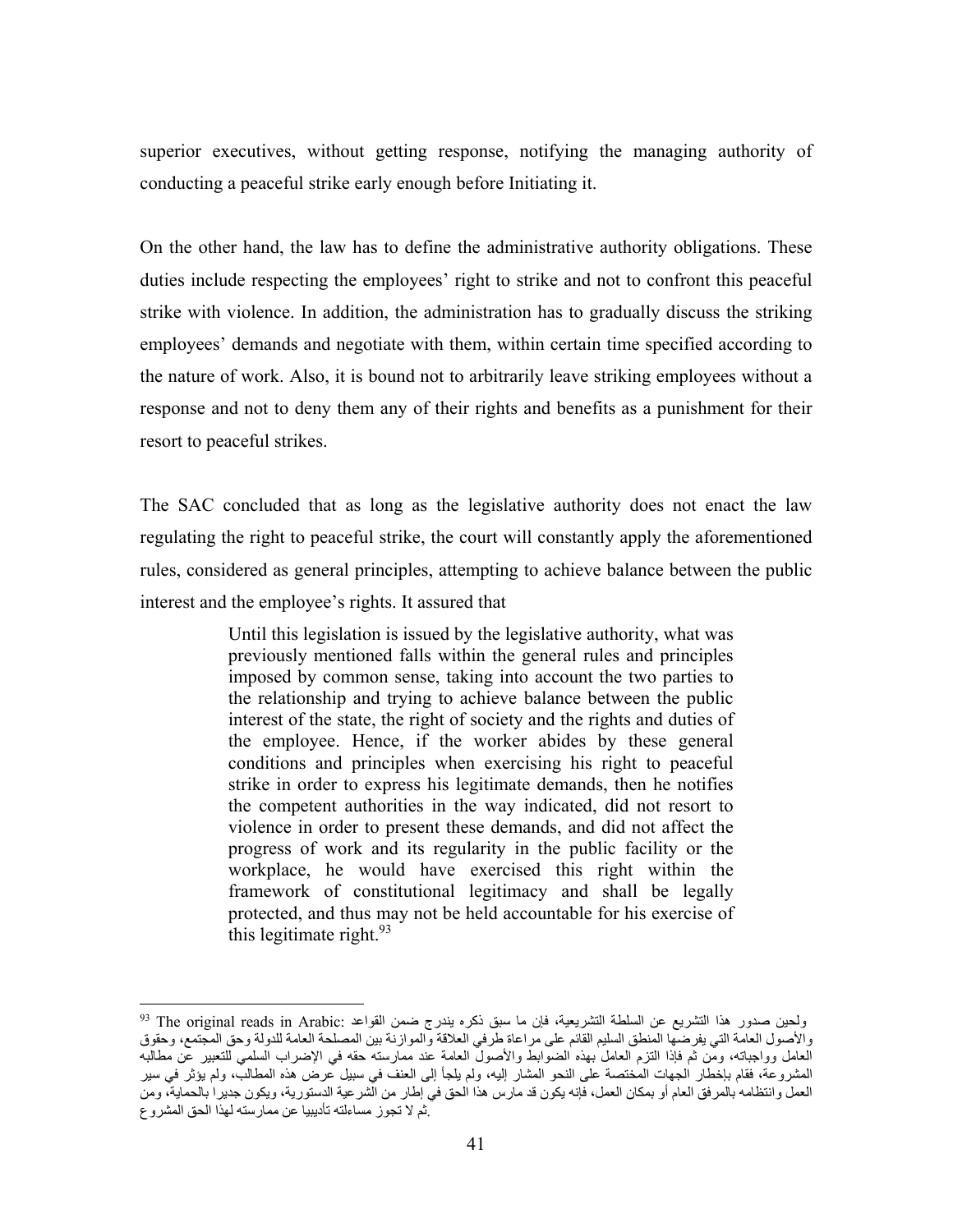This case manifests the judicialization of mega-politics in the form of explicit judicial law-making concerning pivotal matters. The Court obviously illustrated that it creates and applies its own set of rules that regulate the civil servants right to strike due to abstention of the legislative authority to enact statutory rules on this constitutional right. The Court defined the meaning, objective and conditions of the right to strike. It elaborated the duties and obligations of the two parties to the relationship: the striking civil servants and the public authorities they are working for.

Verdicts on the civil servant right to strike indicate that administrative courts have been creating their own judicial techniques in order to immensely expand judicial review of the executive's actions and decrees. These instruments facilitate the courts' intrusion into the prerogatives of the legislature in crucial controversies and judicialization of megapolitics. One of these tools is filling the legislative vacuum. Conventionally, when administrative judges encounter a legislative lacuna regarding the subject-matter of the dispute, their judicial review is restricted to deciding on the actual facts of the case. However, when the legislative authority refrains from enacting statutes on thorny matters, like in the field of individual rights that may raise immense political controversies and contentions, the State Council courts make the best use of the resulting legal vacuum in order to get deeply involved in making public policy decisions and judicializing megapolitics. Courts provide their own perception of the subject matter of the dispute in a comprehensive, detailed and probably itemized way, very similar to what the legislative authority may do. Judges, due to the legal vacuum, are not restricted to concentrate their decisions on the precise substance of the dispute in question. They tend to express their exhaustive comprehension of the entire subject matter of the individual right. The rulings on the civil servant right to strike encompassed extensively detailed conditions and procedures in a very similar way a complete legislation on regulation of this right would appear.

This judgment also indicates that administrative judges rely on the tools provided by the Egyptian constitutional framework to judicialize mega-politics, especially in the realm of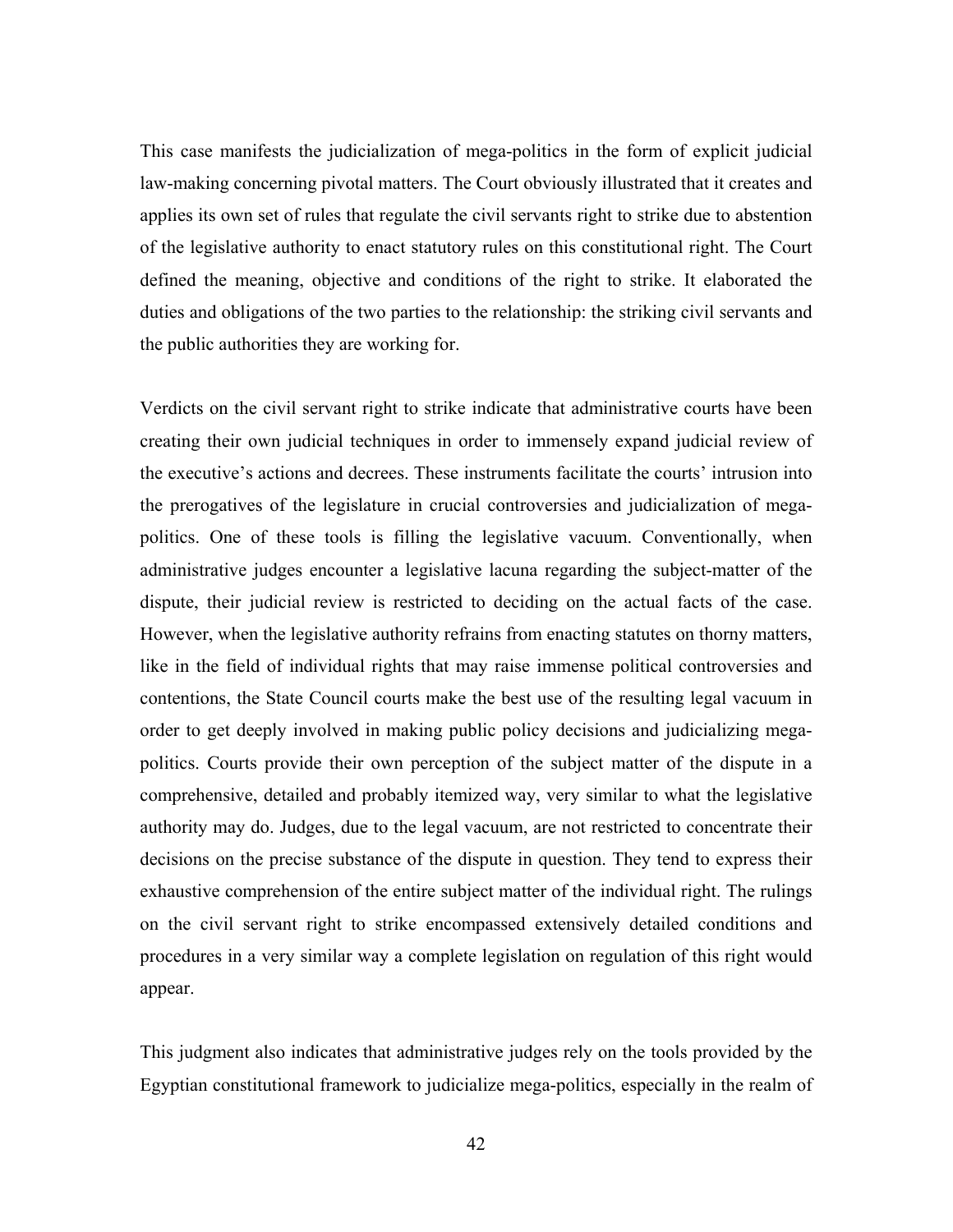individual rights and freedoms and the demarcation of boundaries between the judiciary and the legislature. The constitutional framework provides two main tools for the State Council to engage in core social or political controversies: the written provisions on public rights and freedoms and the "implantation" process of international conventions and multilateral treaties in the municipal legal system. The verdicts on the right to strike reveal that the court grounded judgments on the constitutional provision that states the right to strike. Besides, they relied on the International Covenant on Economic, Social and Cultural Rights (ICESCR), which provides for the right to strike.

The State Council courts rely on international conventions and charters ratified by the Egyptian authorities, especially those on human rights, to review the adherence of the executives to public rights and freedoms. Egyptian consecutive constitutions provide that the provisions of international treaties have the same legal force as national statutory laws once they are signed by the President and ratified by the legislative authority, and hence are applicable to national disputes.  $94$  Administrative courts use the provisions of international conventions as intrinsic tools to address rights disputes and set the boundaries within which, on the one hand. individuals enjoy and practice their rights and, on the other hand, the executive may act without infringing these rights.

In my view, when administrative courts encounter legislative lacuna concerning a crucial matter, especially individual rights, and create their own set of rules that regulate that matter, they are not considered as trespassing their jurisdiction for two reasons. First, judicial conduct of explicit law-making in this case is no more than an attempt to redress the legislative vacuum resulting from abstention of the legislative authority to enact statutory rules regulating the contentious matter. The intrusion of the judiciary into the prerogatives of legislature is temporary, in the sense that it is valid and applicable until the legislative authority practices its main jurisdiction and enact statutory rules regulating

<sup>&</sup>lt;sup>94</sup> Article 151 of the Egyptian Constitution of 2014 states that "The President of the Republic shall represent the State in its foreign relations and conclude treaties and ratify them after the approval of the House of Representatives. Such treaties shall acquire the force of law following their publication in accordance with the provisions of the Constitution."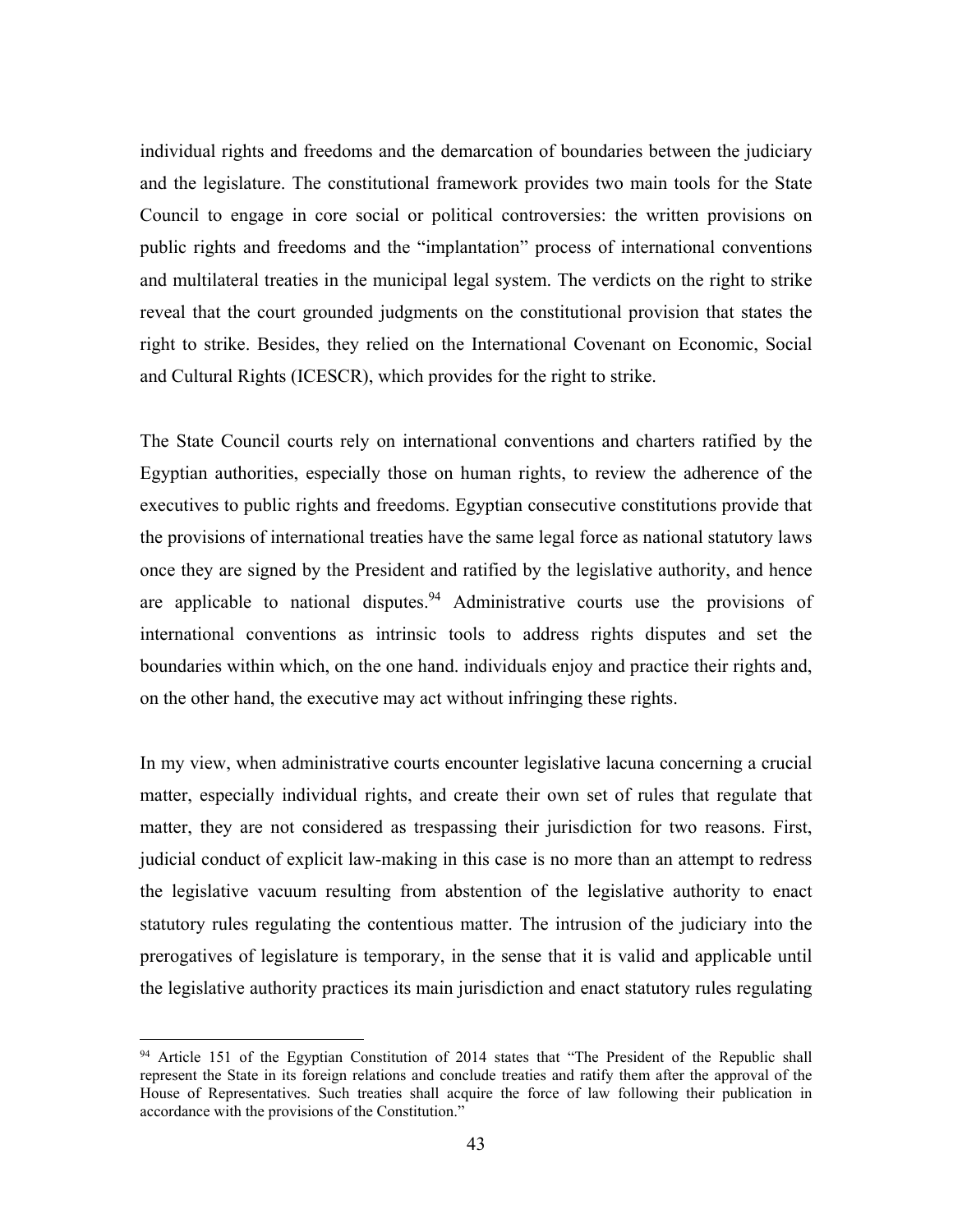the same matter. Courts do not permanently substitute their own perspectives instead of that of the legislature. Accordingly, their conduct may not be perceived as encroachment on the legislature. Second, the objective of the judiciary in creating its own set of rules is achieving balance between the public interest and the individual rights. The abstention of courts to create rules for this purpose is likely to result in the violation of the executive of individual rights as it is often more powerful. The courts involvement is an effective instrument to rein in the executive power from infringing basic rights and freedoms.

### **Case 6. Good Repute of Candidates for the Parliament (2015):95**

Samir Sabry, a lawyer, filed a lawsuit before the Court of Administrative Justice asking for rejection of Samia Ahmed Attia (known as Sama El-Masry)'s application for the House of Representatives elections of 2015. He claimed that the Higher Committee for Parliamentary Elections accepted her registration application in violation of elections laws as she does not fulfil the requirement of "good repute." The plaintiff also alleged that she is known for dancing and singing in night clubs in addition to insulting her constituency people.

The CAJ dismissed the case, stating that the defendant is not proved to lack any conditions of running for office as she has not been convicted by virtue of any final criminal judgements. News and online reports tarnishing any citizen's reputation are not considered definitive evidence of lacking the conditions required to stand for elections.<sup>96</sup>

The claimant challenged the court sentence before the SAC. He reassured his allegations that the defendant is not of "a good repute." He claimed that the court of first instance overlooked all the submitted documents that prove his claims.

<u>.</u>

<sup>95</sup> Al-Mah. kamah al-Id. ārīyah al-'Ulyā [Supreme Administrative Court], case no. 105519, session of 7 Oct. 2015, year 61 (Egypt).

<sup>96</sup> Mah-kamah al-Qadda' al-Idāry [Court of Administrative Justice], case no. 78410, session of 19 Sep. 2015, year 69 (Egypt).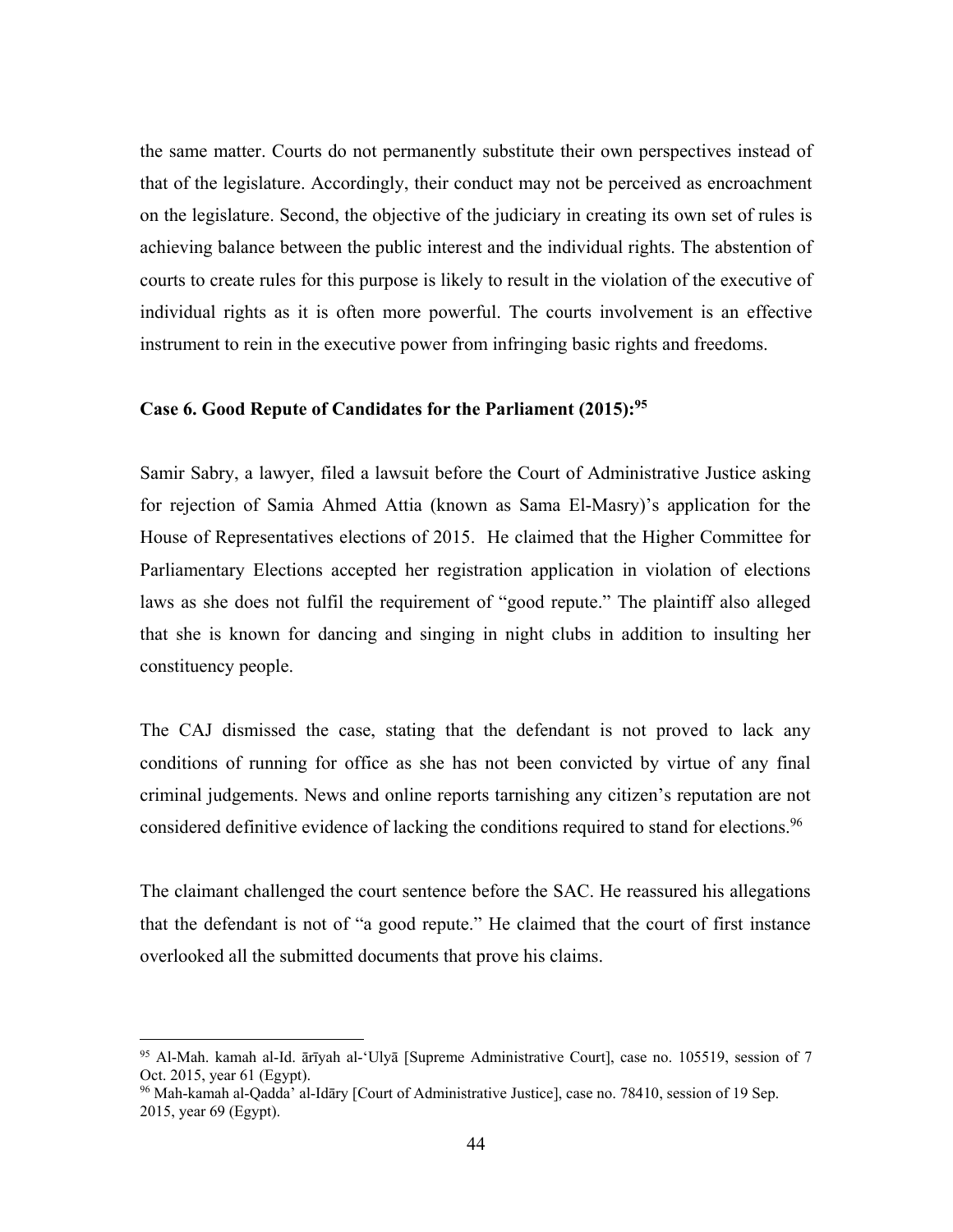The Supreme Administrative Court (SAC) revoked the first instance court judgment and rejected the defendant's registration application for the House of Representatives elections of 2015. The judgment stated that the right to stand for elections is a constitutional right that lies in the core of a democratic process. However, the burdens and responsibilities of any member of the House of Representatives necessitate the possession of a reasonable degree of trust, credibility and integrity. "Good repute" is possessing valuable traits and morals that entitle the candidate plausible degree of credibility in community. The Court found that the defendant in numerous interviews had lacked good manners and shyness and thus lack the necessitated "good repute".

Moreover, the Court affirmed that although "good repute" is not stipulated in the elections statutes as a requirement for running for office, it is considered a general condition for holding any representative or executive post:

> The provisions of both the Political Rights and House of Representative Acts do not stipulate "good repute" as a condition of running for office. Nevertheless, it is considered a general requirement for holding any representative or executive post. Any representative of the people, in order to be eligible for such prestigious responsibility of the executive branch supervision, is required to be of "good repute" beyond any suspicions and also not to be famous for misbehavior. Accordingly, there is no need for the stipulation of "good repute" in a legislative provision.<sup>97</sup>

This verdict represents judicialization of mega-politics by administrative courts in the field of elections. It involves intrusion of the judiciary into the realm of law-making jurisdiction of the legislative authority. As previously illustrated, the judiciary intrusion is apparent in this case because the Court does not interpret a particular legal rule trying to advocate that its interpretation is valid. Rather, the Court evidently states that it "creates"

<u>.</u>

 $^{97}$  The original reads in Arabic: ولئن كانت كل من نصوص قانون مباشرة الحقوق السياسية , وقانون مجلس النواب لم تشترط ً السيرة الحميدة وطيب الخصال ضمن الشروط اللازمة للترشيح , إلا أنه يعد شرطا عاما متطلبا فى كل من يتقلد موقعاً تنّفيذياً أو نيابياً باعتباره من الشروط العامة المفترضة فى كل شخص , ومن باب أولى من يتصدى للعمل النيابى ممثلاً عن الشعب مراقباً لأداء الحكومة ومراجعاً لتصرفاتها , إذ يجب أن يكون هذا الشخص – حتى يكون أهلأ لتمثيل الأمة – محاطأ بسياج من السمعة الحسنة وبعيد عن موطن السوء والشبهات وألا يكون قد اشتهر عنه قالة السوء أو التردى فى سلوكه وتصرفاته , دون حاجة إلى نص صريح يقرر ذلك الشرط لتولى مثل هذا الموقع .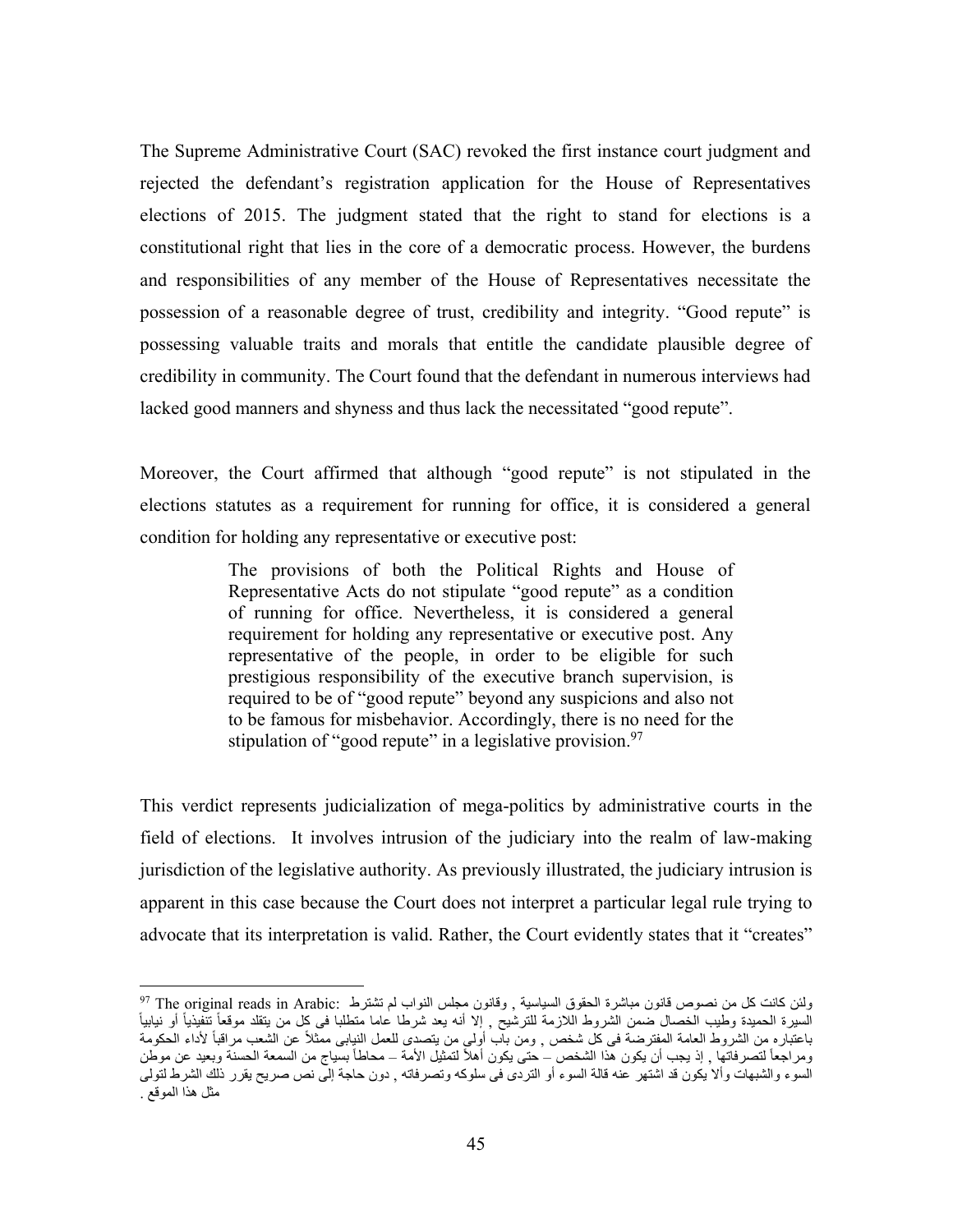an additional condition for running for office other than those stipulated by the relevant statutory rules. Given the significance of the dispute as it is related to a crucial political question and shall have impacts on determination of the outcome of the entire electoral process, judicialization of pure politics is manifested in this sentence.

In my view, this verdict is criticized for trespassing the boundaries of judicial review by the SAC and encroachment on the legislature authority. The judgment did not entail valid legal grounds on which the court established its jurisdiction to "add" a condition of running for parliamentary elections and explicitly perform the role of the legislator. It stated that the condition of "good repute" is a general requirement for holding any representative or executive post without indicating the source from which the Court derived this condition. Besides, the court ignored the State Council precedents which require conviction of a crime by virtue of criminal judgements to rule that the person lacks the required "good repute." Surprisingly, the Court found that the challenged applicant does not fulfill the requirement of good repute based on some of her statements in TV interviews. The Court did not elucidate the validity of the foundations on which it overlooked administrative case law and adopted a completely different approach regarding the evidence on lacking a "good repute"

# **Case 7. Physical and Mental Clearance of Candidates for the Parliament (2015):98**

A lawsuit was filed asking the Court of Administrative Justice (CAJ) to issue a decision ordering the Higher Committee for Parliamentary Elections to require a medical certificate proving that the applicant is alcohol-and drug-free and not suffering from physical or mental illness which adversely affect his performance as a member of the Parliament. It was claimed that the constitution and statutes have always recognized the significance of the representative post which presupposes the candidate eligibility to

1

<sup>98</sup> Mah-kamah al-Qadda' al-Idāry [Court of Administrative Justice], case no. 20868, session of 20 Jan. 2015, year 69 (Egypt).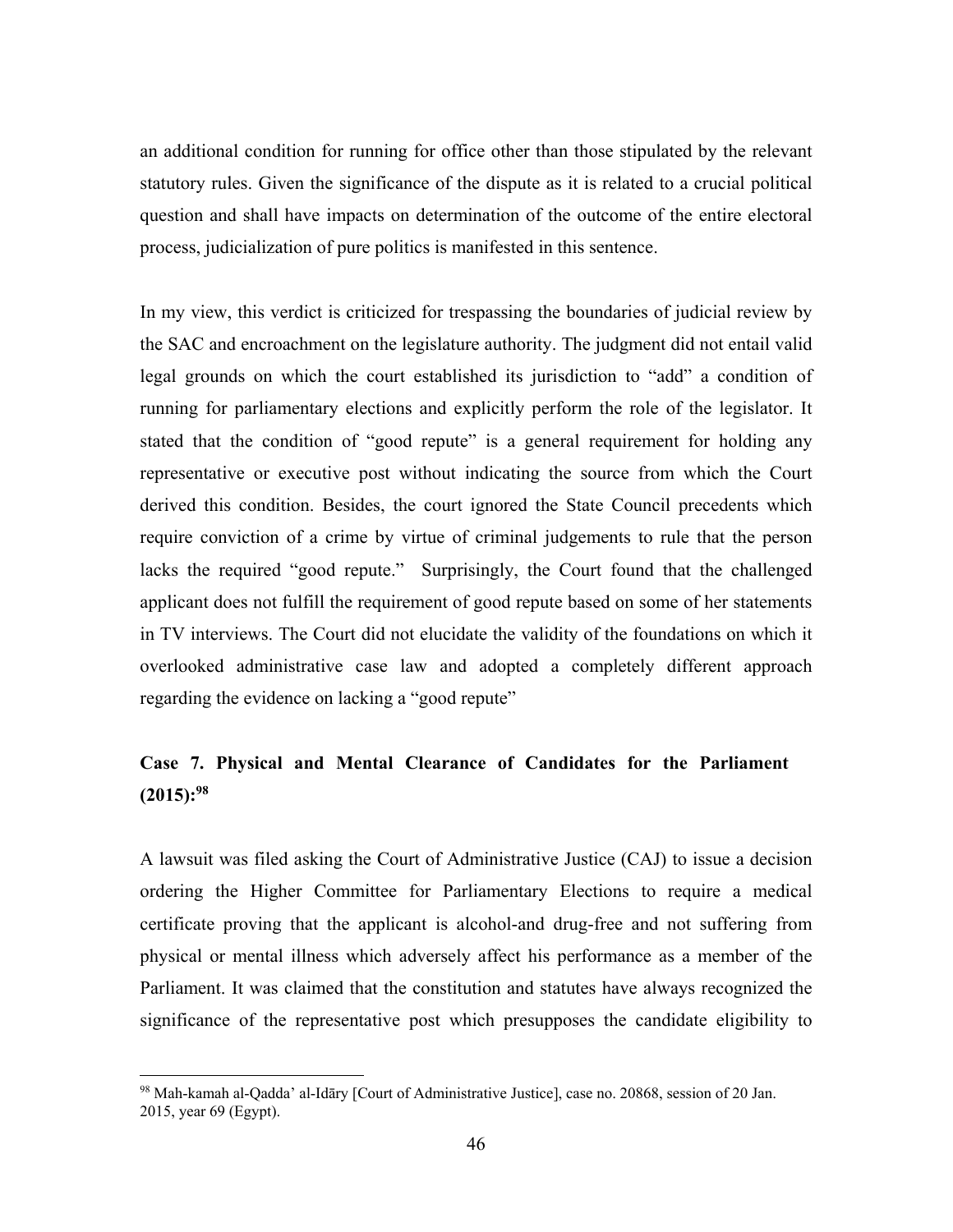efficiently perform its tasks. In addition, although both conditions of medical clearance and being alcohol-and drug-free are not stipulated in the House of Representatives Act as requirements for applicant registration, they are necessitated for holding any position in the executive and judicial branches.

The CAJ accepted the case. As for the physical and mental clearance condition, the judgment adopted a deductive analogy methodology and was established on two main pillars. On the one hand, the Exercise of Political Rights Act stipulates that voters with mental or psychological illness who are held in psychiatric centers are temporarily deprived of their right to vote. This condition of mental and psychological clearance applies *a fortiori* to parliamentary applicants whose constitutional duties, after being a parliament member, are extremely harsher than a voter. Moreover, the House of Representatives Act requires the disabled applicants to submit a medical certificate proving that the current disability may not hinder capacity to practice political rights. Stipulation of physical fitness should be extended to all the applicants not only the handicapped. The Court assured a general statement that the condition of physical, mental and psychological fitness is required for holding any position or job:

> Based on common sense, whoever applies to occupy a specific position or job, especially public service, or is selected for that, must fulfill the condition of physical, mental and psychological fitness that enables him to perform the duties of this position or job or do that work, as the case may be, whether the law stipulates for this condition or is silent on that. This condition is required by public principles without the need for a legislative provision to state it.<sup>99</sup>

On the other hand, as for the alcohol-and drug-free condition, the court assured that although the condition of "good repute" is not stipulated in elections statutes as a requirement for running for office, it is considered a general condition for holding any representative post. Alcohol and drug abuse derogates "good repute" and diminishes the

من المقرر نزولاً على ما تمليه طبائع الأمور ، أن من يتقدم بطلب لتقلد منصب أو وظيفة معينة أو :The original reads in Arabic <sup>99</sup> الاضطلاع بعمل من الأعمال ، وبصفة خاصة العمل العام ، أو يقع عليه الاختيار لذلك ، يجب أن يكون مستوفياً لشرط اللياقة البدنية والذهنية والنفسية التى تمكنه من أداء واجبات هذا المنصب أو الوظيفة أو القيام بذلك العمل ، بحسب الأحوال ، سواء نص القانون على تطلب هذا الشرط أم سكت عن لذلك ، إذ أن هذا الشرط يُعد من الشروط التي توجبها الأصول العامة بغير حاجة إلى نص خاص يقرره ،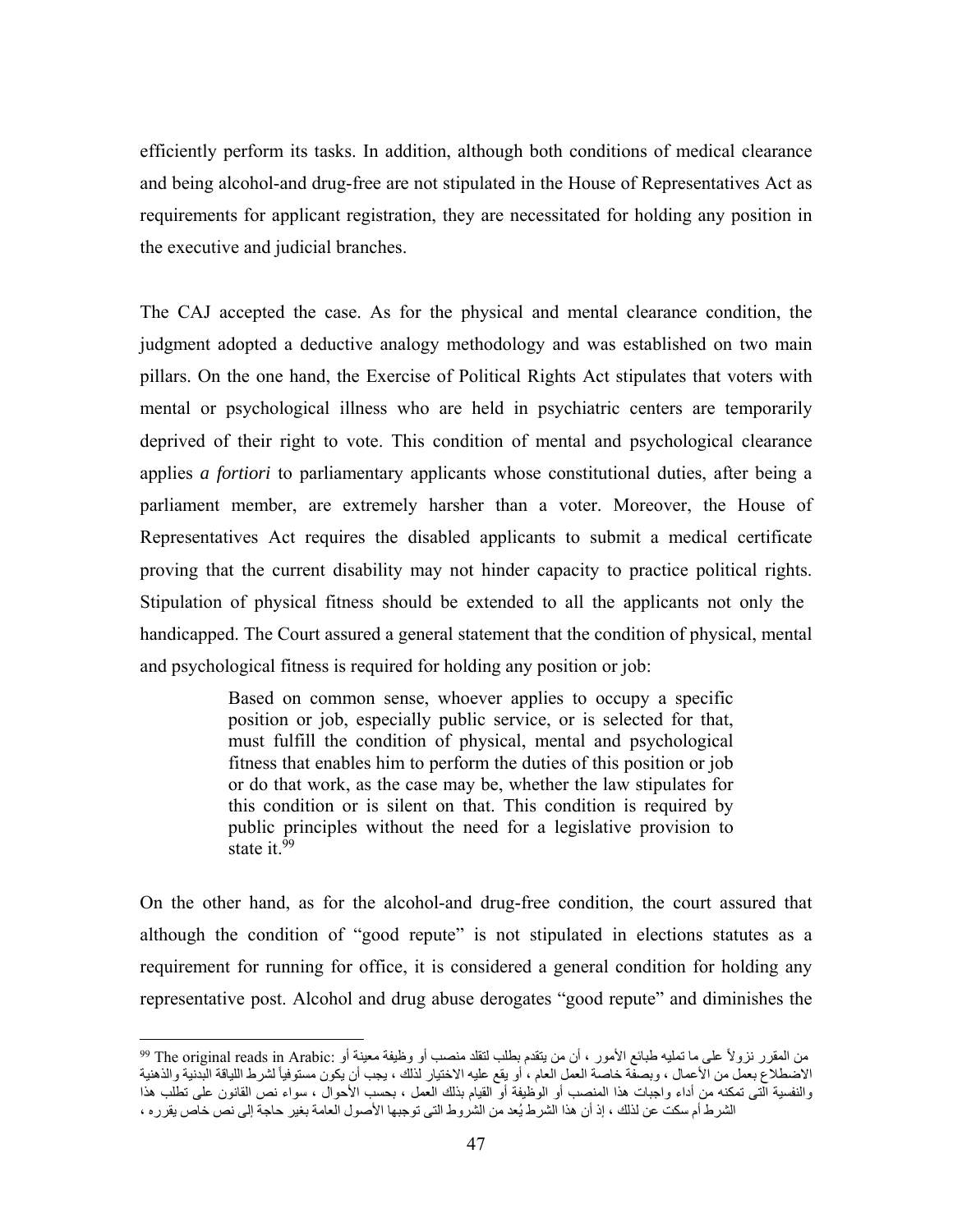applicant's credibility. It also infringes his/her constitutional oath to "respect the Law."<sup>100</sup> Egyptian laws and regulations have always criminalized drug possession, abuse and trafficking.

In my view, the same aspects of criticism of the previous verdict on "good repute" condition (case no. 6) may be directed to this judgment. Although the statutory law on parliamentary elections provides for detailed conditions for running for office, the Court "created" two additional conditions on its own initiative. The judgment lacks robust legal grounds for trespassing the boundaries of judicial review by the Court. Given the importance of the representative post, it is not sufficient for establishing extra requirements for running for office to state that the condition of physical, mental and psychological fitness is based on "common sense" or "public principles" as mentioned in the verdict. The Court obviously replaces itself instead of the legislator and imposes its own perspectives in a core political matter that tremendously affects the results of the electoral process as it determines who is eligible to apply to run for office.

It is noteworthy in this regard to indicate one of the self-made judicial technique used by administrative courts to excessively expand their scope of judicial review, which is review of the executive's omission, legally termed as "passive administrative decision." Article 10 of the State Council Act provides for its judicial review of the executive's omission to take an action required by virtue of law. Such omission is termed in the legal terminology of administrative courts' rulings a "passive administrative decision." This provision is considered necessary for guaranteeing a comprehensive scrutiny of the executive in both cases of taking and refraining from taking legally required actions. Administrative courts have excessively been engaging in making public policies and creating legal rules on the basis of review of passive administrative decisions even when there is no explicit legal rule requiring the executive to take a certain action. In other

<u>.</u>

<sup>&</sup>lt;sup>100</sup> Article 104 of the Egyptian Constitution state that "As a condition for undertaking his/her duties, a House of Representatives member shall take the following oath: "I swear by The Almighty God to loyally uphold the republican system, respect the Constitution and the Law, fully uphold the interests of the People, and to safeguard the independence of the nation and the integrity and safety of."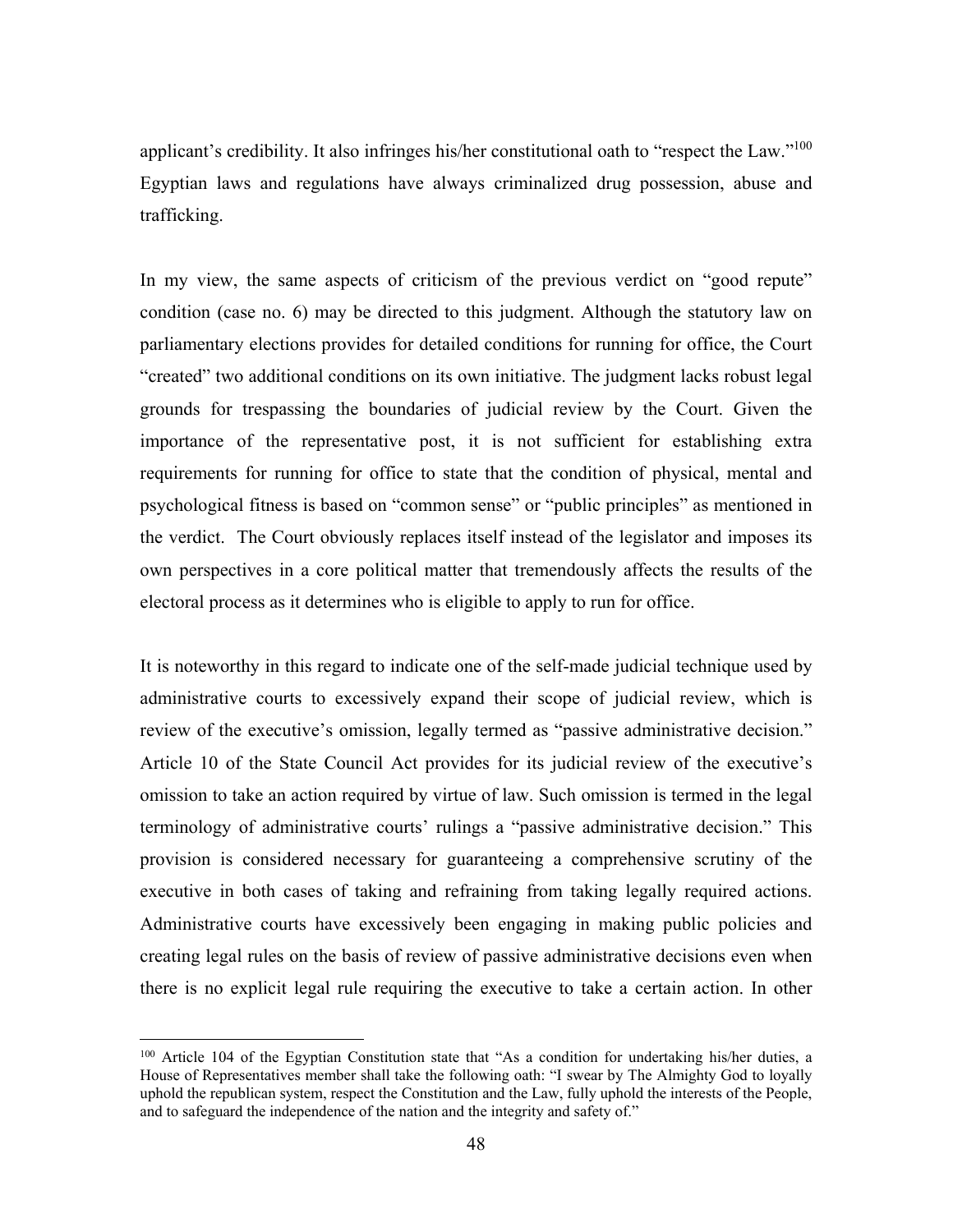words, what is problematic is the source of obligation by virtue of which the court determines whether the executive is obligated to act in a certain way or adopt a certain public policy. The case is probably simple if the source of the executive's obligation to adopt a certain policy is an evident legislative rule. Nevertheless, it becomes intrinsic when there is no such a provision. When the Court explicitly creates a legal rule, it often states in its ruling that the executive's omission to adhere to it constitutes an illegitimate "passive decision" and hence the court orders it to comply with this rule stipulated by virtue of "law." The verdict on physical and mental clearance of candidates for the Parliament presents a clear example of excessive use by administrative courts of the review of "passive administrative decision" as the Court ordered the Higher Committee for Parliamentary Elections to require a medical certificate proving that the applicant is alcohol-and drug-free and not suffering from physical or mental illness, stating that these two conditions are necessitated by "law," although there was no legal rule in this regard.

#### **C) adoption/abolition of a substantial public policy:**

A third form of judicialization of mega-politics is apparent when administrative courts decide on making, suspension or abolition of a public policy related to substantial social, economic, or political questions. A confluence of factors and institutions take part in the process of public policy making. It is a very complicated process through which various political actors influence each other. Conventionally, executive and legislature, as representative institutions, are entitled to making public policies which have to be formulated in consistency with the existing constitutional framework and legal provisions. The administrative apparatus of the state substantially contributes to implementation of public policies. The role of administrative courts is to review the actions of the executive during the implementation process of these policies and properly apply the law pertaining to them. While doing so, they render judgments that provide suggestions for effective implementation of these policies and achievement of their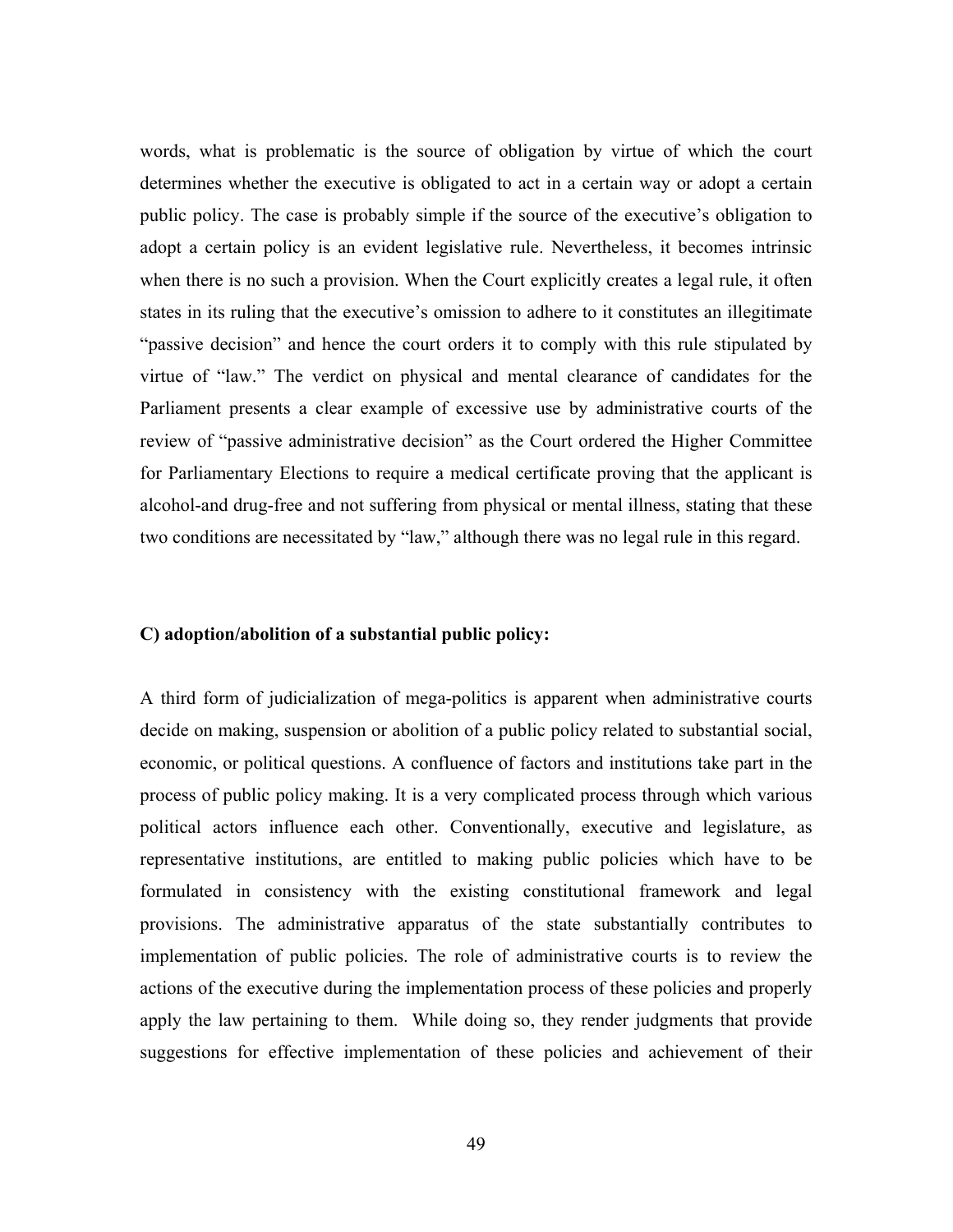objectives. This is more likely to occur in judgments that highlight the defects and shortcomings of a particular public policy after it is actually put into force.

At times, the State Council renders judgments that make or substantially contribute to making a public policy for achieving a specific purpose. Similarly, its judgments suspend or completely revoke a public policy concerning crucial social. economic or political matters. In these cases, the locus of political activity is transferred to courtrooms. The authority of policy making, formerly perceived to be entitled to politicians, is relocated from executives and legislature to the judiciary. The judicialization of mega-politics is accordingly manifested when administrative courts make or abolish a pivotal public policy rather than sticking to their conventional role of making sure that public policies and relevant legal provisions are properly applied by the agencies and organs of the administrative apparatus.

It should be pointed out that, in legal terms, when administrative courts decide on making, suspension or abolition of a public policy, it would be misleading to allege that they constantly surpass their limits of jurisdiction. Although in these cases, the authority of public policy-making seems to be transferred to the judiciary, assessment of this form of judicialization of mega-politics, in regard to excessive expansion of jurisdiction, should move beyond the binary model of evaluation: either involves encroachment of the State Council on the jurisdiction of other main organs of the state or lies within administrative judiciary's scope of competence. Like the previous two forms of judicialization of mega-politics, this form should be assessed on a case-by-case basis according to the facts of the case, the nature and legal characteristics of the public policy in question, and the relevant constitutional and regulatory framework. I depict below three cases manifesting the occurrence of judicialization of mega-politics regarding fundamental social and economic public policies. In each case, I briefly illustrate the facts and grounds of the judgement. Then, I analyze the verdict to indicate whether it constitutes an excessive expansion of administrative judiciary's jurisdiction or it falls within the scope of judicial review.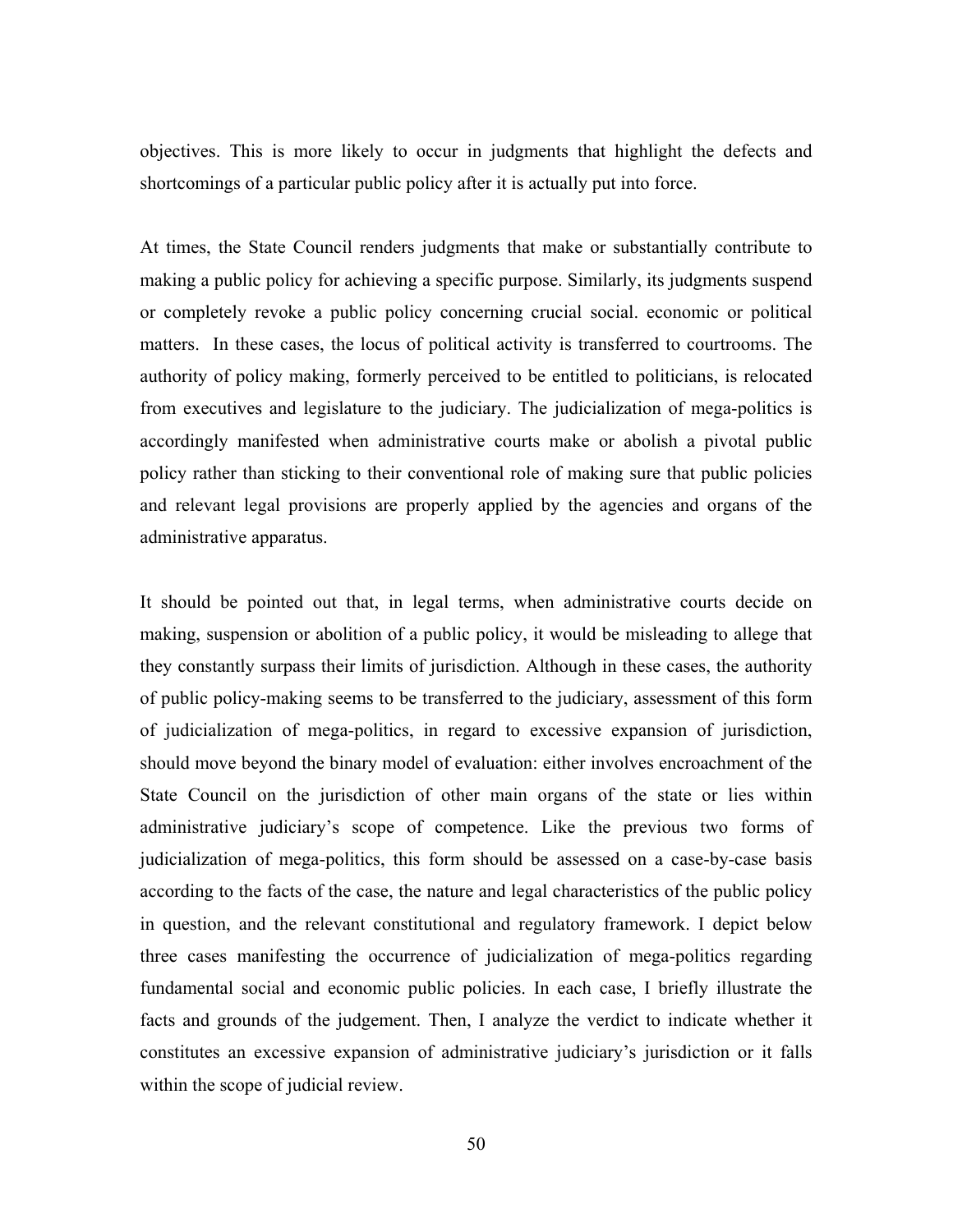#### **Case 8. Minimum Wage for workers (2010):101**

Nagi Rashad, a worker at the South Cairo Milling Company, filed a lawsuit before the CAJ asking for the establishment of a minimum wage for workers in the private sector. He claimed that all private sector employees are suffering from very low wages that are not proportionate to the constant prices increase. The abstention of the government to determine a minimum wage violates the constitutional rights of employees.

The CAJ accepted the case and established its verdict on two pillars. First, the constitutional provisions that recognize and protect certain rights cannot be considered non-binding guidelines. Instead, they are legally obligatory provisions. The Egyptian constitution has recognized the value of work and considered it simultaneously as a right and a duty. It has also stipulated for the workers' rights, *inter alia*, to ensure a fair remuneration for their work, guarantee a minimum wage and linking the wage to productivity.<sup>102</sup> Accordingly, these provisions have to been put into force through the adoption and implementation of actual policies and programs.

Second, the Court affirmed that the government is bound to play an active and functioning role for a minimum wage determination. Hence, it is not legally permissible to leave the determination of workers' wages to the employers who take advantage of the workers' need to work and force them to receive unfair wages, that are not commensurate neither with their work nor the increase in living expenses. The Court indicated that a fair wage for the worker, regardless of the financial determination of its exact value, has to guarantee a dignified life for the worker and his family. The Court concluded that the minimum wage establishment is a preliminary and substantial step to achieve a fair wage

<sup>101</sup> Mah-kamah al-Qadda' al-Idāry [Court of Administrative Justice], case no. 21606, session of 30 Mar. 2010, year 63 (Egypt).

<sup>&</sup>lt;sup>102</sup>Article 23 of the Egyptian Constitution of 1971, that was in force at the time of the Verdict, states that "The national economy shall be organized in accordance with a comprehensive development plan which ensures the growth of the national income, fair distribution, higher living standards, elimination of unemployment, the increase of job opportunities, the linking of wages to productivity and the determination of minimum and maximum wages in a manner which guarantees the reduction of disparities between incomes."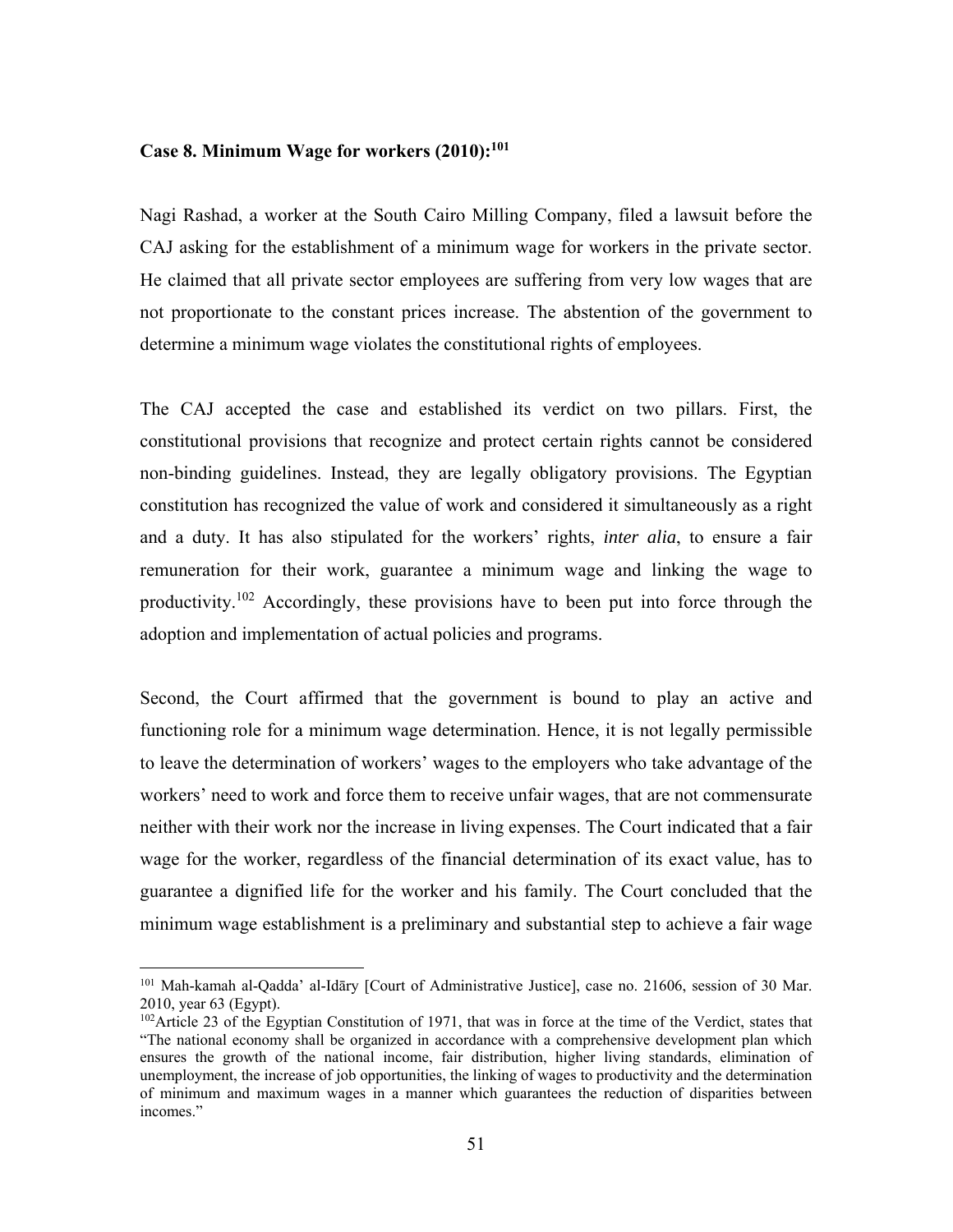for workers because they are the weak party in the work relationship and hence their protection is obligatory.

This judgment manifests the judicialization of mega-politics in the form of obligating the executives to embrace a certain public policy and take the required procedures for its actual implementation. It highlights the involvement of administrative judiciary in a substantial social predicament related to social justice and fair distribution of wealth. Conventionally, the decision to establish a substantial public policy like fixing a minimum wage for workers is entitled to the legislature and executives in conformity with the existing constitutional framework. In this case, the State Council moved beyond its traditional role of reviewing the implementation of a given public policy by the administrative machinery and ordered the executives to establish a minimum wage for workers in the private sector.

In my view, this judgment is criticized because it represents trespassing of the frontiers of judicial review by administrative courts and excessive utilization of the tool of "passive administrative decision." As formerly elaborated, the State Council's judicial review includes the executive's omission to take an action required by virtue of law. When the executives refrain from taking a specific action although there is a constitutional or statutory rule that obliges them to do so, administrative courts are entitled to revoke such omission (which constitutes the passive administrative decision) by issuing a judgment ordering the executives to perform its obligation. In the case of workers' minimum wage, the Court established its judgment mainly on the re-interpretation of the binding force of the constitutional provisions on the objectives of the national economy plan. Article 23 of the Egyptian Constitution of 1971, that was in force at the time of the verdict, provides for the general objectives of the national economy plan which are the growth of the national income, fair distribution, higher living standards, elimination of unemployment, the increase of job opportunities, the linking of wages to productivity and the determination of minimum and maximum wages in a manner which guarantees the reduction of disparities between incomes. In my perspective, these objectives are nothing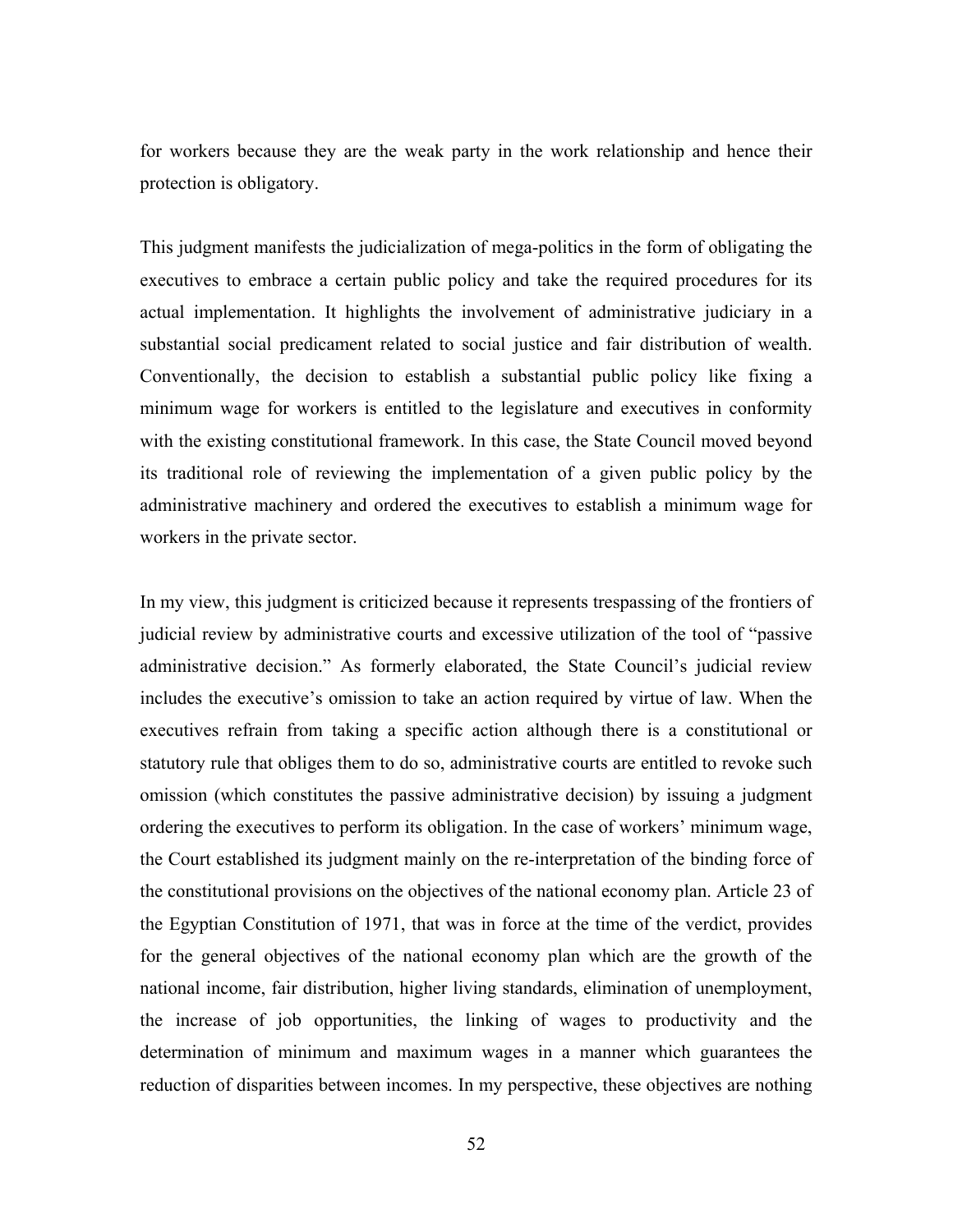but general guidelines for both the legislature and executives to put into consideration while formulating and implementing the national economy development plan. The Court misinterpreted the constitutional provision when it conferred these objectives a binding force, alleging that the objective of establishment of a minimum wage for workers is an obligatory one which the executive branch is constitutionally bound to fulfil. Accordingly, the Court "invented" a source of obligation, derived from the constitutional guidelines, to order the executives to establish a minimum wage for workers. This is considered an excessive expansion of judicial review because the judgment lacks a valid constitutional and legal ground to obligate the executive to embrace the major public policy of workers' minimum wage.

It should be pointed out that the previous aspect of criticism is similar to what was directed to the judgment on the physical and mental clearance of candidates for the Parliament (case no.7) in which the court ordered the Higher Committee for Parliamentary Elections to require a medical certificate proving that the applicant is alcohol-and drug-free and not suffering from physical or mental illness, while stating that these two conditions are necessitated by "law." Although the conditions of physical, mental and psychological fitness are not stipulated by the statutory rules on the parliamentary elections, the court "invented" the legal source of these conditions by stating that they are stipulated based on "common sense" or "public principles" as I mentioned earlier.

### **Case 9. Healthcare Privatization (2008):103**

 $\overline{a}$ 

Starting from late 1990s, the Egyptian government initiated a privatization process as a means to enhance the efficiency of the economy that encountered massive financial and economic predicaments. This process extended to numerous sectors of the state. As for the healthcare sector, the Court of Administrative Judiciary (CAJ) annulled the entire

<sup>103</sup> Mah-kamah al-Qadda' al-Idāry [Court of Administrative Justice], cases no. 21550, 21665, 2212, 22752, 25857, session of 4 Sep. 2008, year 61 (Egypt).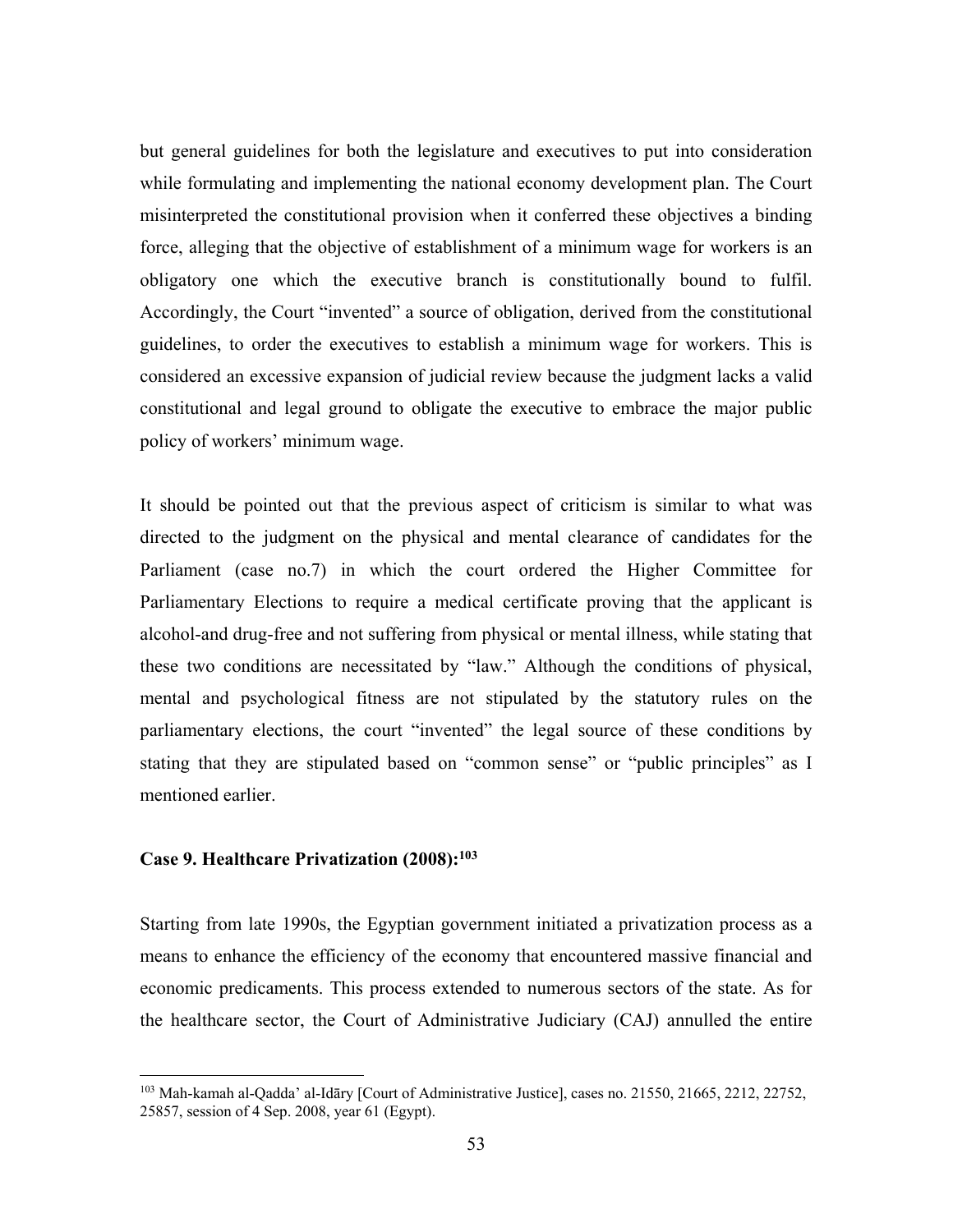privatization process of the National Authority of Health Insurance. The Court asserted that providing health insurance service is a constitutional obligation on the state in order to preserve and promote the individual rights to life and health. In compliance with the Constitution, the legislator has entrusted the National Authority for Health Insurance with two main functions, financing and providing the healthcare service, Accordingly, it is not permissible for this authority to refrain from carrying out any of these two functions or to transfer it to any other entity. These two functions are constituent components of its social duty assigned by the legislator in compliance with the provisions of the Constitution.

The CAJ also declined the justifications of the privatization process that alleged its necessity for the healthcare sector development and overcoming revenues insufficiency. It affirmed that privatization process would undermine the social function of the state to ensure health and safety of individuals as it grants the entire control over healthcare service to private sector whose ultimate objective is maximizing profits regardless of any social or collective considerations.

This judgment highlights the judicialization of mega-politics in the form of total abolishment of a crucial public policy adopted by the executives. The court got embroiled in healthcare privatization process as an intrinsic macro-economic public policy. It should be noted that the Court did not scrutinize the detailed implementation of this public policy by the administrative apparatus of the state. Instead, it engaged with the legality of the principal option of the executives to adopt the privatization policy in this prominent sector. The decision to make or abolish fundamental public policies is no longer exclusively entitled to the legislature and the executives. This judgment indicates that the judiciary involves in determining the validity and justifiability of a public policy that has major consequences on the entire society, and accordingly judicializes mega-politics.

In my view, this judgment did not involve an excessive expansion of the State Council's judicial review because it was founded on valid legal grounds that proved the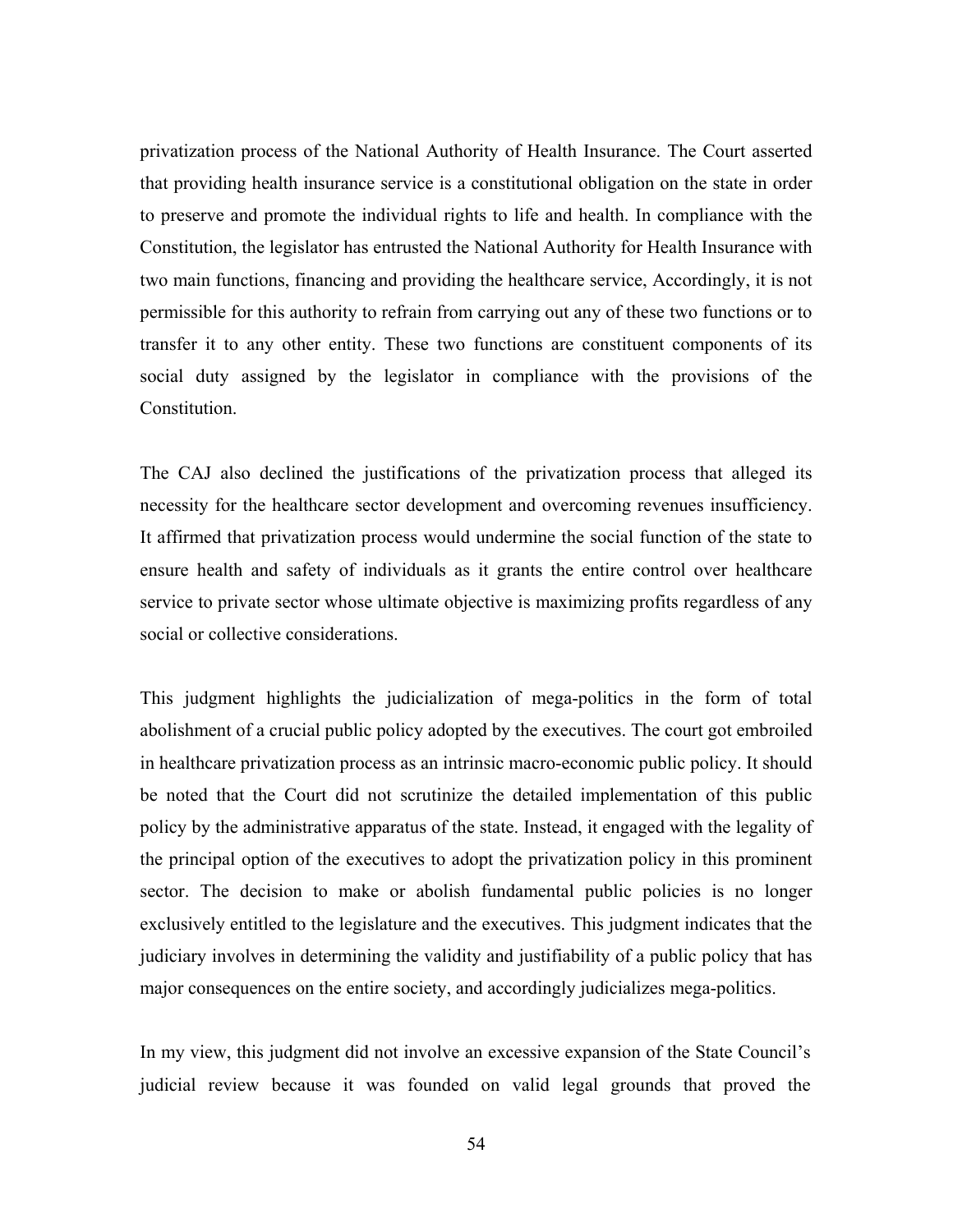infringement of the constitution by the healthcare privatization policy. The Court did not claim that it provided their own preferred version of public policy in relation to healthcare system instead of the privatization policy embraced by the executives. Rather, the court indicated that the privatization policy is not in conformity with the constitutional and statutory framework relevant to the healthcare system and therefore may be revoked. Therefore, in this case, administrative judiciary did not trespass limits of judicial review although it involved into the public policy-making process, conventionally belonging to the legislature and/or executives. The Court declared the grounds on which the healthcare privatization policy contradicted with the constitutional social objective of providing the healthcare to all beneficiaries and violated the basic rules of the social and healthcare insurance stipulated by the constitution, multiple social insurance legislations, and international conventions.

# **Case 10. Omar Effendi Sale Contract (Privatization of Public Sector Companies) (2011):104**

On December 21<sup>st</sup> 2010, nearly a month before the Egyptian Revolution of 2011, Hamdi El-Fakharani brought a lawsuit before the CAJ asking for declaring null and void the administrative contract concluded between the Ministry of Investment (represented as The Holding Company for Construction and Development) and the "Anwal Trading Company<sup>"105</sup> for the selling of "Omar Efendi Company" at the total price of 590 million Egyptian Pounds. The plaintiff argued that the determined price is much lower than the market value of the sold company which exceeds 2.5 billion Egyptian Pounds. Also, the contract was not supervised by the competent Department of Legal Advice in the State Council in violation of law. In addition, the purchasing company did not comply with the contract provisions as it laid off a large number of workers that exceeds the agreed number in the contract.

<sup>104</sup>Mah-kamah al-Qadda' al-Idāry [Court of Administrative Justice], case no. 11492, session of 7 May. 2011, year 65 (Egypt).

<sup>&</sup>lt;sup>105</sup> This company is completely owned by a Saudi investor called Mr. Gameel Abdul Rahman El-Kenbeet.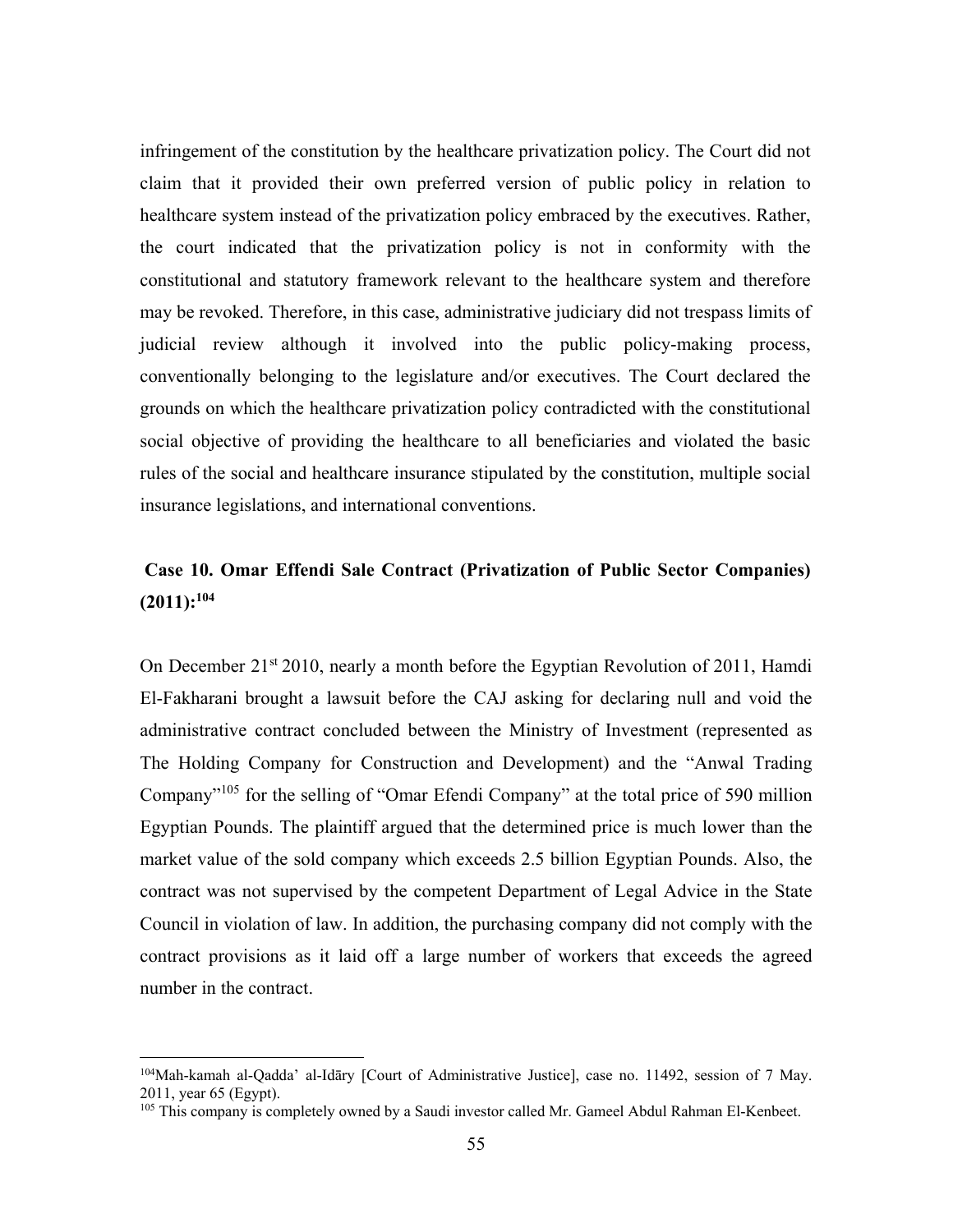On May  $7<sup>th</sup>$  2011, the CAJ accepted the case and nullified the contract as it encompassed extremely gross violations of laws and regulations related to the privatization of public assets, that amount to constitute serious squandering of public money. These infringements entailed selling the shares of Omar Effendi Company at a price that is completely disproportionate to the rights and privileges obtained by the purchaser. In addition, the latter had been delivered certain movables free of charge and allowed to sell assets of historical and cultural characters that are legally prohibited be disposed of. The Court also declared that the purchasing foreign investor had been enabled to sell the company's assets at the market value despite being evaluated in the nullified contract on other bases that resulted in lesser values.106 Besides, the purchaser was enabled to evade taxes.

The CAJ concluded its verdict with declaring that its findings reveal malicious squander of public property which unprecedentedly took place under the leadership of many ministries. The Court described this as "the largest sabotage operations of the Egyptian economy", which constitute crimes, if proven after investigations, as well as administrative corruption that requires accountability. The Court stated that:

> The court considers its judicial ruling as a notification to all investigative bodies in the state: to the Public Prosecution, the Public Funds Prosecution, the Illicit Gain Administration, and the Administrative Prosecution, so that each entity carries out its duties as required by law to protect the country from the evil of corruption.107

The State Council, in other cases, also nullified a great deal of privatization contracts that included sale of public sector companies, owned by the state, to foreign investors such as

<u>.</u>

<sup>&</sup>lt;sup>106</sup>The court declared that the Omar Efendi Company's assets were evaluated on the basis of discounted cash flows and hence were extremely less than their market value. In addition, the court stated that the process of these assets evaluation has entailed eleven aspects of gross violation of laws and regulations related to the organization of privatization as illustrated in the verdict in detail.

ان المحكمة تعتبر حكمها القضائي هذا بلاغاً لكل جهات التحقيق بالدولة، للنيابة العامة، ونيابة :<sup>107</sup>The original reads in Arabic الأموال العامة، وإدارة الكسب غير المشروع، والنيابة الإدارية، لتتخذ كل جهة حيال هذا الأمر ما أوجبه عليها القانون وما يقي البلاد شر . الفساد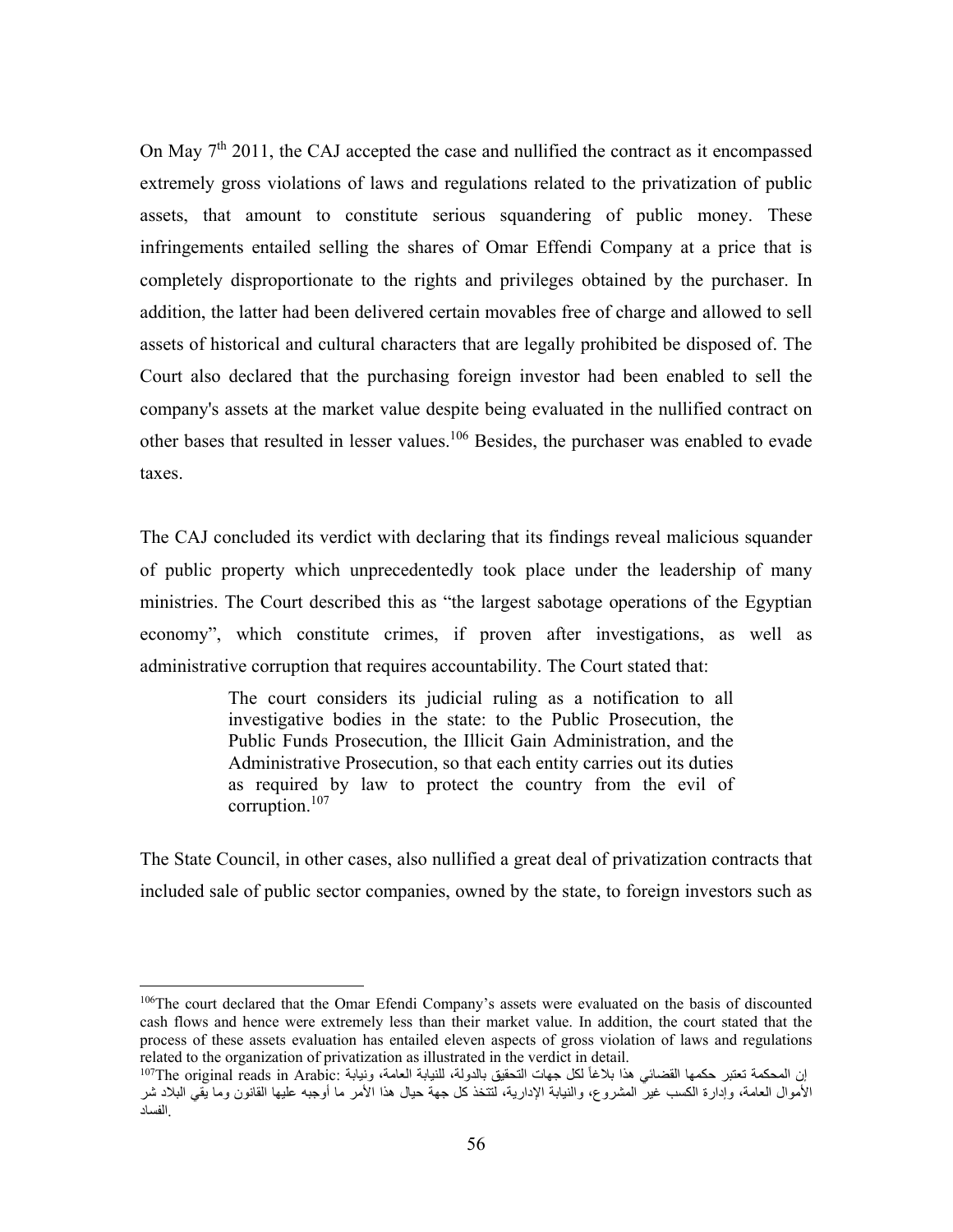the sale contracts of Shebin El-Kom Textile Company, the Tanta Company for Linen and Derivatives, the Steam Boilers Company and the Nile Cotton Ginning Company.108

Cases of nullifying the sale contracts of major public sector companies, including Omer Effendi, demonstrate the judicialization of mega-politics in the form of abolishment, or at least substantial suspension, of a public policy in the domain of macro-economic planning. Unlike the judgment on the healthcare privatization policy (case no.9), these verdicts on privatization of public sector companies did not revoke the principal decision of the executive branch to adopt the public policy of privatization. In almost all these cases, the court affirmed that the privatization of public sector companies, in itself, aims that improving economic efficiency by relying on market mechanisms and competition, alleviating financial burdens on countries that suffer from large losses in public sector companies, and expanding the size of the private sector.<sup>109</sup>However, the court reviewed all the elements, decisions, conditions and implementation details of the companies' sale contracts and, in all cases, eventually declared these contracts null and void for violation of law. It is undeniable that every judgment in this regard may not be manifest, in itself, judicialization of mega-politics. Nevertheless, the fact that all the sale contracts of public sector companies were nullified by the State Council signifies the total suspension of this major public policy by administrative judiciary, which reflects a form of judicialization of mega-politics.

It should be emphasized that the scrutiny of the sale contracts of public sector companies falls within the scope of the State Council's Judicial review. Article 10 of law no.47/1972 on the State Council provides for the competence of administrative courts to review all administrative contracts. Sale contracts of public sector companies, owned by the State, to private investors, are considered administrative contracts which the State Council

<sup>108</sup> *See* generally Justice HAMDI YASIN OKASH, *Dur magles al-dawla fi kash al-khaskhasa al-fasida w mukhatatat bai' misr* (THE ROLE OF STATE COUNCIL IN REVEALING CORRUPTION IN PRIVATIZATION PROCESS AND PLANS FOR EGYPT VENDING. (Arabic) 2014; Omar el Menshawy, *Egyptian Public Law Judge: Reviewing Public Economic Policies from Nationalization to Privatization*. 2021. American University in Cairo, Master's Thesis. AUC Knowledge Fountain.

<sup>&</sup>lt;sup>109</sup> In Omer Effendi Case, the Court stated that "Privatization in itself is not an absolute evil that must be resisted, nor is it an absolute good"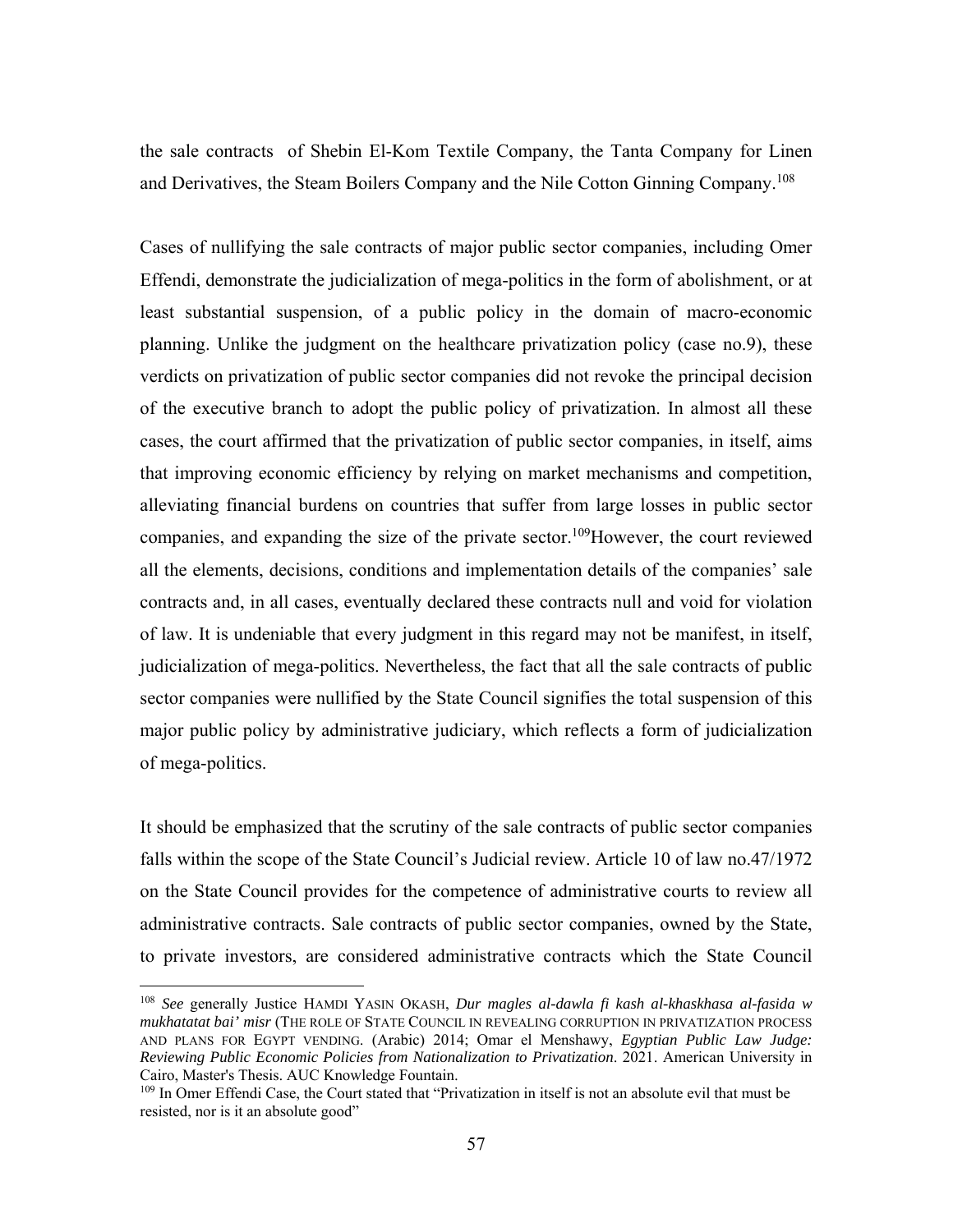possess jurisdiction to review. Accordingly, these judgments do not entail excessive expansion of jurisdiction of administrative courts. They represented a legitimate practice of judicial review by the State Council, but they eventually led to a total suspension of the privatization process as the court revealed numerous gross violations of laws and regulations that amounted to massive corruption by the executive authority while concluding and enforcing the sale contracts and consequently nullified them all.

A judicial technique which facilitate judicialization of mega-politics, in its three forms, is the expansion of standing requirement before administrative courts i.e. the concept of "litigant's interest." For the lawsuit to be admitted by administrative courts, it is legally stipulated that the plaintiff possesses an "interest" in the litigation. This "interest" condition is fulfilled when the plaintiff's factual or legal status is directly affected by the challenged action or decision of the executive. Administrative courts have widened the definition of the litigant's interest as a condition of the case admissibility. The expansion of the definition of the "litigant's interest" is a general rule permanently assured by administrative judiciary in various types of cases. Whenever the challenged action or decree of the government is related to the whole Egyptian society, courts declare that it is sufficient for the plaintiff to be an "Egyptian citizen" to admit the case. Being a citizen implies that the plaintiff is directly affected by the challenged decision and therefore the case is admitted. This expansion of the "interest" definition has yielded a tremendous increase in the accessibility of individuals to administrative courts. As a result, the frequency of lawsuits pertaining to challenging major public policies embraced by the executive has been largely growing. All the verdicts on privatization of healthcare and public sector companies provide evident examples of the ever-increasing expansion of the litigant's "interest". The State Council declared the admissibility of these case on the basis that all plaintiffs are Egyptian citizens and therefore they would be affected by the negative results of such major social and economic public policies that affect the entire society. In my view, this approach is laudable because it expands the scope of judicial review over the executives in pivotal matters that have impacts on the whole society to ensure their adherence to constitutional and statutory rules. This would promote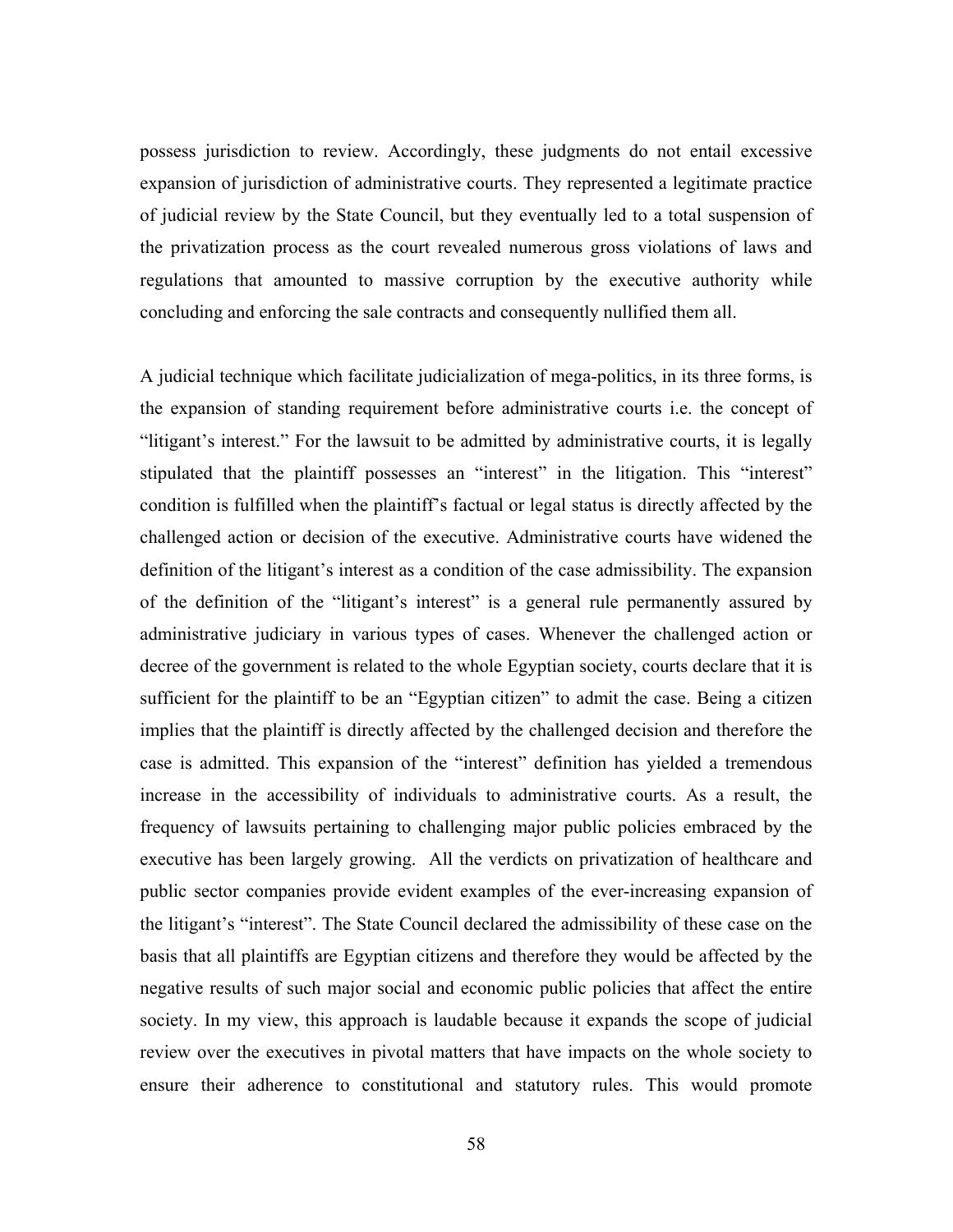accountability of the government to law. Narrowing the definition of "litigant's interest" in such cases would enable the executive branch to elude a fundamental form of accountability i.e. judicial control.

It is worth mentioning that after administrative courts invalidated plentiful sales of assets and companies owned by the state, like in Omar Effendi Case, the legislative authority enacted law no. 32/2014 which prohibits any party other than the contracting parties from challenging sales or investment contracts signed by the Egyptian state with any entity. Moreover, the law provides immunity for the judicially-challenged contracts at the time of its promulgation as it compels courts to declare all the ongoing relative lawsuits "inadmissible." Therefore, the State Council competence over the state contracts has been largely diminished $110$ .

<sup>110</sup> The law no. 32/2014 is currently challenged before the Supreme Constitutional Court which has not issued a judgment until the time of writing this thesis.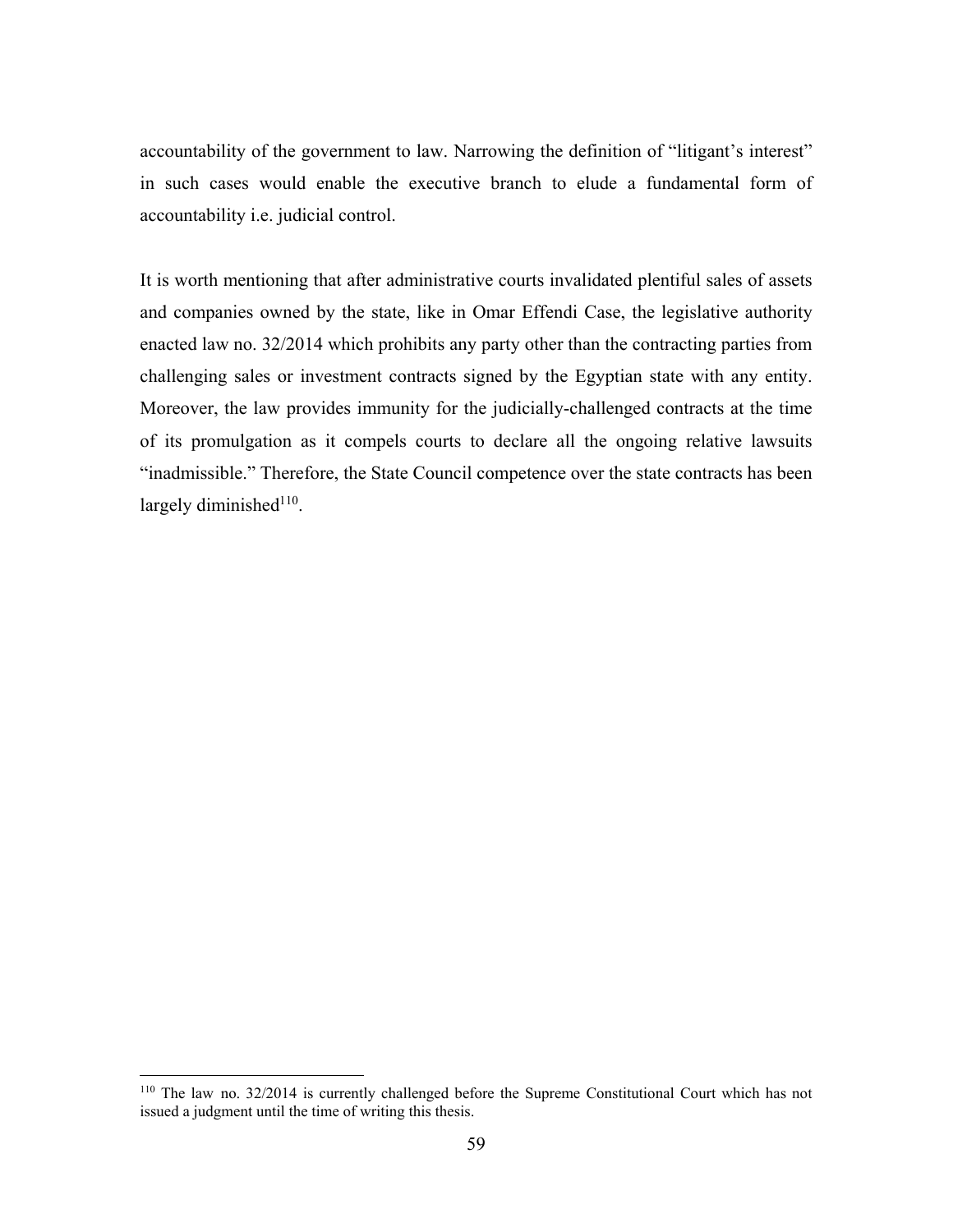# **Chapter III. Factors contributing to the judicialization of politics in the Egyptian administrative judiciary:**

The tendency of the State Council courts towards the judicialization of mega-politics is a sociopolitical and legal phenomenon which can be attributed to the convergence of an array of factors. These factors can be divided into three main categories: institutional elements, legal mobilization and judicial role perception. This chapter endeavors to elucidate these factors and explain which one may be considered as the main driving force behind the judicialization of mega-politics.

### **A. Institutional elements:**

The emergence of the trend towards the judicialization of politics in Egyptian administrative courts is backed by the presence of three basic institutional factors. First, the existence of a constitutional framework that facilitates judicial activism is a critical factor of judicialization of mega-politics. As Hirschil contends:

> The existence of a constitutional catalogue of rights and judicial review mechanisms not only provides the necessary institutional framework for courts to become more vigilant in their efforts to protect the fundamental rights and liberties of a given polity's residents; it also enables them to expand their jurisdiction to address vital moral dilemmas and political controversies of crucial significance to that polity. $111$

Administrative judges fundamentally rely on the constitutional framework to decide on crucial social, economic, and political controversies. The constitutional framework provides two main tools for the State Council to make crucial public policy decisions: the written provisions on rights and freedoms as well as the texts that determine the jurisdiction and authoritative powers of the executives.

Since 1971, Consecutive Egyptian constitutions have provided for detailed provisions on individual rights and liberties. In addition, they grant international conventions and

<sup>111</sup> Ran Hirschil, *supra* note 18, at 11.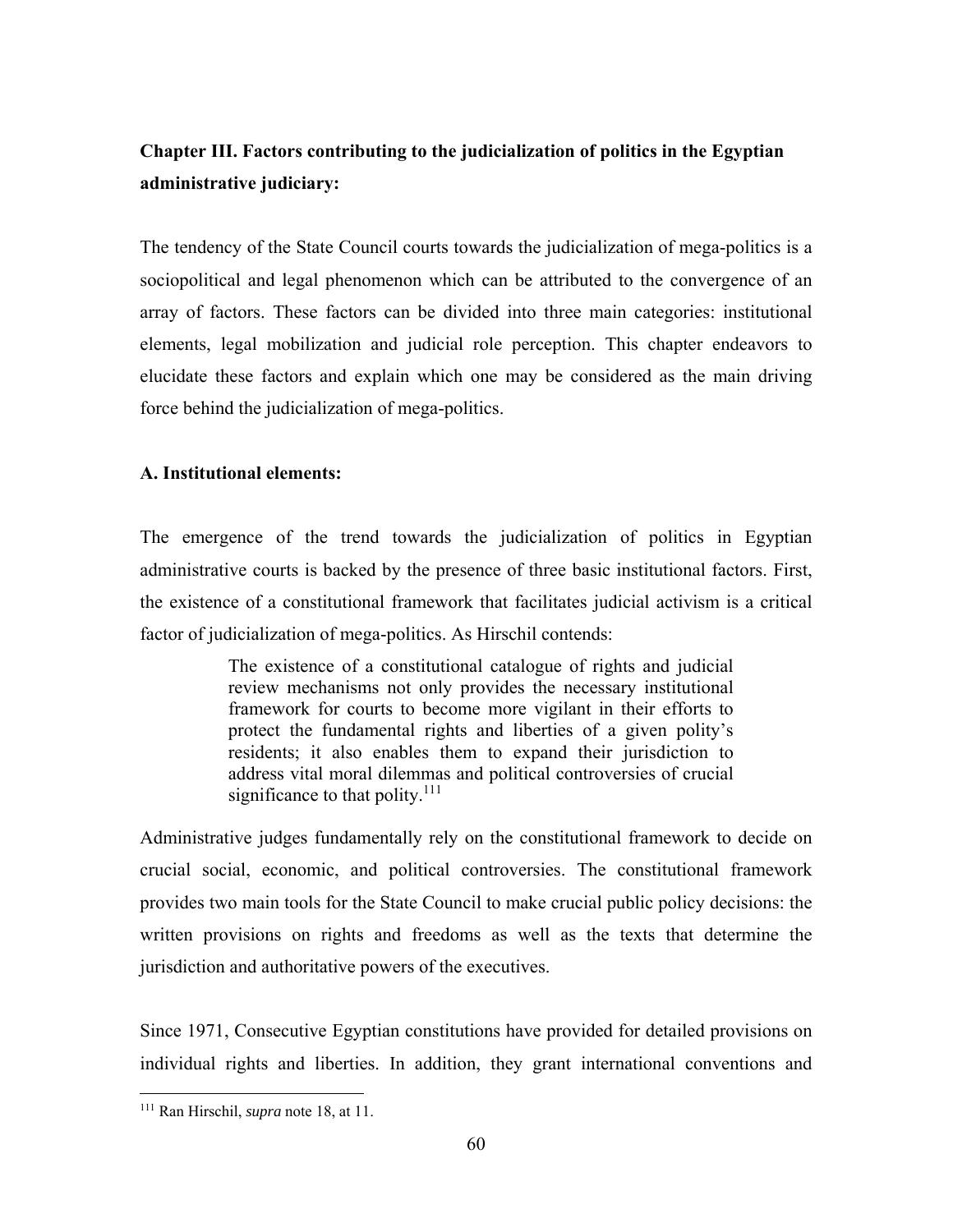multilateral treaties the binding force of municipal laws once ratified by Egyptian authorities. Hence, the provisions of all ratified human rights conventions and treaties are constituent part of the legal rules applied before courts. While adjudicating disputes, administrative courts consider specific rights texts, of the constitution or a human rights convention, as the focal point of the verdict, and simultaneously prescribe the definition, scope, limitations and parameters of the intended right or liberty, which eventually manifest judicialization of politics in this regard.<sup>112</sup>

Administrative judges have apparent propensity to go beyond the text of applicable law, if there is any, and rely more on their personal ideological preferences, cultural tilts, and social backgrounds. This is described as judicial activism.<sup>113</sup> Judges may not interpret the provisions of legal rules in a mechanistic way. Rather, they address more considerations other than the written words of the applicable law such as the real intent of the creator of these rules, whether constitutional or international, with the objective of attaining their compatibility with the relevant social, political and economic environments. When the text of the constitution or a human rights convention is ambiguous, or not well-defined, judges provide their own set of rules governing the dispute, based on their own perception of what the "proper" interpretation of the text is, or what the law ought to be. Consequently, judicial activism of administrative judiciary, through interaction with the auspicious constitutional framework, is more likely to pave the way towards the judicialization of mega-politics.

 $112$  It is noteworthy to indicate that in few instances, but I do not allege to be a general approach, the Court of Administrative Justice reached far beyond what the constitution stipulates regarding the legal force of international treaties. It held that human rights international conventions that were not ratified by the Egyptian authorities may be applicable to national disputes. Recently, in 2017 the Court stated that the Egyptian international obligations emanating from the International Convention for the Protection of All Persons from Enforced Disappearance have "international moral binding force" that gives its provisions the same legal force as municipal laws despite the fact that the convention is not ratified by the Egyptian authorities. See Al-Mah. kamah al-Id. ārīyah al-'Ulyā [Supreme Administrative Court], case no. 78415, session of 2 Jul. 2017, year 62 (Egypt).

<sup>113</sup> See Ibrahim Soliman, *Judicial Activism in the Egyptian State Council: A Case Law Study*, AUC thesis, 2016, American University in Cairo, Master's Thesis. AUC Knowledge Fountain.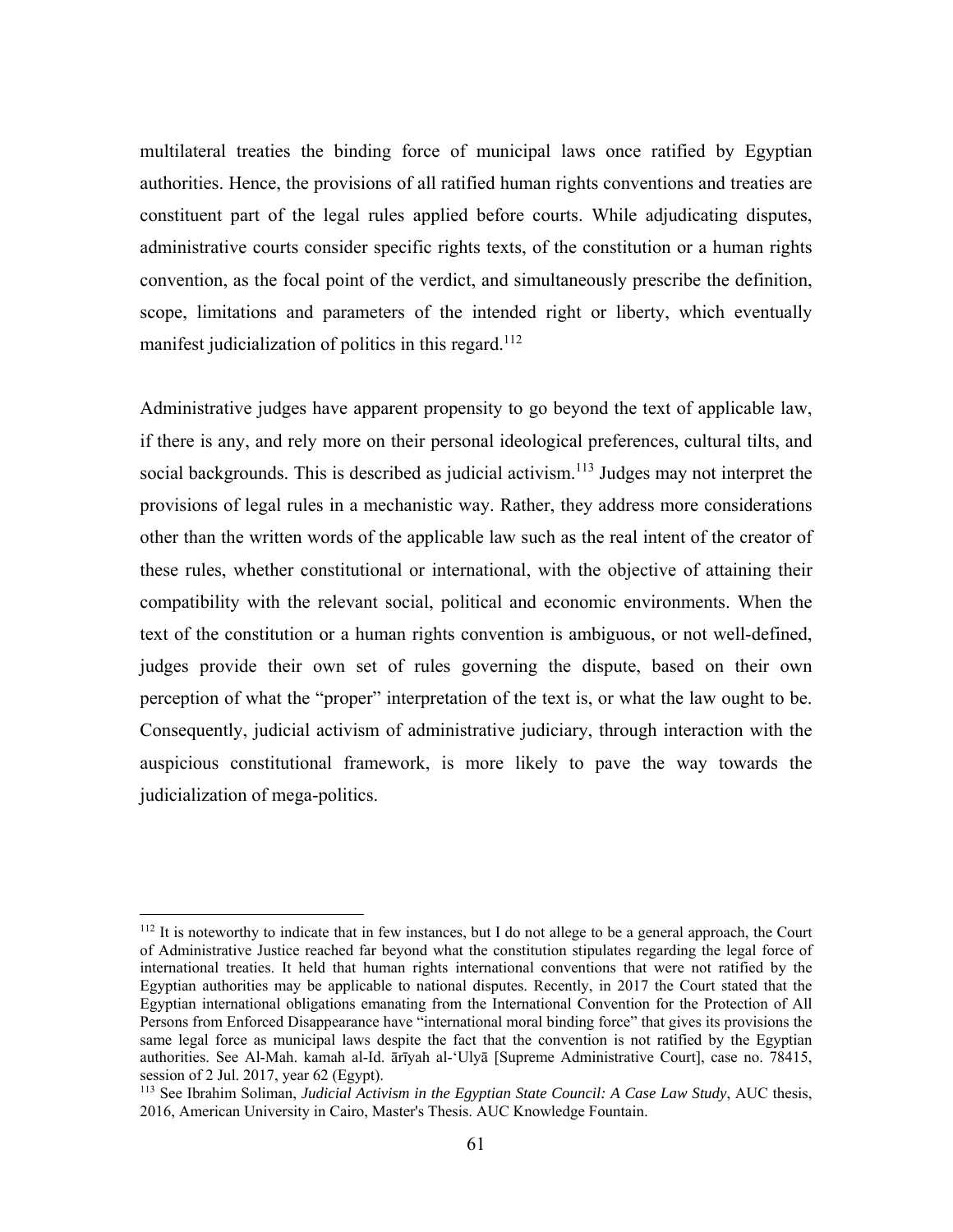The previously elaborated judgment on the civil servant right to strike (case no.5) is an apparent example when the court established its judgments on the provisions of the constitution and of the  $ICESCR<sup>114</sup>$  that provide for the right to strike and explicitly provided their own set of rules governing the issue. Moreover, the verdict that established the minimum wage of workers (case no. 8) clearly indicates how courts deviate from non-binding interpretation of some constitutional texts; and rather rely on their ideologies and policy preferences to present a novel and more authoritative interpretation of constitutional provisions to accord them a binding force.

Another prominent indication of the constitutional framework as a crucial element of judicialization is a number of judgements that prohibited police officers, affiliated to the Ministry of Interior, from entering the universities campuses and practicing any activities affecting the university independence. Although there were no legal rules regulating the police officers' existence and role in universities, verdicts of administrative courts banned such existence, on the basis that it constituted infringement of the constitutional right to education.<sup>115</sup>

Another tool provided by the constitutional framework is constitutional texts that enumerate authoritative powers of the executives. As illustrated in Chapter 2, administrative judiciary declares jurisdiction over executive actions, although formerly perceived as sovereignty acts, when the constitutional framework changes and the new constitution provides for formal or substantive requirements of these actions. The role of the judiciary is to verify the compliance of the executive to these conditions whether in the form of procedural stipulation for taking such acts (as in the case of nullifying the presidential decree calling for holding the parliamentary elections due to lack of the

<sup>114</sup> The International Covenant on Economic, Social and Cultural Rights.

<sup>115</sup> *See e.g.,* Mah-kamah al-Qadda' al-Idāry [Court of Administrative Justice], case no. 17607, session of 25 Nov. 2008, year 62 (Egypt). In this case, The Court grounded its judgment on the basis of the constitutional text on the universities independence. It asserted that this independence is achieved when the university manages its own affairs, and when all its departments and units, including the Campus Security Unit, are subordinate to the university president whose orders and decisions have to be implemented, without any interference from any other entity. So, it is not permissible to impose any restrictions on the university's practice of its affairs under any justifications as this diminishes the university independence, stipulated in the constitution.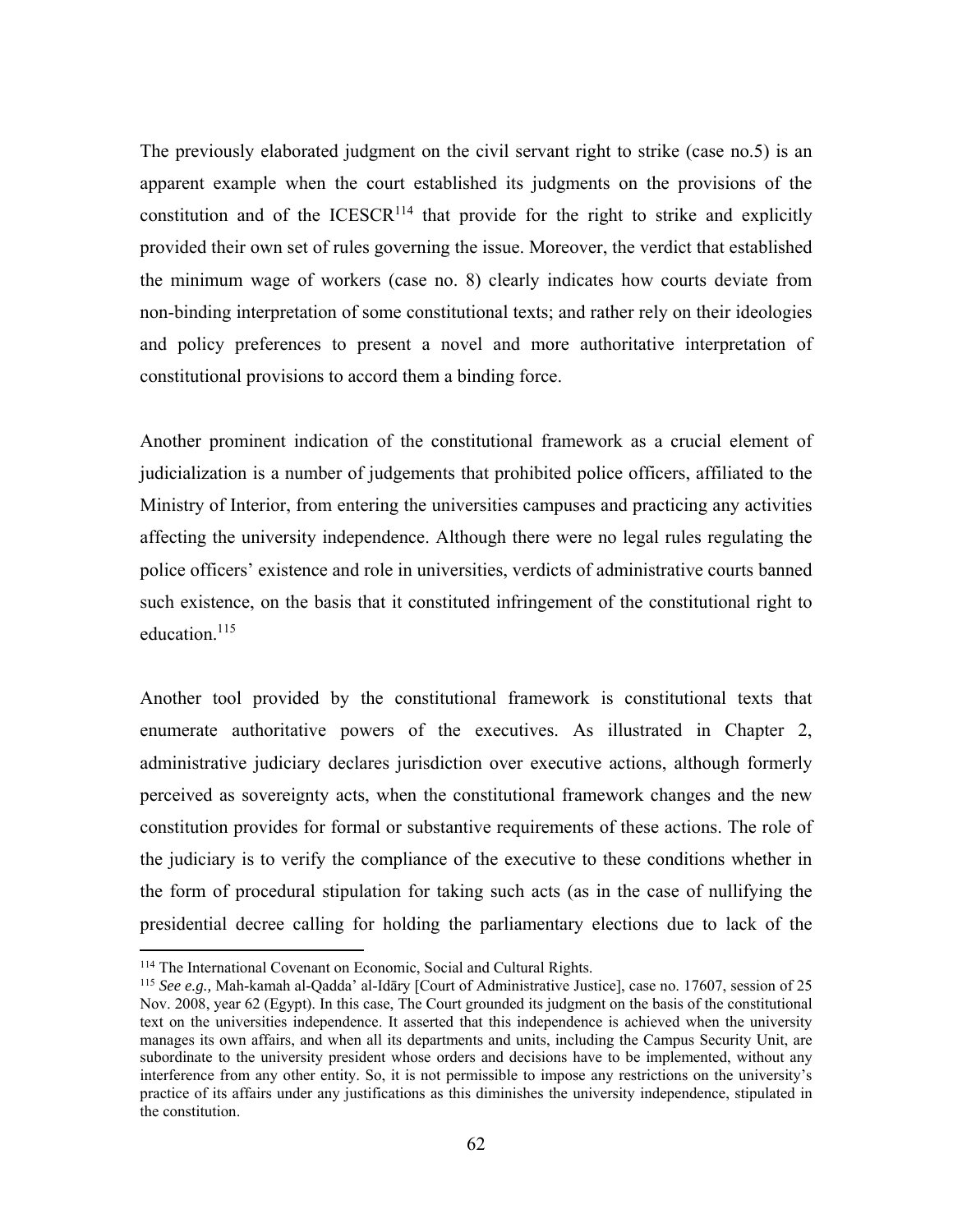Cabinet approval as a procedural condition) or substantive requirements pertaining to the subject-matter of the actions (as in the case of the Egyptian Saudi maritime border demarcation treaty, in which the court reviewed the adherence of the executive to the constitutional forbiddance to cede any part of the territory)

Second, the development of a modern complex state with large bureaucratic machinery is a considerable factor of the judicialization of mega-politics.<sup>116</sup> Expansion of judicial review of administrative courts is an inevitable outcome of the sophistication and complexity of the Egyptian society through time. The State Council scrutinizes the actions of enormous amount of public authorities and agents of the executive branch responsible for making and enforcing a myriad of policies pertaining to education, healthcare, transportation, environmental protection, investment and the like. This immense administrative apparatus with wide spectrum of fields raises the opportunities of administrative courts to deeply engage in these domains. As I previously elucidated, the involvement of the State Council in public policies arenas goes beyond guaranteeing proper implementation and achievement of their objectives and extends to establishment or abolishment of public policies. The more immense and diverse bureaucratic machinery is, the more possible occasions for the State Council to judicialize mega-politics through substantially making, suspending or revoking a major public policy.

Third, the accessibility of the State Council courts, compared to the Supreme Constitutional Court (SCC), is an important aspect that has implications for judicialization of politics. Egypt employs a centralized model of constitutional review characterized by one single court i.e. the SCC, entrusted with deciding constitutionality of legal rules. The SCC is not directly accessible through the ordinary litigation procedures before ordinary and administrative courts. According to Law no. 48/1979 governing the operations of the SCC, a lawsuit may be filed before the SCC only when a court, during litigation, decides the referral of a case to the SCC to declare the constitutionality of particular legal provisions related to the dispute, either on its own

<sup>116</sup> MARTIN SHAPIRO & ALEC STONE SWEET, *supra* note 28.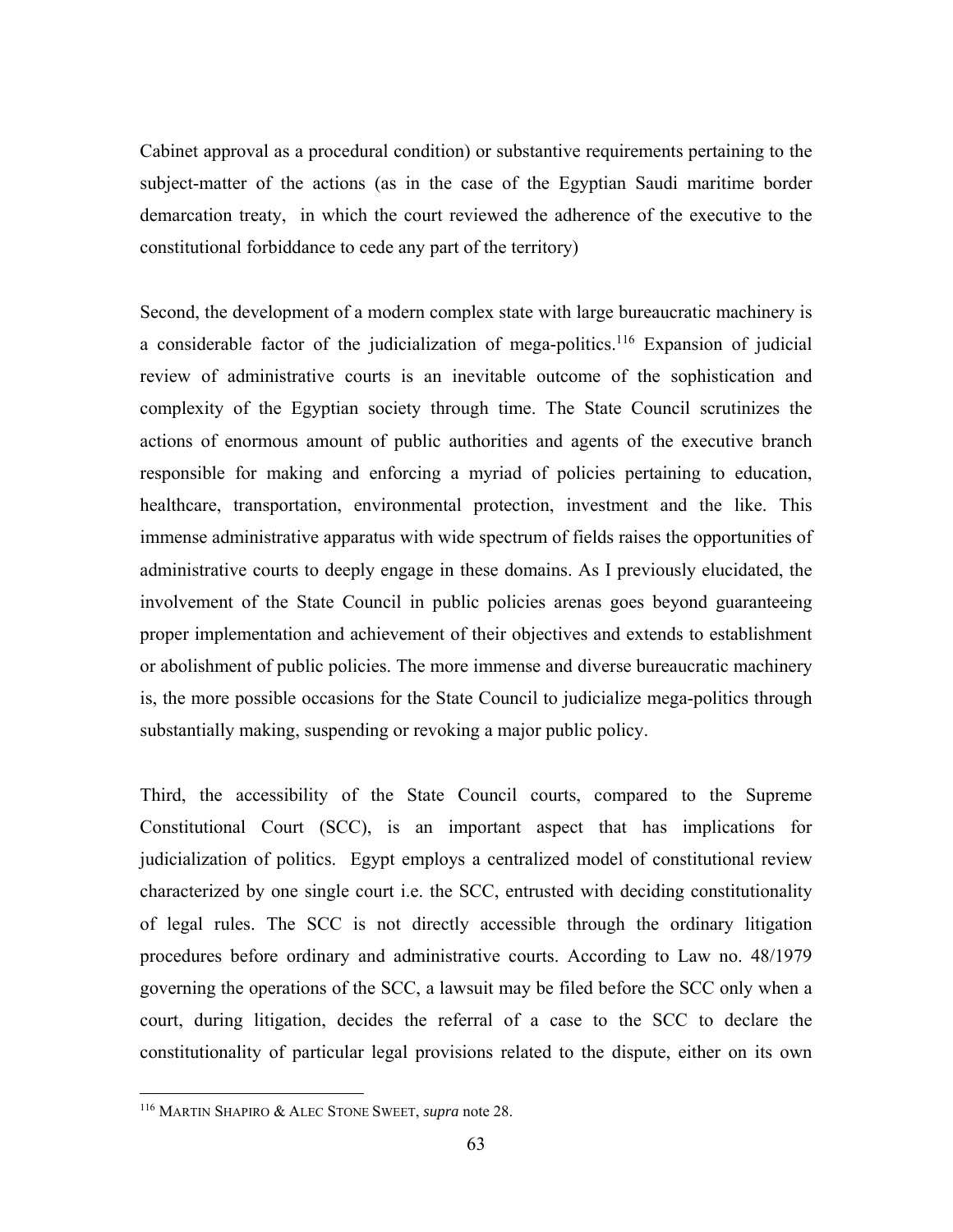initiative or upon the request of a party to the litigation.<sup>117</sup> Accordingly, direct resort of litigants to the SCC claiming the unconstitutionality of a legal provision is inadmissible by virtue of law. On the contrary, administrative courts are directly accessible by litigants through ordinary procedures. The institutional element of courts accessibility is a contributory factor to the constant increase in administrative cases, especially those related to the infringement of the individual rights by the executive. This facilitates the embroilment of judges in core political and social predicaments and the occurrence of judicialization of mega-politics.

#### **B. Legal Mobilization:**

Legal mobilization of effective social and political actors seeking for social change via strategic litigation before the State Council is considered a substantial factor leading to the judicialization of mega-politics. NGOs, political activists and interest groups resort to litigation to invoke the protection of individual right and freedoms. This process, called "Legal mobilization from below," has rapidly increased because administrative courts, side by side with the SCC, are perceived to be active courts, that constitute a fair, impartial and more respected forum to pursue major change in the economic, political or social environments.<sup>118</sup> In an undemocratic regime, as there is little possibility and capability of the people to attain a given societal change or invoke rights via

1

<sup>&</sup>lt;sup>117</sup> Article 29 of Law no. 48/1979 states that

The Court assumes judicial control over the constitutionality of laws and regulations in the following manner: (A) If, during the consideration of a case, one of the courts or bodies with judicial jurisdiction finds that a provision in a law or regulation that is necessary for settling the dispute is unconstitutional, the case shall be suspended and the papers shall be referred without fees to the Supreme Constitutional Court to decide on the constitutional issue. (B) If one of the litigants, during the consideration of a case before one of the courts or bodies with judicial jurisdiction, claims that a provision in a law or regulation is unconstitutional, and the court or body finds that the plea is serious, it adjourns the consideration of the case and sets a date for the one who aroused the defense to file a case in a period not exceeding three months before the Constitutional Court. If the case is not filed on time, the plea shall be considered null and void.

<sup>118</sup> Tamir Moustafa, *supra* note 37 at 886.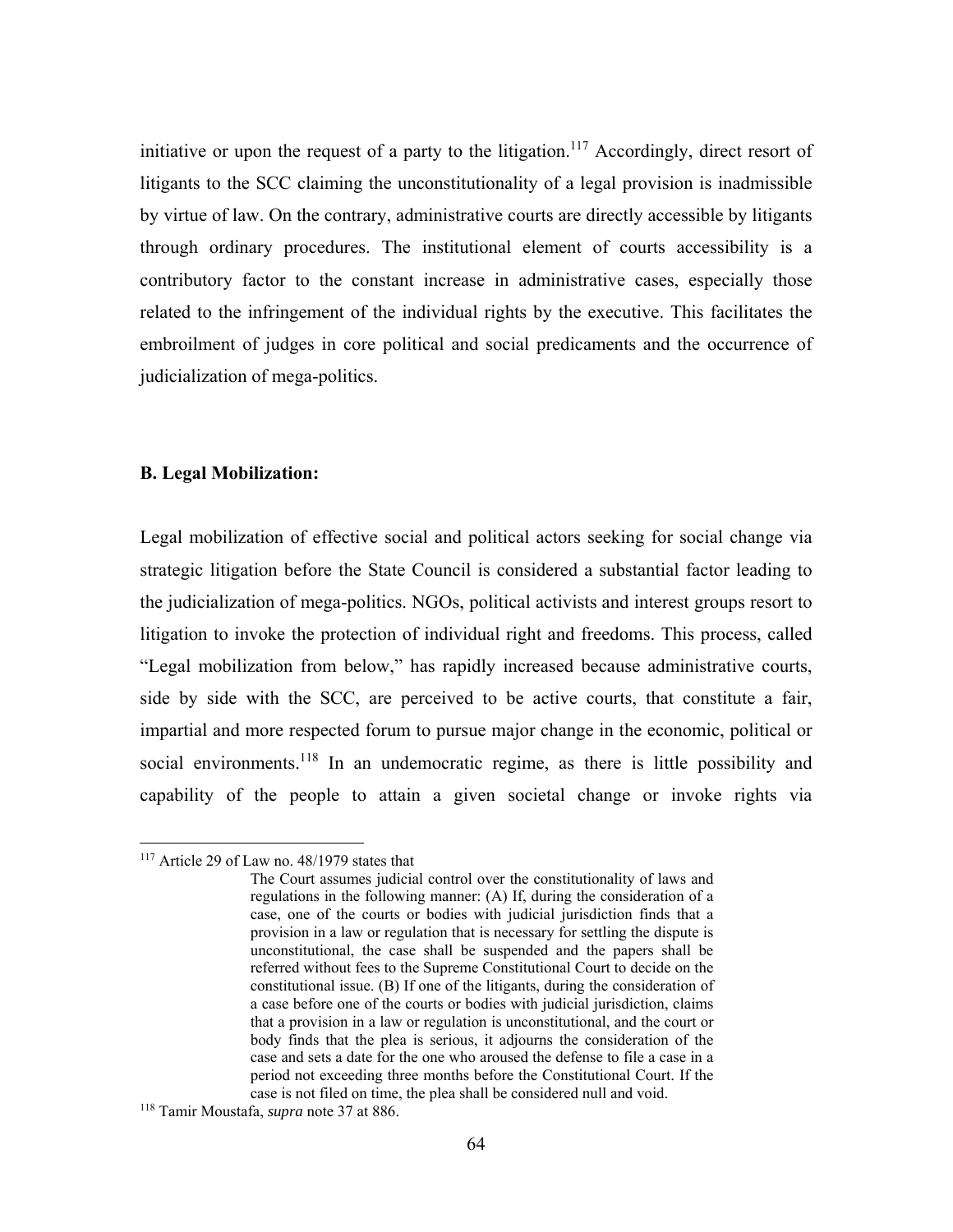representative authorities, judicial avenues are considered rapid and effective means to pursue such objectives.<sup>119</sup> In Egypt, some scholars contend that law primarily serves as an efficient and disciplined exercise of state power- a feature described as "rule by law,"<sup>120</sup> It is characterized by using law as a tool of social control while allowing marginalized groups to seek redress. It is argued that legal mobilization so widespread in Egypt is an outcome of the activists' attempts to achieve a transformation of rule by law to the rule of law. Due to the state's reliance on rule by law, it is expected that law would become the main expression of societal contention, given the fact that it is embedded in state's fabric and practices.<sup>121</sup>

In consolidated democracies, the rights discourse has been deployed. Raising rights awareness relies not only on the existence of written rights bills and charters, but also on the existence of support structure for legal mobilization. This structure is composed of four main integrated grounds: rights-advocacy organizations, pro-rights lawyers, financial aid, and governmental rights-enforcement agencies.<sup>122</sup> On the contrary, in restrictive polities, there are numerous obstacles that hinder this support structure from effective functioning such as restrictive legislation targeting civil society organizations and fastchanging statutes regulating pivotal matters.<sup>123</sup> As a result, few civil society organizations and political activists can be efficiently active and capable of mobilizing litigation. Despite encountering tangible obstacles to legal mobilization, NGOs and political activists in Egypt performed a noticeable role in providing the demand-side of the judicialization of mega-politics though initiating plenty of lawsuits in various contentious fields in the State Council courtrooms. For instance, the case of the workers' minimum wage establishment (case no.8) was filed by a human rights organization called the Egyptian Center for Economic and Social Rights (ECESR) on behalf of a worker in a

<sup>119</sup> Lynette J. Chua, *Legal Mobilization and Authoritarianism,* Annu. Rev. Law Soc. Sci. 2019, at 356.

<sup>&</sup>lt;sup>120</sup> Tamir Moustafa, *supra* note 51 at 284.<br><sup>121</sup> Mona El-Ghobashy, *Constitutionalist Contention in Contemporary Egypt*, AMERICAN BEHAVIORAL SCIENTIST, Volume 51 Number 11, July 2008, at 1606. 122 Charles Epp, *supra* note 27 at 19.

<sup>123</sup> Freek van der Vet, *When They Come for You": Legal Mobilization in New Authoritarian Russia*, LAW & SOCIETY REVIEW, Volume 52, Number 2 (2018) at 303. The author explains two other obstacles to legal mobilization: high personal risk for participating in activism and unfair trials, but it is outside the scope of this research to address factors beyond the realm of administrative judiciary and law.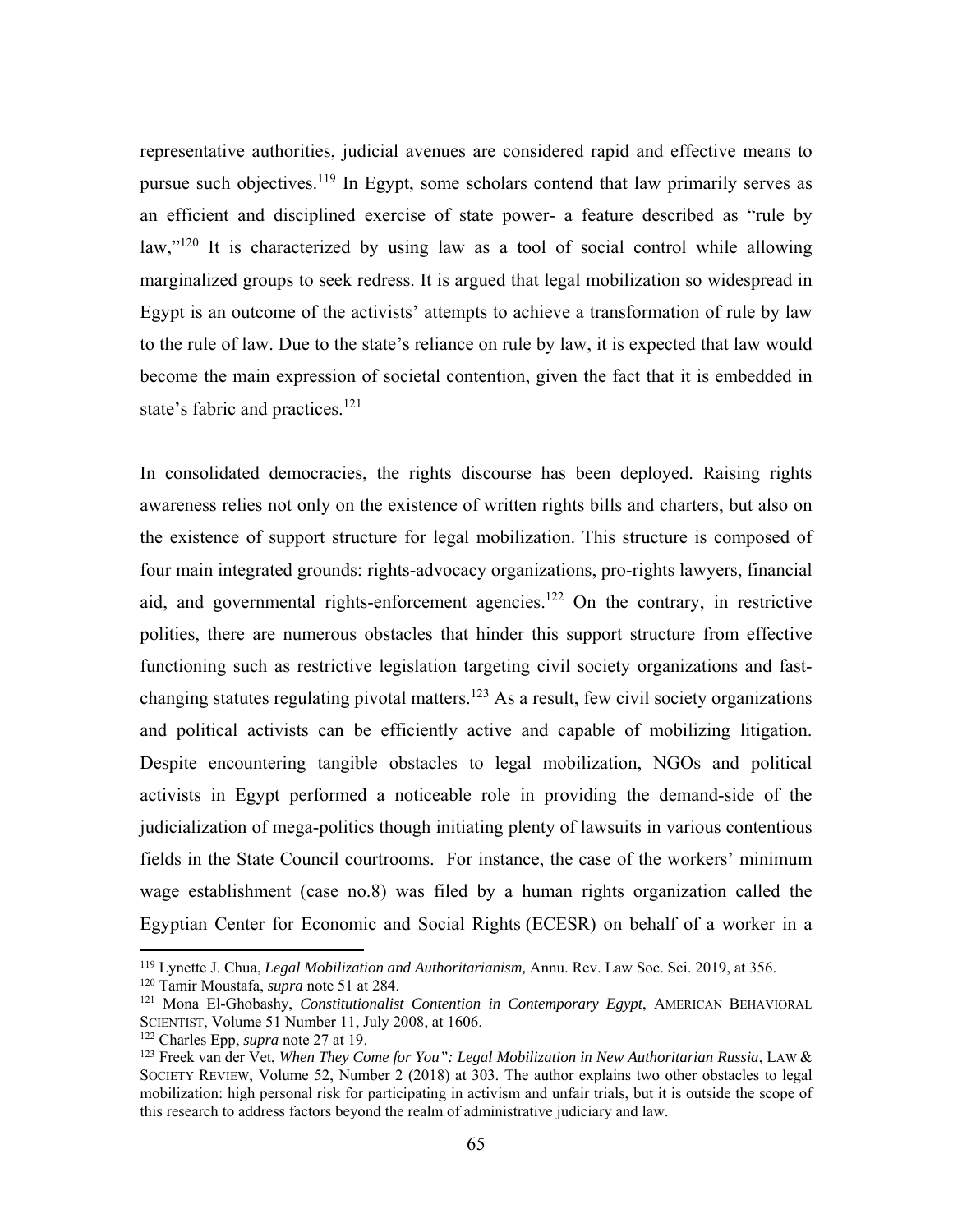public sector company. Privatization cases of Omar Effendi and other public sector companies (case no. 10) were all filed by activists. The lawsuit of natural gas export to Israel (case no. 1) was filed by a former ambassador. The case of public health privatization (case no. 9) was initiated by a human rights organization called the Egyptian Initiative for personal rights (EIPR). $124$ 

In all these cases, administrative courts assured that if the plaintiff challenges a national public policy or a governmental action that affects the whole society, it is sufficient for the case to be admissible that he/she is an "Egyptian citizen" without any further requirement of the standing right (*locus standi*).<sup>125</sup> This emphasizes the expansion of the definition of the "litigant's interest" as a condition of the case admissibility by administrative courts. As elaborated in Chapter 2, this is a judicial technique utilized by the State Council for expansion of judicial review. NGOs, political activists, and civil society organizations largely make the best use of this advantage, furnished by administrative courts, when they opt to resort to judicial avenues to challenge a governmental action or a public policy.

## **C. Judicial Role Perception:**

In consolidated democracies, expansion of judicial review is sometimes assessed as opponent to democratic governing principles. Therefore, widening the realm of judicial review is often criticized for the counter-majoritarian impact of resorting to courts that seize power from democratically elected representatives in violation of the constitutional separation of powers.<sup>126</sup> In restrictive regimes, the counter-majoritarian accusation of courts would be meaningless because they lack majoritarian democracy.

 $124$  For further illustration of the EIPR practical efforts in this case to protect and guarantee the realization of the right to health to all Egyptians, *see* generally Ayman Sabae, *Four Strategic Pathways for the Realization of the Right to Health Through Civil Society Actions; Challenges and Practical Lessons Learned in the Egyptian Context, Health and Human Rights*, Vol. 16, No. 2, Health Rights Litigation (December 2014), pp. 104-115.

<sup>125</sup> Justice HAMDI YASIN OKASH, *supra* note 108, at 329.

<sup>126</sup> Ran Hirschil, *supra* note 40, at 81.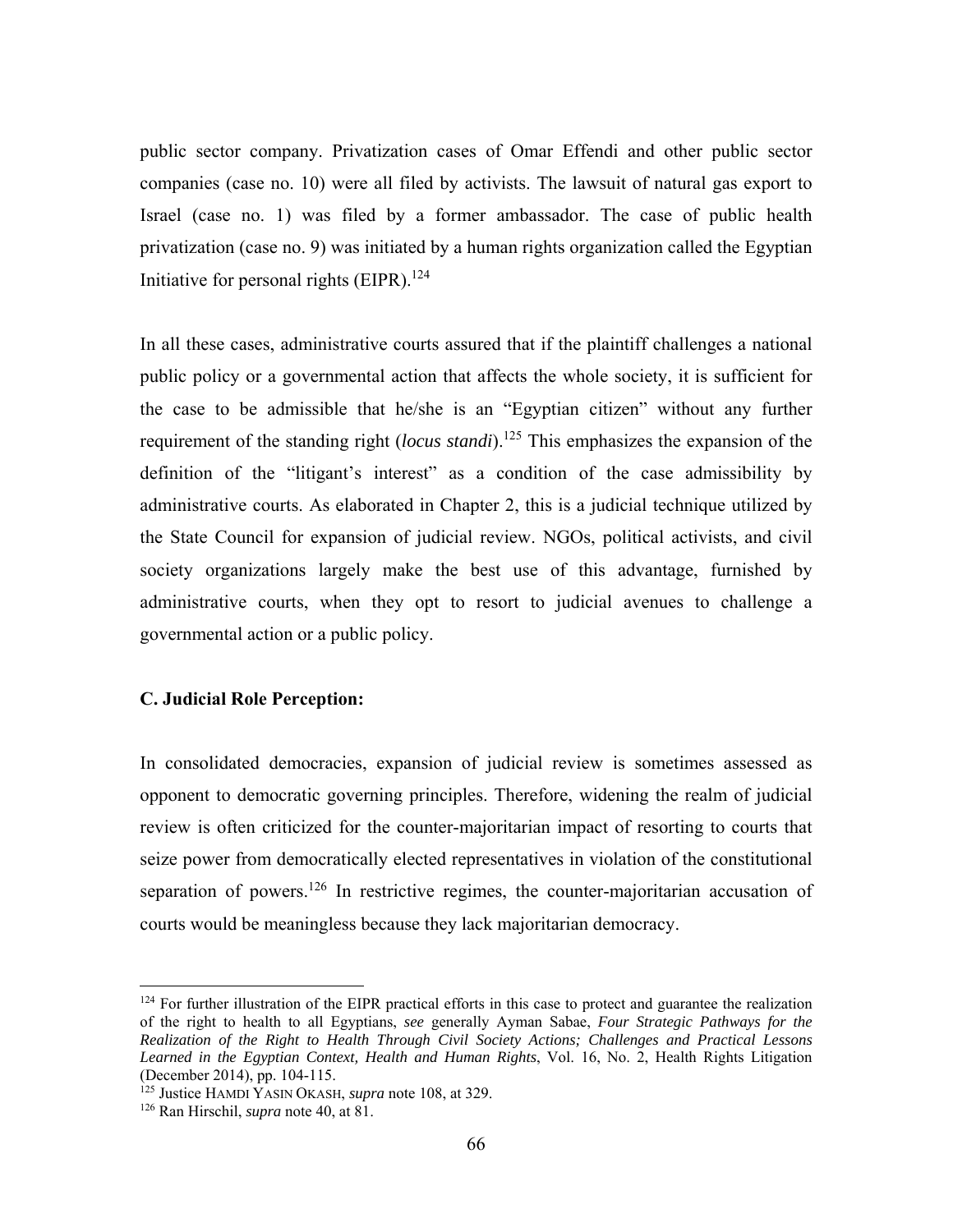In my view, the previously stated institutional elements as well as legal mobilization are not sufficient to explain the trend of judicialization of politics in Egypt. In restrictive polities, when courts are not situated in their "ideal" context i.e. a liberal constitutional democracy, the position and role of courts are more apparent than other elements that determine judicial decision-making.<sup>127</sup> Accordingly, examination of the judicial ideational propensity of administrative judges to critically involve in policy-making process is a fundamental approach for analyzing and explaining judicialized megapolitics.

Scholarly work on comparative judicial politics have illuminated the prominence of ideational factors that affects courts' engagement in public policy decisions and scrutiny of unruly actions of elected representatives. In the US context, the *attitudinal model128* of judicial decision-making contends that attitudes, values, ideologies and policy preferences substantially formulate judicial decisions.<sup>129</sup> Outside the US context, some scholars extend the ideational approach to judicial politics, based on the argument that judicial attitudes are more complicated and hence go beyond simple party identification and left-right political ideology as prescribed in the American attitudinal model. Hilbink emphasizes that there are other critical determinants of how judges address particular issues, especially those related to judicial review of executives and legislature, such as "*judicial role perception.*"130 She argues that examination of cases that involve politically powerful actors in which judges seek to nullify, limit or alter the actions of these actors indicates that judicial role perceptions are crucial in shaping judges' interest in engaging

<sup>&</sup>lt;sup>127</sup> Shannon Roesler, *Permutations of Judicial Power: The New Constitutionalism and the Expansion of Judicial Authority*, LAW & SOCIAL INQUIRY, Vol. 32, No. 2 (Spring, 2007), at 568.

<sup>128</sup> In the US context, there are mainly three models of judicial decision making. Other than the *attitudinal model*, the *legal model* perceives judges as apolitical actors who apply the law in compliance with the written statutes, case law and other formal sources. The *strategic model* assumes that judges take into account the views of other actors and may choose to depart from a preferable outcome in order to pursue these accounts, in some sort of trade-off. For further elaboration of the three models, see Björn Dressel, Raul Sanchez-Urribarri, Alexander Stroh, *Courts and informal networks: Towards a relational perspective on judicial politics outside Western democracies*, International Political Science Review 2018, Vol. 39(5) at 574.

<sup>&</sup>lt;sup>129</sup> See for example, Segal, Je rey, and Harold Spaeth. *The Supreme Court and the Attitudinal Model Revisited*. NEW YORK, NY: CAMBRIDGE UNIVERSITY PRESS. 2002

<sup>130</sup> Lisa Hilbink, *The Origins of Positive Judicial Independence*, CAMBRIDGE UNIVERSITY PRESS, Vol 64. No. 4, 2012, at 588.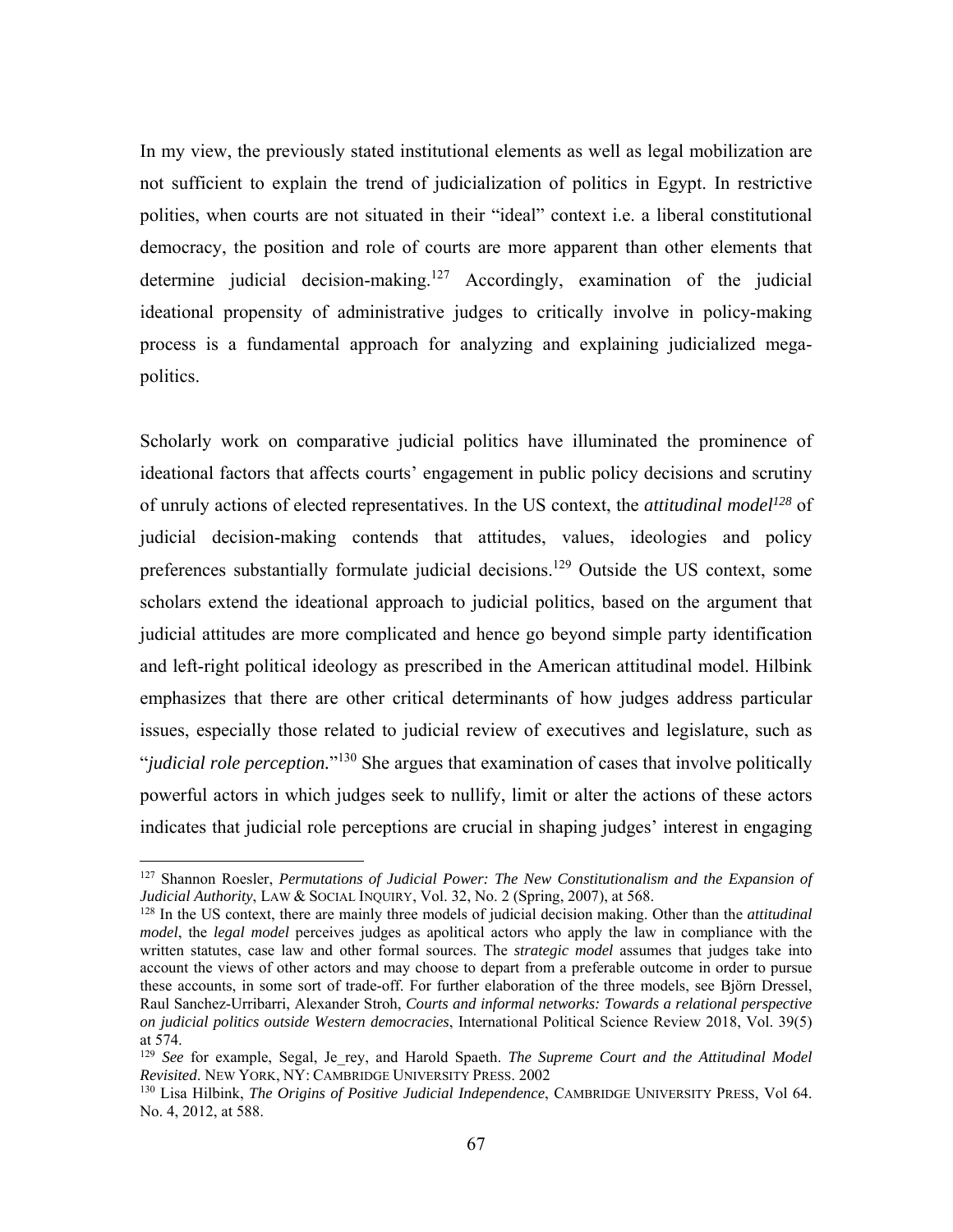in such cases. She advocates that judges become willing to, and capable of, engaging in cases challenging other political powerful actors due to their professional selfunderstanding of their role as guarantor of fundamental legal principles. Such sincere judicial attitudes "are not inert background characteristics, awaiting the right strategic conditions to be released or activated; rather, they are themselves crucial to explaining proclivity to assert their authority against powerful actors."<sup>131</sup>

In line with this view, some scholars argue that in many African states, judges were the cornerstone of establishing institutions and legal cultures able to boost constitutional conceptions of judicial independence and review.<sup>132</sup> Individual leadership of some judges played a crucial role in institutional development of the judiciary. Those judges were committed to the values of constitutional democracy including curbing the executive authority, bolstering individual rights, and building a strong judiciary. Other scholars adopt the same approach, asserting that whether or not judges expand their authority and get embroiled in policy making decisions especially regarding individual rights, is mainly contingent upon their specific attitudes towards rights.<sup>133</sup> Acknowledging that there are other factors facilitating judicial involvement in rights issues, the initial push for this judicialization of politics in this field would originate with a group of judges who share the view that constitutions and bills of rights entail responsibilities for the government and judges ought to utilize their power to guarantee its compliance with these constitutional duties. If judges are not internally predisposed to enforce constitutional provision on individual rights, it is unlikely that other factors would result in judicialization of politics in rights issues.

<sup>&</sup>lt;sup>131</sup> *Id.* at 589. Hilbink provides a comparative analysis of Spain and Chile to assert the significance of judicial role perception in judicial decision-making. In Spain, some judges began taking a stand against Franco regime well before a transition to democracy was under way, engaging in a form of high risk activism. In Chile, by contrast, judges refused to assert their authority through long periods of very competitive politics (before and after Pinochet era).

<sup>132</sup> Jennifer Widner, *Building the Rule of Law: Francis Nyalali and the Road to Judicial Independence in Africa*. 2001. Widner focuses on the Tanzanian context, but she makes comparisons with other southern and eastern African countries, including Kenya, Uganda, Malawi, Zambia, Zimbabwe, Botswana, South Africa, and Namibia.

<sup>133</sup> Rodrigo M. Nunes, *Ideational Origins of Progressive Judicial activism: The Columbian Constitutional Court and the Right to Health*, LATIN AMERICA POLITICS AND SOCIETY Vol. 52 No. 3, Fall 2010 at 70.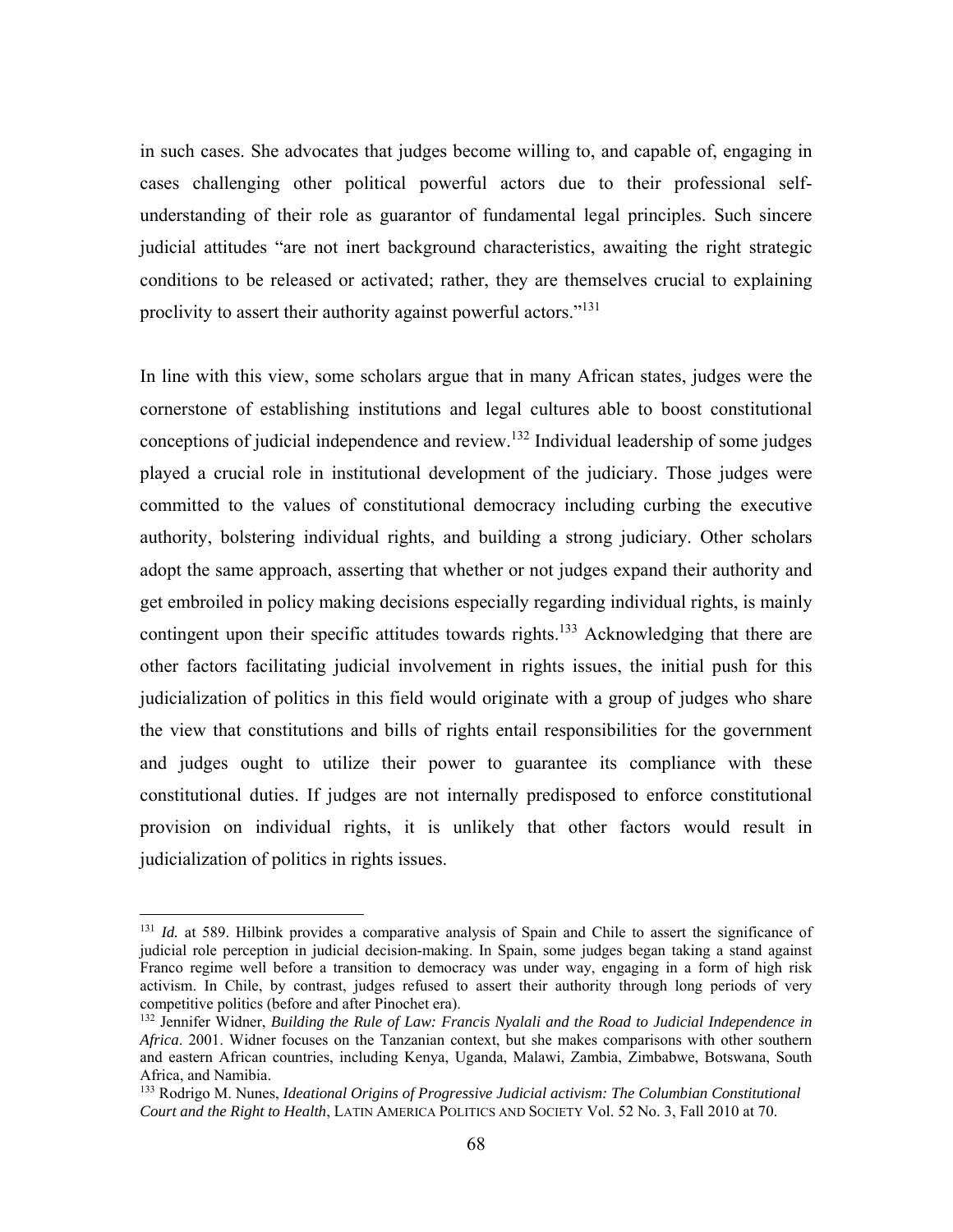This research argues that professional role perception of administrative judges, through interactions with constitutional texts and legal inputs, is the major factor of judicialization of mega-politics This judicial perception of their role as guarantor of rights and liberties and a fundamental constitutional check on the executive authority is the result of accumulated progressive judicial practice for the past decades- what I describe as "progressive judicial legacy." In other words, ideational characteristics of administrative judges concerning their professional role have been institutionally and historically formulated. The State Council judges hold the belief that they should be actively involved in protection of individual rights and freedoms and guaranteeing the adherence of the executives to the rule of law; and they shape their judgments accordingly. Therefore, they express outright propensity, via their rulings, to engage in public policy-making in various social, economic, moral and political issues.

 In my opinion, the collective judicial role perception is the outcome of the judicial progressive legacy formed via countless State Council rulings all over its history that have meant to impose limitations on the executive's hegemony over the society. Administrative judiciary has a legacy of judgments, from the very beginning of the State Council history, that imposes genuine restrictions on the executive, ensures that it works within the constitutional and legal framework, and provides guarantees of public rights.

Since its establishment in 1946, the State Council has exercised review of the executives' actions and decisions and issued numerous decisions demonstrating its active position of protecting individual rights. Many of these cases were considered of political significance as they were relevant to the political hegemony of powerful politicians over opposition. For example, although Egypt underwent martial law for a very long period, the State Council has constantly ruled that the decisions and measures taken by the executive to implementation of martial law are not considered acts of sovereignty and shall be subject to review of administrative courts to determine its compliance with law. In 1948, the Court of Administrative Justice (CAJ) ordered the Minister of Defense to pay, from his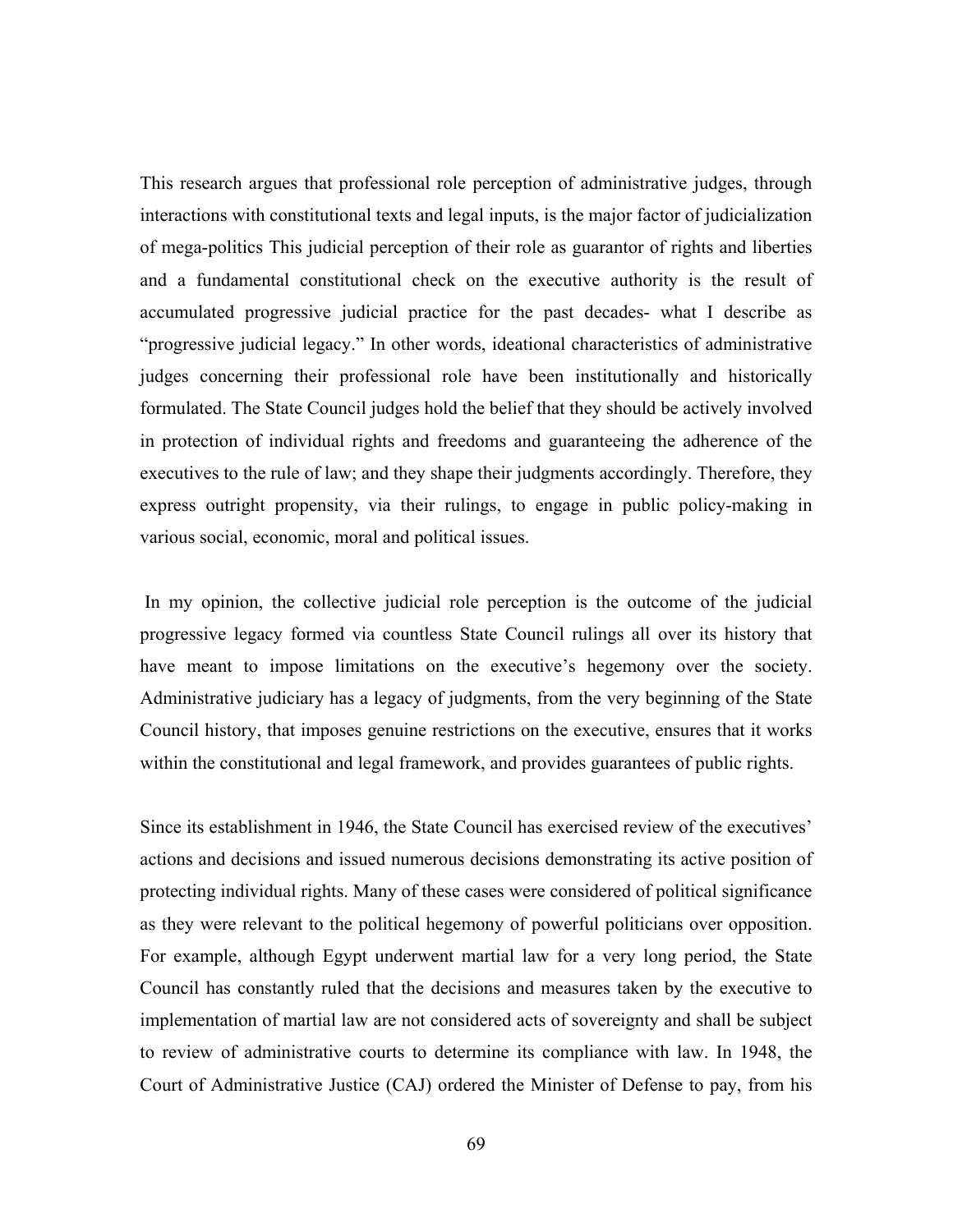own patrimony, two thousand Egyptian pounds as a compensation to a military officer for not implementing a judicial verdict in his favor.<sup>134</sup> In 1951, the State Council revoked the governmental forbiddance of opposition newspapers distribution<sup>135</sup> and in 1952 it reviewed deportation decisions as administrative ones not sovereign acts.<sup>136</sup>

During Nasser era, some statutes were enacted to exempt specific governmental decisions from judicial review.<sup>137</sup> However, the CAJ was so bold that it declared these provisions are unconstitutional<sup>138</sup> and therefore the court would not apply them,<sup>139</sup> although there was no constitutional provision forbidding exempting administrative decision from judicial review.<sup>140</sup> Furthermore, upon Sadat conclusion of the 1979 Peace Treaty with Israel and in response to paramount opposition to this treaty, Sadat took numerous repressive decisions against opposition including transfer of some journalists, transfer of some faculty professors, seizure of some organizations' funds and revoking authorization of some newspapers. The State Council declared its competence over all these decisions on the basis that they are all administrative decisions despite the apparent political motive behind them.<sup>141</sup>

The previous cases are few, albeit indicative, examples of the progressive judicial legacy of the State Council. Since establishment, administrative courts have asserted their legal authority vis-à-vis politicians in power, positioning the State Council as the shield of rights and freedoms. Judges have expressed their willingness and capability of standing

<sup>134</sup> Mah-kamah al-Qadda' al-Idāry [Court of Administrative Justice], case no. 165, session of 5 May. 1948, year 1 (Egypt).

<sup>135</sup> Mah-kamah al-Qadda' al-Idāry [Court of Administrative Justice], case no. 587, session of 26 Jun. 1951, year 5 (Egypt).

<sup>136</sup> Mah-kamah al-Qadda' al-Idāry [Court of Administrative Justice], case no. 282, session of 8 Apr. 1952, year 4 (Egypt).

<sup>&</sup>lt;sup>137</sup> For example, Law 184/1958 on the universities regulation and Law no. 31/1963 on the dismissal of civil servants other than by means of disciplinary measures.

<sup>&</sup>lt;sup>138</sup> These judgments were rendered before the establishment of the Egyptian Constitutional Court in 1969 which was exclusively entitled the constitutional review of legislative statutes.

<sup>139</sup> Mohammed AbdelWahab, Administrative Judiciary, 2011 (Arabic) at 61.

 $140$  Starting from the 1971 Constitution, consecutive Egyptian constitutions provides for forbiddance of exempting any administrative decision or action from judicial review

<sup>&</sup>lt;sup>141</sup> Mah-kamah al-Qadda' al-Idāry [Court of Administrative Justice], case no. 3123, session of 22 Dec. 1981, year 35 (Egypt).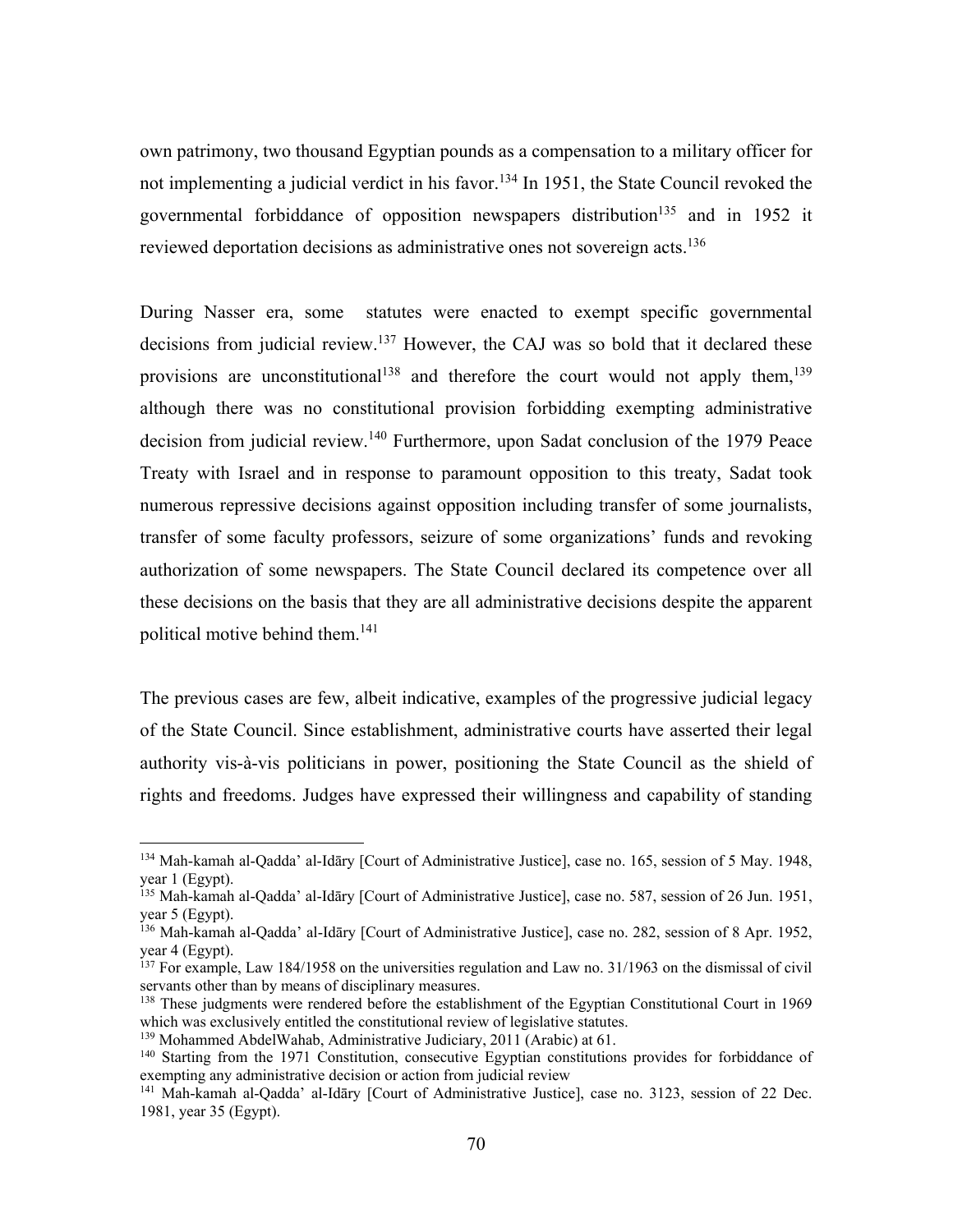against the political regime, within the ambits of constitutional and legal provisions, on behalf of protection of rights and boosting the rule of law. As Hilbink contends, judicial attitudes are "not necessarily private/individual and exogenous but are often socially and/or institutionally constituted."<sup>142</sup> In my view, administrative judges' selfunderstanding of their role as guarantor of rights and freedoms against executives is basically shaped and formulated by institutional legacy of progressive judicial activism, manifested a myriad of rulings that limit the power of executives and guarantee fundamental rights.

Members of the State Council are undoubtedly diverse in their individual ideologies, political orientations, and social backgrounds; however, they are committed to a unified normative perception of their mission or duty as guarantor of rights and liberties and a fundamental constitutional check on the executive authority. These normative ideas of their role is constantly expressed in the State Council precedents. In numerous cases,  $143$ the State Council ruled that

> The State Council courts are entrusted with administration of justice, protection of the principle of legality, the rule of law, and public and private rights and liberties of Egyptians within the framework of constitutional and statutory principles that govern the state and society and determine the objectives of the public interest.<sup>144</sup>

This professional perception of the State Council role is in consistency with what jurists describe as the substantial social function of administrative judiciary- guarantee of the executives' respect for individual rights and liberties stated by law<sup>145</sup>. The State Council is a major check on the executive authority's actions and decisions to ensure its

<sup>142</sup> Lisa Hilbink, *supra* note 97, at 596.

<sup>143</sup> *See e.g.,* Al-Mah. kamah al-Id. ārīyah al-'Ulyā [Supreme Administrative Court], cases no. 1875 ,1914, session of 9 Mar. 1991, year 30 (Egypt). See generally similar verdicts such as Al-Mah. kamah al-Id. ārīyah al-'Ulyā [Supreme Administrative Court], case no. 5730, 6585 session of 6 Feb. 2010, year 55 (Egypt) and Mah-kamah al-Qadda' al-Idāry [Court of Administrative Justice], case no. 33272, session of 7 Jul. 2012, year 55 (Egypt).

محاكم مجلس الدولة معهود لها إقامة العدالة وحماية الشرعية والمشروعية وسيادة القانون <sup>i44</sup> The original reads in Arabic وحماية الحقوق والحريات العامة والخاصة للمصريين في إطار ما أوردته نصوص الدستور والقانون من أصول ومبادئ حاكمة لنظام الدولة .والمجتمع وغايات المصلحة العامة

<sup>145</sup> MOHAMMED R. ABDELWAHAB, *supra* note 56, at 7.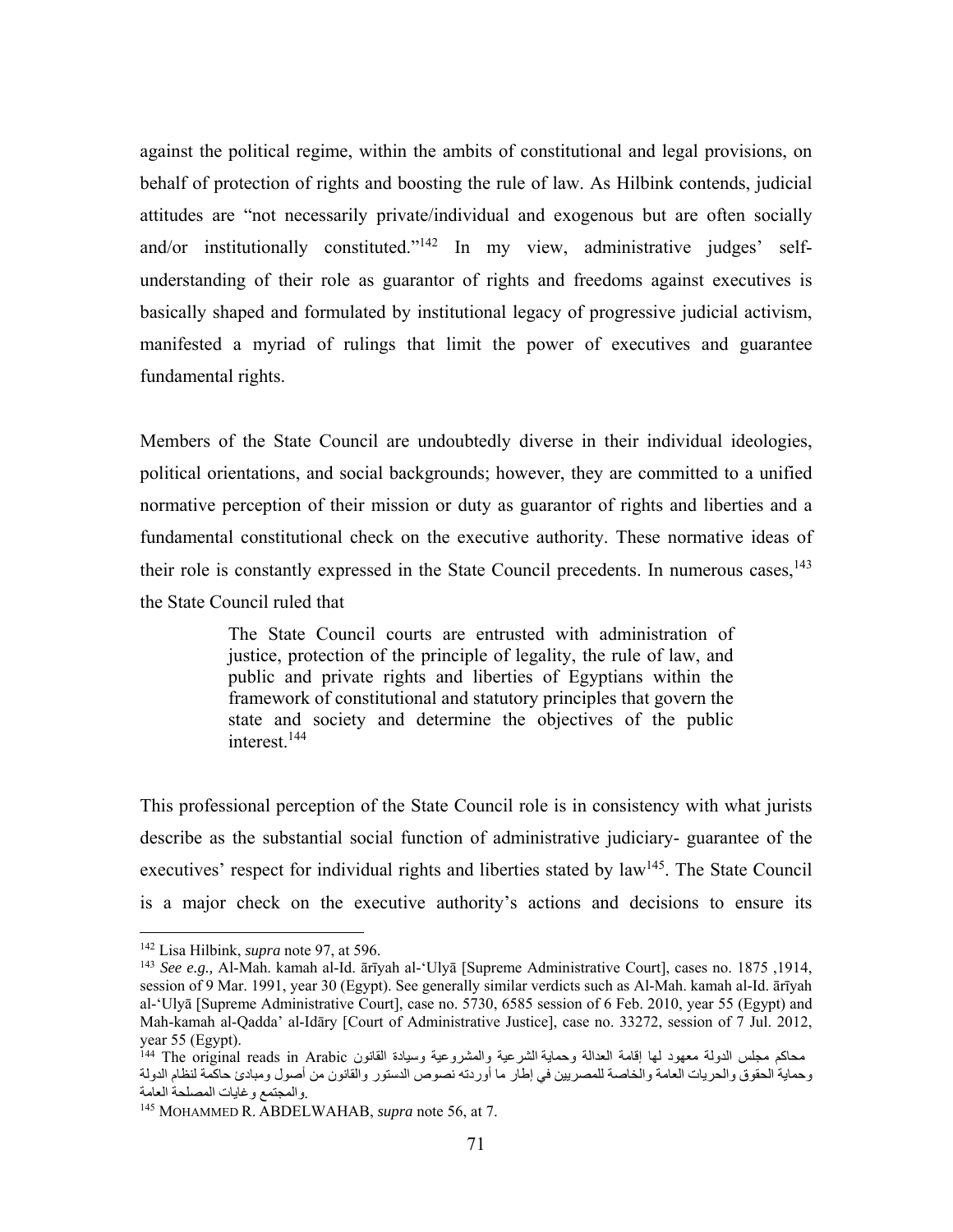adherence to the principles of the rule of law. It is considered a fundamental pillar of a civilized democratic state that guarantees basic rights. The evaluation of the administrative judiciary's functioning and effectivity should be based on the extent to which it performs its social oversight role of the executives' respect for individual rights and freedoms within the constitutional and regulatory framework.<sup>146</sup>

The progressive judicial legacy lies in the core of administrative judges' beliefs and embolden them to declare null and void any action or resolution of the executive however significant and whoever its issuer may be. Administrative judges bear in their collective mind that the judicial entity to which they belong i.e. the State Council, was mainly founded to provide checks on the executive. This inherited boldness increases the probability of administrative judges to massively involve in the policy-making process either by declaring the illegitimacy of a governmental public policy in force, or by ordering the executive to adopt a certain one, emanating from their interpretation of the constitution and ordinary statutes.

<sup>146</sup> *Id*. at 8.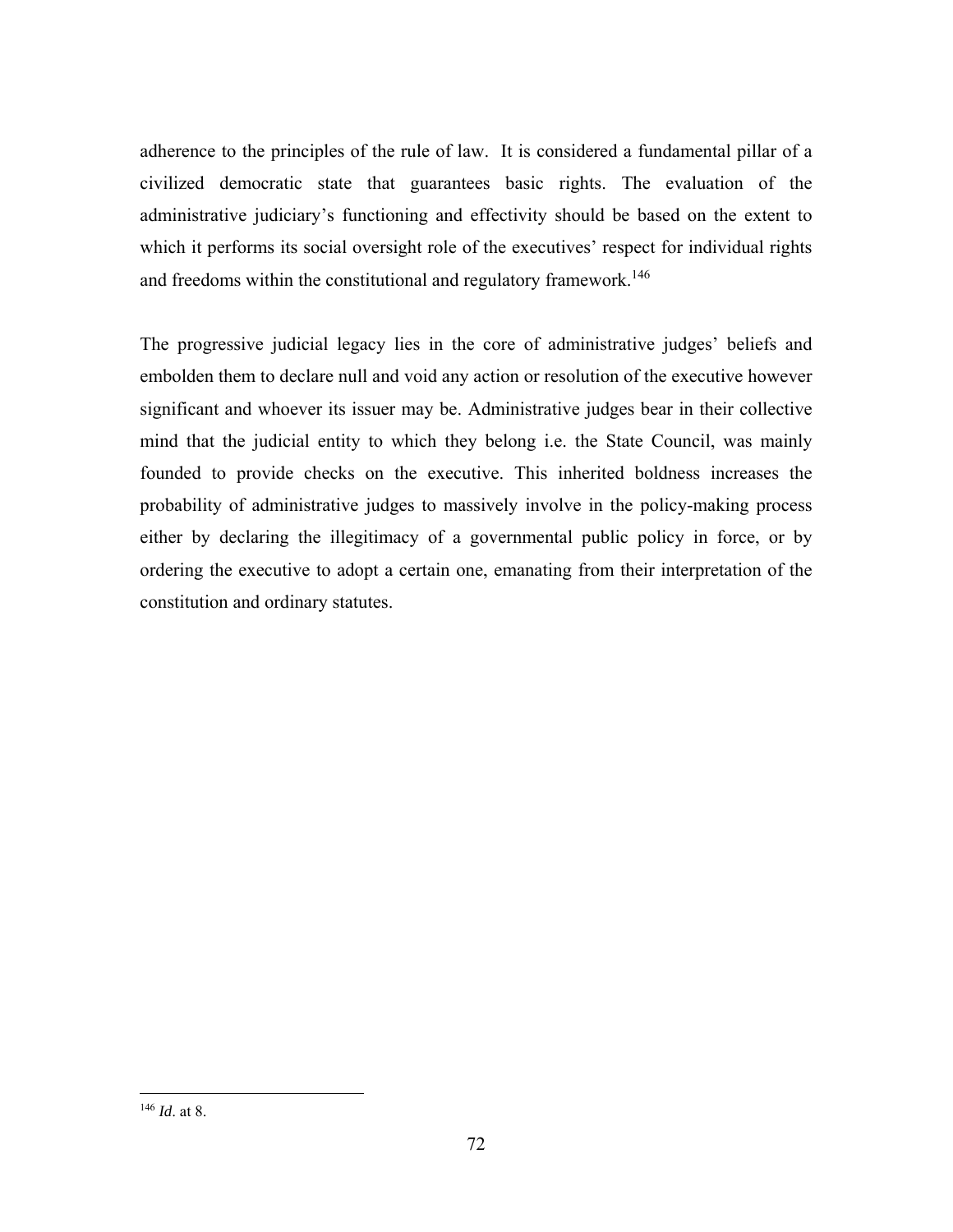## **Conclusion.**

Over the past decades, judicial power has expanded all over the world.<sup>147</sup> Courts all over the world make significant policy decisions that were previously perceived as the purview of politicians. Judges gradually expand their authority and constantly issue rulings pertaining to the most pivotal social, economic and political predicaments in many countries. The process of policy-making has been deeply integrated with the core function of judges to interpret and apply the law. This led to the emergence of what may be termed the "judicialization of politics". The judicialization of politics has expanded its ambit to comprise what is termed "mega-politics"- matters of ultimate political significance in a society.

Analysis of administrative courts' judgments clearly indicates the occurrence of the judicialization of mega-politics. There are three forms of such judicialization. First, it appears when the judiciary narrowly defines the doctrine of sovereignty acts as one of the cornerstone prerogatives of the executives. Second, it is apparent when administrative courts perform explicit judicial law-making concerning pivotal matters, as an involvement of the judiciary into the substantial prerogative of the legislatures. Third, the phenomenon is observed when the judiciary get embroiled in adoption or abolition of a public policy related to substantial social, economic, or political questions.

The tendency of the State Council towards the judicialization of mega-politics may be attributed to the convergence of an array of factors including institutional elements, legal mobilization and judicial attitudes. First, there are three basic institutional factors that contribute to the judicialization of mega-politics. They are the existence of a constitutional framework that facilitates judicial activism, the development of a modern complex state with large bureaucratic machinery and the accessibility of the State Council courts, compared to the Supreme Constitutional Court (SCC). Second, legal mobilization by effective social and political actors seeking for social change via strategic

<sup>147</sup> Tom Ginsburg, *supra* note 3 at 81.